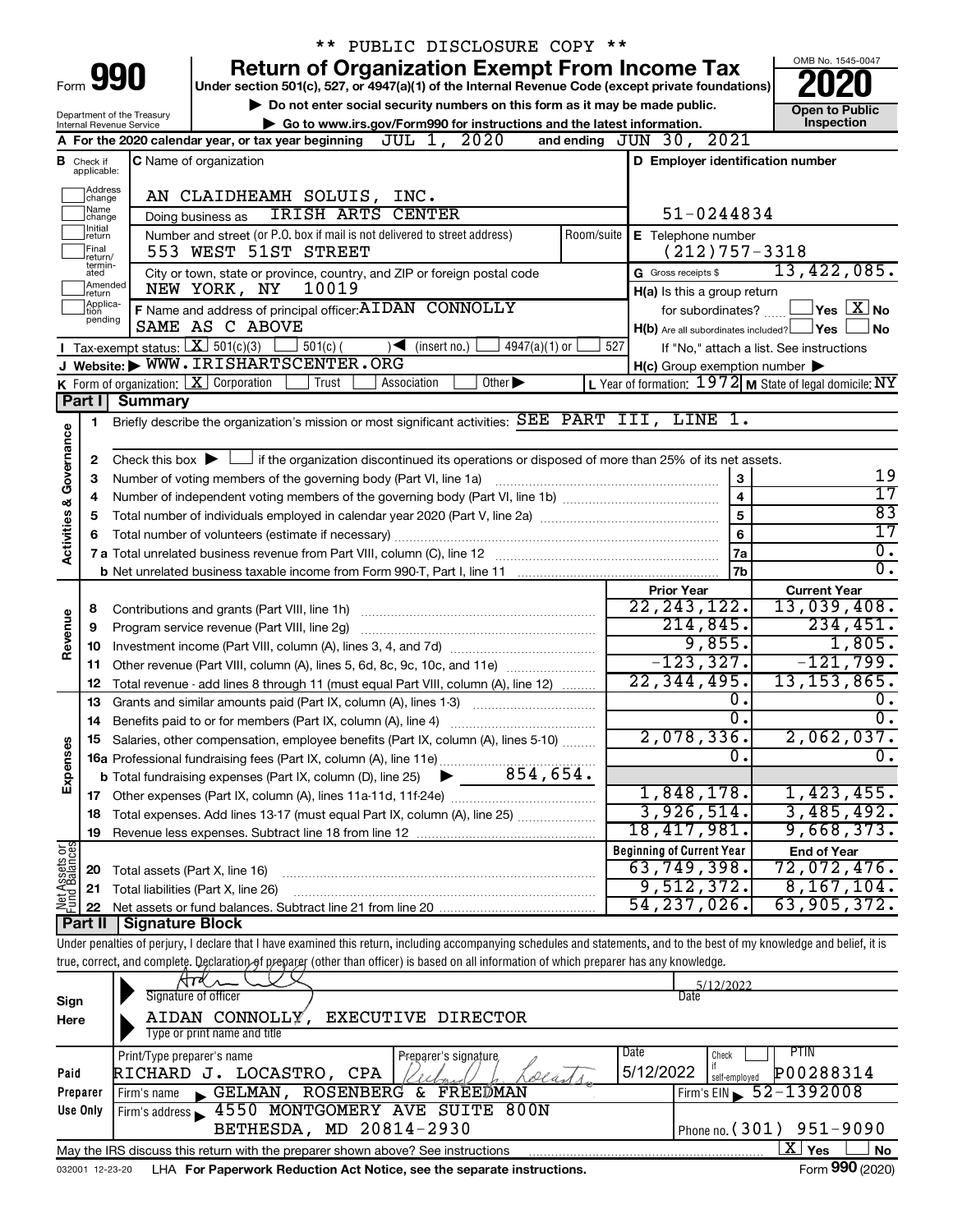|              | AN CLAIDHEAMH SOLUIS, INC.<br>Form 990 (2020)                                                                                                                                                                                                                                                                                               | 51-0244834       | Page 2                                           |
|--------------|---------------------------------------------------------------------------------------------------------------------------------------------------------------------------------------------------------------------------------------------------------------------------------------------------------------------------------------------|------------------|--------------------------------------------------|
|              | <b>Statement of Program Service Accomplishments</b><br><b>Part III</b>                                                                                                                                                                                                                                                                      |                  |                                                  |
|              |                                                                                                                                                                                                                                                                                                                                             |                  |                                                  |
| $\mathbf 1$  | Briefly describe the organization's mission:<br>FOUNDED IN 1972, IRISH ARTS CENTER IS A NEW YORK-BASED ARTS AND<br>CULTURAL CENTER DEDICATED TO PROJECTING A DYNAMIC IMAGE OF<br>IRISH AMERICA FOR THE 21ST CENTURY, BUILDING COMMUNITY WITH ARTISTS<br>AND AUDIENCES OF ALL BACKGROUNDS, (CONTINUED ON SCHEDULE O)                         | IRELAND AND      |                                                  |
| $\mathbf{2}$ | Did the organization undertake any significant program services during the year which were not listed on the                                                                                                                                                                                                                                |                  |                                                  |
|              | prior Form 990 or 990-EZ?<br>If "Yes," describe these new services on Schedule O.                                                                                                                                                                                                                                                           |                  | $\overline{\ }$ Yes $\overline{\phantom{a}X}$ No |
| 3            | Did the organization cease conducting, or make significant changes in how it conducts, any program services?                                                                                                                                                                                                                                |                  | $\gamma$ es $\boxed{\text{X}}$ No                |
|              | If "Yes," describe these changes on Schedule O.                                                                                                                                                                                                                                                                                             |                  |                                                  |
| 4            | Describe the organization's program service accomplishments for each of its three largest program services, as measured by expenses.<br>Section 501(c)(3) and 501(c)(4) organizations are required to report the amount of grants and allocations to others, the total expenses, and<br>revenue, if any, for each program service reported. |                  |                                                  |
|              | 1,343,820.<br>including grants of \$<br>) (Revenue \$<br>4a (Code:<br>(Expenses \$                                                                                                                                                                                                                                                          |                  | 53,093.                                          |
|              | IRISH ARTS CENTER SERVES AS A DYNAMIC PLATFORM FOR TOP<br>PERFORMANCE:                                                                                                                                                                                                                                                                      |                  |                                                  |
|              | EMERGING AND ESTABLISHED ARTISTS IN MUSIC, THEATRE, LITERATURE &                                                                                                                                                                                                                                                                            |                  |                                                  |
|              | HUMANITIES, EXHIBITION, FILM, COMEDY, AND DANCE TO REACH A NEW YORK,                                                                                                                                                                                                                                                                        |                  |                                                  |
|              | NATIONAL, AND GLOBAL AUDIENCE, AND AS A GATEWAY FOR AUDIENCES AND                                                                                                                                                                                                                                                                           |                  |                                                  |
|              | INSTITUTIONS TO ACCESS FIRST-RATE IRISH CULTURE.                                                                                                                                                                                                                                                                                            |                  |                                                  |
|              |                                                                                                                                                                                                                                                                                                                                             |                  |                                                  |
|              |                                                                                                                                                                                                                                                                                                                                             |                  |                                                  |
|              |                                                                                                                                                                                                                                                                                                                                             |                  |                                                  |
|              |                                                                                                                                                                                                                                                                                                                                             |                  |                                                  |
|              |                                                                                                                                                                                                                                                                                                                                             |                  |                                                  |
|              |                                                                                                                                                                                                                                                                                                                                             |                  |                                                  |
|              |                                                                                                                                                                                                                                                                                                                                             |                  |                                                  |
| 4b.          | 213, 222.<br>) (Expenses \$<br>including grants of \$<br>) (Revenue \$<br>(Code:                                                                                                                                                                                                                                                            |                  | 181,592.                                         |
|              | IRISH ARTS CENTER OFFERS NEW YORK'S MOST COMPREHENSIVE<br>EDUCATION:                                                                                                                                                                                                                                                                        |                  |                                                  |
|              | OF CLASSES IN IRISH ARTS AND CULTURE, WITH OVER 40 WEEKLY<br><b>ASSORTMENT</b>                                                                                                                                                                                                                                                              |                  |                                                  |
|              | IRISH LANGUAGE, HISTORY, MUSIC, AND DANCE,<br><b>CLASSES</b><br>ΙN                                                                                                                                                                                                                                                                          | <b>TAUGHT BY</b> |                                                  |
|              | INSTRUCTORS WITH EACH CLASS PRESENTING THE OPPORTUNITY FOR<br><b>TALENTED</b>                                                                                                                                                                                                                                                               |                  |                                                  |
|              | OF ALL BACKGROUNDS AND AGES TO DELVE DEEPER INTO THE RICH<br>STUDENTS                                                                                                                                                                                                                                                                       |                  |                                                  |
|              | OF IRISH ARTS.<br>CULTURE                                                                                                                                                                                                                                                                                                                   |                  |                                                  |
|              |                                                                                                                                                                                                                                                                                                                                             |                  |                                                  |
|              |                                                                                                                                                                                                                                                                                                                                             |                  |                                                  |
|              |                                                                                                                                                                                                                                                                                                                                             |                  |                                                  |
|              |                                                                                                                                                                                                                                                                                                                                             |                  |                                                  |
|              |                                                                                                                                                                                                                                                                                                                                             |                  |                                                  |
|              |                                                                                                                                                                                                                                                                                                                                             |                  |                                                  |
|              | 58, 308 . including grants of \$<br>4c (Code:<br>) (Revenue \$<br>) (Expenses \$                                                                                                                                                                                                                                                            |                  |                                                  |
|              | IRISH ARTS CENTER PRESENTS EXCITING ART<br>EXHIBITION:                                                                                                                                                                                                                                                                                      | INCLUDING VISUAL |                                                  |
|              | ARTS PRESENTATIONS AND CULTURAL EXHIBITIONS THAT TELL THE EVOLVING                                                                                                                                                                                                                                                                          |                  |                                                  |
|              | <b>IRISH STORY.</b>                                                                                                                                                                                                                                                                                                                         |                  |                                                  |
|              |                                                                                                                                                                                                                                                                                                                                             |                  |                                                  |
|              |                                                                                                                                                                                                                                                                                                                                             |                  |                                                  |
|              |                                                                                                                                                                                                                                                                                                                                             |                  |                                                  |
|              |                                                                                                                                                                                                                                                                                                                                             |                  |                                                  |
|              |                                                                                                                                                                                                                                                                                                                                             |                  |                                                  |
|              |                                                                                                                                                                                                                                                                                                                                             |                  |                                                  |
|              |                                                                                                                                                                                                                                                                                                                                             |                  |                                                  |
|              |                                                                                                                                                                                                                                                                                                                                             |                  |                                                  |
|              |                                                                                                                                                                                                                                                                                                                                             |                  |                                                  |
| 4d           | Other program services (Describe on Schedule O.)                                                                                                                                                                                                                                                                                            |                  |                                                  |
|              | (Expenses \$<br>including grants of \$<br>(Revenue \$                                                                                                                                                                                                                                                                                       |                  |                                                  |
| 4e           | 1,615,350.<br>Total program service expenses                                                                                                                                                                                                                                                                                                |                  |                                                  |
|              |                                                                                                                                                                                                                                                                                                                                             |                  | Form 990 (2020)                                  |
|              | 032002 12-23-20                                                                                                                                                                                                                                                                                                                             |                  |                                                  |
|              |                                                                                                                                                                                                                                                                                                                                             |                  |                                                  |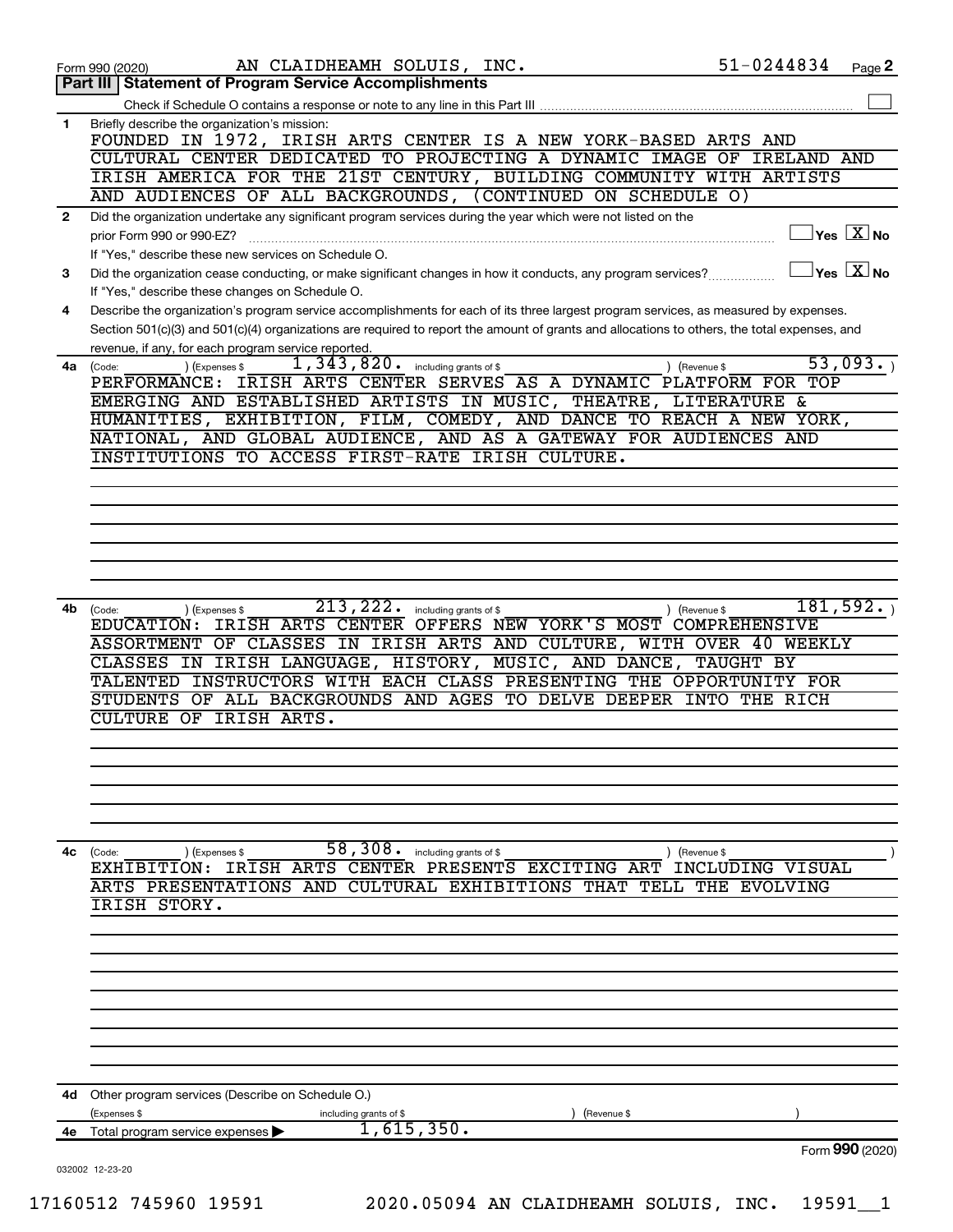|  | Form 990 (2020) |  |
|--|-----------------|--|

Form 990 (2020) Page AN CLAIDHEAMH SOLUIS, INC. 51-0244834 **Part IV Checklist of Required Schedules**

|     |                                                                                                                                       |                 | Yes                     | No                      |
|-----|---------------------------------------------------------------------------------------------------------------------------------------|-----------------|-------------------------|-------------------------|
| 1   | Is the organization described in section 501(c)(3) or 4947(a)(1) (other than a private foundation)?                                   |                 |                         |                         |
|     |                                                                                                                                       | 1               | X                       |                         |
| 2   |                                                                                                                                       | $\mathbf{2}$    | $\overline{\mathbf{X}}$ |                         |
| З   | Did the organization engage in direct or indirect political campaign activities on behalf of or in opposition to candidates for       | 3               |                         | x                       |
| 4   | Section 501(c)(3) organizations. Did the organization engage in lobbying activities, or have a section 501(h) election in effect      |                 |                         |                         |
|     |                                                                                                                                       | 4               | X                       |                         |
| 5   | Is the organization a section 501(c)(4), 501(c)(5), or 501(c)(6) organization that receives membership dues, assessments, or          |                 |                         |                         |
|     |                                                                                                                                       | 5               |                         | х                       |
| 6   | Did the organization maintain any donor advised funds or any similar funds or accounts for which donors have the right to             |                 |                         |                         |
|     | provide advice on the distribution or investment of amounts in such funds or accounts? If "Yes," complete Schedule D, Part I          | 6               |                         | х                       |
| 7   | Did the organization receive or hold a conservation easement, including easements to preserve open space,                             |                 |                         |                         |
|     |                                                                                                                                       | $\overline{7}$  |                         | х                       |
| 8   | Did the organization maintain collections of works of art, historical treasures, or other similar assets? If "Yes," complete          |                 |                         |                         |
|     |                                                                                                                                       | 8               |                         | х                       |
| 9   | Did the organization report an amount in Part X, line 21, for escrow or custodial account liability, serve as a custodian for         |                 |                         |                         |
|     | amounts not listed in Part X; or provide credit counseling, debt management, credit repair, or debt negotiation services?             |                 |                         |                         |
|     |                                                                                                                                       | 9               |                         | х                       |
| 10  | Did the organization, directly or through a related organization, hold assets in donor-restricted endowments                          |                 |                         |                         |
|     |                                                                                                                                       | 10              |                         | х                       |
| 11  | If the organization's answer to any of the following questions is "Yes," then complete Schedule D, Parts VI, VII, VIII, IX, or X      |                 |                         |                         |
|     | as applicable.                                                                                                                        |                 |                         |                         |
|     | a Did the organization report an amount for land, buildings, and equipment in Part X, line 10? If "Yes," complete Schedule D,         |                 |                         |                         |
|     |                                                                                                                                       | 11a             | X                       |                         |
|     | <b>b</b> Did the organization report an amount for investments - other securities in Part X, line 12, that is 5% or more of its total |                 |                         |                         |
|     |                                                                                                                                       | 11 <sub>b</sub> |                         | х                       |
|     | c Did the organization report an amount for investments - program related in Part X, line 13, that is 5% or more of its total         |                 |                         | x                       |
|     |                                                                                                                                       | 11c             |                         |                         |
|     | d Did the organization report an amount for other assets in Part X, line 15, that is 5% or more of its total assets reported in       |                 |                         | х                       |
|     |                                                                                                                                       | 11d<br>11e      | х                       |                         |
|     | f Did the organization's separate or consolidated financial statements for the tax year include a footnote that addresses             |                 |                         |                         |
|     | the organization's liability for uncertain tax positions under FIN 48 (ASC 740)? If "Yes," complete Schedule D, Part X                | 11f             | X                       |                         |
|     | 12a Did the organization obtain separate, independent audited financial statements for the tax year? If "Yes," complete               |                 |                         |                         |
|     |                                                                                                                                       | 12a             | X                       |                         |
|     | <b>b</b> Was the organization included in consolidated, independent audited financial statements for the tax year?                    |                 |                         |                         |
|     | If "Yes," and if the organization answered "No" to line 12a, then completing Schedule D, Parts XI and XII is optional                 | 12 <sub>b</sub> |                         | х                       |
| 13  |                                                                                                                                       | 13              |                         | $\overline{\mathbf{X}}$ |
| 14a |                                                                                                                                       | 14a             |                         | $\overline{\text{X}}$   |
|     | <b>b</b> Did the organization have aggregate revenues or expenses of more than \$10,000 from grantmaking, fundraising, business,      |                 |                         |                         |
|     | investment, and program service activities outside the United States, or aggregate foreign investments valued at \$100,000            |                 |                         |                         |
|     |                                                                                                                                       | 14b             |                         | х                       |
| 15  | Did the organization report on Part IX, column (A), line 3, more than \$5,000 of grants or other assistance to or for any             |                 |                         |                         |
|     |                                                                                                                                       | 15              |                         | х                       |
| 16  | Did the organization report on Part IX, column (A), line 3, more than \$5,000 of aggregate grants or other assistance to              |                 |                         |                         |
|     |                                                                                                                                       | 16              |                         | х                       |
| 17  | Did the organization report a total of more than \$15,000 of expenses for professional fundraising services on Part IX,               |                 |                         |                         |
|     |                                                                                                                                       | 17              |                         | x                       |
| 18  | Did the organization report more than \$15,000 total of fundraising event gross income and contributions on Part VIII, lines          | 18              | х                       |                         |
| 19  | Did the organization report more than \$15,000 of gross income from gaming activities on Part VIII, line 9a? If "Yes,"                |                 |                         |                         |
|     |                                                                                                                                       | 19              |                         | x                       |
|     |                                                                                                                                       | <b>20a</b>      |                         | $\overline{\mathtt{x}}$ |
| b   |                                                                                                                                       | 20 <sub>b</sub> |                         |                         |
| 21  | Did the organization report more than \$5,000 of grants or other assistance to any domestic organization or                           |                 |                         |                         |
|     |                                                                                                                                       | 21              |                         | x.                      |
|     | 032003 12-23-20                                                                                                                       |                 |                         | Form 990 (2020)         |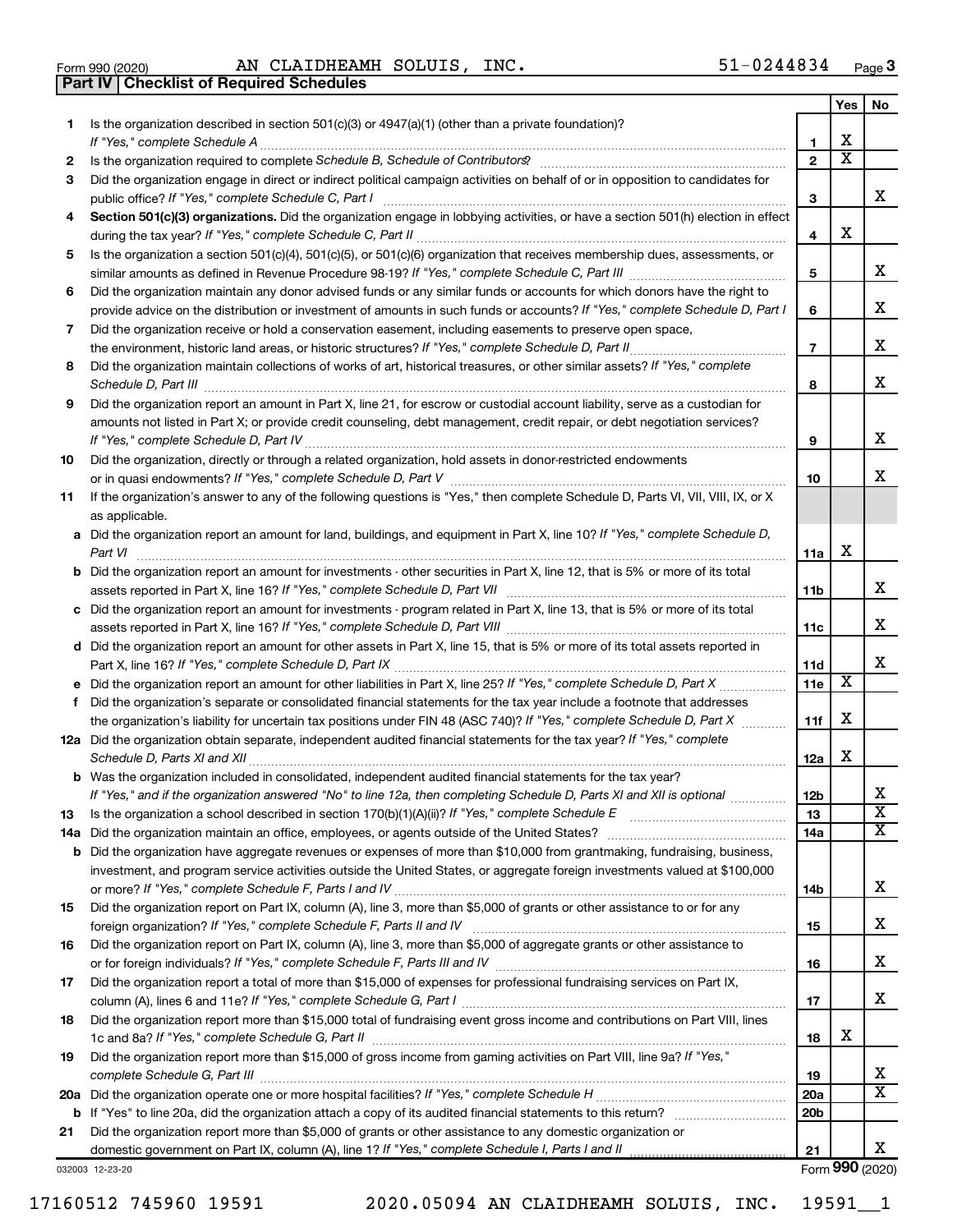|  | Form 990 (2020) |
|--|-----------------|
|  |                 |

Form 990 (2020) Page AN CLAIDHEAMH SOLUIS, INC. 51-0244834

*(continued)* **Part IV Checklist of Required Schedules**

|               |                                                                                                                                                                                                                                        |                 | Yes                     | <b>NO</b>               |
|---------------|----------------------------------------------------------------------------------------------------------------------------------------------------------------------------------------------------------------------------------------|-----------------|-------------------------|-------------------------|
| 22            | Did the organization report more than \$5,000 of grants or other assistance to or for domestic individuals on                                                                                                                          |                 |                         |                         |
|               |                                                                                                                                                                                                                                        | 22              |                         | x                       |
| 23            | Did the organization answer "Yes" to Part VII, Section A, line 3, 4, or 5 about compensation of the organization's current                                                                                                             |                 |                         |                         |
|               | and former officers, directors, trustees, key employees, and highest compensated employees? If "Yes," complete                                                                                                                         |                 |                         |                         |
|               |                                                                                                                                                                                                                                        | 23              | x                       |                         |
|               | 24a Did the organization have a tax-exempt bond issue with an outstanding principal amount of more than \$100,000 as of the                                                                                                            |                 |                         |                         |
|               | last day of the year, that was issued after December 31, 2002? If "Yes," answer lines 24b through 24d and complete                                                                                                                     |                 |                         | x                       |
|               |                                                                                                                                                                                                                                        | 24a             |                         |                         |
|               | c Did the organization maintain an escrow account other than a refunding escrow at any time during the year to defease                                                                                                                 | 24b             |                         |                         |
|               |                                                                                                                                                                                                                                        | 24c             |                         |                         |
|               |                                                                                                                                                                                                                                        | 24d             |                         |                         |
|               | 25a Section 501(c)(3), 501(c)(4), and 501(c)(29) organizations. Did the organization engage in an excess benefit                                                                                                                       |                 |                         |                         |
|               |                                                                                                                                                                                                                                        | 25a             |                         | x                       |
|               | b Is the organization aware that it engaged in an excess benefit transaction with a disqualified person in a prior year, and                                                                                                           |                 |                         |                         |
|               | that the transaction has not been reported on any of the organization's prior Forms 990 or 990-EZ? If "Yes," complete                                                                                                                  |                 |                         |                         |
|               | Schedule L, Part I                                                                                                                                                                                                                     | 25 <sub>b</sub> |                         | х                       |
| 26            | Did the organization report any amount on Part X, line 5 or 22, for receivables from or payables to any current                                                                                                                        |                 |                         |                         |
|               | or former officer, director, trustee, key employee, creator or founder, substantial contributor, or 35%                                                                                                                                |                 |                         |                         |
|               | controlled entity or family member of any of these persons? If "Yes," complete Schedule L, Part II                                                                                                                                     | 26              |                         | x                       |
| 27            | Did the organization provide a grant or other assistance to any current or former officer, director, trustee, key employee,                                                                                                            |                 |                         |                         |
|               | creator or founder, substantial contributor or employee thereof, a grant selection committee member, or to a 35% controlled                                                                                                            |                 |                         |                         |
|               | entity (including an employee thereof) or family member of any of these persons? If "Yes," complete Schedule L, Part III                                                                                                               | 27              |                         | x                       |
| 28            | Was the organization a party to a business transaction with one of the following parties (see Schedule L, Part IV                                                                                                                      |                 |                         |                         |
|               | instructions, for applicable filing thresholds, conditions, and exceptions):                                                                                                                                                           |                 |                         |                         |
|               | a A current or former officer, director, trustee, key employee, creator or founder, or substantial contributor? If                                                                                                                     |                 |                         |                         |
|               |                                                                                                                                                                                                                                        | 28a             |                         | х                       |
|               |                                                                                                                                                                                                                                        | 28 <sub>b</sub> |                         | $\overline{\textbf{X}}$ |
|               | c A 35% controlled entity of one or more individuals and/or organizations described in lines 28a or 28b?If                                                                                                                             |                 |                         |                         |
|               |                                                                                                                                                                                                                                        | 28c             | $\overline{\textbf{x}}$ | X                       |
| 29            |                                                                                                                                                                                                                                        | 29              |                         |                         |
| 30            | Did the organization receive contributions of art, historical treasures, or other similar assets, or qualified conservation                                                                                                            |                 | х                       |                         |
|               |                                                                                                                                                                                                                                        | 30<br>31        |                         | х                       |
| 31<br>32      | Did the organization liquidate, terminate, or dissolve and cease operations? If "Yes," complete Schedule N, Part I<br>Did the organization sell, exchange, dispose of, or transfer more than 25% of its net assets? If "Yes," complete |                 |                         |                         |
|               | Schedule N, Part II                                                                                                                                                                                                                    | 32              |                         | X                       |
| 33            | Did the organization own 100% of an entity disregarded as separate from the organization under Regulations                                                                                                                             |                 |                         |                         |
|               |                                                                                                                                                                                                                                        | 33              | х                       |                         |
| 34            | Was the organization related to any tax-exempt or taxable entity? If "Yes," complete Schedule R, Part II, III, or IV, and                                                                                                              |                 |                         |                         |
|               | Part V, line 1                                                                                                                                                                                                                         | 34              |                         | х                       |
|               | 35a Did the organization have a controlled entity within the meaning of section 512(b)(13)?                                                                                                                                            | 35a             |                         | $\overline{\textbf{X}}$ |
|               | <b>b</b> If "Yes" to line 35a, did the organization receive any payment from or engage in any transaction with a controlled entity                                                                                                     |                 |                         |                         |
|               |                                                                                                                                                                                                                                        | 35b             |                         |                         |
| 36            | Section 501(c)(3) organizations. Did the organization make any transfers to an exempt non-charitable related organization?                                                                                                             |                 |                         |                         |
|               |                                                                                                                                                                                                                                        | 36              |                         | х                       |
| 37            | Did the organization conduct more than 5% of its activities through an entity that is not a related organization                                                                                                                       |                 |                         |                         |
|               | and that is treated as a partnership for federal income tax purposes? If "Yes," complete Schedule R, Part VI                                                                                                                           | 37              |                         | х                       |
| 38            | Did the organization complete Schedule O and provide explanations in Schedule O for Part VI, lines 11b and 19?                                                                                                                         |                 |                         |                         |
|               | Note: All Form 990 filers are required to complete Schedule O                                                                                                                                                                          | 38              | х                       |                         |
| <b>Part V</b> | <b>Statements Regarding Other IRS Filings and Tax Compliance</b>                                                                                                                                                                       |                 |                         |                         |
|               | Check if Schedule O contains a response or note to any line in this Part V                                                                                                                                                             |                 |                         |                         |
|               |                                                                                                                                                                                                                                        |                 | Yes                     | No                      |
|               | 43<br><b>1a</b> Enter the number reported in Box 3 of Form 1096. Enter -0- if not applicable <i>manumumumum</i><br>1a                                                                                                                  |                 |                         |                         |
| b             | Enter the number of Forms W-2G included in line 1a. Enter -0- if not applicable<br>1b                                                                                                                                                  |                 |                         |                         |
|               | c Did the organization comply with backup withholding rules for reportable payments to vendors and reportable gaming                                                                                                                   |                 | х                       |                         |
|               | (gambling) winnings to prize winners?                                                                                                                                                                                                  | 1c              |                         | Form 990 (2020)         |
|               | 032004 12-23-20                                                                                                                                                                                                                        |                 |                         |                         |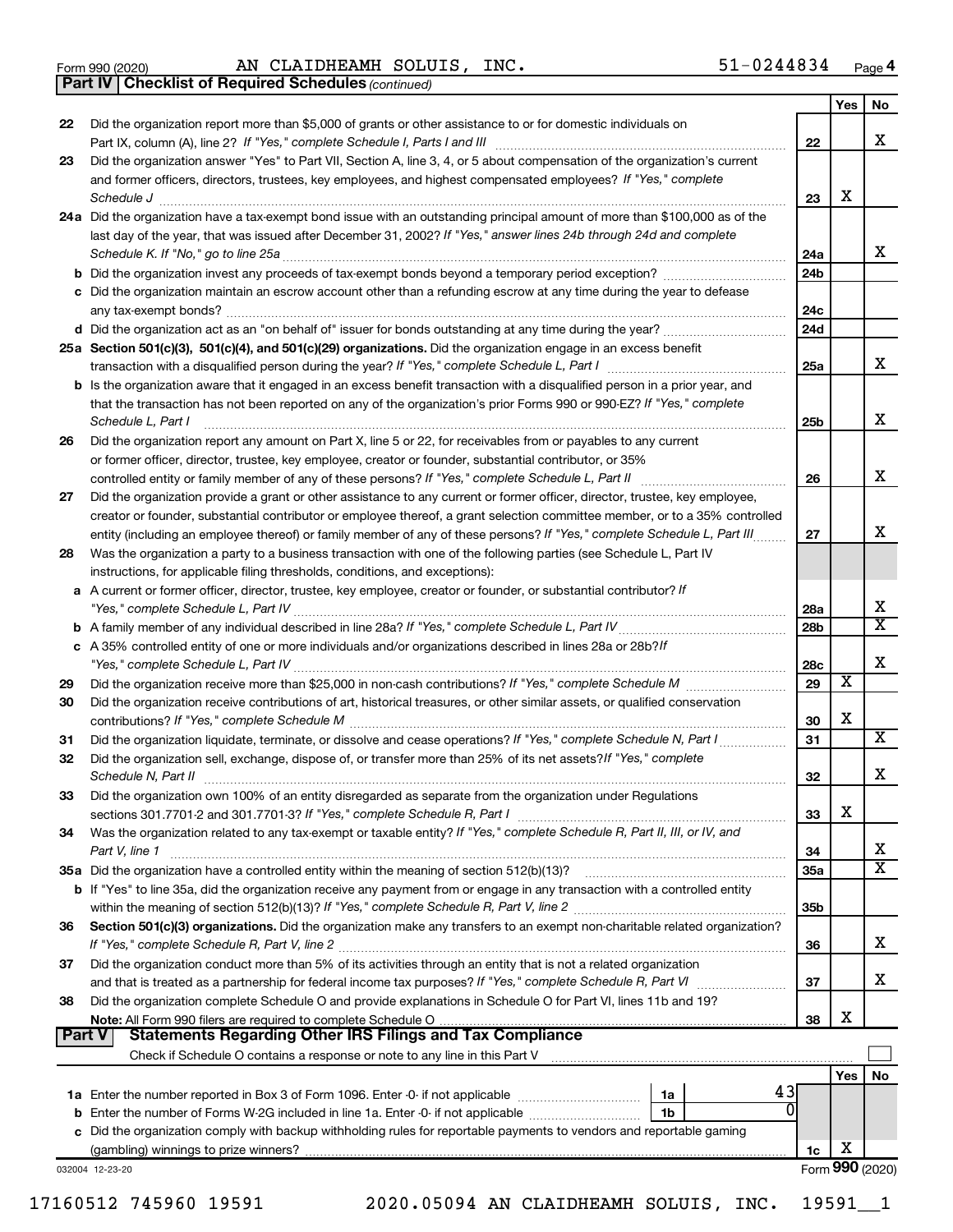| 020) | AN CLAIDHEAM |
|------|--------------|
|      |              |

**Part V Statements Regarding Other IRS Filings and Tax Compliance**

 $\frac{1}{100}$  Form 990 (2020) AN CLAIDHEAMH SOLUIS, INC. AN CLAIDHEAMH SOLUIS, INC. 51-0244834

*(continued)*

|    |                                                                                                                                                 |                | Yes | No                           |
|----|-------------------------------------------------------------------------------------------------------------------------------------------------|----------------|-----|------------------------------|
|    | 2a Enter the number of employees reported on Form W-3, Transmittal of Wage and Tax Statements,                                                  |                |     |                              |
|    | 83<br>filed for the calendar year ending with or within the year covered by this return <i>[[[[[[[[[[[[[[[]]]]</i> ]]<br>2a                     |                |     |                              |
|    | <b>b</b> If at least one is reported on line 2a, did the organization file all required federal employment tax returns?                         | 2 <sub>b</sub> | х   |                              |
|    |                                                                                                                                                 |                |     |                              |
|    | 3a Did the organization have unrelated business gross income of \$1,000 or more during the year?                                                | 3a             |     | х                            |
|    |                                                                                                                                                 | 3b             |     |                              |
|    | 4a At any time during the calendar year, did the organization have an interest in, or a signature or other authority over, a                    |                |     |                              |
|    | financial account in a foreign country (such as a bank account, securities account, or other financial account)?                                | 4a             |     | х                            |
|    | <b>b</b> If "Yes," enter the name of the foreign country $\blacktriangleright$                                                                  |                |     |                              |
|    | See instructions for filing requirements for FinCEN Form 114, Report of Foreign Bank and Financial Accounts (FBAR).                             |                |     |                              |
|    |                                                                                                                                                 | 5a             |     | x<br>$\overline{\mathbf{X}}$ |
|    |                                                                                                                                                 | 5b             |     |                              |
|    |                                                                                                                                                 | 5 <sub>c</sub> |     |                              |
|    | 6a Does the organization have annual gross receipts that are normally greater than \$100,000, and did the organization solicit                  | 6a             |     | х                            |
|    | <b>b</b> If "Yes," did the organization include with every solicitation an express statement that such contributions or gifts                   |                |     |                              |
|    |                                                                                                                                                 | 6b             |     |                              |
| 7  | Organizations that may receive deductible contributions under section 170(c).                                                                   |                |     |                              |
| a  | Did the organization receive a payment in excess of \$75 made partly as a contribution and partly for goods and services provided to the payor? | 7a             | х   |                              |
| b  |                                                                                                                                                 | 7b             | X   |                              |
|    | c Did the organization sell, exchange, or otherwise dispose of tangible personal property for which it was required                             |                |     |                              |
|    |                                                                                                                                                 | 7c             |     | х                            |
|    | 7d                                                                                                                                              |                |     |                              |
| е  | Did the organization receive any funds, directly or indirectly, to pay premiums on a personal benefit contract?                                 | 7e             |     | х                            |
| f  | Did the organization, during the year, pay premiums, directly or indirectly, on a personal benefit contract?                                    | 7f             |     | X                            |
| g  | If the organization received a contribution of qualified intellectual property, did the organization file Form 8899 as required?                | 7g             |     |                              |
| h  | If the organization received a contribution of cars, boats, airplanes, or other vehicles, did the organization file a Form 1098-C?              | 7h             |     |                              |
| 8  | Sponsoring organizations maintaining donor advised funds. Did a donor advised fund maintained by the                                            |                |     |                              |
|    | N/A<br>sponsoring organization have excess business holdings at any time during the year? [111] success contains the vear?                      | 8              |     |                              |
| 9  | Sponsoring organizations maintaining donor advised funds.                                                                                       |                |     |                              |
| a  | N/A<br>Did the sponsoring organization make any taxable distributions under section 4966?                                                       | 9а             |     |                              |
|    | N/A                                                                                                                                             | 9b             |     |                              |
| 10 | Section 501(c)(7) organizations. Enter:                                                                                                         |                |     |                              |
|    | 10a<br>10 <sub>b</sub>                                                                                                                          |                |     |                              |
|    | b Gross receipts, included on Form 990, Part VIII, line 12, for public use of club facilities                                                   |                |     |                              |
|    | 11 Section 501(c)(12) organizations. Enter:                                                                                                     |                |     |                              |
|    | b Gross income from other sources (Do not net amounts due or paid to other sources against                                                      |                |     |                              |
|    | 11b                                                                                                                                             |                |     |                              |
|    | 12a Section 4947(a)(1) non-exempt charitable trusts. Is the organization filing Form 990 in lieu of Form 1041?                                  | 12a            |     |                              |
|    | <b>b</b> If "Yes," enter the amount of tax-exempt interest received or accrued during the year $\ldots \mathbf{N}/\mathbf{A}$<br>12b            |                |     |                              |
| 13 | Section 501(c)(29) qualified nonprofit health insurance issuers.                                                                                |                |     |                              |
|    | N/A<br>a Is the organization licensed to issue qualified health plans in more than one state?                                                   | 13a            |     |                              |
|    | Note: See the instructions for additional information the organization must report on Schedule O.                                               |                |     |                              |
|    | <b>b</b> Enter the amount of reserves the organization is required to maintain by the states in which the                                       |                |     |                              |
|    | 13 <sub>b</sub>                                                                                                                                 |                |     |                              |
|    | 13 <sub>c</sub>                                                                                                                                 |                |     |                              |
|    | 14a Did the organization receive any payments for indoor tanning services during the tax year?                                                  | 14a            |     | x                            |
|    | <b>b</b> If "Yes," has it filed a Form 720 to report these payments? If "No," provide an explanation on Schedule O                              | 14b            |     |                              |
| 15 | Is the organization subject to the section 4960 tax on payment(s) of more than \$1,000,000 in remuneration or                                   |                |     |                              |
|    | excess parachute payment(s) during the year?                                                                                                    | 15             |     | x                            |
|    | If "Yes," see instructions and file Form 4720, Schedule N.                                                                                      |                |     |                              |
| 16 | Is the organization an educational institution subject to the section 4968 excise tax on net investment income?                                 | 16             |     | x                            |
|    | If "Yes," complete Form 4720, Schedule O.                                                                                                       |                |     |                              |

Form (2020) **990**

032005 12-23-20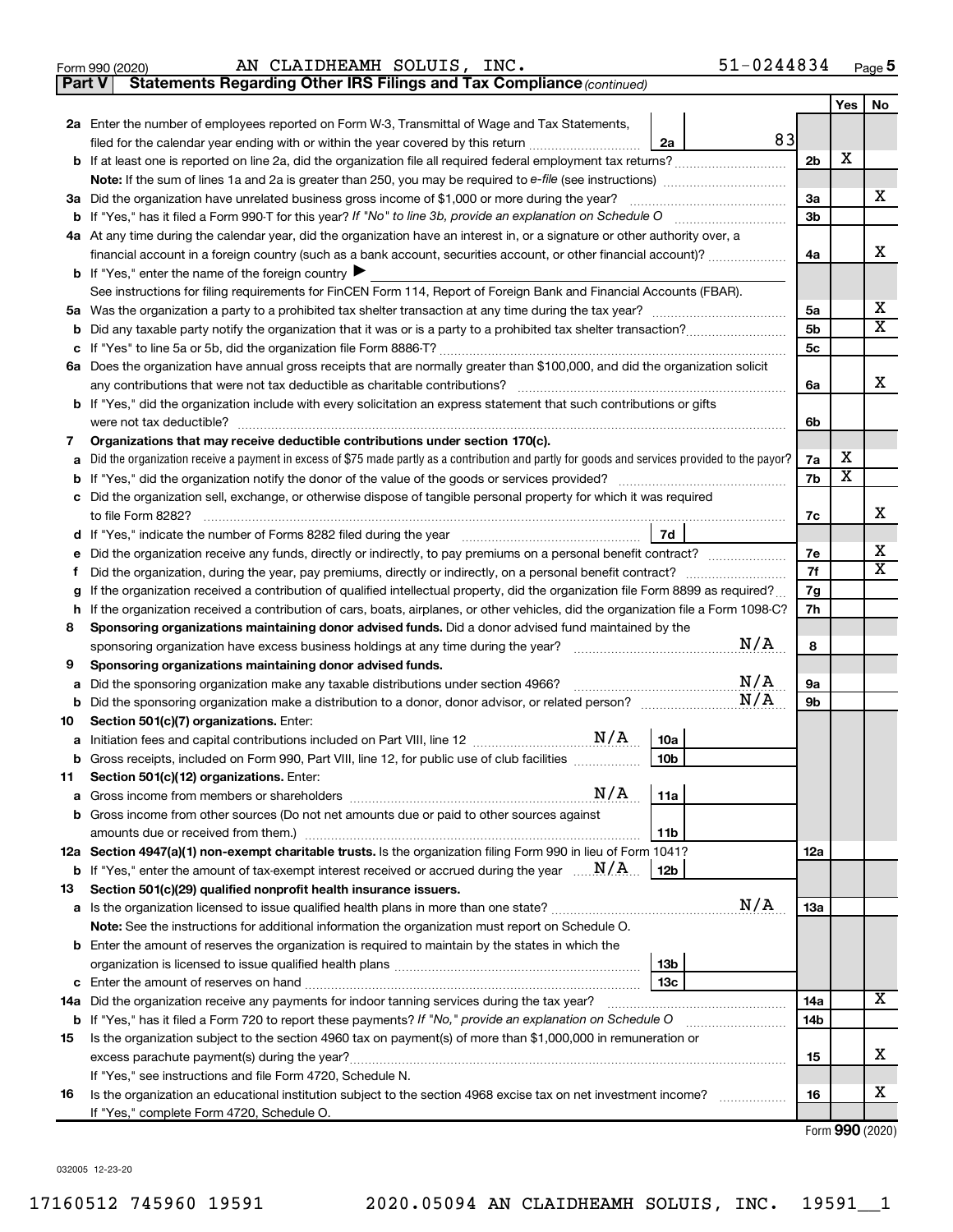| Form 990 (2020) |  |  |  |
|-----------------|--|--|--|
|-----------------|--|--|--|

#### Form 990 (2020) Page AN CLAIDHEAMH SOLUIS, INC. 51-0244834

**Part VI** Governance, Management, and Disclosure For each "Yes" response to lines 2 through 7b below, and for a "No" response *to line 8a, 8b, or 10b below, describe the circumstances, processes, or changes on Schedule O. See instructions.*

|     |                                                                                                                                                                                                                                |    |  |    |                 |                         | $\mathbf{X}$            |
|-----|--------------------------------------------------------------------------------------------------------------------------------------------------------------------------------------------------------------------------------|----|--|----|-----------------|-------------------------|-------------------------|
|     | <b>Section A. Governing Body and Management</b>                                                                                                                                                                                |    |  |    |                 |                         |                         |
|     |                                                                                                                                                                                                                                |    |  |    |                 | Yes                     | No                      |
|     | <b>1a</b> Enter the number of voting members of the governing body at the end of the tax year                                                                                                                                  | 1a |  | 19 |                 |                         |                         |
|     | If there are material differences in voting rights among members of the governing body, or if the governing                                                                                                                    |    |  |    |                 |                         |                         |
|     | body delegated broad authority to an executive committee or similar committee, explain on Schedule O.                                                                                                                          |    |  |    |                 |                         |                         |
| b   | Enter the number of voting members included on line 1a, above, who are independent                                                                                                                                             | 1b |  | 17 |                 |                         |                         |
| 2   | Did any officer, director, trustee, or key employee have a family relationship or a business relationship with any other                                                                                                       |    |  |    |                 |                         |                         |
|     | officer, director, trustee, or key employee?                                                                                                                                                                                   |    |  |    | 2               |                         | х                       |
| 3   | Did the organization delegate control over management duties customarily performed by or under the direct supervision                                                                                                          |    |  |    |                 |                         |                         |
|     |                                                                                                                                                                                                                                |    |  |    | 3               |                         | x                       |
| 4   | Did the organization make any significant changes to its governing documents since the prior Form 990 was filed?                                                                                                               |    |  |    | 4               |                         | $\overline{\mathbf{x}}$ |
| 5   |                                                                                                                                                                                                                                |    |  |    | 5               |                         | $\overline{\textbf{X}}$ |
| 6   |                                                                                                                                                                                                                                |    |  |    | 6               |                         | $\overline{\textbf{X}}$ |
| 7a  | Did the organization have members, stockholders, or other persons who had the power to elect or appoint one or                                                                                                                 |    |  |    |                 |                         |                         |
|     |                                                                                                                                                                                                                                |    |  |    |                 |                         | х                       |
|     | <b>b</b> Are any governance decisions of the organization reserved to (or subject to approval by) members, stockholders, or                                                                                                    |    |  |    |                 |                         |                         |
|     | persons other than the governing body?                                                                                                                                                                                         |    |  |    | 7b              |                         | x                       |
| 8   | Did the organization contemporaneously document the meetings held or written actions undertaken during the year by the following:                                                                                              |    |  |    |                 |                         |                         |
| a   |                                                                                                                                                                                                                                |    |  |    | 8а              | х                       |                         |
| b   |                                                                                                                                                                                                                                |    |  |    | 8b              | x                       |                         |
| 9   | Is there any officer, director, trustee, or key employee listed in Part VII, Section A, who cannot be reached at the                                                                                                           |    |  |    |                 |                         |                         |
|     |                                                                                                                                                                                                                                |    |  |    | 9               |                         | x.                      |
|     | <b>Section B. Policies</b> (This Section B requests information about policies not required by the Internal Revenue Code.)                                                                                                     |    |  |    |                 |                         |                         |
|     |                                                                                                                                                                                                                                |    |  |    |                 | Yes                     | No                      |
|     |                                                                                                                                                                                                                                |    |  |    | 10a             |                         | x                       |
|     | <b>b</b> If "Yes," did the organization have written policies and procedures governing the activities of such chapters, affiliates,                                                                                            |    |  |    |                 |                         |                         |
|     | and branches to ensure their operations are consistent with the organization's exempt purposes? www.www.www.www.                                                                                                               |    |  |    | 10 <sub>b</sub> |                         |                         |
|     | 11a Has the organization provided a complete copy of this Form 990 to all members of its governing body before filing the form?                                                                                                |    |  |    | 11a             | X                       |                         |
| b   | Describe in Schedule O the process, if any, used by the organization to review this Form 990.                                                                                                                                  |    |  |    |                 |                         |                         |
| 12a |                                                                                                                                                                                                                                |    |  |    | 12a             | х                       |                         |
| b   | Were officers, directors, or trustees, and key employees required to disclose annually interests that could give rise to conflicts?                                                                                            |    |  |    | 12 <sub>b</sub> | $\overline{\textbf{x}}$ |                         |
| с   | Did the organization regularly and consistently monitor and enforce compliance with the policy? If "Yes," describe                                                                                                             |    |  |    |                 |                         |                         |
|     | in Schedule O how this was done                                                                                                                                                                                                |    |  |    | 12c             | х                       |                         |
| 13  | Did the organization have a written whistleblower policy?                                                                                                                                                                      |    |  |    | 13              | x                       |                         |
| 14  |                                                                                                                                                                                                                                |    |  |    | 14              | x                       |                         |
| 15  | Did the process for determining compensation of the following persons include a review and approval by independent                                                                                                             |    |  |    |                 |                         |                         |
|     | persons, comparability data, and contemporaneous substantiation of the deliberation and decision?                                                                                                                              |    |  |    |                 |                         |                         |
| а   | The organization's CEO, Executive Director, or top management official manufactured content of the organization's CEO, Executive Director, or top management official manufactured content of the state of the state of the st |    |  |    | 15a             | х                       |                         |
| b   |                                                                                                                                                                                                                                |    |  |    | 15b             |                         | X                       |
|     | If "Yes" to line 15a or 15b, describe the process in Schedule O (see instructions).                                                                                                                                            |    |  |    |                 |                         |                         |
|     | 16a Did the organization invest in, contribute assets to, or participate in a joint venture or similar arrangement with a                                                                                                      |    |  |    |                 |                         |                         |
|     | taxable entity during the year?                                                                                                                                                                                                |    |  |    | 16a             |                         | х                       |
|     | b If "Yes," did the organization follow a written policy or procedure requiring the organization to evaluate its participation                                                                                                 |    |  |    |                 |                         |                         |
|     | in joint venture arrangements under applicable federal tax law, and take steps to safequard the organization's                                                                                                                 |    |  |    |                 |                         |                         |
|     | exempt status with respect to such arrangements?<br><b>Section C. Disclosure</b>                                                                                                                                               |    |  |    | 16b             |                         |                         |
| 17  | List the states with which a copy of this Form 990 is required to be filed $\blacktriangleright\text{NY}$                                                                                                                      |    |  |    |                 |                         |                         |
| 18  | Section 6104 requires an organization to make its Forms 1023 (1024 or 1024-A, if applicable), 990, and 990-T (Section 501(c)(3)s only) available                                                                               |    |  |    |                 |                         |                         |
|     | for public inspection. Indicate how you made these available. Check all that apply.                                                                                                                                            |    |  |    |                 |                         |                         |
|     | $\lfloor \underline{X} \rfloor$ Upon request<br>Own website<br>Another's website<br>Other (explain on Schedule O)                                                                                                              |    |  |    |                 |                         |                         |
| 19  | Describe on Schedule O whether (and if so, how) the organization made its governing documents, conflict of interest policy, and financial                                                                                      |    |  |    |                 |                         |                         |
|     | statements available to the public during the tax year.                                                                                                                                                                        |    |  |    |                 |                         |                         |
| 20  | State the name, address, and telephone number of the person who possesses the organization's books and records                                                                                                                 |    |  |    |                 |                         |                         |
|     | FAIZAN YOUNUS, NCHENG LLP - $(212)757-3318$                                                                                                                                                                                    |    |  |    |                 |                         |                         |
|     | 40 WALL STREET, 32ND FLOOR,<br>10005<br>NEW YORK, NY                                                                                                                                                                           |    |  |    |                 |                         |                         |
|     | 032006 12-23-20                                                                                                                                                                                                                |    |  |    |                 |                         | Form 990 (2020)         |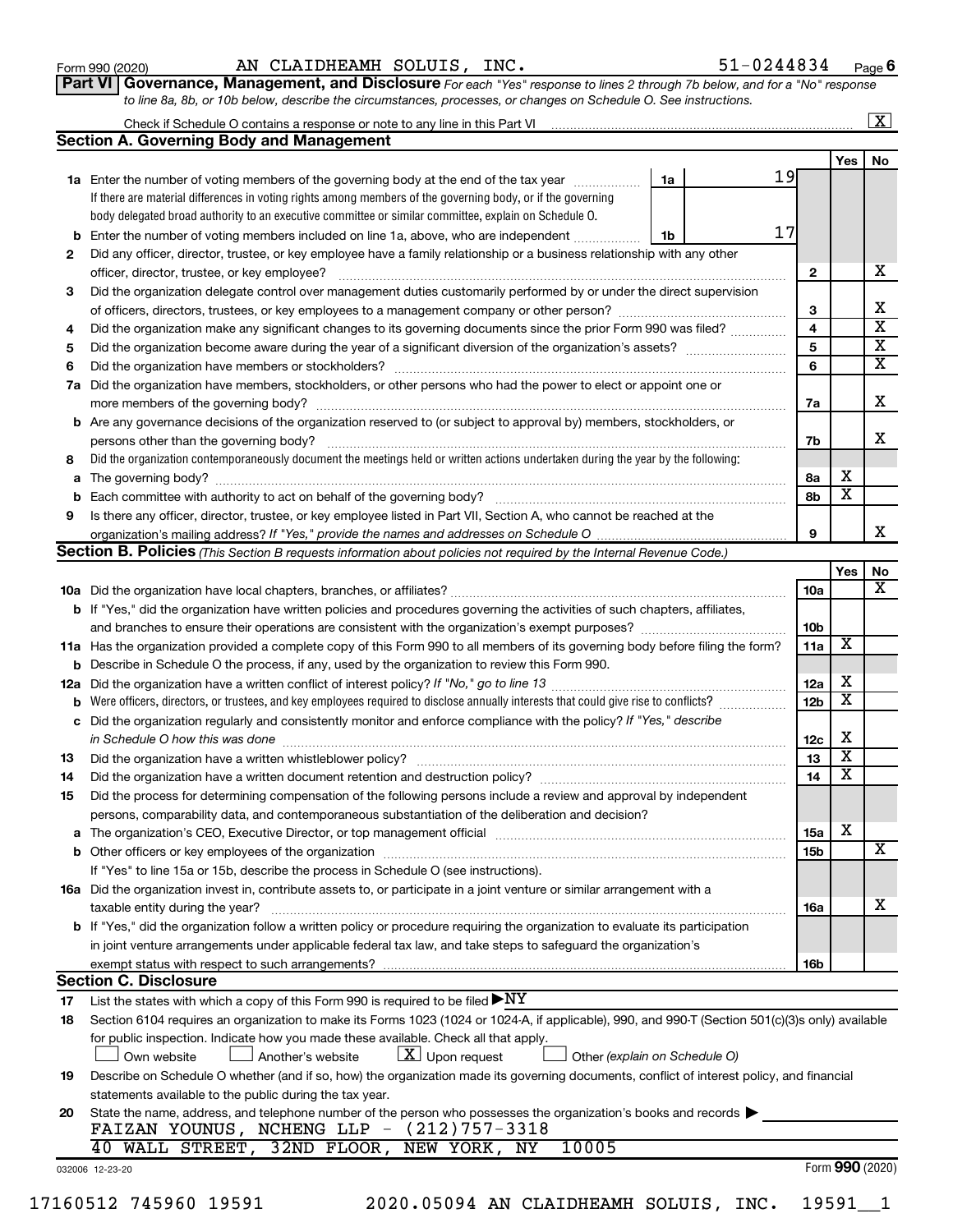| Part VII Compensation of Officers, Directors, Trustees, Key Employees, Highest Compensated |  |  |
|--------------------------------------------------------------------------------------------|--|--|
| <b>Employees, and Independent Contractors</b>                                              |  |  |

Check if Schedule O contains a response or note to any line in this Part VII

 $\boxed{\text{X}}$ 

**Section A. Officers, Directors, Trustees, Key Employees, and Highest Compensated Employees**

**1a**  Complete this table for all persons required to be listed. Report compensation for the calendar year ending with or within the organization's tax year.  $\bullet$  List all of the organization's current officers, directors, trustees (whether individuals or organizations), regardless of amount of compensation.

Enter -0- in columns (D), (E), and (F) if no compensation was paid.

**•** List all of the organization's current key employees, if any. See instructions for definition of "key employee."

**•** List the organization's five *current* highest compensated employees (other than an officer, director, trustee, or key employee) who received reportable compensation (Box 5 of Form W-2 and/or Box 7 of Form 1099-MISC) of more than \$100,000 from the organization and any related organizations.

 $\bullet$  List all of the organization's former officers, key employees, and highest compensated employees who received more than \$100,000 of reportable compensation from the organization and any related organizations.

**•** List all of the organization's former directors or trustees that received, in the capacity as a former director or trustee of the organization, more than \$10,000 of reportable compensation from the organization and any related organizations.

See instructions for the order in which to list the persons above.

Check this box if neither the organization nor any related organization compensated any current officer, director, or trustee.  $\Box$ 

| (A)                                | (B)                    |                                |                                                                  | (C)         |              |                                   |        | (D)                 | (E)                              | (F)                      |
|------------------------------------|------------------------|--------------------------------|------------------------------------------------------------------|-------------|--------------|-----------------------------------|--------|---------------------|----------------------------------|--------------------------|
| Name and title                     | Average                |                                | (do not check more than one                                      | Position    |              |                                   |        | Reportable          | Reportable                       | Estimated                |
|                                    | hours per              |                                | box, unless person is both an<br>officer and a director/trustee) |             |              |                                   |        | compensation        | compensation                     | amount of                |
|                                    | week                   |                                |                                                                  |             |              |                                   |        | from                | from related                     | other                    |
|                                    | (list any<br>hours for |                                |                                                                  |             |              |                                   |        | the<br>organization | organizations<br>(W-2/1099-MISC) | compensation<br>from the |
|                                    | related                |                                |                                                                  |             |              |                                   |        | (W-2/1099-MISC)     |                                  | organization             |
|                                    | organizations          |                                | trustee                                                          |             |              |                                   |        |                     |                                  | and related              |
|                                    | below                  |                                |                                                                  |             | Key employee |                                   |        |                     |                                  | organizations            |
|                                    | line)                  | Individual trustee or director | Institutional t                                                  | Officer     |              | Highest compensated<br>  employee | Former |                     |                                  |                          |
| AIDAN CONNOLLY<br>(1)              | 55.00                  |                                |                                                                  |             |              |                                   |        |                     |                                  |                          |
| EXECUTIVE DIRECTOR                 |                        | $\mathbf X$                    |                                                                  | $\mathbf X$ |              |                                   |        | 372,391.            | 0.                               | 14,344.                  |
| (2)<br>PAULINE TURLEY (SEE SCH. O) | 40.00                  |                                |                                                                  |             |              |                                   |        |                     |                                  |                          |
| VICE CHAIR STAFF                   |                        | $\mathbf x$                    |                                                                  |             |              |                                   |        | 150,208.            | 0.                               | 14,344.                  |
| RACHAEL GILKEY<br>(3)              | 40.00                  |                                |                                                                  |             |              |                                   |        |                     |                                  |                          |
| DIR. OF PROGRAMMING & EDUCATION    |                        |                                |                                                                  |             |              | X                                 |        | 113,601.            | 0.                               | 14,344.                  |
| KERRY TUCEI<br>(4)                 | 40.00                  |                                |                                                                  |             |              |                                   |        |                     |                                  |                          |
| DIRECTOR OF MARKETING              |                        |                                |                                                                  |             |              | X                                 |        | 106,433.            | 0.                               | 14,344.                  |
| CONNOR SMITH<br>(5)                | 40.00                  |                                |                                                                  |             |              |                                   |        |                     |                                  |                          |
| PRODUCTION MANAGER                 |                        |                                |                                                                  |             |              | $\mathbf X$                       |        | 103,731.            | 0.                               | 14,344.                  |
| (6)<br>SHAUN KELLY                 | 2.00                   |                                |                                                                  |             |              |                                   |        |                     |                                  |                          |
| CHAIRMAN                           |                        | $\mathbf X$                    |                                                                  | X           |              |                                   |        | $\mathbf 0$ .       | $\mathbf 0$ .                    | $\mathbf 0$ .            |
| <b>SHANE NAUGHTON</b><br>(7)       | 1.50                   |                                |                                                                  |             |              |                                   |        |                     |                                  |                          |
| SEC./TREAS.                        |                        | X                              |                                                                  | $\mathbf X$ |              |                                   |        | $\mathbf 0$ .       | 0.                               | $\mathbf 0$ .            |
| <b>GERRARD BOYLE</b><br>(8)        | 1.50                   |                                |                                                                  |             |              |                                   |        |                     |                                  |                          |
| <b>BOARD MEMBER</b>                |                        | X                              |                                                                  |             |              |                                   |        | $\mathbf 0$ .       | $\mathbf 0$ .                    | $\mathbf 0$ .            |
| ANDREW BRESLIN<br>(9)              | 0.50                   |                                |                                                                  |             |              |                                   |        |                     |                                  |                          |
| <b>BOARD MEMBER</b>                |                        | X                              |                                                                  |             |              |                                   |        | $\mathbf 0$ .       | $\mathbf 0$ .                    | $\mathbf 0$ .            |
| (10) BOB DEVLIN                    | 1.00                   |                                |                                                                  |             |              |                                   |        |                     |                                  |                          |
| <b>BOARD MEMBER</b>                |                        | X                              |                                                                  |             |              |                                   |        | $\mathbf 0$ .       | $\mathbf 0$                      | $\mathbf 0$ .            |
| (11) CELESTINE DONAGHY             | 0.50                   |                                |                                                                  |             |              |                                   |        |                     |                                  |                          |
| <b>BOARD MEMBER</b>                |                        | $\mathbf X$                    |                                                                  |             |              |                                   |        | $\mathbf 0$ .       | $\mathbf 0$                      | 0.                       |
| (12) EILEEN K. MURRAY              | 0.50                   |                                |                                                                  |             |              |                                   |        |                     |                                  |                          |
| <b>BOARD MEMBER</b>                |                        | $\mathbf X$                    |                                                                  |             |              |                                   |        | $\mathbf 0$ .       | $\mathbf 0$                      | $\mathbf 0$ .            |
| (13) JAMES E. QUINN                | 1.00                   |                                |                                                                  |             |              |                                   |        |                     |                                  |                          |
| <b>BOARD MEMBER</b>                |                        | $\mathbf X$                    |                                                                  |             |              |                                   |        | $\mathbf 0$ .       | $\mathbf 0$ .                    | $\boldsymbol{0}$ .       |
| (14) JOHN DUFFY                    | 1.00                   |                                |                                                                  |             |              |                                   |        |                     |                                  |                          |
| <b>BOARD MEMBER</b>                |                        | $\mathbf X$                    |                                                                  |             |              |                                   |        | $\mathbf 0$ .       | $\mathbf 0$ .                    | $\mathbf 0$ .            |
| (15) JOHN MARTIN                   | 1.00                   |                                |                                                                  |             |              |                                   |        |                     |                                  |                          |
| <b>BOARD MEMBER</b>                |                        | $\mathbf X$                    |                                                                  |             |              |                                   |        | $\mathbf 0$ .       | $\mathbf 0$ .                    | $\boldsymbol{0}$ .       |
| (16) JOHN S. DALY                  | 1.00                   |                                |                                                                  |             |              |                                   |        |                     |                                  |                          |
| <b>BOARD MEMBER</b>                |                        | $\mathbf X$                    |                                                                  |             |              |                                   |        | $\mathbf 0$ .       | $\mathbf 0$ .                    | $\mathbf 0$ .            |
| (17) RUSSELL GIOIELLA              | 1.00                   |                                |                                                                  |             |              |                                   |        |                     |                                  |                          |
| <b>BOARD MEMBER</b>                |                        | $\mathbf X$                    |                                                                  |             |              |                                   |        | $\mathbf 0$ .       | 0.                               | $\mathbf 0$ .            |

032007 12-23-20

Form (2020) **990**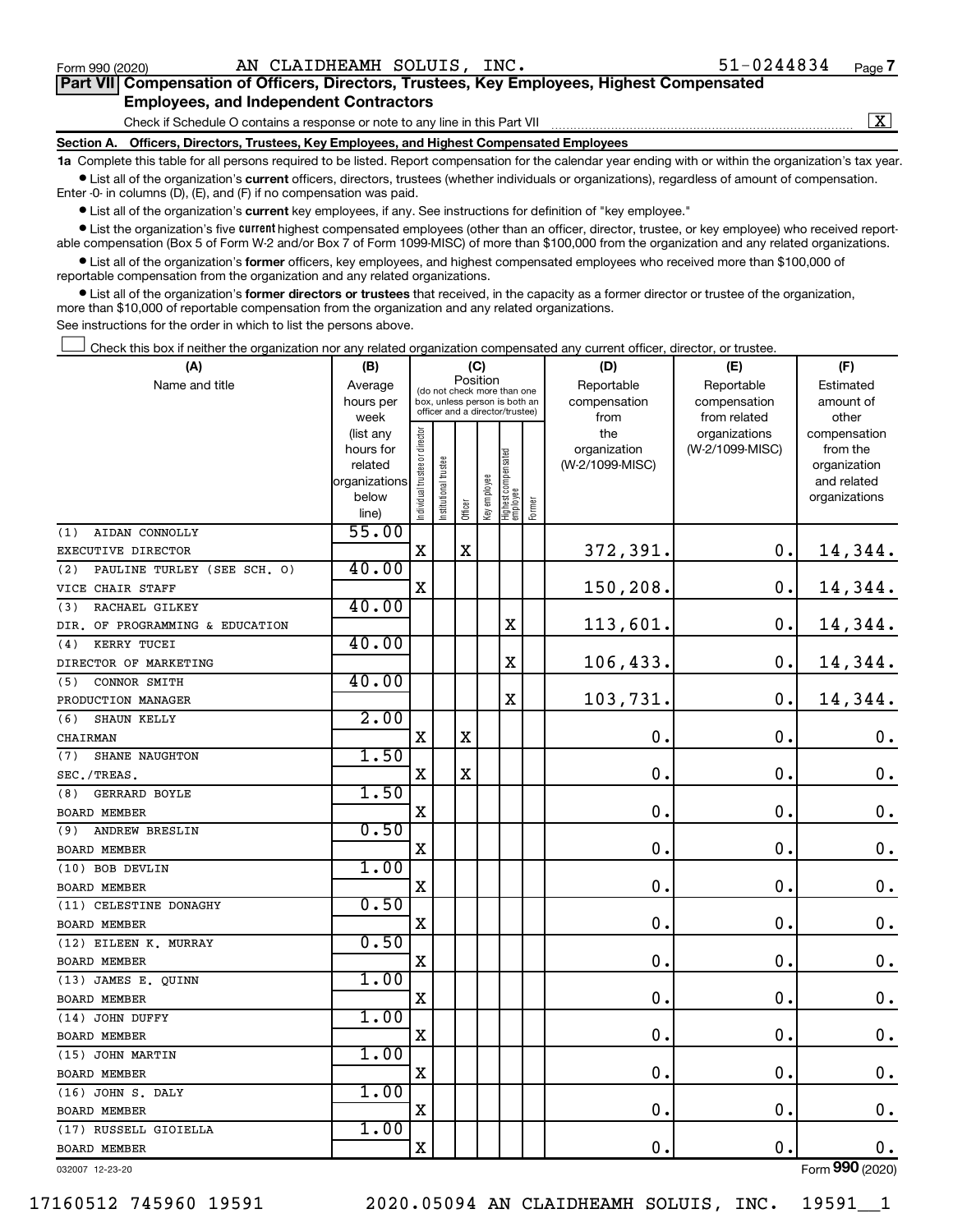|  | Form 990 (2020) |  |
|--|-----------------|--|
|  |                 |  |

| Part VII Section A. Officers, Directors, Trustees, Key Employees, and Highest Compensated Employees (continued)                                                                                                                                             |                                                                      |                                |                                                                                                 |                 |              |                                  |        |                                           |                                                   |                  |     |                                                                          |
|-------------------------------------------------------------------------------------------------------------------------------------------------------------------------------------------------------------------------------------------------------------|----------------------------------------------------------------------|--------------------------------|-------------------------------------------------------------------------------------------------|-----------------|--------------|----------------------------------|--------|-------------------------------------------|---------------------------------------------------|------------------|-----|--------------------------------------------------------------------------|
| (A)<br>Name and title                                                                                                                                                                                                                                       | (B)<br>Average<br>hours per<br>week                                  |                                | (do not check more than one<br>box, unless person is both an<br>officer and a director/trustee) | (C)<br>Position |              |                                  |        | (D)<br>Reportable<br>compensation<br>from | (E)<br>Reportable<br>compensation<br>from related |                  |     | (F)<br>Estimated<br>amount of<br>other                                   |
|                                                                                                                                                                                                                                                             | (list any<br>hours for<br>related<br>organizations<br>below<br>line) | Individual trustee or director | Institutional trustee                                                                           | Officer         | əə/oldwə Aəy | Highest compensated<br> employee | Former | the<br>organization<br>(W-2/1099-MISC)    | organizations<br>(W-2/1099-MISC)                  |                  |     | compensation<br>from the<br>organization<br>and related<br>organizations |
| (18) KRISTINE COVILLO<br><b>BOARD MEMBER</b>                                                                                                                                                                                                                | 1.00                                                                 | $\mathbf X$                    |                                                                                                 |                 |              |                                  |        | О.                                        |                                                   | 0.               |     | 0.                                                                       |
| (19) LORETTA BRENNAN GLUCKSMAN                                                                                                                                                                                                                              | 0.50                                                                 |                                |                                                                                                 |                 |              |                                  |        |                                           |                                                   |                  |     |                                                                          |
| <b>BOARD MEMBER</b>                                                                                                                                                                                                                                         |                                                                      | X                              |                                                                                                 |                 |              |                                  |        | О.                                        |                                                   | 0.               |     | $\mathbf 0$ .                                                            |
| (20) ROBERT J. MCCANN                                                                                                                                                                                                                                       | 1.00                                                                 |                                |                                                                                                 |                 |              |                                  |        |                                           |                                                   |                  |     |                                                                          |
| <b>BOARD MEMBER</b>                                                                                                                                                                                                                                         |                                                                      | X                              |                                                                                                 |                 |              |                                  |        | О.                                        |                                                   | 0.               |     | $\mathbf 0$ .                                                            |
| (21) SHARON PATRICK<br><b>BOARD MEMBER</b>                                                                                                                                                                                                                  | 0.50                                                                 | X                              |                                                                                                 |                 |              |                                  |        | О.                                        |                                                   | 0.               |     | $\mathbf 0$ .                                                            |
| (22) KATHLEEN FEE                                                                                                                                                                                                                                           | 0.50                                                                 |                                |                                                                                                 |                 |              |                                  |        |                                           |                                                   |                  |     |                                                                          |
| <b>BOARD MEMBER</b>                                                                                                                                                                                                                                         |                                                                      | X                              |                                                                                                 |                 |              |                                  |        | О.                                        |                                                   | 0.               |     | $\mathbf 0$ .                                                            |
|                                                                                                                                                                                                                                                             |                                                                      |                                |                                                                                                 |                 |              |                                  |        |                                           |                                                   |                  |     |                                                                          |
|                                                                                                                                                                                                                                                             |                                                                      |                                |                                                                                                 |                 |              |                                  |        |                                           |                                                   |                  |     |                                                                          |
|                                                                                                                                                                                                                                                             |                                                                      |                                |                                                                                                 |                 |              |                                  |        | 846, 364.                                 |                                                   | $\overline{0}$ . |     | 71,720.                                                                  |
| 1b Subtotal                                                                                                                                                                                                                                                 |                                                                      |                                |                                                                                                 |                 |              |                                  |        | О.                                        |                                                   | σ.               |     | $\overline{0}$ .                                                         |
|                                                                                                                                                                                                                                                             |                                                                      |                                |                                                                                                 |                 |              |                                  |        | 846, 364.                                 |                                                   | σ.               |     | 71,720.                                                                  |
| Total number of individuals (including but not limited to those listed above) who received more than \$100,000 of reportable<br>2                                                                                                                           |                                                                      |                                |                                                                                                 |                 |              |                                  |        |                                           |                                                   |                  |     |                                                                          |
| compensation from the organization $\blacktriangleright$                                                                                                                                                                                                    |                                                                      |                                |                                                                                                 |                 |              |                                  |        |                                           |                                                   |                  |     | 5                                                                        |
|                                                                                                                                                                                                                                                             |                                                                      |                                |                                                                                                 |                 |              |                                  |        |                                           |                                                   |                  |     | Yes<br>No                                                                |
| Did the organization list any former officer, director, trustee, key employee, or highest compensated employee on<br>3<br>line 1a? If "Yes," complete Schedule J for such individual                                                                        |                                                                      |                                |                                                                                                 |                 |              |                                  |        |                                           |                                                   |                  | 3   | x                                                                        |
| For any individual listed on line 1a, is the sum of reportable compensation and other compensation from the organization<br>4                                                                                                                               |                                                                      |                                |                                                                                                 |                 |              |                                  |        |                                           |                                                   |                  |     |                                                                          |
|                                                                                                                                                                                                                                                             |                                                                      |                                |                                                                                                 |                 |              |                                  |        |                                           |                                                   |                  | 4   | $\overline{\text{X}}$                                                    |
| Did any person listed on line 1a receive or accrue compensation from any unrelated organization or individual for services<br>5                                                                                                                             |                                                                      |                                |                                                                                                 |                 |              |                                  |        |                                           |                                                   |                  | 5   | x                                                                        |
| <b>Section B. Independent Contractors</b>                                                                                                                                                                                                                   |                                                                      |                                |                                                                                                 |                 |              |                                  |        |                                           |                                                   |                  |     |                                                                          |
| Complete this table for your five highest compensated independent contractors that received more than \$100,000 of compensation from<br>1<br>the organization. Report compensation for the calendar year ending with or within the organization's tax year. |                                                                      |                                |                                                                                                 |                 |              |                                  |        |                                           |                                                   |                  |     |                                                                          |
| (A)                                                                                                                                                                                                                                                         |                                                                      |                                |                                                                                                 |                 |              |                                  |        | (B)                                       |                                                   |                  | (C) |                                                                          |
| Name and business address                                                                                                                                                                                                                                   |                                                                      |                                |                                                                                                 |                 |              |                                  |        | Description of services                   |                                                   |                  |     | Compensation                                                             |
| PAVARINI MCGOVERN LLC<br>330 WEST 34TH STREET, NEW YORK, NY 10001                                                                                                                                                                                           |                                                                      |                                |                                                                                                 |                 |              |                                  |        | CONSTRUCTION                              |                                                   |                  |     | 14,792,012.                                                              |
| DAVIS BRODY BOND LLP, ONE NEW YORK PLAZA                                                                                                                                                                                                                    |                                                                      |                                |                                                                                                 |                 |              |                                  |        | <b>ARCHITECTURE SERVICE</b>               |                                                   |                  |     |                                                                          |
| #4200, NEW YORK, NY 10004                                                                                                                                                                                                                                   |                                                                      |                                |                                                                                                 |                 |              |                                  |        | FOR CAPITAL PROJECT                       |                                                   |                  |     | 257,998.                                                                 |
| NCHENG LLP, 40 WALL STREET, 32ND FL., NEW<br>YORK, NY 10005                                                                                                                                                                                                 |                                                                      |                                |                                                                                                 |                 |              |                                  |        | ACCOUNTING SERVICES                       |                                                   |                  |     | 222,906.                                                                 |
| JONATHAN ROSE COMPANIES, 551 FIFTH AVENUE,                                                                                                                                                                                                                  |                                                                      |                                |                                                                                                 |                 |              |                                  |        | CAPITAL PROJECT                           |                                                   |                  |     |                                                                          |
| 23RD FL., NEW YORK, NY 10176<br>SYZGY 3, INC.                                                                                                                                                                                                               |                                                                      |                                |                                                                                                 |                 |              |                                  |        | CONSULTANT<br>CAPITAL PROJECT             |                                                   |                  |     | 188,296.                                                                 |
| 231 W 29TH ST #606, NEW YORK, NY 10001                                                                                                                                                                                                                      |                                                                      |                                |                                                                                                 |                 |              |                                  |        | <b>CONSULTANT</b>                         |                                                   |                  |     | 125,859.                                                                 |
| 2 Total number of independent contractors (including but not limited to those listed above) who received more than                                                                                                                                          |                                                                      |                                |                                                                                                 |                 |              |                                  |        |                                           |                                                   |                  |     |                                                                          |

5

\$100,000 of compensation from the organization

Form (2020) **990**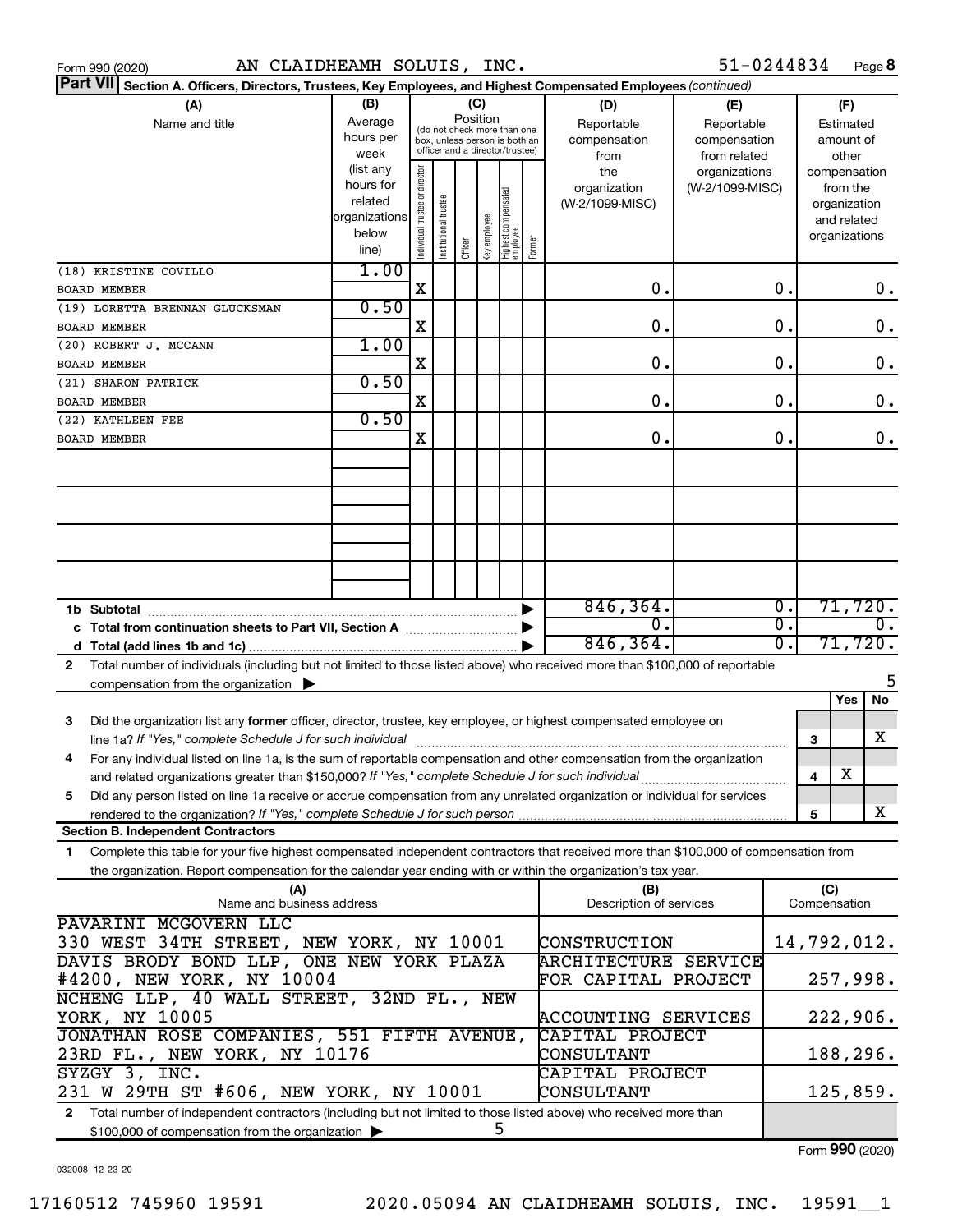|                                                           |      |    |                                                               |    |                 |                                | Total revenue | (B)<br>Related or exempt<br>function revenue | (C)<br>Unrelated<br>business revenue | (D)<br>Revenue excluded<br>from tax under<br>sections 512 - 514 |
|-----------------------------------------------------------|------|----|---------------------------------------------------------------|----|-----------------|--------------------------------|---------------|----------------------------------------------|--------------------------------------|-----------------------------------------------------------------|
|                                                           |      |    | <b>1 a</b> Federated campaigns                                |    | 1a              |                                |               |                                              |                                      |                                                                 |
| Contributions, Gifts, Grants<br>and Other Similar Amounts |      | b  | Membership dues                                               |    | 1 <sub>b</sub>  |                                |               |                                              |                                      |                                                                 |
|                                                           |      |    | c Fundraising events                                          |    | 1 <sub>c</sub>  | 1,925,090.                     |               |                                              |                                      |                                                                 |
|                                                           |      | d  | Related organizations                                         |    | 1 <sub>d</sub>  |                                |               |                                              |                                      |                                                                 |
|                                                           |      | е  | Government grants (contributions)                             |    | 1е              | 9,668,817.                     |               |                                              |                                      |                                                                 |
|                                                           |      |    | f All other contributions, gifts, grants, and                 |    |                 |                                |               |                                              |                                      |                                                                 |
|                                                           |      |    | similar amounts not included above                            |    | 1f              | 1,445,501.                     |               |                                              |                                      |                                                                 |
|                                                           |      | g  | Noncash contributions included in lines 1a-1f                 |    | 1g  \$          | 85,786.                        |               |                                              |                                      |                                                                 |
|                                                           |      |    |                                                               |    |                 |                                | 13,039,408.   |                                              |                                      |                                                                 |
|                                                           |      |    |                                                               |    |                 | <b>Business Code</b>           |               |                                              |                                      |                                                                 |
|                                                           |      | 2a | REGISTRATION FEES                                             |    |                 | 900099                         | 179, 377.     | 179, 377.                                    |                                      |                                                                 |
| Program Service<br>Revenue                                |      | b  | MEMBERSHIP DUES                                               |    |                 | 900099                         | 50,559.       | 50, 559.                                     |                                      |                                                                 |
|                                                           |      | C  | PROGRAM SALES                                                 |    |                 | 900099                         | 4,515.        | 4,515.                                       |                                      |                                                                 |
|                                                           |      | d  |                                                               |    |                 |                                |               |                                              |                                      |                                                                 |
|                                                           |      | е  |                                                               |    |                 |                                |               |                                              |                                      |                                                                 |
|                                                           |      | f  | All other program service revenue                             |    |                 |                                |               |                                              |                                      |                                                                 |
|                                                           |      | g  |                                                               |    |                 |                                | 234,451.      |                                              |                                      |                                                                 |
|                                                           | 3    |    | Investment income (including dividends, interest, and         |    |                 |                                |               |                                              |                                      |                                                                 |
|                                                           |      |    |                                                               |    |                 |                                | 2,624.        |                                              |                                      | 2,624.                                                          |
|                                                           | 4    |    | Income from investment of tax-exempt bond proceeds            |    |                 |                                |               |                                              |                                      |                                                                 |
|                                                           | 5    |    |                                                               |    | (i) Real        |                                |               |                                              |                                      |                                                                 |
|                                                           |      |    |                                                               |    |                 | (ii) Personal                  |               |                                              |                                      |                                                                 |
|                                                           |      |    | 6 a Gross rents                                               | 6a |                 |                                |               |                                              |                                      |                                                                 |
|                                                           |      | b  | Less: rental expenses                                         | 6b |                 |                                |               |                                              |                                      |                                                                 |
|                                                           |      | c  | Rental income or (loss)                                       | 6c |                 |                                |               |                                              |                                      |                                                                 |
|                                                           |      | d  | Net rental income or (loss)<br>7 a Gross amount from sales of |    | (i) Securities  | (ii) Other                     |               |                                              |                                      |                                                                 |
|                                                           |      |    | assets other than inventory                                   | 7a | 59,799.         |                                |               |                                              |                                      |                                                                 |
|                                                           |      |    | <b>b</b> Less: cost or other basis                            |    |                 |                                |               |                                              |                                      |                                                                 |
|                                                           |      |    | and sales expenses                                            | 7b | 59,359.         | 1,259.                         |               |                                              |                                      |                                                                 |
| ther Revenue                                              |      |    | c Gain or (loss)                                              | 7c | 440.            | $-1, 259.$                     |               |                                              |                                      |                                                                 |
|                                                           |      |    |                                                               |    |                 |                                | $-819.$       |                                              |                                      | $-819.$                                                         |
|                                                           |      |    | 8 a Gross income from fundraising events (not                 |    |                 |                                |               |                                              |                                      |                                                                 |
|                                                           |      |    | including \$1,925,090. of                                     |    |                 |                                |               |                                              |                                      |                                                                 |
|                                                           |      |    | contributions reported on line 1c). See                       |    |                 |                                |               |                                              |                                      |                                                                 |
|                                                           |      |    | Part IV, line 18                                              |    | 8a              | 54,800.                        |               |                                              |                                      |                                                                 |
|                                                           |      |    |                                                               |    | 8b              | 207,602.                       |               |                                              |                                      |                                                                 |
|                                                           |      | c  | Net income or (loss) from fundraising events                  |    |                 |                                | $-152,802.$   |                                              |                                      | $-152,802.$                                                     |
|                                                           |      |    | 9 a Gross income from gaming activities. See                  |    |                 |                                |               |                                              |                                      |                                                                 |
|                                                           |      |    |                                                               |    | 9a              |                                |               |                                              |                                      |                                                                 |
|                                                           |      |    |                                                               |    | 9b              |                                |               |                                              |                                      |                                                                 |
|                                                           |      |    | c Net income or (loss) from gaming activities                 |    |                 |                                |               |                                              |                                      |                                                                 |
|                                                           |      |    | 10 a Gross sales of inventory, less returns                   |    |                 |                                |               |                                              |                                      |                                                                 |
|                                                           |      |    |                                                               |    | 10a             | 234                            |               |                                              |                                      |                                                                 |
|                                                           |      |    | <b>b</b> Less: cost of goods sold                             |    | 10 <sub>b</sub> | 0.                             |               |                                              |                                      |                                                                 |
|                                                           |      |    | c Net income or (loss) from sales of inventory                |    |                 |                                | 234.          | 234.                                         |                                      |                                                                 |
|                                                           |      |    |                                                               |    |                 | <b>Business Code</b><br>900099 |               |                                              |                                      |                                                                 |
|                                                           | 11 a |    | PROGRAMMING VOUCHERS                                          |    |                 |                                | 30,769.       |                                              |                                      | 30,769.                                                         |
| Miscellaneous<br>Revenue                                  |      | b  |                                                               |    |                 |                                |               |                                              |                                      |                                                                 |
|                                                           |      | c  |                                                               |    |                 |                                |               |                                              |                                      |                                                                 |
|                                                           |      | d  |                                                               |    |                 |                                | 30,769.       |                                              |                                      |                                                                 |
|                                                           | 12   |    | Total revenue. See instructions                               |    |                 |                                | 13, 153, 865. | 234,685.                                     | 0.                                   | $-120, 228.$                                                    |
| 032009 12-23-20                                           |      |    |                                                               |    |                 |                                |               |                                              |                                      | Form 990 (2020)                                                 |

Form 990 (2020) Page AN CLAIDHEAMH SOLUIS, INC. 51-0244834

**Part VIII Statement of Revenue**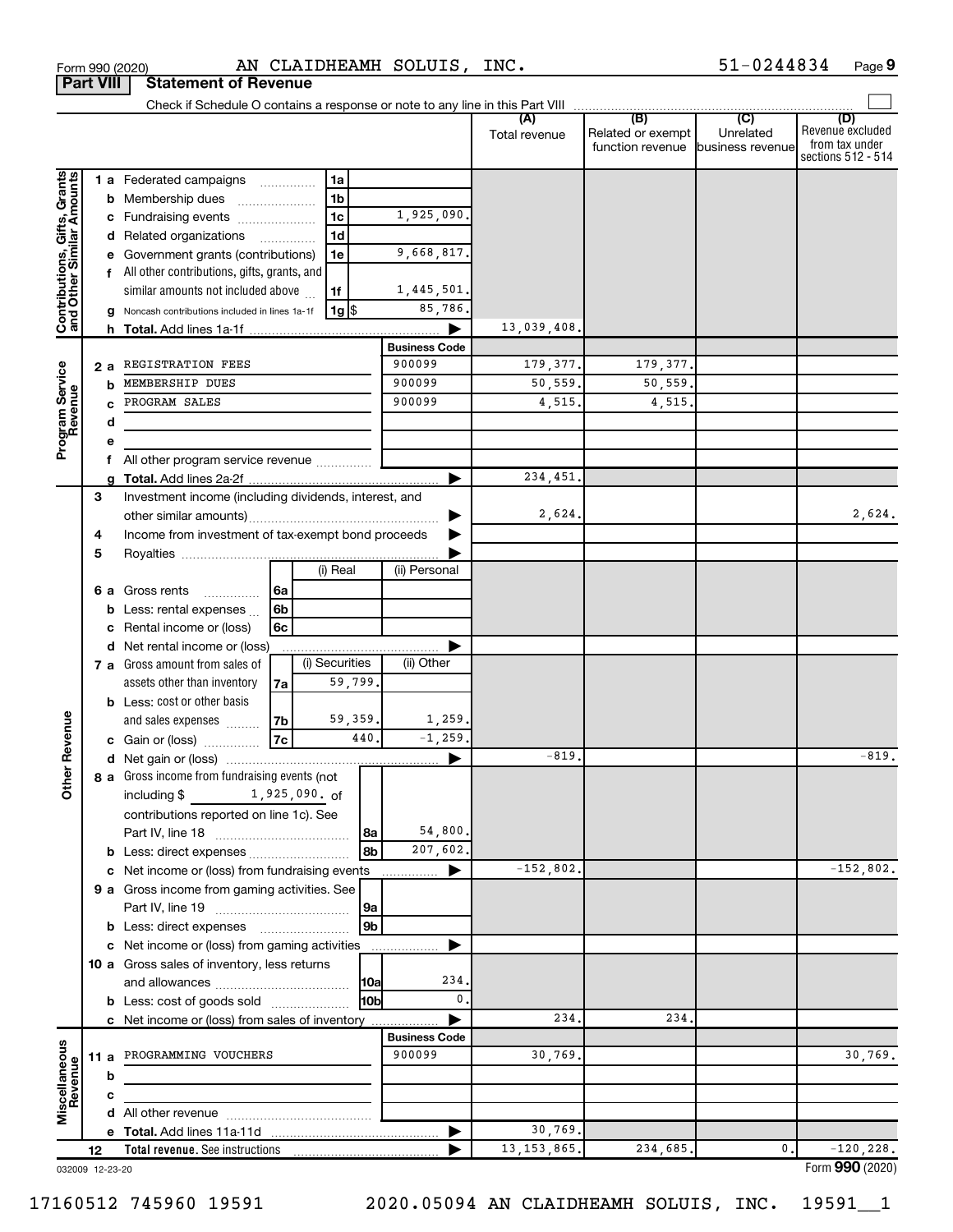Form 990 (2020) Page AN CLAIDHEAMH SOLUIS, INC. 51-0244834 **Part IX Statement of Functional Expenses**

*Section 501(c)(3) and 501(c)(4) organizations must complete all columns. All other organizations must complete column (A).*

|          | $\mathbf{X}$                                                                                         |                       |                                    |                                           |                                |  |  |  |  |  |
|----------|------------------------------------------------------------------------------------------------------|-----------------------|------------------------------------|-------------------------------------------|--------------------------------|--|--|--|--|--|
|          | Do not include amounts reported on lines 6b,<br>7b, 8b, 9b, and 10b of Part VIII.                    | (A)<br>Total expenses | (B)<br>Program service<br>expenses | (C)<br>Management and<br>general expenses | (D)<br>Fundraising<br>expenses |  |  |  |  |  |
| 1.       | Grants and other assistance to domestic organizations                                                |                       |                                    |                                           |                                |  |  |  |  |  |
|          | and domestic governments. See Part IV, line 21                                                       |                       |                                    |                                           |                                |  |  |  |  |  |
| 2        | Grants and other assistance to domestic                                                              |                       |                                    |                                           |                                |  |  |  |  |  |
|          | individuals. See Part IV, line 22                                                                    |                       |                                    |                                           |                                |  |  |  |  |  |
| 3        | Grants and other assistance to foreign                                                               |                       |                                    |                                           |                                |  |  |  |  |  |
|          | organizations, foreign governments, and foreign                                                      |                       |                                    |                                           |                                |  |  |  |  |  |
|          | individuals. See Part IV, lines 15 and 16                                                            |                       |                                    |                                           |                                |  |  |  |  |  |
| 4        | Benefits paid to or for members                                                                      |                       |                                    |                                           |                                |  |  |  |  |  |
| 5        | Compensation of current officers, directors,                                                         |                       |                                    |                                           |                                |  |  |  |  |  |
|          | trustees, and key employees                                                                          | 548,126.              | 169,141.                           | 84,571.                                   | 294,414.                       |  |  |  |  |  |
| 6        | Compensation not included above to disqualified                                                      |                       |                                    |                                           |                                |  |  |  |  |  |
|          | persons (as defined under section 4958(f)(1)) and                                                    |                       |                                    |                                           |                                |  |  |  |  |  |
|          | persons described in section 4958(c)(3)(B)                                                           |                       |                                    |                                           |                                |  |  |  |  |  |
| 7        | Other salaries and wages                                                                             | 1,180,267.            | 531,545.                           | 441,871.                                  | 206, 851.                      |  |  |  |  |  |
| 8        | Pension plan accruals and contributions (include                                                     |                       |                                    |                                           |                                |  |  |  |  |  |
|          | section 401(k) and 403(b) employer contributions)                                                    |                       |                                    |                                           |                                |  |  |  |  |  |
| 9        | Other employee benefits                                                                              | 215,487.              | 93,740.                            | 72,332.                                   | 49,415.                        |  |  |  |  |  |
| 10       |                                                                                                      | 118, 157.             | 48, 288.                           | 36, 396.                                  | 33,473.                        |  |  |  |  |  |
| 11       | Fees for services (nonemployees):                                                                    |                       |                                    |                                           |                                |  |  |  |  |  |
|          |                                                                                                      |                       |                                    |                                           |                                |  |  |  |  |  |
| b        |                                                                                                      | 21,487.               | 10,540.                            | 10,947.                                   |                                |  |  |  |  |  |
|          |                                                                                                      | 256, 147.             |                                    | 256, 147.                                 |                                |  |  |  |  |  |
| d        |                                                                                                      |                       |                                    |                                           |                                |  |  |  |  |  |
| e        | Professional fundraising services. See Part IV, line 17                                              |                       |                                    |                                           |                                |  |  |  |  |  |
| f        | Investment management fees                                                                           |                       |                                    |                                           |                                |  |  |  |  |  |
| g        | Other. (If line 11g amount exceeds 10% of line 25,                                                   |                       |                                    |                                           |                                |  |  |  |  |  |
|          | column (A) amount, list line 11g expenses on Sch O.)                                                 | 547,115.              | 370,376.                           | 35,107.                                   | 141,632.                       |  |  |  |  |  |
| 12       |                                                                                                      | 14, 257.              | 13,484.                            | 675.                                      | 98.                            |  |  |  |  |  |
| 13       |                                                                                                      | 123,072.              | 82,327.                            | 21,282.                                   | 19,463.                        |  |  |  |  |  |
| 14       |                                                                                                      | 29,964.               | 15,788.                            | 5,889.                                    | 8,287.                         |  |  |  |  |  |
| 15       |                                                                                                      |                       | 51,562.                            |                                           |                                |  |  |  |  |  |
| 16       |                                                                                                      | 73,064.<br>15,636.    |                                    | 9,836.                                    | 11,666.<br>782.                |  |  |  |  |  |
| 17       | Travel                                                                                               |                       | 3,668.                             | 11,186.                                   |                                |  |  |  |  |  |
| 18       | Payments of travel or entertainment expenses                                                         |                       |                                    |                                           |                                |  |  |  |  |  |
|          | for any federal, state, or local public officials                                                    | 1,230.                | 356.                               | 574.                                      | 300.                           |  |  |  |  |  |
| 19       | Conferences, conventions, and meetings                                                               |                       |                                    |                                           |                                |  |  |  |  |  |
| 20       | Interest                                                                                             |                       |                                    |                                           |                                |  |  |  |  |  |
| 21       | Depreciation, depletion, and amortization                                                            | 19,922.               | 10,497.                            | 3,915.                                    | 5,510.                         |  |  |  |  |  |
| 22       |                                                                                                      | 205, 475.             | 177,938.                           | 11,439.                                   | 16,098.                        |  |  |  |  |  |
| 23<br>24 | Insurance<br>Other expenses. Itemize expenses not covered                                            |                       |                                    |                                           |                                |  |  |  |  |  |
|          | above (List miscellaneous expenses on line 24e. If                                                   |                       |                                    |                                           |                                |  |  |  |  |  |
|          | line 24e amount exceeds 10% of line 25, column (A)<br>amount, list line 24e expenses on Schedule O.) |                       |                                    |                                           |                                |  |  |  |  |  |
|          | a AWARDS, PRIZES, & CONT.                                                                            | 29,903.               |                                    | 1,979.                                    | 27,924.                        |  |  |  |  |  |
| b        | DUES AND SUBSCRIPTIONS                                                                               | 25,625.               | 13,710.                            | 5,114.                                    | 6,801.                         |  |  |  |  |  |
| C        | CREDIT CARD FEES                                                                                     | 23,489.               | 1,737.                             | 999.                                      | 20,753.                        |  |  |  |  |  |
| d        | BUILD. REPAIRS & MAINT.                                                                              | 13,027.               | 6,864.                             | 2,560.                                    | 3,603.                         |  |  |  |  |  |
|          | e All other expenses                                                                                 | 24,042.               | 13,789.                            | 2,669.                                    | 7,584.                         |  |  |  |  |  |
| 25       | Total functional expenses. Add lines 1 through 24e                                                   | 3,485,492.            | 1,615,350.                         | 1,015,488.                                | 854,654.                       |  |  |  |  |  |
| 26       | <b>Joint costs.</b> Complete this line only if the organization                                      |                       |                                    |                                           |                                |  |  |  |  |  |
|          | reported in column (B) joint costs from a combined                                                   |                       |                                    |                                           |                                |  |  |  |  |  |
|          | educational campaign and fundraising solicitation.                                                   |                       |                                    |                                           |                                |  |  |  |  |  |
|          | Check here $\blacktriangleright$<br>if following SOP 98-2 (ASC 958-720)                              |                       |                                    |                                           |                                |  |  |  |  |  |

032010 12-23-20

17160512 745960 19591 2020.05094 AN CLAIDHEAMH SOLUIS, INC. 19591\_\_1

Form (2020) **990**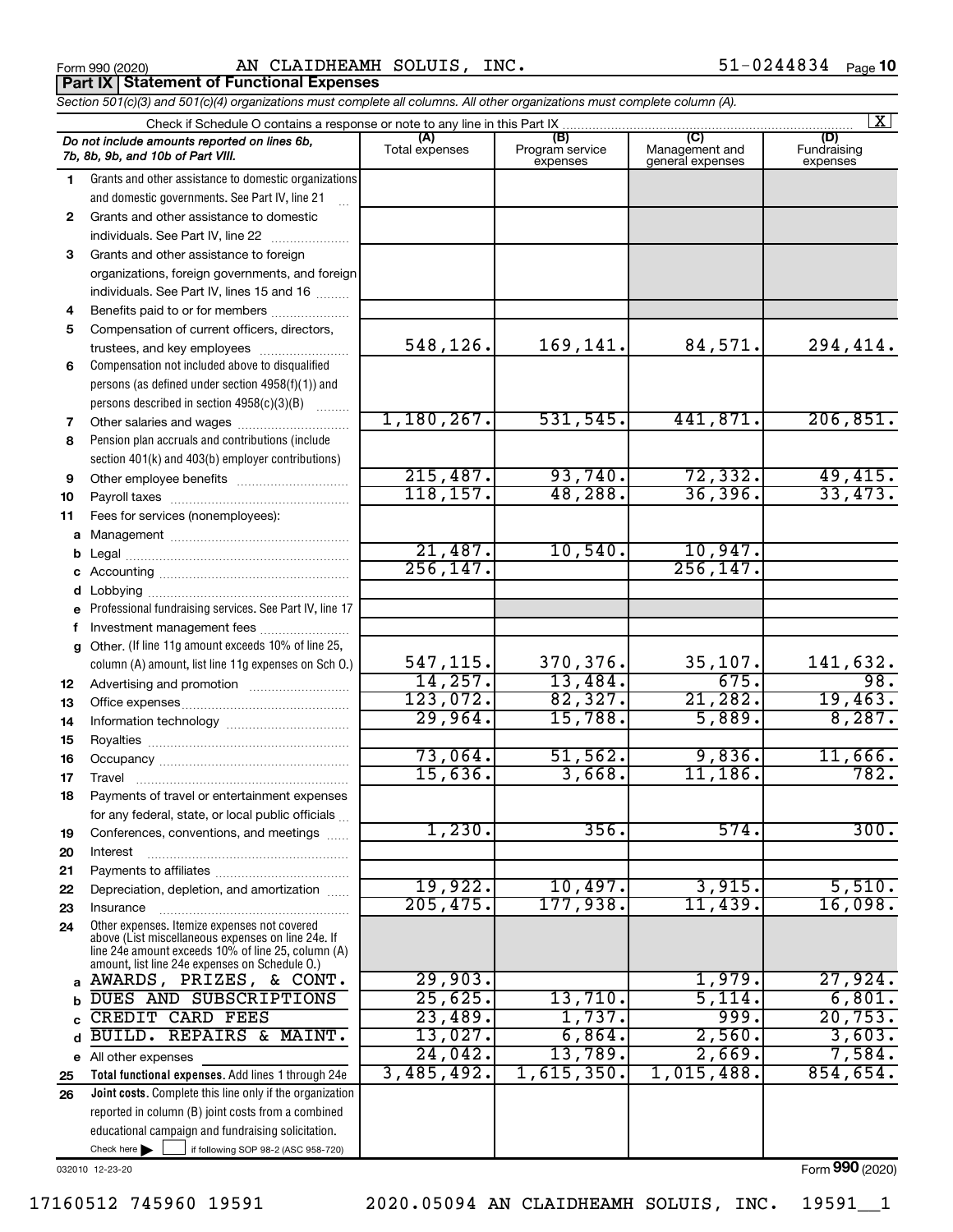**Part X Balance Sheet**

#### Form 990 (2020) Page AN CLAIDHEAMH SOLUIS, INC. 51-0244834

51-0244834 Page 11

|                             |    |                                                                                                        |                 |             |                          |                 | $\lfloor x \rfloor$ |
|-----------------------------|----|--------------------------------------------------------------------------------------------------------|-----------------|-------------|--------------------------|-----------------|---------------------|
|                             |    |                                                                                                        |                 |             | (A)<br>Beginning of year |                 | (B)<br>End of year  |
|                             | 1  |                                                                                                        |                 |             | 1,495,309.               | $\mathbf{1}$    | 1,859,741.          |
|                             | 2  |                                                                                                        |                 |             | 6,730,809.               | $\mathbf{2}$    | 4,921,906.          |
|                             | 3  |                                                                                                        |                 |             | 3,189,414.               | $\mathbf{3}$    | 2,411,833.          |
|                             | 4  |                                                                                                        |                 |             | 82,397.                  | $\overline{4}$  | 7,516.              |
|                             | 5  | Loans and other receivables from any current or former officer, director,                              |                 |             |                          |                 |                     |
|                             |    | trustee, key employee, creator or founder, substantial contributor, or 35%                             |                 |             |                          |                 |                     |
|                             |    | controlled entity or family member of any of these persons                                             |                 |             |                          | 5               |                     |
|                             | 6  | Loans and other receivables from other disqualified persons (as defined                                |                 |             |                          |                 |                     |
|                             |    | under section 4958(f)(1)), and persons described in section 4958(c)(3)(B)                              |                 | 6           |                          |                 |                     |
|                             | 7  |                                                                                                        |                 |             |                          | $\overline{7}$  |                     |
| Assets                      | 8  |                                                                                                        |                 |             |                          | 8               |                     |
|                             | 9  | Prepaid expenses and deferred charges                                                                  |                 |             | 54, 213.                 | 9               | 22,804.             |
|                             |    | 10a Land, buildings, and equipment: cost or other                                                      |                 |             |                          |                 |                     |
|                             |    | basis. Complete Part VI of Schedule D  10a                                                             |                 | 62,879,851. |                          |                 |                     |
|                             |    | <b>b</b> Less: accumulated depreciation                                                                | 10 <sub>b</sub> | 60,626.     | 52, 172, 961.            | 10 <sub>c</sub> | 62,819,225.         |
|                             | 11 |                                                                                                        |                 |             | 11                       |                 |                     |
|                             | 12 |                                                                                                        |                 |             | 12                       |                 |                     |
|                             | 13 |                                                                                                        |                 | 13          |                          |                 |                     |
|                             | 14 |                                                                                                        |                 |             | 14                       |                 |                     |
|                             | 15 |                                                                                                        |                 | 24, 295.    | 15                       | 29,451.         |                     |
|                             | 16 |                                                                                                        |                 |             | 63, 749, 398.            | 16              | 72,072,476.         |
|                             | 17 |                                                                                                        |                 |             | 4, 100, 113.             | 17              | 2,161,080.          |
|                             | 18 |                                                                                                        |                 | 18          |                          |                 |                     |
|                             | 19 |                                                                                                        | 92, 323.        | 19          | 30,823.                  |                 |                     |
|                             | 20 |                                                                                                        |                 |             | 20                       |                 |                     |
|                             | 21 | Escrow or custodial account liability. Complete Part IV of Schedule D                                  |                 |             |                          | 21              |                     |
|                             | 22 | Loans and other payables to any current or former officer, director,                                   |                 |             |                          |                 |                     |
| Liabilities                 |    | trustee, key employee, creator or founder, substantial contributor, or 35%                             |                 |             |                          |                 |                     |
|                             |    | controlled entity or family member of any of these persons                                             |                 |             |                          | 22              |                     |
|                             | 23 | Secured mortgages and notes payable to unrelated third parties                                         |                 |             | 4,427,294.               | 23              | 5,084,396.          |
|                             | 24 | Unsecured notes and loans payable to unrelated third parties                                           |                 |             | 267,642.                 | 24              | 265,805.            |
|                             | 25 | Other liabilities (including federal income tax, payables to related third                             |                 |             |                          |                 |                     |
|                             |    | parties, and other liabilities not included on lines 17-24). Complete Part X                           |                 |             |                          |                 |                     |
|                             |    | of Schedule D                                                                                          |                 |             | 625,000.                 | 25              | 625,000.            |
|                             | 26 |                                                                                                        |                 |             | 9,512,372.               | 26              | 8, 167, 104.        |
|                             |    | Organizations that follow FASB ASC 958, check here $\blacktriangleright \lfloor \underline{X} \rfloor$ |                 |             |                          |                 |                     |
|                             |    | and complete lines 27, 28, 32, and 33.                                                                 |                 |             |                          |                 |                     |
|                             | 27 |                                                                                                        |                 |             | 1,034,047.               | 27              | 1,768,864.          |
|                             | 28 |                                                                                                        |                 |             | 53, 202, 979.            | 28              | 62, 136, 508.       |
|                             |    | Organizations that do not follow FASB ASC 958, check here $\blacktriangleright$                        |                 |             |                          |                 |                     |
| Net Assets or Fund Balances |    | and complete lines 29 through 33.                                                                      |                 |             |                          |                 |                     |
|                             | 29 |                                                                                                        |                 |             | 29                       |                 |                     |
|                             | 30 | Paid-in or capital surplus, or land, building, or equipment fund                                       |                 |             |                          | 30              |                     |
|                             | 31 | Retained earnings, endowment, accumulated income, or other funds                                       |                 |             |                          | 31              |                     |
|                             | 32 |                                                                                                        |                 |             | 54, 237, 026.            | 32              | 63,905,372.         |
|                             | 33 |                                                                                                        |                 |             | 63, 749, 398.            | 33              | 72,072,476.         |

Form (2020) **990**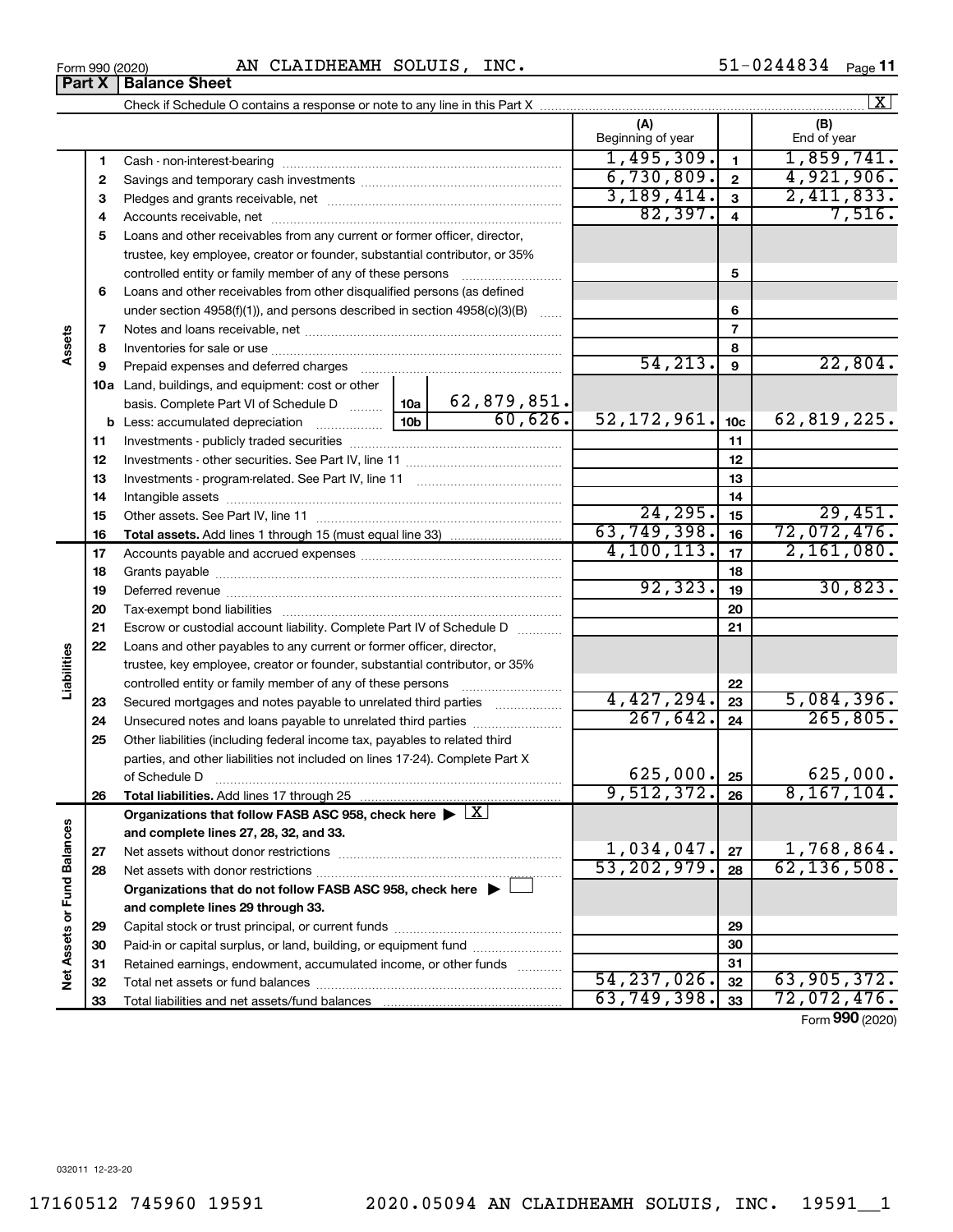|    | AN CLAIDHEAMH SOLUIS, INC.<br>Form 990 (2020)                                                                                                                                                                                  |                         | $51 - 0244834$ Page 12            |            |                  |  |  |
|----|--------------------------------------------------------------------------------------------------------------------------------------------------------------------------------------------------------------------------------|-------------------------|-----------------------------------|------------|------------------|--|--|
|    | Part XI   Reconciliation of Net Assets                                                                                                                                                                                         |                         |                                   |            |                  |  |  |
|    |                                                                                                                                                                                                                                |                         |                                   |            |                  |  |  |
|    |                                                                                                                                                                                                                                |                         |                                   |            |                  |  |  |
| 1  |                                                                                                                                                                                                                                | $\mathbf{1}$            | $13, 153, 865$ .                  |            |                  |  |  |
| 2  |                                                                                                                                                                                                                                | $\overline{2}$          | 3,485,492.                        |            |                  |  |  |
| З  |                                                                                                                                                                                                                                | 3                       | 9,668,373.                        |            |                  |  |  |
| 4  |                                                                                                                                                                                                                                | $\overline{\mathbf{4}}$ | 54, 237, 026.                     |            |                  |  |  |
| 5  | Net unrealized gains (losses) on investments [111] www.martime.community.community.community.community.communi                                                                                                                 | 5                       |                                   |            | $-27.$           |  |  |
| 6  |                                                                                                                                                                                                                                | 6                       |                                   |            |                  |  |  |
| 7  | Investment expenses [[11] https://www.facebook.com/www.facebook.com/www.facebook.com/www.facebook.com/www.facebook.com/www.facebook.com/www.facebook.com/www.facebook.com/www.facebook.com/www.facebook.com/www.facebook.com/w | $\overline{7}$          |                                   |            |                  |  |  |
| 8  |                                                                                                                                                                                                                                | 8                       |                                   |            |                  |  |  |
| 9  | Other changes in net assets or fund balances (explain on Schedule O)                                                                                                                                                           | 9                       |                                   |            | $\overline{0}$ . |  |  |
| 10 | Net assets or fund balances at end of year. Combine lines 3 through 9 (must equal Part X, line 32,                                                                                                                             |                         |                                   |            |                  |  |  |
|    | 63,905,372.<br>10                                                                                                                                                                                                              |                         |                                   |            |                  |  |  |
|    | Part XII Financial Statements and Reporting                                                                                                                                                                                    |                         |                                   |            |                  |  |  |
|    |                                                                                                                                                                                                                                |                         |                                   |            |                  |  |  |
|    |                                                                                                                                                                                                                                |                         |                                   | <b>Yes</b> | <b>No</b>        |  |  |
| 1  | $\mathbf{X}$ Accrual<br>Accounting method used to prepare the Form 990: [130] Cash<br>Other                                                                                                                                    |                         |                                   |            |                  |  |  |
|    | If the organization changed its method of accounting from a prior year or checked "Other," explain in Schedule O.                                                                                                              |                         |                                   |            |                  |  |  |
|    |                                                                                                                                                                                                                                |                         | 2a                                |            | x                |  |  |
|    | If "Yes," check a box below to indicate whether the financial statements for the year were compiled or reviewed on a                                                                                                           |                         |                                   |            |                  |  |  |
|    | separate basis, consolidated basis, or both:                                                                                                                                                                                   |                         |                                   |            |                  |  |  |
|    | Consolidated basis<br>Separate basis<br>Both consolidated and separate basis                                                                                                                                                   |                         |                                   |            |                  |  |  |
|    |                                                                                                                                                                                                                                |                         | 2 <sub>b</sub>                    | х          |                  |  |  |
|    | If "Yes," check a box below to indicate whether the financial statements for the year were audited on a separate basis,                                                                                                        |                         |                                   |            |                  |  |  |
|    | consolidated basis, or both:                                                                                                                                                                                                   |                         |                                   |            |                  |  |  |
|    | $ \mathbf{X} $ Separate basis<br>Both consolidated and separate basis<br><b>Consolidated basis</b>                                                                                                                             |                         |                                   |            |                  |  |  |
|    | c If "Yes" to line 2a or 2b, does the organization have a committee that assumes responsibility for oversight of the audit,                                                                                                    |                         |                                   | X          |                  |  |  |
|    |                                                                                                                                                                                                                                |                         | 2c                                |            |                  |  |  |
|    | If the organization changed either its oversight process or selection process during the tax year, explain on Schedule O.                                                                                                      |                         |                                   |            |                  |  |  |
|    | 3a As a result of a federal award, was the organization required to undergo an audit or audits as set forth in the Single Audit                                                                                                |                         |                                   |            | x                |  |  |
|    |                                                                                                                                                                                                                                |                         | За                                |            |                  |  |  |
|    | b If "Yes," did the organization undergo the required audit or audits? If the organization did not undergo the required audit                                                                                                  |                         |                                   |            |                  |  |  |
|    |                                                                                                                                                                                                                                |                         | 3 <sub>b</sub><br>Form 990 (2020) |            |                  |  |  |
|    |                                                                                                                                                                                                                                |                         |                                   |            |                  |  |  |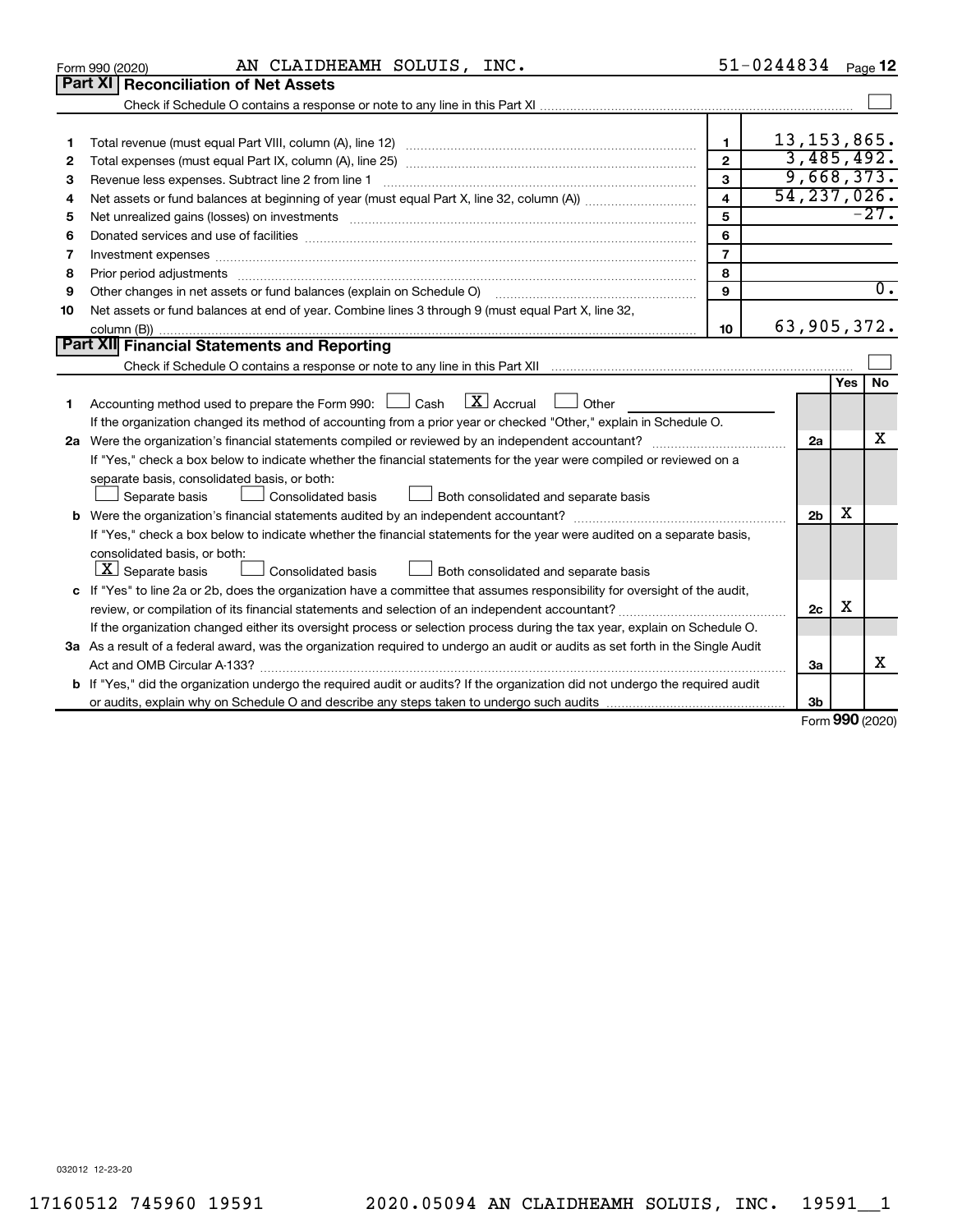**SCHEDULE A**

Department of the Treasury Internal Revenue Service

| (Form 990 or 990-EZ) |  |  |  |  |
|----------------------|--|--|--|--|
|----------------------|--|--|--|--|

# **(Form 990 or 990-EZ) Complete if the organization is a section 501(c)(3) organization or a section Public Charity Status and Public Support 2020**

**4947(a)(1) nonexempt charitable trust. | Attach to Form 990 or Form 990-EZ.** 

| ▶ Go to www.irs.gov/Form990 for instructions and the latest information. |
|--------------------------------------------------------------------------|

|  | Inspection | <b>Open to Public</b> |
|--|------------|-----------------------|
|  |            |                       |

OMB No. 1545-0047

| Name of the organization |  |
|--------------------------|--|
|--------------------------|--|

**Name of the organization Employer identification number**

|        |                     |                                                                                                                                                                                                                                                      |          | AN CLAIDHEAMH SOLUIS, INC.                             |     |                                                                |                                                      |  | 51-0244834                                         |  |  |
|--------|---------------------|------------------------------------------------------------------------------------------------------------------------------------------------------------------------------------------------------------------------------------------------------|----------|--------------------------------------------------------|-----|----------------------------------------------------------------|------------------------------------------------------|--|----------------------------------------------------|--|--|
| Part I |                     | Reason for Public Charity Status. (All organizations must complete this part.) See instructions.                                                                                                                                                     |          |                                                        |     |                                                                |                                                      |  |                                                    |  |  |
|        |                     | The organization is not a private foundation because it is: (For lines 1 through 12, check only one box.)                                                                                                                                            |          |                                                        |     |                                                                |                                                      |  |                                                    |  |  |
| 1      |                     | A church, convention of churches, or association of churches described in section 170(b)(1)(A)(i).                                                                                                                                                   |          |                                                        |     |                                                                |                                                      |  |                                                    |  |  |
| 2      |                     | A school described in section 170(b)(1)(A)(ii). (Attach Schedule E (Form 990 or 990-EZ).)                                                                                                                                                            |          |                                                        |     |                                                                |                                                      |  |                                                    |  |  |
| 3      |                     | A hospital or a cooperative hospital service organization described in section 170(b)(1)(A)(iii).                                                                                                                                                    |          |                                                        |     |                                                                |                                                      |  |                                                    |  |  |
| 4      |                     | A medical research organization operated in conjunction with a hospital described in section 170(b)(1)(A)(iii). Enter the hospital's name,                                                                                                           |          |                                                        |     |                                                                |                                                      |  |                                                    |  |  |
|        |                     | city, and state:                                                                                                                                                                                                                                     |          |                                                        |     |                                                                |                                                      |  |                                                    |  |  |
| 5      |                     | An organization operated for the benefit of a college or university owned or operated by a governmental unit described in                                                                                                                            |          |                                                        |     |                                                                |                                                      |  |                                                    |  |  |
|        |                     | section 170(b)(1)(A)(iv). (Complete Part II.)                                                                                                                                                                                                        |          |                                                        |     |                                                                |                                                      |  |                                                    |  |  |
| 6      |                     | A federal, state, or local government or governmental unit described in section 170(b)(1)(A)(v).                                                                                                                                                     |          |                                                        |     |                                                                |                                                      |  |                                                    |  |  |
| 7      | $\lfloor x \rfloor$ | An organization that normally receives a substantial part of its support from a governmental unit or from the general public described in                                                                                                            |          |                                                        |     |                                                                |                                                      |  |                                                    |  |  |
|        |                     | section 170(b)(1)(A)(vi). (Complete Part II.)                                                                                                                                                                                                        |          |                                                        |     |                                                                |                                                      |  |                                                    |  |  |
| 8      |                     | A community trust described in section 170(b)(1)(A)(vi). (Complete Part II.)                                                                                                                                                                         |          |                                                        |     |                                                                |                                                      |  |                                                    |  |  |
| 9      |                     | An agricultural research organization described in section 170(b)(1)(A)(ix) operated in conjunction with a land-grant college                                                                                                                        |          |                                                        |     |                                                                |                                                      |  |                                                    |  |  |
|        |                     | or university or a non-land-grant college of agriculture (see instructions). Enter the name, city, and state of the college or                                                                                                                       |          |                                                        |     |                                                                |                                                      |  |                                                    |  |  |
|        |                     | university:                                                                                                                                                                                                                                          |          |                                                        |     |                                                                |                                                      |  |                                                    |  |  |
| 10     |                     | An organization that normally receives (1) more than 33 1/3% of its support from contributions, membership fees, and gross receipts from                                                                                                             |          |                                                        |     |                                                                |                                                      |  |                                                    |  |  |
|        |                     | activities related to its exempt functions, subject to certain exceptions; and (2) no more than 33 1/3% of its support from gross investment                                                                                                         |          |                                                        |     |                                                                |                                                      |  |                                                    |  |  |
|        |                     | income and unrelated business taxable income (less section 511 tax) from businesses acquired by the organization after June 30, 1975.                                                                                                                |          |                                                        |     |                                                                |                                                      |  |                                                    |  |  |
|        |                     | See section 509(a)(2). (Complete Part III.)                                                                                                                                                                                                          |          |                                                        |     |                                                                |                                                      |  |                                                    |  |  |
| 11     |                     | An organization organized and operated exclusively to test for public safety. See section 509(a)(4).                                                                                                                                                 |          |                                                        |     |                                                                |                                                      |  |                                                    |  |  |
| 12     |                     | An organization organized and operated exclusively for the benefit of, to perform the functions of, or to carry out the purposes of one or                                                                                                           |          |                                                        |     |                                                                |                                                      |  |                                                    |  |  |
|        |                     | more publicly supported organizations described in section 509(a)(1) or section 509(a)(2). See section 509(a)(3). Check the box in<br>lines 12a through 12d that describes the type of supporting organization and complete lines 12e, 12f, and 12g. |          |                                                        |     |                                                                |                                                      |  |                                                    |  |  |
|        |                     | Type I. A supporting organization operated, supervised, or controlled by its supported organization(s), typically by giving                                                                                                                          |          |                                                        |     |                                                                |                                                      |  |                                                    |  |  |
| а      |                     | the supported organization(s) the power to regularly appoint or elect a majority of the directors or trustees of the supporting                                                                                                                      |          |                                                        |     |                                                                |                                                      |  |                                                    |  |  |
|        |                     | organization. You must complete Part IV, Sections A and B.                                                                                                                                                                                           |          |                                                        |     |                                                                |                                                      |  |                                                    |  |  |
| b      |                     | Type II. A supporting organization supervised or controlled in connection with its supported organization(s), by having                                                                                                                              |          |                                                        |     |                                                                |                                                      |  |                                                    |  |  |
|        |                     | control or management of the supporting organization vested in the same persons that control or manage the supported                                                                                                                                 |          |                                                        |     |                                                                |                                                      |  |                                                    |  |  |
|        |                     | organization(s). You must complete Part IV, Sections A and C.                                                                                                                                                                                        |          |                                                        |     |                                                                |                                                      |  |                                                    |  |  |
| с      |                     | Type III functionally integrated. A supporting organization operated in connection with, and functionally integrated with,                                                                                                                           |          |                                                        |     |                                                                |                                                      |  |                                                    |  |  |
|        |                     | its supported organization(s) (see instructions). You must complete Part IV, Sections A, D, and E.                                                                                                                                                   |          |                                                        |     |                                                                |                                                      |  |                                                    |  |  |
| d      |                     | Type III non-functionally integrated. A supporting organization operated in connection with its supported organization(s)                                                                                                                            |          |                                                        |     |                                                                |                                                      |  |                                                    |  |  |
|        |                     | that is not functionally integrated. The organization generally must satisfy a distribution requirement and an attentiveness                                                                                                                         |          |                                                        |     |                                                                |                                                      |  |                                                    |  |  |
|        |                     | requirement (see instructions). You must complete Part IV, Sections A and D, and Part V.                                                                                                                                                             |          |                                                        |     |                                                                |                                                      |  |                                                    |  |  |
| е      |                     | Check this box if the organization received a written determination from the IRS that it is a Type I, Type II, Type III                                                                                                                              |          |                                                        |     |                                                                |                                                      |  |                                                    |  |  |
|        |                     | functionally integrated, or Type III non-functionally integrated supporting organization.                                                                                                                                                            |          |                                                        |     |                                                                |                                                      |  |                                                    |  |  |
|        |                     | f Enter the number of supported organizations                                                                                                                                                                                                        |          |                                                        |     |                                                                |                                                      |  |                                                    |  |  |
|        |                     | Provide the following information about the supported organization(s).                                                                                                                                                                               |          |                                                        |     |                                                                |                                                      |  |                                                    |  |  |
|        |                     | (i) Name of supported<br>organization                                                                                                                                                                                                                | (ii) EIN | (iii) Type of organization<br>(described on lines 1-10 |     | (iv) Is the organization listed<br>in your governing document? | (v) Amount of monetary<br>support (see instructions) |  | (vi) Amount of other<br>support (see instructions) |  |  |
|        |                     |                                                                                                                                                                                                                                                      |          | above (see instructions))                              | Yes | No                                                             |                                                      |  |                                                    |  |  |
|        |                     |                                                                                                                                                                                                                                                      |          |                                                        |     |                                                                |                                                      |  |                                                    |  |  |
|        |                     |                                                                                                                                                                                                                                                      |          |                                                        |     |                                                                |                                                      |  |                                                    |  |  |
|        |                     |                                                                                                                                                                                                                                                      |          |                                                        |     |                                                                |                                                      |  |                                                    |  |  |
|        |                     |                                                                                                                                                                                                                                                      |          |                                                        |     |                                                                |                                                      |  |                                                    |  |  |
|        |                     |                                                                                                                                                                                                                                                      |          |                                                        |     |                                                                |                                                      |  |                                                    |  |  |
|        |                     |                                                                                                                                                                                                                                                      |          |                                                        |     |                                                                |                                                      |  |                                                    |  |  |
|        |                     |                                                                                                                                                                                                                                                      |          |                                                        |     |                                                                |                                                      |  |                                                    |  |  |
|        |                     |                                                                                                                                                                                                                                                      |          |                                                        |     |                                                                |                                                      |  |                                                    |  |  |
|        |                     |                                                                                                                                                                                                                                                      |          |                                                        |     |                                                                |                                                      |  |                                                    |  |  |
| Total  |                     |                                                                                                                                                                                                                                                      |          |                                                        |     |                                                                |                                                      |  |                                                    |  |  |
|        |                     |                                                                                                                                                                                                                                                      |          |                                                        |     |                                                                |                                                      |  |                                                    |  |  |

LHA For Paperwork Reduction Act Notice, see the Instructions for Form 990 or 990-EZ. 032021 01-25-21 Schedule A (Form 990 or 990-EZ) 2020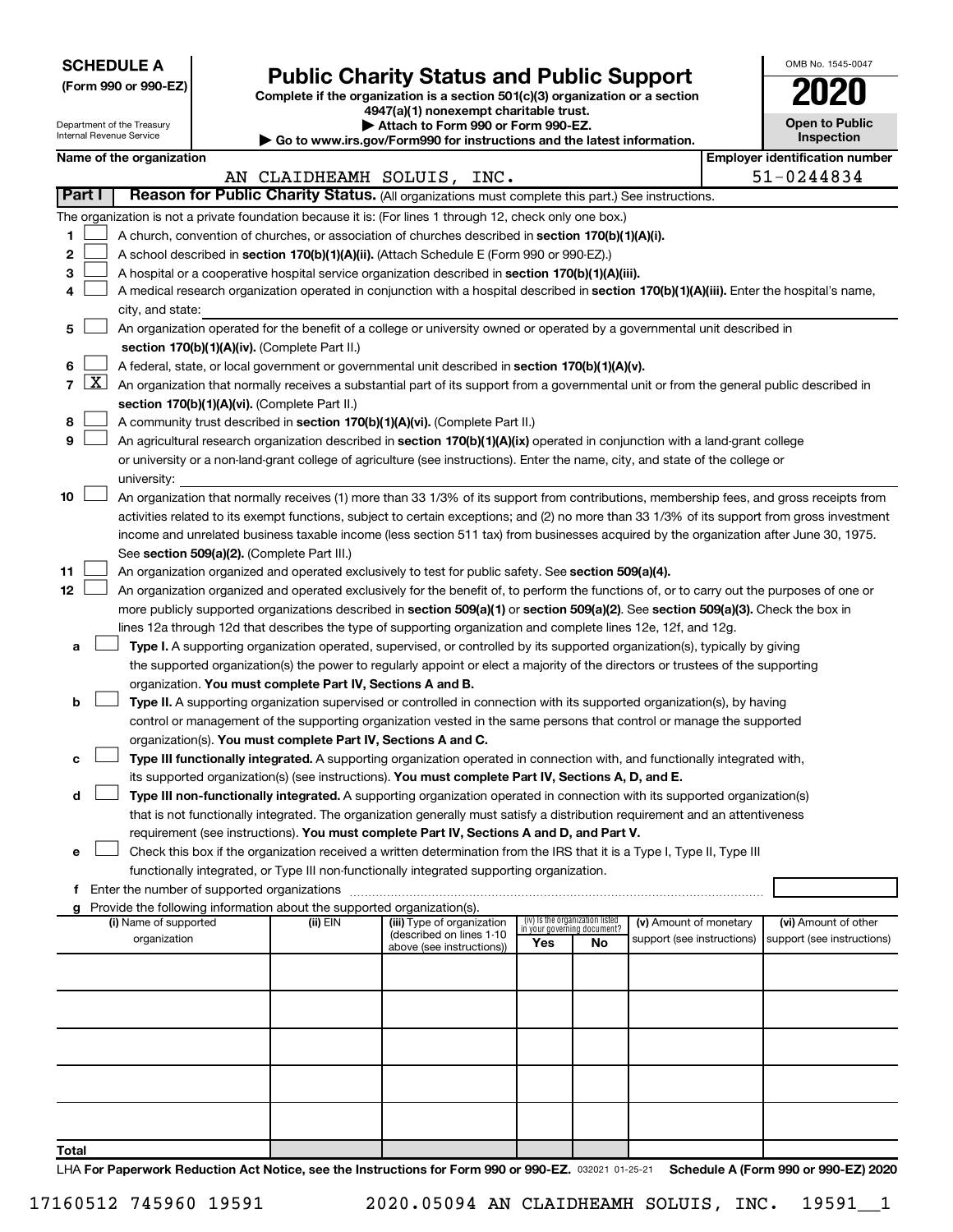#### Schedule A (Form 990 or 990-EZ) 2020 Page AN CLAIDHEAMH SOLUIS, INC. 51-0244834

**Part II** | Support Schedule for Organizations Described in Sections 170(b)(1)(A)(iv) and 170(b)(1)(A)(vi)

(Complete only if you checked the box on line 5, 7, or 8 of Part I or if the organization failed to qualify under Part III. If the organization fails to qualify under the tests listed below, please complete Part III.)

| Calendar year (or fiscal year beginning in)<br>(a) 2016<br>(b) 2017<br>$(c)$ 2018<br>$(d)$ 2019<br>(f) Total<br>(e) 2020<br>1 Gifts, grants, contributions, and<br>membership fees received. (Do not<br>5, 221, 419.<br>6,597,647.<br>24,635,665.<br>22, 243, 122.<br>13,039,408.<br>71, 737, 261.<br>include any "unusual grants.")<br>2 Tax revenues levied for the organ-<br>ization's benefit and either paid to<br>or expended on its behalf<br>3 The value of services or facilities<br>furnished by a governmental unit to<br>the organization without charge<br>5, 221, 419.<br>6,597,647.<br>24,635,665<br>22, 243, 122.<br>13,039,408.<br>71, 737, 261.<br>4 Total. Add lines 1 through 3<br>5 The portion of total contributions<br>by each person (other than a<br>governmental unit or publicly<br>supported organization) included<br>on line 1 that exceeds 2% of the<br>amount shown on line 11,<br>382,439.<br>column (f)<br>71, 354, 822.<br>6 Public support. Subtract line 5 from line 4.<br><b>Section B. Total Support</b><br>Calendar year (or fiscal year beginning in)<br>(a) 2016<br>(b) 2017<br>$(c)$ 2018<br>$(d)$ 2019<br>(e) 2020<br>(f) Total<br>5, 221, 419.<br>6,597,647<br>24,635,665<br>22, 243, 122<br>13,039,408<br>71, 737, 261.<br><b>7</b> Amounts from line 4<br>8 Gross income from interest,<br>dividends, payments received on<br>securities loans, rents, royalties,<br>42,812.<br>12,630.<br>6,141.<br>9,855.<br>2,624.<br>11,562.<br>and income from similar sources<br>9 Net income from unrelated business<br>activities, whether or not the<br>25, 360.<br>96, 159.<br>121,519.<br>business is regularly carried on<br>10 Other income. Do not include gain<br>or loss from the sale of capital<br>136.<br>6, 364.<br>24, 127.<br>30, 769.<br>62,509.<br>1, 113.<br>assets (Explain in Part VI.)<br>71,964,101.<br>11 Total support. Add lines 7 through 10<br>1,763,252.<br>12 <sub>2</sub><br><b>12</b> Gross receipts from related activities, etc. (see instructions)<br>13 First 5 years. If the Form 990 is for the organization's first, second, third, fourth, or fifth tax year as a section 501(c)(3)<br><b>Section C. Computation of Public Support Percentage</b><br>99.15<br>14<br>%<br>98.72<br>15<br>$\%$<br>16a 33 1/3% support test - 2020. If the organization did not check the box on line 13, and line 14 is 33 1/3% or more, check this box and<br>$\blacktriangleright$ $\boxed{\text{X}}$<br>stop here. The organization qualifies as a publicly supported organization manufaction manufacture or manufacture or the organization manufacture or the state of the state of the state of the state of the state of the stat<br>b 33 1/3% support test - 2019. If the organization did not check a box on line 13 or 16a, and line 15 is 33 1/3% or more, check this box<br>17a 10% -facts-and-circumstances test - 2020. If the organization did not check a box on line 13, 16a, or 16b, and line 14 is 10% or more,<br>and if the organization meets the facts-and-circumstances test, check this box and stop here. Explain in Part VI how the organization<br>meets the facts-and-circumstances test. The organization qualifies as a publicly supported organization<br>b 10% -facts-and-circumstances test - 2019. If the organization did not check a box on line 13, 16a, 16b, or 17a, and line 15 is 10% or<br>more, and if the organization meets the facts-and-circumstances test, check this box and stop here. Explain in Part VI how the<br>organization meets the facts-and-circumstances test. The organization qualifies as a publicly supported organization<br>Private foundation. If the organization did not check a box on line 13, 16a, 16b, 17a, or 17b, check this box and see instructions.<br>18<br>Schedule A (Form 990 or 990-EZ) 2020 | <b>Section A. Public Support</b> |  |  |  |
|-----------------------------------------------------------------------------------------------------------------------------------------------------------------------------------------------------------------------------------------------------------------------------------------------------------------------------------------------------------------------------------------------------------------------------------------------------------------------------------------------------------------------------------------------------------------------------------------------------------------------------------------------------------------------------------------------------------------------------------------------------------------------------------------------------------------------------------------------------------------------------------------------------------------------------------------------------------------------------------------------------------------------------------------------------------------------------------------------------------------------------------------------------------------------------------------------------------------------------------------------------------------------------------------------------------------------------------------------------------------------------------------------------------------------------------------------------------------------------------------------------------------------------------------------------------------------------------------------------------------------------------------------------------------------------------------------------------------------------------------------------------------------------------------------------------------------------------------------------------------------------------------------------------------------------------------------------------------------------------------------------------------------------------------------------------------------------------------------------------------------------------------------------------------------------------------------------------------------------------------------------------------------------------------------------------------------------------------------------------------------------------------------------------------------------------------------------------------------------------------------------------------------------------------------------------------------------------------------------------------------------------------------------------------------------------------------------------------------------------------------------------------------------------------------------------------------------------------------------------------------------------------------------------------------------------------------------------------------------------------------------------------------------------------------------------------------------------------------------------------------------------------------------------------------------------------------------------------------------------------------------------------------------------------------------------------------------------------------------------------------------------------------------------------------------------------------------------------------------------------------------------------------------------------------------------------------------------------------------------------------------------------------------------------------------------------------------------------------------------------------------------------------------------------------------------------------------------------------|----------------------------------|--|--|--|
|                                                                                                                                                                                                                                                                                                                                                                                                                                                                                                                                                                                                                                                                                                                                                                                                                                                                                                                                                                                                                                                                                                                                                                                                                                                                                                                                                                                                                                                                                                                                                                                                                                                                                                                                                                                                                                                                                                                                                                                                                                                                                                                                                                                                                                                                                                                                                                                                                                                                                                                                                                                                                                                                                                                                                                                                                                                                                                                                                                                                                                                                                                                                                                                                                                                                                                                                                                                                                                                                                                                                                                                                                                                                                                                                                                                                                                               |                                  |  |  |  |
|                                                                                                                                                                                                                                                                                                                                                                                                                                                                                                                                                                                                                                                                                                                                                                                                                                                                                                                                                                                                                                                                                                                                                                                                                                                                                                                                                                                                                                                                                                                                                                                                                                                                                                                                                                                                                                                                                                                                                                                                                                                                                                                                                                                                                                                                                                                                                                                                                                                                                                                                                                                                                                                                                                                                                                                                                                                                                                                                                                                                                                                                                                                                                                                                                                                                                                                                                                                                                                                                                                                                                                                                                                                                                                                                                                                                                                               |                                  |  |  |  |
|                                                                                                                                                                                                                                                                                                                                                                                                                                                                                                                                                                                                                                                                                                                                                                                                                                                                                                                                                                                                                                                                                                                                                                                                                                                                                                                                                                                                                                                                                                                                                                                                                                                                                                                                                                                                                                                                                                                                                                                                                                                                                                                                                                                                                                                                                                                                                                                                                                                                                                                                                                                                                                                                                                                                                                                                                                                                                                                                                                                                                                                                                                                                                                                                                                                                                                                                                                                                                                                                                                                                                                                                                                                                                                                                                                                                                                               |                                  |  |  |  |
|                                                                                                                                                                                                                                                                                                                                                                                                                                                                                                                                                                                                                                                                                                                                                                                                                                                                                                                                                                                                                                                                                                                                                                                                                                                                                                                                                                                                                                                                                                                                                                                                                                                                                                                                                                                                                                                                                                                                                                                                                                                                                                                                                                                                                                                                                                                                                                                                                                                                                                                                                                                                                                                                                                                                                                                                                                                                                                                                                                                                                                                                                                                                                                                                                                                                                                                                                                                                                                                                                                                                                                                                                                                                                                                                                                                                                                               |                                  |  |  |  |
|                                                                                                                                                                                                                                                                                                                                                                                                                                                                                                                                                                                                                                                                                                                                                                                                                                                                                                                                                                                                                                                                                                                                                                                                                                                                                                                                                                                                                                                                                                                                                                                                                                                                                                                                                                                                                                                                                                                                                                                                                                                                                                                                                                                                                                                                                                                                                                                                                                                                                                                                                                                                                                                                                                                                                                                                                                                                                                                                                                                                                                                                                                                                                                                                                                                                                                                                                                                                                                                                                                                                                                                                                                                                                                                                                                                                                                               |                                  |  |  |  |
|                                                                                                                                                                                                                                                                                                                                                                                                                                                                                                                                                                                                                                                                                                                                                                                                                                                                                                                                                                                                                                                                                                                                                                                                                                                                                                                                                                                                                                                                                                                                                                                                                                                                                                                                                                                                                                                                                                                                                                                                                                                                                                                                                                                                                                                                                                                                                                                                                                                                                                                                                                                                                                                                                                                                                                                                                                                                                                                                                                                                                                                                                                                                                                                                                                                                                                                                                                                                                                                                                                                                                                                                                                                                                                                                                                                                                                               |                                  |  |  |  |
|                                                                                                                                                                                                                                                                                                                                                                                                                                                                                                                                                                                                                                                                                                                                                                                                                                                                                                                                                                                                                                                                                                                                                                                                                                                                                                                                                                                                                                                                                                                                                                                                                                                                                                                                                                                                                                                                                                                                                                                                                                                                                                                                                                                                                                                                                                                                                                                                                                                                                                                                                                                                                                                                                                                                                                                                                                                                                                                                                                                                                                                                                                                                                                                                                                                                                                                                                                                                                                                                                                                                                                                                                                                                                                                                                                                                                                               |                                  |  |  |  |
|                                                                                                                                                                                                                                                                                                                                                                                                                                                                                                                                                                                                                                                                                                                                                                                                                                                                                                                                                                                                                                                                                                                                                                                                                                                                                                                                                                                                                                                                                                                                                                                                                                                                                                                                                                                                                                                                                                                                                                                                                                                                                                                                                                                                                                                                                                                                                                                                                                                                                                                                                                                                                                                                                                                                                                                                                                                                                                                                                                                                                                                                                                                                                                                                                                                                                                                                                                                                                                                                                                                                                                                                                                                                                                                                                                                                                                               |                                  |  |  |  |
|                                                                                                                                                                                                                                                                                                                                                                                                                                                                                                                                                                                                                                                                                                                                                                                                                                                                                                                                                                                                                                                                                                                                                                                                                                                                                                                                                                                                                                                                                                                                                                                                                                                                                                                                                                                                                                                                                                                                                                                                                                                                                                                                                                                                                                                                                                                                                                                                                                                                                                                                                                                                                                                                                                                                                                                                                                                                                                                                                                                                                                                                                                                                                                                                                                                                                                                                                                                                                                                                                                                                                                                                                                                                                                                                                                                                                                               |                                  |  |  |  |
|                                                                                                                                                                                                                                                                                                                                                                                                                                                                                                                                                                                                                                                                                                                                                                                                                                                                                                                                                                                                                                                                                                                                                                                                                                                                                                                                                                                                                                                                                                                                                                                                                                                                                                                                                                                                                                                                                                                                                                                                                                                                                                                                                                                                                                                                                                                                                                                                                                                                                                                                                                                                                                                                                                                                                                                                                                                                                                                                                                                                                                                                                                                                                                                                                                                                                                                                                                                                                                                                                                                                                                                                                                                                                                                                                                                                                                               |                                  |  |  |  |
|                                                                                                                                                                                                                                                                                                                                                                                                                                                                                                                                                                                                                                                                                                                                                                                                                                                                                                                                                                                                                                                                                                                                                                                                                                                                                                                                                                                                                                                                                                                                                                                                                                                                                                                                                                                                                                                                                                                                                                                                                                                                                                                                                                                                                                                                                                                                                                                                                                                                                                                                                                                                                                                                                                                                                                                                                                                                                                                                                                                                                                                                                                                                                                                                                                                                                                                                                                                                                                                                                                                                                                                                                                                                                                                                                                                                                                               |                                  |  |  |  |
|                                                                                                                                                                                                                                                                                                                                                                                                                                                                                                                                                                                                                                                                                                                                                                                                                                                                                                                                                                                                                                                                                                                                                                                                                                                                                                                                                                                                                                                                                                                                                                                                                                                                                                                                                                                                                                                                                                                                                                                                                                                                                                                                                                                                                                                                                                                                                                                                                                                                                                                                                                                                                                                                                                                                                                                                                                                                                                                                                                                                                                                                                                                                                                                                                                                                                                                                                                                                                                                                                                                                                                                                                                                                                                                                                                                                                                               |                                  |  |  |  |
|                                                                                                                                                                                                                                                                                                                                                                                                                                                                                                                                                                                                                                                                                                                                                                                                                                                                                                                                                                                                                                                                                                                                                                                                                                                                                                                                                                                                                                                                                                                                                                                                                                                                                                                                                                                                                                                                                                                                                                                                                                                                                                                                                                                                                                                                                                                                                                                                                                                                                                                                                                                                                                                                                                                                                                                                                                                                                                                                                                                                                                                                                                                                                                                                                                                                                                                                                                                                                                                                                                                                                                                                                                                                                                                                                                                                                                               |                                  |  |  |  |
|                                                                                                                                                                                                                                                                                                                                                                                                                                                                                                                                                                                                                                                                                                                                                                                                                                                                                                                                                                                                                                                                                                                                                                                                                                                                                                                                                                                                                                                                                                                                                                                                                                                                                                                                                                                                                                                                                                                                                                                                                                                                                                                                                                                                                                                                                                                                                                                                                                                                                                                                                                                                                                                                                                                                                                                                                                                                                                                                                                                                                                                                                                                                                                                                                                                                                                                                                                                                                                                                                                                                                                                                                                                                                                                                                                                                                                               |                                  |  |  |  |
|                                                                                                                                                                                                                                                                                                                                                                                                                                                                                                                                                                                                                                                                                                                                                                                                                                                                                                                                                                                                                                                                                                                                                                                                                                                                                                                                                                                                                                                                                                                                                                                                                                                                                                                                                                                                                                                                                                                                                                                                                                                                                                                                                                                                                                                                                                                                                                                                                                                                                                                                                                                                                                                                                                                                                                                                                                                                                                                                                                                                                                                                                                                                                                                                                                                                                                                                                                                                                                                                                                                                                                                                                                                                                                                                                                                                                                               |                                  |  |  |  |
|                                                                                                                                                                                                                                                                                                                                                                                                                                                                                                                                                                                                                                                                                                                                                                                                                                                                                                                                                                                                                                                                                                                                                                                                                                                                                                                                                                                                                                                                                                                                                                                                                                                                                                                                                                                                                                                                                                                                                                                                                                                                                                                                                                                                                                                                                                                                                                                                                                                                                                                                                                                                                                                                                                                                                                                                                                                                                                                                                                                                                                                                                                                                                                                                                                                                                                                                                                                                                                                                                                                                                                                                                                                                                                                                                                                                                                               |                                  |  |  |  |
|                                                                                                                                                                                                                                                                                                                                                                                                                                                                                                                                                                                                                                                                                                                                                                                                                                                                                                                                                                                                                                                                                                                                                                                                                                                                                                                                                                                                                                                                                                                                                                                                                                                                                                                                                                                                                                                                                                                                                                                                                                                                                                                                                                                                                                                                                                                                                                                                                                                                                                                                                                                                                                                                                                                                                                                                                                                                                                                                                                                                                                                                                                                                                                                                                                                                                                                                                                                                                                                                                                                                                                                                                                                                                                                                                                                                                                               |                                  |  |  |  |
|                                                                                                                                                                                                                                                                                                                                                                                                                                                                                                                                                                                                                                                                                                                                                                                                                                                                                                                                                                                                                                                                                                                                                                                                                                                                                                                                                                                                                                                                                                                                                                                                                                                                                                                                                                                                                                                                                                                                                                                                                                                                                                                                                                                                                                                                                                                                                                                                                                                                                                                                                                                                                                                                                                                                                                                                                                                                                                                                                                                                                                                                                                                                                                                                                                                                                                                                                                                                                                                                                                                                                                                                                                                                                                                                                                                                                                               |                                  |  |  |  |
|                                                                                                                                                                                                                                                                                                                                                                                                                                                                                                                                                                                                                                                                                                                                                                                                                                                                                                                                                                                                                                                                                                                                                                                                                                                                                                                                                                                                                                                                                                                                                                                                                                                                                                                                                                                                                                                                                                                                                                                                                                                                                                                                                                                                                                                                                                                                                                                                                                                                                                                                                                                                                                                                                                                                                                                                                                                                                                                                                                                                                                                                                                                                                                                                                                                                                                                                                                                                                                                                                                                                                                                                                                                                                                                                                                                                                                               |                                  |  |  |  |
|                                                                                                                                                                                                                                                                                                                                                                                                                                                                                                                                                                                                                                                                                                                                                                                                                                                                                                                                                                                                                                                                                                                                                                                                                                                                                                                                                                                                                                                                                                                                                                                                                                                                                                                                                                                                                                                                                                                                                                                                                                                                                                                                                                                                                                                                                                                                                                                                                                                                                                                                                                                                                                                                                                                                                                                                                                                                                                                                                                                                                                                                                                                                                                                                                                                                                                                                                                                                                                                                                                                                                                                                                                                                                                                                                                                                                                               |                                  |  |  |  |
|                                                                                                                                                                                                                                                                                                                                                                                                                                                                                                                                                                                                                                                                                                                                                                                                                                                                                                                                                                                                                                                                                                                                                                                                                                                                                                                                                                                                                                                                                                                                                                                                                                                                                                                                                                                                                                                                                                                                                                                                                                                                                                                                                                                                                                                                                                                                                                                                                                                                                                                                                                                                                                                                                                                                                                                                                                                                                                                                                                                                                                                                                                                                                                                                                                                                                                                                                                                                                                                                                                                                                                                                                                                                                                                                                                                                                                               |                                  |  |  |  |
|                                                                                                                                                                                                                                                                                                                                                                                                                                                                                                                                                                                                                                                                                                                                                                                                                                                                                                                                                                                                                                                                                                                                                                                                                                                                                                                                                                                                                                                                                                                                                                                                                                                                                                                                                                                                                                                                                                                                                                                                                                                                                                                                                                                                                                                                                                                                                                                                                                                                                                                                                                                                                                                                                                                                                                                                                                                                                                                                                                                                                                                                                                                                                                                                                                                                                                                                                                                                                                                                                                                                                                                                                                                                                                                                                                                                                                               |                                  |  |  |  |
|                                                                                                                                                                                                                                                                                                                                                                                                                                                                                                                                                                                                                                                                                                                                                                                                                                                                                                                                                                                                                                                                                                                                                                                                                                                                                                                                                                                                                                                                                                                                                                                                                                                                                                                                                                                                                                                                                                                                                                                                                                                                                                                                                                                                                                                                                                                                                                                                                                                                                                                                                                                                                                                                                                                                                                                                                                                                                                                                                                                                                                                                                                                                                                                                                                                                                                                                                                                                                                                                                                                                                                                                                                                                                                                                                                                                                                               |                                  |  |  |  |
|                                                                                                                                                                                                                                                                                                                                                                                                                                                                                                                                                                                                                                                                                                                                                                                                                                                                                                                                                                                                                                                                                                                                                                                                                                                                                                                                                                                                                                                                                                                                                                                                                                                                                                                                                                                                                                                                                                                                                                                                                                                                                                                                                                                                                                                                                                                                                                                                                                                                                                                                                                                                                                                                                                                                                                                                                                                                                                                                                                                                                                                                                                                                                                                                                                                                                                                                                                                                                                                                                                                                                                                                                                                                                                                                                                                                                                               |                                  |  |  |  |
|                                                                                                                                                                                                                                                                                                                                                                                                                                                                                                                                                                                                                                                                                                                                                                                                                                                                                                                                                                                                                                                                                                                                                                                                                                                                                                                                                                                                                                                                                                                                                                                                                                                                                                                                                                                                                                                                                                                                                                                                                                                                                                                                                                                                                                                                                                                                                                                                                                                                                                                                                                                                                                                                                                                                                                                                                                                                                                                                                                                                                                                                                                                                                                                                                                                                                                                                                                                                                                                                                                                                                                                                                                                                                                                                                                                                                                               |                                  |  |  |  |
|                                                                                                                                                                                                                                                                                                                                                                                                                                                                                                                                                                                                                                                                                                                                                                                                                                                                                                                                                                                                                                                                                                                                                                                                                                                                                                                                                                                                                                                                                                                                                                                                                                                                                                                                                                                                                                                                                                                                                                                                                                                                                                                                                                                                                                                                                                                                                                                                                                                                                                                                                                                                                                                                                                                                                                                                                                                                                                                                                                                                                                                                                                                                                                                                                                                                                                                                                                                                                                                                                                                                                                                                                                                                                                                                                                                                                                               |                                  |  |  |  |
|                                                                                                                                                                                                                                                                                                                                                                                                                                                                                                                                                                                                                                                                                                                                                                                                                                                                                                                                                                                                                                                                                                                                                                                                                                                                                                                                                                                                                                                                                                                                                                                                                                                                                                                                                                                                                                                                                                                                                                                                                                                                                                                                                                                                                                                                                                                                                                                                                                                                                                                                                                                                                                                                                                                                                                                                                                                                                                                                                                                                                                                                                                                                                                                                                                                                                                                                                                                                                                                                                                                                                                                                                                                                                                                                                                                                                                               |                                  |  |  |  |
|                                                                                                                                                                                                                                                                                                                                                                                                                                                                                                                                                                                                                                                                                                                                                                                                                                                                                                                                                                                                                                                                                                                                                                                                                                                                                                                                                                                                                                                                                                                                                                                                                                                                                                                                                                                                                                                                                                                                                                                                                                                                                                                                                                                                                                                                                                                                                                                                                                                                                                                                                                                                                                                                                                                                                                                                                                                                                                                                                                                                                                                                                                                                                                                                                                                                                                                                                                                                                                                                                                                                                                                                                                                                                                                                                                                                                                               |                                  |  |  |  |
|                                                                                                                                                                                                                                                                                                                                                                                                                                                                                                                                                                                                                                                                                                                                                                                                                                                                                                                                                                                                                                                                                                                                                                                                                                                                                                                                                                                                                                                                                                                                                                                                                                                                                                                                                                                                                                                                                                                                                                                                                                                                                                                                                                                                                                                                                                                                                                                                                                                                                                                                                                                                                                                                                                                                                                                                                                                                                                                                                                                                                                                                                                                                                                                                                                                                                                                                                                                                                                                                                                                                                                                                                                                                                                                                                                                                                                               |                                  |  |  |  |
|                                                                                                                                                                                                                                                                                                                                                                                                                                                                                                                                                                                                                                                                                                                                                                                                                                                                                                                                                                                                                                                                                                                                                                                                                                                                                                                                                                                                                                                                                                                                                                                                                                                                                                                                                                                                                                                                                                                                                                                                                                                                                                                                                                                                                                                                                                                                                                                                                                                                                                                                                                                                                                                                                                                                                                                                                                                                                                                                                                                                                                                                                                                                                                                                                                                                                                                                                                                                                                                                                                                                                                                                                                                                                                                                                                                                                                               |                                  |  |  |  |
|                                                                                                                                                                                                                                                                                                                                                                                                                                                                                                                                                                                                                                                                                                                                                                                                                                                                                                                                                                                                                                                                                                                                                                                                                                                                                                                                                                                                                                                                                                                                                                                                                                                                                                                                                                                                                                                                                                                                                                                                                                                                                                                                                                                                                                                                                                                                                                                                                                                                                                                                                                                                                                                                                                                                                                                                                                                                                                                                                                                                                                                                                                                                                                                                                                                                                                                                                                                                                                                                                                                                                                                                                                                                                                                                                                                                                                               |                                  |  |  |  |
|                                                                                                                                                                                                                                                                                                                                                                                                                                                                                                                                                                                                                                                                                                                                                                                                                                                                                                                                                                                                                                                                                                                                                                                                                                                                                                                                                                                                                                                                                                                                                                                                                                                                                                                                                                                                                                                                                                                                                                                                                                                                                                                                                                                                                                                                                                                                                                                                                                                                                                                                                                                                                                                                                                                                                                                                                                                                                                                                                                                                                                                                                                                                                                                                                                                                                                                                                                                                                                                                                                                                                                                                                                                                                                                                                                                                                                               |                                  |  |  |  |
|                                                                                                                                                                                                                                                                                                                                                                                                                                                                                                                                                                                                                                                                                                                                                                                                                                                                                                                                                                                                                                                                                                                                                                                                                                                                                                                                                                                                                                                                                                                                                                                                                                                                                                                                                                                                                                                                                                                                                                                                                                                                                                                                                                                                                                                                                                                                                                                                                                                                                                                                                                                                                                                                                                                                                                                                                                                                                                                                                                                                                                                                                                                                                                                                                                                                                                                                                                                                                                                                                                                                                                                                                                                                                                                                                                                                                                               |                                  |  |  |  |
|                                                                                                                                                                                                                                                                                                                                                                                                                                                                                                                                                                                                                                                                                                                                                                                                                                                                                                                                                                                                                                                                                                                                                                                                                                                                                                                                                                                                                                                                                                                                                                                                                                                                                                                                                                                                                                                                                                                                                                                                                                                                                                                                                                                                                                                                                                                                                                                                                                                                                                                                                                                                                                                                                                                                                                                                                                                                                                                                                                                                                                                                                                                                                                                                                                                                                                                                                                                                                                                                                                                                                                                                                                                                                                                                                                                                                                               |                                  |  |  |  |
|                                                                                                                                                                                                                                                                                                                                                                                                                                                                                                                                                                                                                                                                                                                                                                                                                                                                                                                                                                                                                                                                                                                                                                                                                                                                                                                                                                                                                                                                                                                                                                                                                                                                                                                                                                                                                                                                                                                                                                                                                                                                                                                                                                                                                                                                                                                                                                                                                                                                                                                                                                                                                                                                                                                                                                                                                                                                                                                                                                                                                                                                                                                                                                                                                                                                                                                                                                                                                                                                                                                                                                                                                                                                                                                                                                                                                                               |                                  |  |  |  |
|                                                                                                                                                                                                                                                                                                                                                                                                                                                                                                                                                                                                                                                                                                                                                                                                                                                                                                                                                                                                                                                                                                                                                                                                                                                                                                                                                                                                                                                                                                                                                                                                                                                                                                                                                                                                                                                                                                                                                                                                                                                                                                                                                                                                                                                                                                                                                                                                                                                                                                                                                                                                                                                                                                                                                                                                                                                                                                                                                                                                                                                                                                                                                                                                                                                                                                                                                                                                                                                                                                                                                                                                                                                                                                                                                                                                                                               |                                  |  |  |  |
|                                                                                                                                                                                                                                                                                                                                                                                                                                                                                                                                                                                                                                                                                                                                                                                                                                                                                                                                                                                                                                                                                                                                                                                                                                                                                                                                                                                                                                                                                                                                                                                                                                                                                                                                                                                                                                                                                                                                                                                                                                                                                                                                                                                                                                                                                                                                                                                                                                                                                                                                                                                                                                                                                                                                                                                                                                                                                                                                                                                                                                                                                                                                                                                                                                                                                                                                                                                                                                                                                                                                                                                                                                                                                                                                                                                                                                               |                                  |  |  |  |
|                                                                                                                                                                                                                                                                                                                                                                                                                                                                                                                                                                                                                                                                                                                                                                                                                                                                                                                                                                                                                                                                                                                                                                                                                                                                                                                                                                                                                                                                                                                                                                                                                                                                                                                                                                                                                                                                                                                                                                                                                                                                                                                                                                                                                                                                                                                                                                                                                                                                                                                                                                                                                                                                                                                                                                                                                                                                                                                                                                                                                                                                                                                                                                                                                                                                                                                                                                                                                                                                                                                                                                                                                                                                                                                                                                                                                                               |                                  |  |  |  |
|                                                                                                                                                                                                                                                                                                                                                                                                                                                                                                                                                                                                                                                                                                                                                                                                                                                                                                                                                                                                                                                                                                                                                                                                                                                                                                                                                                                                                                                                                                                                                                                                                                                                                                                                                                                                                                                                                                                                                                                                                                                                                                                                                                                                                                                                                                                                                                                                                                                                                                                                                                                                                                                                                                                                                                                                                                                                                                                                                                                                                                                                                                                                                                                                                                                                                                                                                                                                                                                                                                                                                                                                                                                                                                                                                                                                                                               |                                  |  |  |  |
|                                                                                                                                                                                                                                                                                                                                                                                                                                                                                                                                                                                                                                                                                                                                                                                                                                                                                                                                                                                                                                                                                                                                                                                                                                                                                                                                                                                                                                                                                                                                                                                                                                                                                                                                                                                                                                                                                                                                                                                                                                                                                                                                                                                                                                                                                                                                                                                                                                                                                                                                                                                                                                                                                                                                                                                                                                                                                                                                                                                                                                                                                                                                                                                                                                                                                                                                                                                                                                                                                                                                                                                                                                                                                                                                                                                                                                               |                                  |  |  |  |
|                                                                                                                                                                                                                                                                                                                                                                                                                                                                                                                                                                                                                                                                                                                                                                                                                                                                                                                                                                                                                                                                                                                                                                                                                                                                                                                                                                                                                                                                                                                                                                                                                                                                                                                                                                                                                                                                                                                                                                                                                                                                                                                                                                                                                                                                                                                                                                                                                                                                                                                                                                                                                                                                                                                                                                                                                                                                                                                                                                                                                                                                                                                                                                                                                                                                                                                                                                                                                                                                                                                                                                                                                                                                                                                                                                                                                                               |                                  |  |  |  |
|                                                                                                                                                                                                                                                                                                                                                                                                                                                                                                                                                                                                                                                                                                                                                                                                                                                                                                                                                                                                                                                                                                                                                                                                                                                                                                                                                                                                                                                                                                                                                                                                                                                                                                                                                                                                                                                                                                                                                                                                                                                                                                                                                                                                                                                                                                                                                                                                                                                                                                                                                                                                                                                                                                                                                                                                                                                                                                                                                                                                                                                                                                                                                                                                                                                                                                                                                                                                                                                                                                                                                                                                                                                                                                                                                                                                                                               |                                  |  |  |  |
|                                                                                                                                                                                                                                                                                                                                                                                                                                                                                                                                                                                                                                                                                                                                                                                                                                                                                                                                                                                                                                                                                                                                                                                                                                                                                                                                                                                                                                                                                                                                                                                                                                                                                                                                                                                                                                                                                                                                                                                                                                                                                                                                                                                                                                                                                                                                                                                                                                                                                                                                                                                                                                                                                                                                                                                                                                                                                                                                                                                                                                                                                                                                                                                                                                                                                                                                                                                                                                                                                                                                                                                                                                                                                                                                                                                                                                               |                                  |  |  |  |
|                                                                                                                                                                                                                                                                                                                                                                                                                                                                                                                                                                                                                                                                                                                                                                                                                                                                                                                                                                                                                                                                                                                                                                                                                                                                                                                                                                                                                                                                                                                                                                                                                                                                                                                                                                                                                                                                                                                                                                                                                                                                                                                                                                                                                                                                                                                                                                                                                                                                                                                                                                                                                                                                                                                                                                                                                                                                                                                                                                                                                                                                                                                                                                                                                                                                                                                                                                                                                                                                                                                                                                                                                                                                                                                                                                                                                                               |                                  |  |  |  |
|                                                                                                                                                                                                                                                                                                                                                                                                                                                                                                                                                                                                                                                                                                                                                                                                                                                                                                                                                                                                                                                                                                                                                                                                                                                                                                                                                                                                                                                                                                                                                                                                                                                                                                                                                                                                                                                                                                                                                                                                                                                                                                                                                                                                                                                                                                                                                                                                                                                                                                                                                                                                                                                                                                                                                                                                                                                                                                                                                                                                                                                                                                                                                                                                                                                                                                                                                                                                                                                                                                                                                                                                                                                                                                                                                                                                                                               |                                  |  |  |  |
|                                                                                                                                                                                                                                                                                                                                                                                                                                                                                                                                                                                                                                                                                                                                                                                                                                                                                                                                                                                                                                                                                                                                                                                                                                                                                                                                                                                                                                                                                                                                                                                                                                                                                                                                                                                                                                                                                                                                                                                                                                                                                                                                                                                                                                                                                                                                                                                                                                                                                                                                                                                                                                                                                                                                                                                                                                                                                                                                                                                                                                                                                                                                                                                                                                                                                                                                                                                                                                                                                                                                                                                                                                                                                                                                                                                                                                               |                                  |  |  |  |
|                                                                                                                                                                                                                                                                                                                                                                                                                                                                                                                                                                                                                                                                                                                                                                                                                                                                                                                                                                                                                                                                                                                                                                                                                                                                                                                                                                                                                                                                                                                                                                                                                                                                                                                                                                                                                                                                                                                                                                                                                                                                                                                                                                                                                                                                                                                                                                                                                                                                                                                                                                                                                                                                                                                                                                                                                                                                                                                                                                                                                                                                                                                                                                                                                                                                                                                                                                                                                                                                                                                                                                                                                                                                                                                                                                                                                                               |                                  |  |  |  |
|                                                                                                                                                                                                                                                                                                                                                                                                                                                                                                                                                                                                                                                                                                                                                                                                                                                                                                                                                                                                                                                                                                                                                                                                                                                                                                                                                                                                                                                                                                                                                                                                                                                                                                                                                                                                                                                                                                                                                                                                                                                                                                                                                                                                                                                                                                                                                                                                                                                                                                                                                                                                                                                                                                                                                                                                                                                                                                                                                                                                                                                                                                                                                                                                                                                                                                                                                                                                                                                                                                                                                                                                                                                                                                                                                                                                                                               |                                  |  |  |  |
|                                                                                                                                                                                                                                                                                                                                                                                                                                                                                                                                                                                                                                                                                                                                                                                                                                                                                                                                                                                                                                                                                                                                                                                                                                                                                                                                                                                                                                                                                                                                                                                                                                                                                                                                                                                                                                                                                                                                                                                                                                                                                                                                                                                                                                                                                                                                                                                                                                                                                                                                                                                                                                                                                                                                                                                                                                                                                                                                                                                                                                                                                                                                                                                                                                                                                                                                                                                                                                                                                                                                                                                                                                                                                                                                                                                                                                               |                                  |  |  |  |
|                                                                                                                                                                                                                                                                                                                                                                                                                                                                                                                                                                                                                                                                                                                                                                                                                                                                                                                                                                                                                                                                                                                                                                                                                                                                                                                                                                                                                                                                                                                                                                                                                                                                                                                                                                                                                                                                                                                                                                                                                                                                                                                                                                                                                                                                                                                                                                                                                                                                                                                                                                                                                                                                                                                                                                                                                                                                                                                                                                                                                                                                                                                                                                                                                                                                                                                                                                                                                                                                                                                                                                                                                                                                                                                                                                                                                                               |                                  |  |  |  |

032022 01-25-21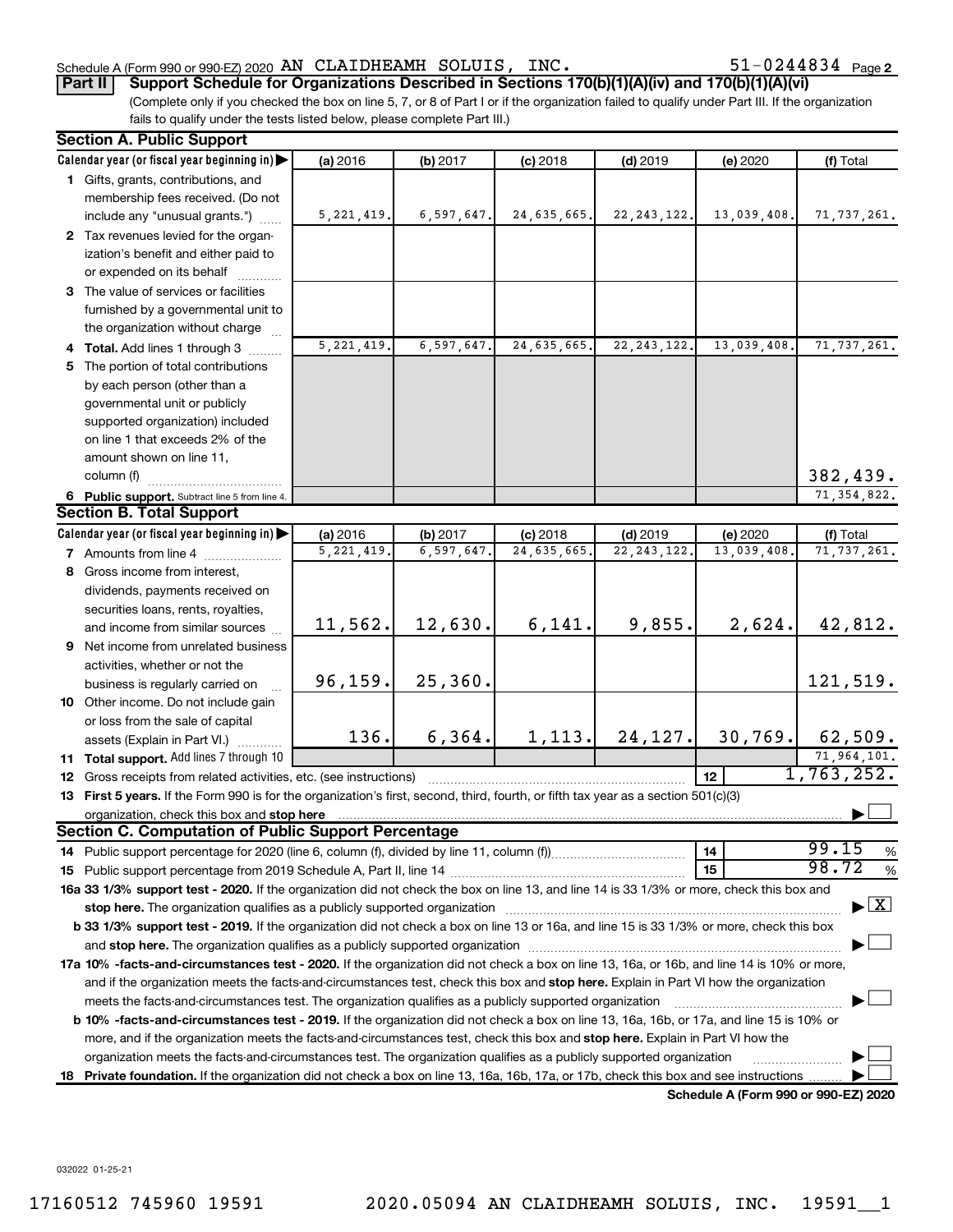#### Schedule A (Form 990 or 990-EZ) 2020 Page AN CLAIDHEAMH SOLUIS, INC. 51-0244834 **Part III Support Schedule for Organizations Described in Section 509(a)(2)**

(Complete only if you checked the box on line 10 of Part I or if the organization failed to qualify under Part II. If the organization fails to qualify under the tests listed below, please complete Part II.)

| <b>Section A. Public Support</b>                                                                                                                                                         |          |          |            |            |          |                                      |
|------------------------------------------------------------------------------------------------------------------------------------------------------------------------------------------|----------|----------|------------|------------|----------|--------------------------------------|
| Calendar year (or fiscal year beginning in)                                                                                                                                              | (a) 2016 | (b) 2017 | $(c)$ 2018 | $(d)$ 2019 | (e) 2020 | (f) Total                            |
| 1 Gifts, grants, contributions, and                                                                                                                                                      |          |          |            |            |          |                                      |
| membership fees received. (Do not                                                                                                                                                        |          |          |            |            |          |                                      |
| include any "unusual grants.")                                                                                                                                                           |          |          |            |            |          |                                      |
| 2 Gross receipts from admissions,<br>merchandise sold or services per-<br>formed, or facilities furnished in<br>any activity that is related to the<br>organization's tax-exempt purpose |          |          |            |            |          |                                      |
| <b>3</b> Gross receipts from activities that                                                                                                                                             |          |          |            |            |          |                                      |
| are not an unrelated trade or bus-<br>iness under section 513                                                                                                                            |          |          |            |            |          |                                      |
| 4 Tax revenues levied for the organ-<br>ization's benefit and either paid to                                                                                                             |          |          |            |            |          |                                      |
| or expended on its behalf                                                                                                                                                                |          |          |            |            |          |                                      |
| 5 The value of services or facilities<br>furnished by a governmental unit to<br>the organization without charge                                                                          |          |          |            |            |          |                                      |
| <b>6 Total.</b> Add lines 1 through 5                                                                                                                                                    |          |          |            |            |          |                                      |
| 7a Amounts included on lines 1, 2, and                                                                                                                                                   |          |          |            |            |          |                                      |
| 3 received from disqualified persons                                                                                                                                                     |          |          |            |            |          |                                      |
| <b>b</b> Amounts included on lines 2 and 3 received<br>from other than disqualified persons that<br>exceed the greater of \$5,000 or 1% of the<br>amount on line 13 for the year         |          |          |            |            |          |                                      |
| c Add lines 7a and 7b                                                                                                                                                                    |          |          |            |            |          |                                      |
| 8 Public support. (Subtract line 7c from line 6.)                                                                                                                                        |          |          |            |            |          |                                      |
| <b>Section B. Total Support</b>                                                                                                                                                          |          |          |            |            |          |                                      |
| Calendar year (or fiscal year beginning in)                                                                                                                                              | (a) 2016 | (b) 2017 | $(c)$ 2018 | $(d)$ 2019 | (e) 2020 | (f) Total                            |
| <b>9</b> Amounts from line 6                                                                                                                                                             |          |          |            |            |          |                                      |
| <b>10a</b> Gross income from interest,<br>dividends, payments received on<br>securities loans, rents, royalties,<br>and income from similar sources                                      |          |          |            |            |          |                                      |
| <b>b</b> Unrelated business taxable income                                                                                                                                               |          |          |            |            |          |                                      |
| (less section 511 taxes) from businesses<br>acquired after June 30, 1975                                                                                                                 |          |          |            |            |          |                                      |
| c Add lines 10a and 10b                                                                                                                                                                  |          |          |            |            |          |                                      |
| <b>11</b> Net income from unrelated business<br>activities not included in line 10b.<br>whether or not the business is<br>regularly carried on                                           |          |          |            |            |          |                                      |
| <b>12</b> Other income. Do not include gain<br>or loss from the sale of capital<br>assets (Explain in Part VI.)                                                                          |          |          |            |            |          |                                      |
| <b>13</b> Total support. (Add lines 9, 10c, 11, and 12.)                                                                                                                                 |          |          |            |            |          |                                      |
| 14 First 5 years. If the Form 990 is for the organization's first, second, third, fourth, or fifth tax year as a section 501(c)(3) organization,                                         |          |          |            |            |          |                                      |
| check this box and stop here <b>contained and according to the set of the set of stars and stop here</b> contained and                                                                   |          |          |            |            |          |                                      |
| <b>Section C. Computation of Public Support Percentage</b>                                                                                                                               |          |          |            |            |          |                                      |
| 15 Public support percentage for 2020 (line 8, column (f), divided by line 13, column (f) <i></i>                                                                                        |          |          |            |            | 15       | ℅                                    |
| 16 Public support percentage from 2019 Schedule A, Part III, line 15                                                                                                                     |          |          |            |            | 16       | %                                    |
| Section D. Computation of Investment Income Percentage                                                                                                                                   |          |          |            |            |          |                                      |
|                                                                                                                                                                                          |          |          |            |            | 17       | %                                    |
| 18 Investment income percentage from 2019 Schedule A, Part III, line 17                                                                                                                  |          |          |            |            | 18       | %                                    |
| 19a 33 1/3% support tests - 2020. If the organization did not check the box on line 14, and line 15 is more than 33 1/3%, and line 17 is not                                             |          |          |            |            |          |                                      |
| more than 33 1/3%, check this box and stop here. The organization qualifies as a publicly supported organization                                                                         |          |          |            |            |          |                                      |
| b 33 1/3% support tests - 2019. If the organization did not check a box on line 14 or line 19a, and line 16 is more than 33 1/3%, and                                                    |          |          |            |            |          |                                      |
| line 18 is not more than 33 1/3%, check this box and stop here. The organization qualifies as a publicly supported organization                                                          |          |          |            |            |          |                                      |
|                                                                                                                                                                                          |          |          |            |            |          |                                      |
| 032023 01-25-21                                                                                                                                                                          |          |          |            |            |          | Schedule A (Form 990 or 990-EZ) 2020 |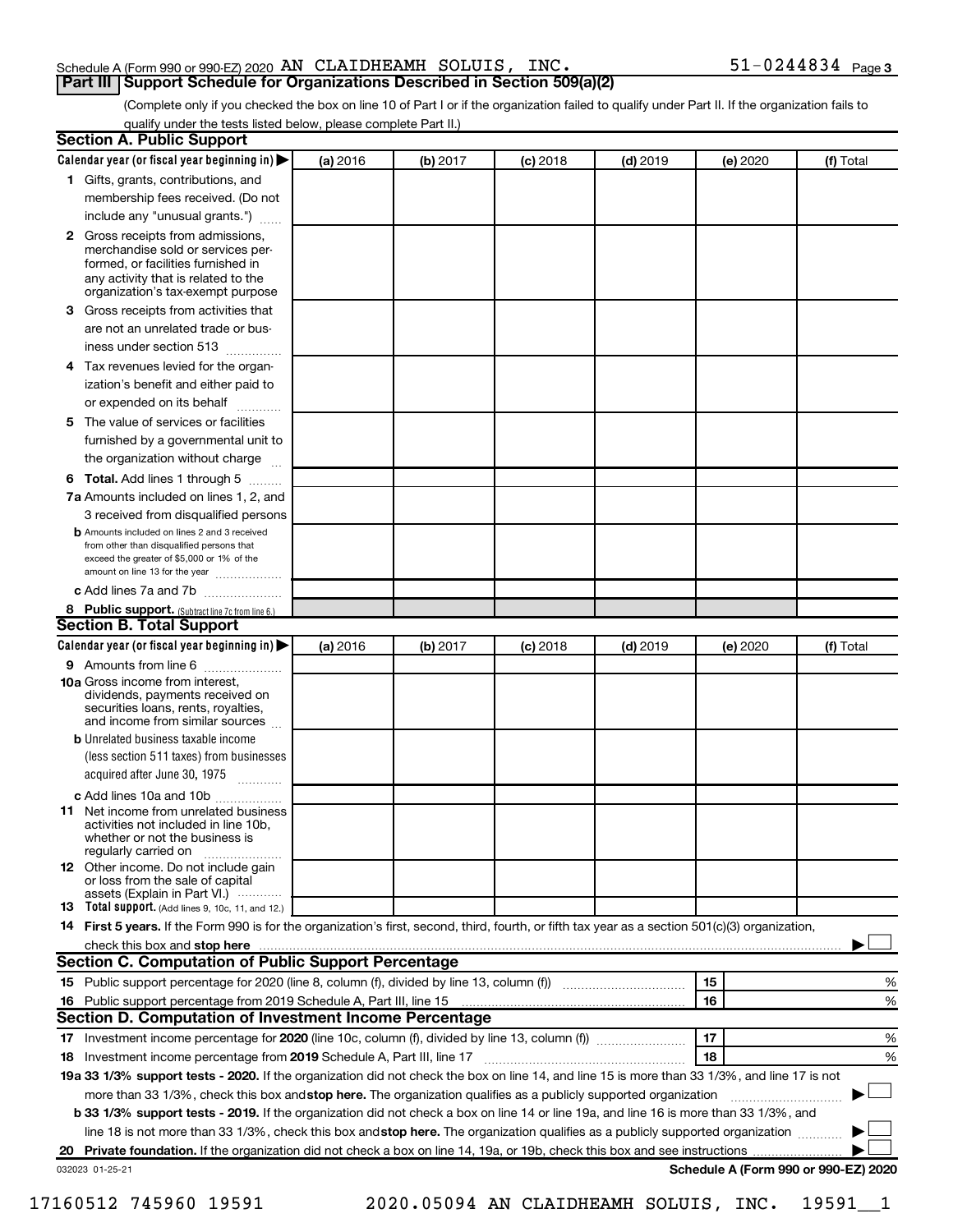**1**

**2**

**3a**

**3b**

**3c**

**4a**

**4b**

**4c**

**5a**

**5b 5c**

**6**

**7**

**8**

**9a**

**9b**

**9c**

**10a**

**Yes No**

#### **Part IV Supporting Organizations**

(Complete only if you checked a box in line 12 on Part I. If you checked box 12a, Part I, complete Sections A and B. If you checked box 12b, Part I, complete Sections A and C. If you checked box 12c, Part I, complete Sections A, D, and E. If you checked box 12d, Part I, complete Sections A and D, and complete Part V.)

#### **Section A. All Supporting Organizations**

- **1** Are all of the organization's supported organizations listed by name in the organization's governing documents? If "No," describe in Part VI how the supported organizations are designated. If designated by *class or purpose, describe the designation. If historic and continuing relationship, explain.*
- **2** Did the organization have any supported organization that does not have an IRS determination of status under section 509(a)(1) or (2)? If "Yes," explain in Part **VI** how the organization determined that the supported *organization was described in section 509(a)(1) or (2).*
- **3a** Did the organization have a supported organization described in section 501(c)(4), (5), or (6)? If "Yes," answer *lines 3b and 3c below.*
- **b** Did the organization confirm that each supported organization qualified under section 501(c)(4), (5), or (6) and satisfied the public support tests under section 509(a)(2)? If "Yes," describe in Part VI when and how the *organization made the determination.*
- **c** Did the organization ensure that all support to such organizations was used exclusively for section 170(c)(2)(B) purposes? If "Yes," explain in Part VI what controls the organization put in place to ensure such use.
- **4 a** *If* Was any supported organization not organized in the United States ("foreign supported organization")? *"Yes," and if you checked box 12a or 12b in Part I, answer lines 4b and 4c below.*
- **b** Did the organization have ultimate control and discretion in deciding whether to make grants to the foreign supported organization? If "Yes," describe in Part VI how the organization had such control and discretion *despite being controlled or supervised by or in connection with its supported organizations.*
- **c** Did the organization support any foreign supported organization that does not have an IRS determination under sections 501(c)(3) and 509(a)(1) or (2)? If "Yes," explain in Part VI what controls the organization used *to ensure that all support to the foreign supported organization was used exclusively for section 170(c)(2)(B) purposes.*
- **5a** Did the organization add, substitute, or remove any supported organizations during the tax year? If "Yes," answer lines 5b and 5c below (if applicable). Also, provide detail in **Part VI,** including (i) the names and EIN *numbers of the supported organizations added, substituted, or removed; (ii) the reasons for each such action; (iii) the authority under the organization's organizing document authorizing such action; and (iv) how the action was accomplished (such as by amendment to the organizing document).*
- **b Type I or Type II only.** Was any added or substituted supported organization part of a class already designated in the organization's organizing document?
- **c Substitutions only.**  Was the substitution the result of an event beyond the organization's control?
- **6** Did the organization provide support (whether in the form of grants or the provision of services or facilities) to **Part VI.** support or benefit one or more of the filing organization's supported organizations? If "Yes," provide detail in anyone other than (i) its supported organizations, (ii) individuals that are part of the charitable class benefited by one or more of its supported organizations, or (iii) other supporting organizations that also
- **7** Did the organization provide a grant, loan, compensation, or other similar payment to a substantial contributor regard to a substantial contributor? If "Yes," complete Part I of Schedule L (Form 990 or 990-EZ). (as defined in section 4958(c)(3)(C)), a family member of a substantial contributor, or a 35% controlled entity with
- **8** Did the organization make a loan to a disqualified person (as defined in section 4958) not described in line 7? *If "Yes," complete Part I of Schedule L (Form 990 or 990-EZ).*
- **9 a** Was the organization controlled directly or indirectly at any time during the tax year by one or more in section 509(a)(1) or (2))? If "Yes," provide detail in **Part VI.** disqualified persons, as defined in section 4946 (other than foundation managers and organizations described
- **b** Did one or more disqualified persons (as defined in line 9a) hold a controlling interest in any entity in which the supporting organization had an interest? If "Yes," provide detail in Part VI.
- **c** Did a disqualified person (as defined in line 9a) have an ownership interest in, or derive any personal benefit from, assets in which the supporting organization also had an interest? If "Yes," provide detail in Part VI.
- **10 a** Was the organization subject to the excess business holdings rules of section 4943 because of section supporting organizations)? If "Yes," answer line 10b below. 4943(f) (regarding certain Type II supporting organizations, and all Type III non-functionally integrated
	- **b** Did the organization have any excess business holdings in the tax year? (Use Schedule C, Form 4720, to *determine whether the organization had excess business holdings.)*

032024 01-25-21

**10b Schedule A (Form 990 or 990-EZ) 2020**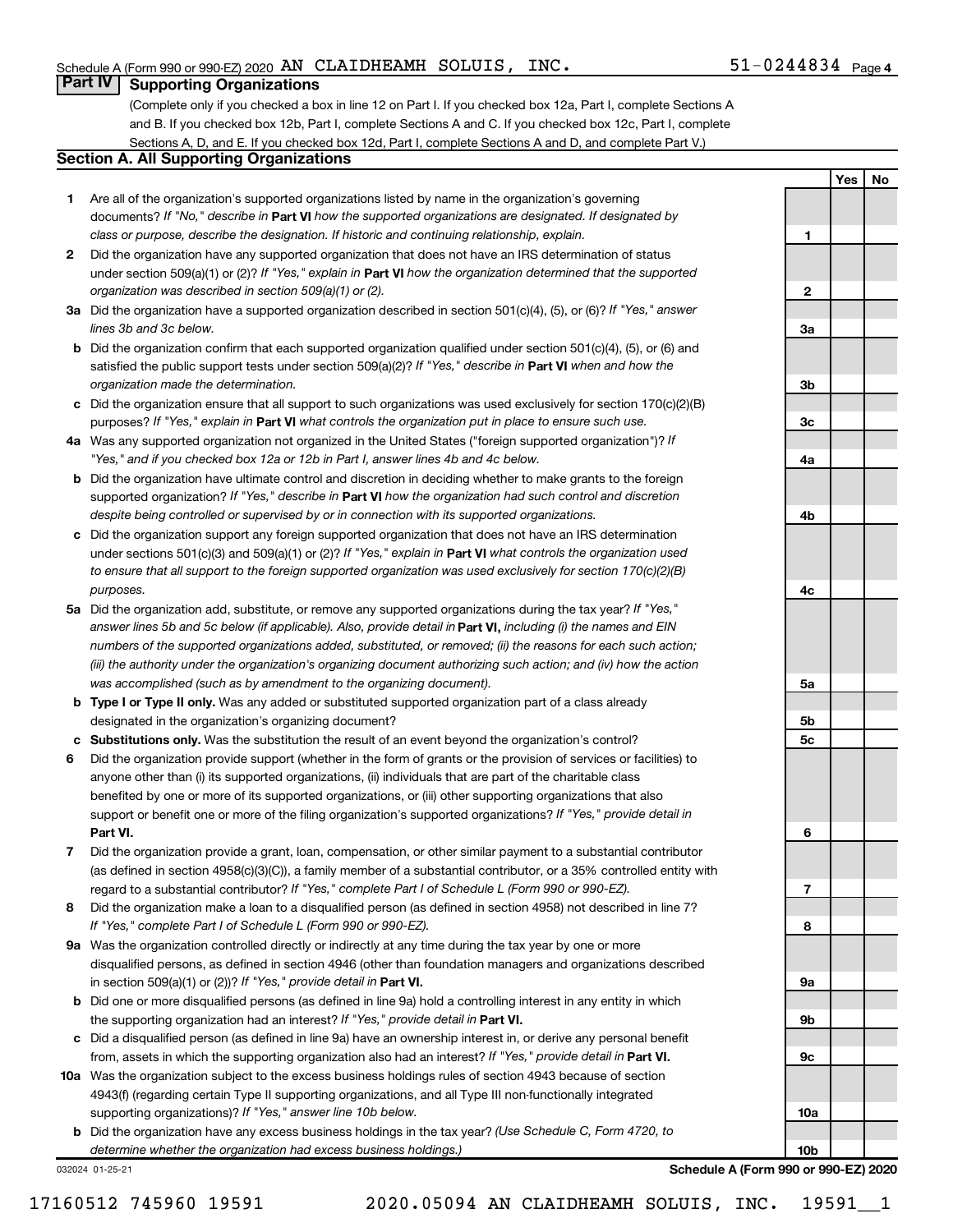#### Schedule A (Form 990 or 990-EZ) 2020 Page AN CLAIDHEAMH SOLUIS, INC. 51-0244834 **Part IV Supporting Organizations** *(continued)*

|              |                                                                                                                                                                                                                                                                                                                                                                                                                                                                                                                                                                                                                                                      |                | Yes | No |
|--------------|------------------------------------------------------------------------------------------------------------------------------------------------------------------------------------------------------------------------------------------------------------------------------------------------------------------------------------------------------------------------------------------------------------------------------------------------------------------------------------------------------------------------------------------------------------------------------------------------------------------------------------------------------|----------------|-----|----|
| 11           | Has the organization accepted a gift or contribution from any of the following persons?                                                                                                                                                                                                                                                                                                                                                                                                                                                                                                                                                              |                |     |    |
|              | a A person who directly or indirectly controls, either alone or together with persons described in lines 11b and                                                                                                                                                                                                                                                                                                                                                                                                                                                                                                                                     |                |     |    |
|              | 11c below, the governing body of a supported organization?                                                                                                                                                                                                                                                                                                                                                                                                                                                                                                                                                                                           | 11a            |     |    |
|              | <b>b</b> A family member of a person described in line 11a above?                                                                                                                                                                                                                                                                                                                                                                                                                                                                                                                                                                                    | 11b            |     |    |
|              | c A 35% controlled entity of a person described in line 11a or 11b above? If "Yes" to line 11a, 11b, or 11c, provide                                                                                                                                                                                                                                                                                                                                                                                                                                                                                                                                 |                |     |    |
|              | detail in Part VI.                                                                                                                                                                                                                                                                                                                                                                                                                                                                                                                                                                                                                                   | 11c            |     |    |
|              | <b>Section B. Type I Supporting Organizations</b>                                                                                                                                                                                                                                                                                                                                                                                                                                                                                                                                                                                                    |                |     |    |
|              |                                                                                                                                                                                                                                                                                                                                                                                                                                                                                                                                                                                                                                                      |                | Yes | No |
| 1.           | Did the governing body, members of the governing body, officers acting in their official capacity, or membership of one or<br>more supported organizations have the power to regularly appoint or elect at least a majority of the organization's officers,<br>directors, or trustees at all times during the tax year? If "No," describe in Part VI how the supported organization(s)<br>effectively operated, supervised, or controlled the organization's activities. If the organization had more than one supported<br>organization, describe how the powers to appoint and/or remove officers, directors, or trustees were allocated among the |                |     |    |
|              | supported organizations and what conditions or restrictions, if any, applied to such powers during the tax year.                                                                                                                                                                                                                                                                                                                                                                                                                                                                                                                                     | 1              |     |    |
| $\mathbf{2}$ | Did the organization operate for the benefit of any supported organization other than the supported                                                                                                                                                                                                                                                                                                                                                                                                                                                                                                                                                  |                |     |    |
|              | organization(s) that operated, supervised, or controlled the supporting organization? If "Yes," explain in                                                                                                                                                                                                                                                                                                                                                                                                                                                                                                                                           |                |     |    |
|              | Part VI how providing such benefit carried out the purposes of the supported organization(s) that operated,                                                                                                                                                                                                                                                                                                                                                                                                                                                                                                                                          |                |     |    |
|              | supervised, or controlled the supporting organization.<br><b>Section C. Type II Supporting Organizations</b>                                                                                                                                                                                                                                                                                                                                                                                                                                                                                                                                         | $\mathbf{2}$   |     |    |
|              |                                                                                                                                                                                                                                                                                                                                                                                                                                                                                                                                                                                                                                                      |                |     |    |
|              |                                                                                                                                                                                                                                                                                                                                                                                                                                                                                                                                                                                                                                                      |                | Yes | No |
| 1.           | Were a majority of the organization's directors or trustees during the tax year also a majority of the directors                                                                                                                                                                                                                                                                                                                                                                                                                                                                                                                                     |                |     |    |
|              | or trustees of each of the organization's supported organization(s)? If "No," describe in Part VI how control                                                                                                                                                                                                                                                                                                                                                                                                                                                                                                                                        |                |     |    |
|              | or management of the supporting organization was vested in the same persons that controlled or managed                                                                                                                                                                                                                                                                                                                                                                                                                                                                                                                                               |                |     |    |
|              | the supported organization(s).<br>Section D. All Type III Supporting Organizations                                                                                                                                                                                                                                                                                                                                                                                                                                                                                                                                                                   | 1              |     |    |
|              |                                                                                                                                                                                                                                                                                                                                                                                                                                                                                                                                                                                                                                                      |                |     | No |
|              |                                                                                                                                                                                                                                                                                                                                                                                                                                                                                                                                                                                                                                                      |                | Yes |    |
| 1.           | Did the organization provide to each of its supported organizations, by the last day of the fifth month of the                                                                                                                                                                                                                                                                                                                                                                                                                                                                                                                                       |                |     |    |
|              | organization's tax year, (i) a written notice describing the type and amount of support provided during the prior tax                                                                                                                                                                                                                                                                                                                                                                                                                                                                                                                                |                |     |    |
|              | year, (ii) a copy of the Form 990 that was most recently filed as of the date of notification, and (iii) copies of the                                                                                                                                                                                                                                                                                                                                                                                                                                                                                                                               |                |     |    |
|              | organization's governing documents in effect on the date of notification, to the extent not previously provided?                                                                                                                                                                                                                                                                                                                                                                                                                                                                                                                                     | 1              |     |    |
| 2            | Were any of the organization's officers, directors, or trustees either (i) appointed or elected by the supported                                                                                                                                                                                                                                                                                                                                                                                                                                                                                                                                     |                |     |    |
|              | organization(s) or (ii) serving on the governing body of a supported organization? If "No," explain in Part VI how<br>the organization maintained a close and continuous working relationship with the supported organization(s).                                                                                                                                                                                                                                                                                                                                                                                                                    | $\mathbf{2}$   |     |    |
|              | By reason of the relationship described in line 2, above, did the organization's supported organizations have a                                                                                                                                                                                                                                                                                                                                                                                                                                                                                                                                      |                |     |    |
| 3            | significant voice in the organization's investment policies and in directing the use of the organization's                                                                                                                                                                                                                                                                                                                                                                                                                                                                                                                                           |                |     |    |
|              |                                                                                                                                                                                                                                                                                                                                                                                                                                                                                                                                                                                                                                                      |                |     |    |
|              | income or assets at all times during the tax year? If "Yes," describe in Part VI the role the organization's                                                                                                                                                                                                                                                                                                                                                                                                                                                                                                                                         |                |     |    |
|              | supported organizations played in this regard.<br>Section E. Type III Functionally Integrated Supporting Organizations                                                                                                                                                                                                                                                                                                                                                                                                                                                                                                                               | 3              |     |    |
|              | Check the box next to the method that the organization used to satisfy the Integral Part Test during the yealsee instructions).                                                                                                                                                                                                                                                                                                                                                                                                                                                                                                                      |                |     |    |
| 1.           | The organization satisfied the Activities Test. Complete line 2 below.                                                                                                                                                                                                                                                                                                                                                                                                                                                                                                                                                                               |                |     |    |
| a            | The organization is the parent of each of its supported organizations. Complete line 3 below.                                                                                                                                                                                                                                                                                                                                                                                                                                                                                                                                                        |                |     |    |
| b<br>c       | The organization supported a governmental entity. Describe in Part VI how you supported a governmental entity (see instructions).                                                                                                                                                                                                                                                                                                                                                                                                                                                                                                                    |                |     |    |
| 2            | Activities Test. Answer lines 2a and 2b below.                                                                                                                                                                                                                                                                                                                                                                                                                                                                                                                                                                                                       |                | Yes | No |
|              | Did substantially all of the organization's activities during the tax year directly further the exempt purposes of                                                                                                                                                                                                                                                                                                                                                                                                                                                                                                                                   |                |     |    |
| а            | the supported organization(s) to which the organization was responsive? If "Yes," then in Part VI identify                                                                                                                                                                                                                                                                                                                                                                                                                                                                                                                                           |                |     |    |
|              | those supported organizations and explain how these activities directly furthered their exempt purposes,                                                                                                                                                                                                                                                                                                                                                                                                                                                                                                                                             |                |     |    |
|              | how the organization was responsive to those supported organizations, and how the organization determined                                                                                                                                                                                                                                                                                                                                                                                                                                                                                                                                            |                |     |    |
|              | that these activities constituted substantially all of its activities.                                                                                                                                                                                                                                                                                                                                                                                                                                                                                                                                                                               | 2a             |     |    |
| b            | Did the activities described in line 2a, above, constitute activities that, but for the organization's involvement,                                                                                                                                                                                                                                                                                                                                                                                                                                                                                                                                  |                |     |    |
|              | one or more of the organization's supported organization(s) would have been engaged in? If "Yes," explain in                                                                                                                                                                                                                                                                                                                                                                                                                                                                                                                                         |                |     |    |
|              | Part VI the reasons for the organization's position that its supported organization(s) would have engaged in                                                                                                                                                                                                                                                                                                                                                                                                                                                                                                                                         |                |     |    |
|              | these activities but for the organization's involvement.                                                                                                                                                                                                                                                                                                                                                                                                                                                                                                                                                                                             | 2 <sub>b</sub> |     |    |
| з            | Parent of Supported Organizations. Answer lines 3a and 3b below.                                                                                                                                                                                                                                                                                                                                                                                                                                                                                                                                                                                     |                |     |    |
|              | Did the organization have the power to regularly appoint or elect a majority of the officers, directors, or                                                                                                                                                                                                                                                                                                                                                                                                                                                                                                                                          |                |     |    |
| a            | trustees of each of the supported organizations? If "Yes" or "No" provide details in Part VI.                                                                                                                                                                                                                                                                                                                                                                                                                                                                                                                                                        | За             |     |    |
|              |                                                                                                                                                                                                                                                                                                                                                                                                                                                                                                                                                                                                                                                      |                |     |    |

032025 01-25-21 **b** Did the organization exercise a substantial degree of direction over the policies, programs, and activities of each of its supported organizations? If "Yes," describe in Part VI the role played by the organization in this regard.

**Schedule A (Form 990 or 990-EZ) 2020**

**3b**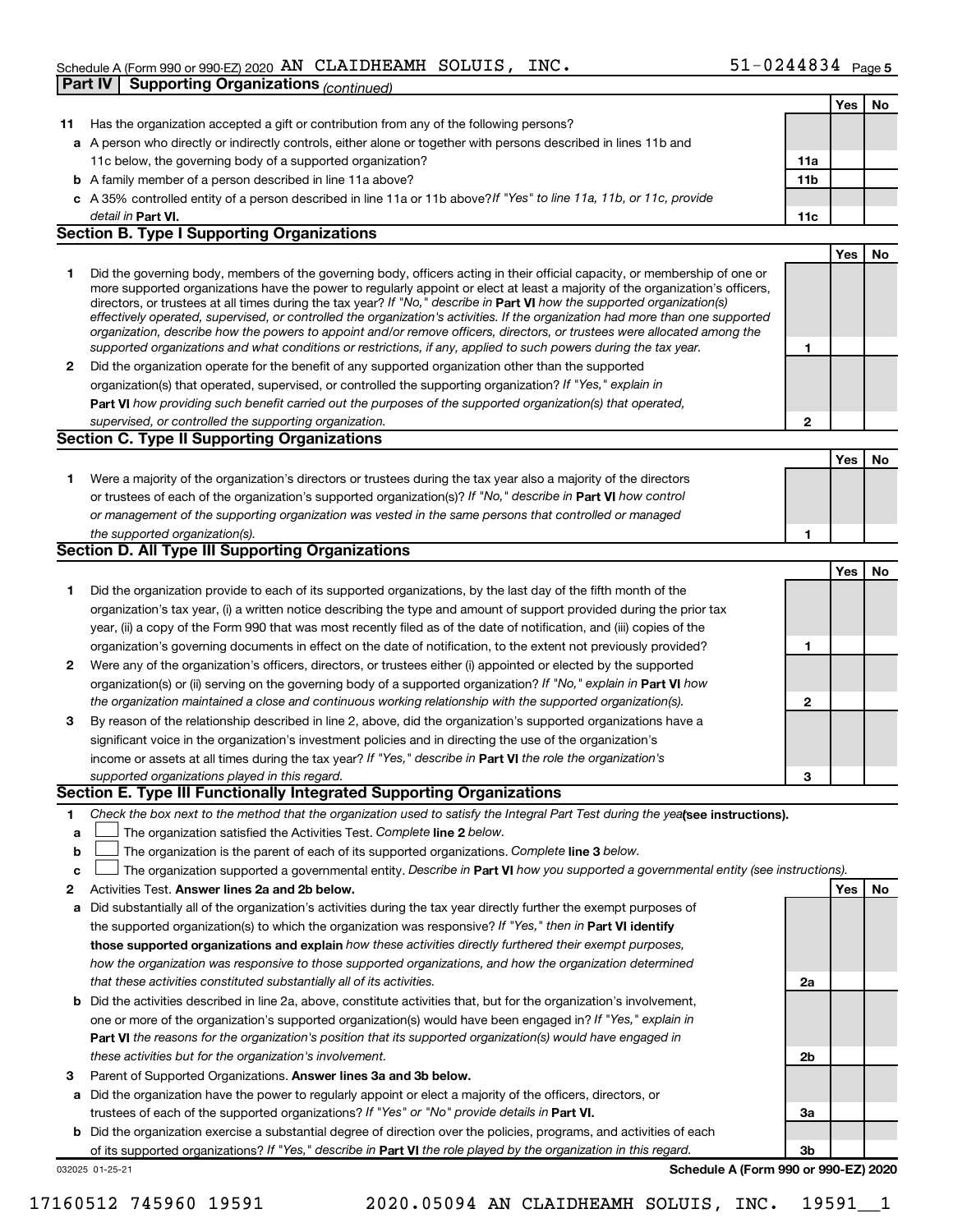| Schedule A (Form 990 or 990-EZ) 2020 $\,$ AN $\,$ CLAIDHEAMH $\,$ SOLUIS, $\,$ INC $\,$ |  | $51 - 0244834$ Page 6 |  |
|-----------------------------------------------------------------------------------------|--|-----------------------|--|
| <b>Part V</b> Type III Non-Functionally Integrated 509(a)(3) Supporting Organizations   |  |                       |  |

1 Check here if the organization satisfied the Integral Part Test as a qualifying trust on Nov. 20, 1970 (explain in Part VI). See instructions. All other Type III non-functionally integrated supporting organizations must complete Sections A through E.

|   | Section A - Adjusted Net Income                                                                                                   | (A) Prior Year | (B) Current Year<br>(optional) |                                |
|---|-----------------------------------------------------------------------------------------------------------------------------------|----------------|--------------------------------|--------------------------------|
| 1 | Net short-term capital gain                                                                                                       | 1              |                                |                                |
| 2 | Recoveries of prior-year distributions                                                                                            | $\mathbf{2}$   |                                |                                |
| З | Other gross income (see instructions)                                                                                             | 3              |                                |                                |
| 4 | Add lines 1 through 3.                                                                                                            | 4              |                                |                                |
| 5 | Depreciation and depletion                                                                                                        | 5              |                                |                                |
| 6 | Portion of operating expenses paid or incurred for production or                                                                  |                |                                |                                |
|   | collection of gross income or for management, conservation, or                                                                    |                |                                |                                |
|   | maintenance of property held for production of income (see instructions)                                                          | 6              |                                |                                |
| 7 | Other expenses (see instructions)                                                                                                 | $\overline{7}$ |                                |                                |
| 8 | Adjusted Net Income (subtract lines 5, 6, and 7 from line 4)                                                                      | 8              |                                |                                |
|   | <b>Section B - Minimum Asset Amount</b>                                                                                           |                | (A) Prior Year                 | (B) Current Year<br>(optional) |
| 1 | Aggregate fair market value of all non-exempt-use assets (see                                                                     |                |                                |                                |
|   | instructions for short tax year or assets held for part of year):                                                                 |                |                                |                                |
|   | a Average monthly value of securities                                                                                             | 1a             |                                |                                |
|   | <b>b</b> Average monthly cash balances                                                                                            | 1 <sub>b</sub> |                                |                                |
|   | c Fair market value of other non-exempt-use assets                                                                                | 1c             |                                |                                |
|   | d Total (add lines 1a, 1b, and 1c)                                                                                                | 1 <sub>d</sub> |                                |                                |
|   | e Discount claimed for blockage or other factors                                                                                  |                |                                |                                |
|   | (explain in detail in Part VI):                                                                                                   |                |                                |                                |
| 2 | Acquisition indebtedness applicable to non-exempt-use assets                                                                      | $\mathbf{2}$   |                                |                                |
| 3 | Subtract line 2 from line 1d.                                                                                                     | 3              |                                |                                |
| 4 | Cash deemed held for exempt use. Enter 0.015 of line 3 (for greater amount,                                                       |                |                                |                                |
|   | see instructions).                                                                                                                | 4              |                                |                                |
| 5 | Net value of non-exempt-use assets (subtract line 4 from line 3)                                                                  | 5              |                                |                                |
| 6 | Multiply line 5 by 0.035.                                                                                                         | 6              |                                |                                |
| 7 | Recoveries of prior-year distributions                                                                                            | $\overline{7}$ |                                |                                |
| 8 | Minimum Asset Amount (add line 7 to line 6)                                                                                       | 8              |                                |                                |
|   | <b>Section C - Distributable Amount</b>                                                                                           |                |                                | <b>Current Year</b>            |
| 1 | Adjusted net income for prior year (from Section A, line 8, column A)                                                             | 1              |                                |                                |
| 2 | Enter 0.85 of line 1.                                                                                                             | $\overline{2}$ |                                |                                |
| 3 | Minimum asset amount for prior year (from Section B, line 8, column A)                                                            | 3              |                                |                                |
| 4 | Enter greater of line 2 or line 3.                                                                                                | 4              |                                |                                |
| 5 | Income tax imposed in prior year                                                                                                  | 5              |                                |                                |
| 6 | <b>Distributable Amount.</b> Subtract line 5 from line 4, unless subject to                                                       |                |                                |                                |
|   | emergency temporary reduction (see instructions).                                                                                 | 6              |                                |                                |
| 7 | Check here if the current year is the organization's first as a non-functionally integrated Type III supporting organization (see |                |                                |                                |

instructions).

**Schedule A (Form 990 or 990-EZ) 2020**

032026 01-25-21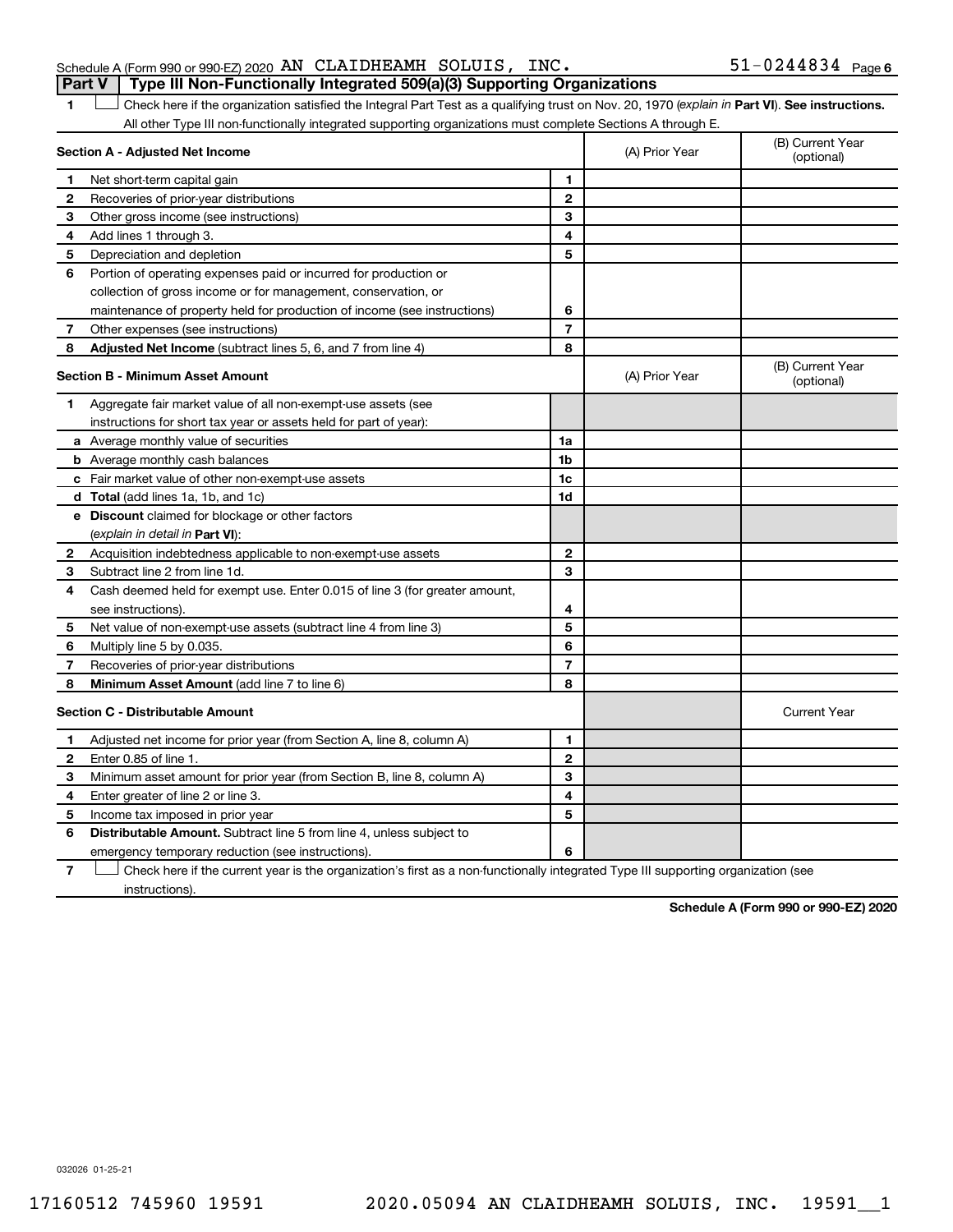| Schedule A (Form 990 or 990-EZ) 2020 $\,$ AN $\,$ CLAIDHEAMH $\,$ SOLUIS , $\,$ INC $\,$ . | $51 - 0244834$ Page 7 |
|--------------------------------------------------------------------------------------------|-----------------------|
|--------------------------------------------------------------------------------------------|-----------------------|

|    | Type III Non-Functionally Integrated 509(a)(3) Supporting Organizations (continued)<br>Part V |                                    |                                               |    |                                                  |  |
|----|-----------------------------------------------------------------------------------------------|------------------------------------|-----------------------------------------------|----|--------------------------------------------------|--|
|    | <b>Section D - Distributions</b>                                                              |                                    |                                               |    | <b>Current Year</b>                              |  |
| 1  | Amounts paid to supported organizations to accomplish exempt purposes                         |                                    | 1                                             |    |                                                  |  |
| 2  | Amounts paid to perform activity that directly furthers exempt purposes of supported          |                                    |                                               |    |                                                  |  |
|    | organizations, in excess of income from activity                                              |                                    | 2                                             |    |                                                  |  |
| 3  | Administrative expenses paid to accomplish exempt purposes of supported organizations         |                                    |                                               | 3  |                                                  |  |
| 4  | Amounts paid to acquire exempt-use assets                                                     |                                    | 4                                             |    |                                                  |  |
| 5  | Qualified set-aside amounts (prior IRS approval required - provide details in Part VI)        |                                    | 5                                             |    |                                                  |  |
| 6  | Other distributions (describe in Part VI). See instructions.                                  |                                    | 6                                             |    |                                                  |  |
| 7  | Total annual distributions. Add lines 1 through 6.                                            |                                    | 7                                             |    |                                                  |  |
| 8  | Distributions to attentive supported organizations to which the organization is responsive    |                                    |                                               |    |                                                  |  |
|    | ( <i>provide details in Part VI</i> ). See instructions.                                      |                                    |                                               | 8  |                                                  |  |
| 9  | Distributable amount for 2020 from Section C, line 6                                          |                                    |                                               | 9  |                                                  |  |
| 10 | Line 8 amount divided by line 9 amount                                                        |                                    |                                               | 10 |                                                  |  |
|    | <b>Section E - Distribution Allocations (see instructions)</b>                                | (i)<br><b>Excess Distributions</b> | (ii)<br><b>Underdistributions</b><br>Pre-2020 |    | (iii)<br><b>Distributable</b><br>Amount for 2020 |  |
| 1  | Distributable amount for 2020 from Section C, line 6                                          |                                    |                                               |    |                                                  |  |
| 2  | Underdistributions, if any, for years prior to 2020 (reason-                                  |                                    |                                               |    |                                                  |  |
|    | able cause required - explain in Part VI). See instructions.                                  |                                    |                                               |    |                                                  |  |
| З  | Excess distributions carryover, if any, to 2020                                               |                                    |                                               |    |                                                  |  |
|    | a From 2015                                                                                   |                                    |                                               |    |                                                  |  |
|    | $b$ From 2016                                                                                 |                                    |                                               |    |                                                  |  |
|    | c From 2017                                                                                   |                                    |                                               |    |                                                  |  |
|    | <b>d</b> From 2018                                                                            |                                    |                                               |    |                                                  |  |
|    | e From 2019                                                                                   |                                    |                                               |    |                                                  |  |
|    | f Total of lines 3a through 3e                                                                |                                    |                                               |    |                                                  |  |
|    | g Applied to underdistributions of prior years                                                |                                    |                                               |    |                                                  |  |
|    | <b>h</b> Applied to 2020 distributable amount                                                 |                                    |                                               |    |                                                  |  |
| Ť. | Carryover from 2015 not applied (see instructions)                                            |                                    |                                               |    |                                                  |  |
|    | Remainder. Subtract lines 3g, 3h, and 3i from line 3f.                                        |                                    |                                               |    |                                                  |  |
| 4  | Distributions for 2020 from Section D,                                                        |                                    |                                               |    |                                                  |  |
|    | line 7:                                                                                       |                                    |                                               |    |                                                  |  |
|    | a Applied to underdistributions of prior years                                                |                                    |                                               |    |                                                  |  |
|    | <b>b</b> Applied to 2020 distributable amount                                                 |                                    |                                               |    |                                                  |  |
|    | c Remainder. Subtract lines 4a and 4b from line 4.                                            |                                    |                                               |    |                                                  |  |
| 5  | Remaining underdistributions for years prior to 2020, if                                      |                                    |                                               |    |                                                  |  |
|    | any. Subtract lines 3g and 4a from line 2. For result greater                                 |                                    |                                               |    |                                                  |  |
|    | than zero, explain in Part VI. See instructions.                                              |                                    |                                               |    |                                                  |  |
| 6  | Remaining underdistributions for 2020. Subtract lines 3h                                      |                                    |                                               |    |                                                  |  |
|    | and 4b from line 1. For result greater than zero, explain in                                  |                                    |                                               |    |                                                  |  |
|    | <b>Part VI.</b> See instructions.                                                             |                                    |                                               |    |                                                  |  |
| 7  | Excess distributions carryover to 2021. Add lines 3j                                          |                                    |                                               |    |                                                  |  |
|    | and 4c.                                                                                       |                                    |                                               |    |                                                  |  |
| 8  | Breakdown of line 7:                                                                          |                                    |                                               |    |                                                  |  |
|    | a Excess from 2016                                                                            |                                    |                                               |    |                                                  |  |
|    | <b>b</b> Excess from 2017                                                                     |                                    |                                               |    |                                                  |  |
|    | c Excess from 2018                                                                            |                                    |                                               |    |                                                  |  |
|    | d Excess from 2019                                                                            |                                    |                                               |    |                                                  |  |
|    | e Excess from 2020                                                                            |                                    |                                               |    |                                                  |  |

**Schedule A (Form 990 or 990-EZ) 2020**

032027 01-25-21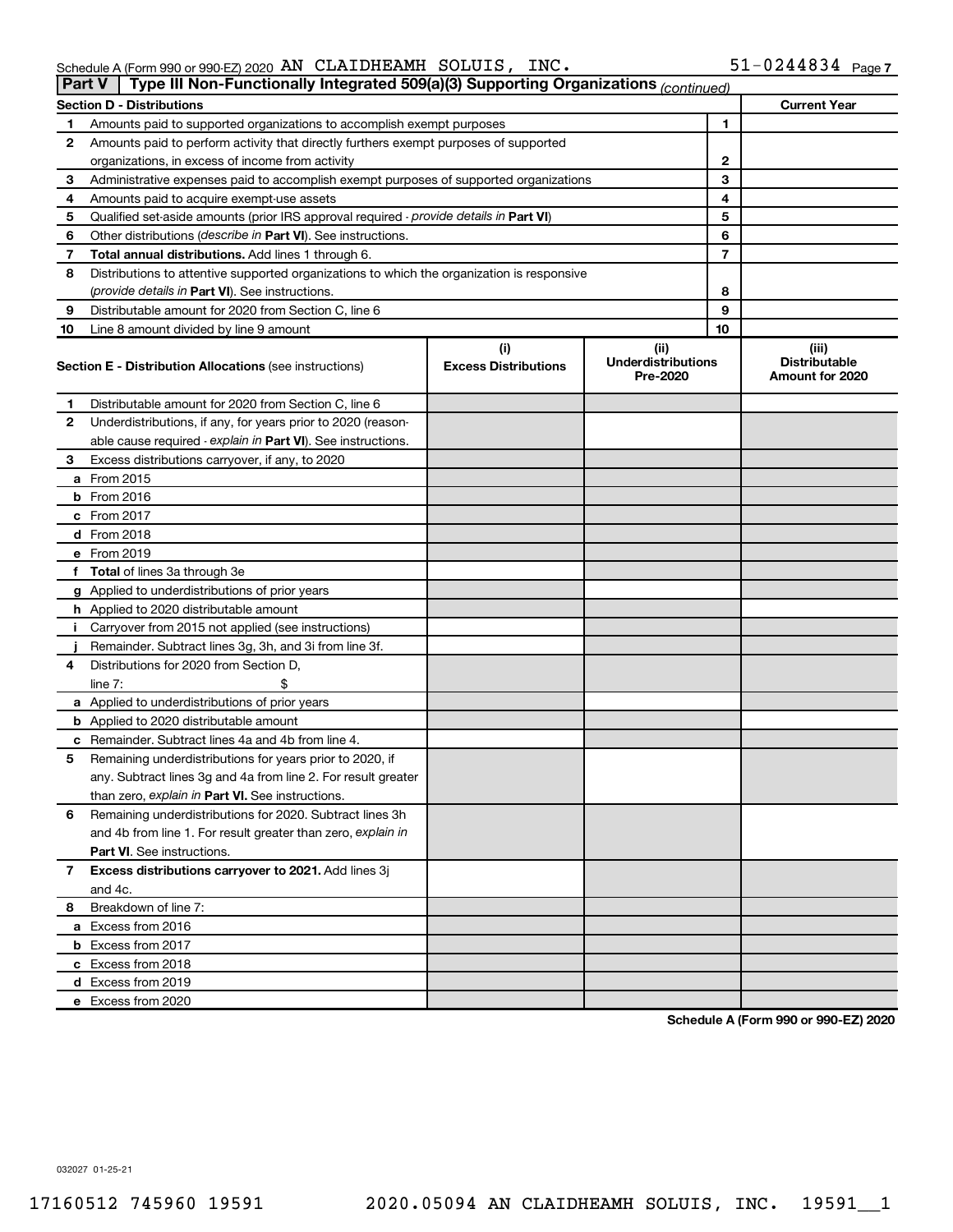|                 | Schedule A (Form 990 or 990-EZ) 2020 AN CLAIDHEAMH SOLUIS, INC. |  |  | $51 - 0244834$ Page 8                                                                                                                                                                                                                                                               |
|-----------------|-----------------------------------------------------------------|--|--|-------------------------------------------------------------------------------------------------------------------------------------------------------------------------------------------------------------------------------------------------------------------------------------|
| <b>Part VI</b>  |                                                                 |  |  | Supplemental Information. Provide the explanations required by Part II, line 10; Part II, line 17a or 17b; Part III, line 12;<br>Part IV, Section A, lines 1, 2, 3b, 3c, 4b, 4c, 5a, 6, 9a, 9b, 9c, 11a, 11b, and 11c; Part IV, Section B, lines 1 and 2; Part IV, Section C,       |
|                 | (See instructions.)                                             |  |  | line 1; Part IV, Section D, lines 2 and 3; Part IV, Section E, lines 1c, 2a, 2b, 3a, and 3b; Part V, line 1; Part V, Section B, line 1e; Part V,<br>Section D, lines 5, 6, and 8; and Part V, Section E, lines 2, 5, and 6. Also complete this part for any additional information. |
|                 |                                                                 |  |  |                                                                                                                                                                                                                                                                                     |
|                 |                                                                 |  |  |                                                                                                                                                                                                                                                                                     |
|                 |                                                                 |  |  |                                                                                                                                                                                                                                                                                     |
|                 |                                                                 |  |  |                                                                                                                                                                                                                                                                                     |
|                 |                                                                 |  |  |                                                                                                                                                                                                                                                                                     |
|                 |                                                                 |  |  |                                                                                                                                                                                                                                                                                     |
|                 |                                                                 |  |  |                                                                                                                                                                                                                                                                                     |
|                 |                                                                 |  |  |                                                                                                                                                                                                                                                                                     |
|                 |                                                                 |  |  |                                                                                                                                                                                                                                                                                     |
|                 |                                                                 |  |  |                                                                                                                                                                                                                                                                                     |
|                 |                                                                 |  |  |                                                                                                                                                                                                                                                                                     |
|                 |                                                                 |  |  |                                                                                                                                                                                                                                                                                     |
|                 |                                                                 |  |  |                                                                                                                                                                                                                                                                                     |
|                 |                                                                 |  |  |                                                                                                                                                                                                                                                                                     |
|                 |                                                                 |  |  |                                                                                                                                                                                                                                                                                     |
|                 |                                                                 |  |  |                                                                                                                                                                                                                                                                                     |
|                 |                                                                 |  |  |                                                                                                                                                                                                                                                                                     |
|                 |                                                                 |  |  |                                                                                                                                                                                                                                                                                     |
|                 |                                                                 |  |  |                                                                                                                                                                                                                                                                                     |
|                 |                                                                 |  |  |                                                                                                                                                                                                                                                                                     |
|                 |                                                                 |  |  |                                                                                                                                                                                                                                                                                     |
|                 |                                                                 |  |  |                                                                                                                                                                                                                                                                                     |
|                 |                                                                 |  |  |                                                                                                                                                                                                                                                                                     |
|                 |                                                                 |  |  |                                                                                                                                                                                                                                                                                     |
|                 |                                                                 |  |  |                                                                                                                                                                                                                                                                                     |
|                 |                                                                 |  |  |                                                                                                                                                                                                                                                                                     |
|                 |                                                                 |  |  |                                                                                                                                                                                                                                                                                     |
|                 |                                                                 |  |  |                                                                                                                                                                                                                                                                                     |
|                 |                                                                 |  |  |                                                                                                                                                                                                                                                                                     |
|                 |                                                                 |  |  |                                                                                                                                                                                                                                                                                     |
| 032028 01-25-21 |                                                                 |  |  | Schedule A (Form 990 or 990-EZ) 2020                                                                                                                                                                                                                                                |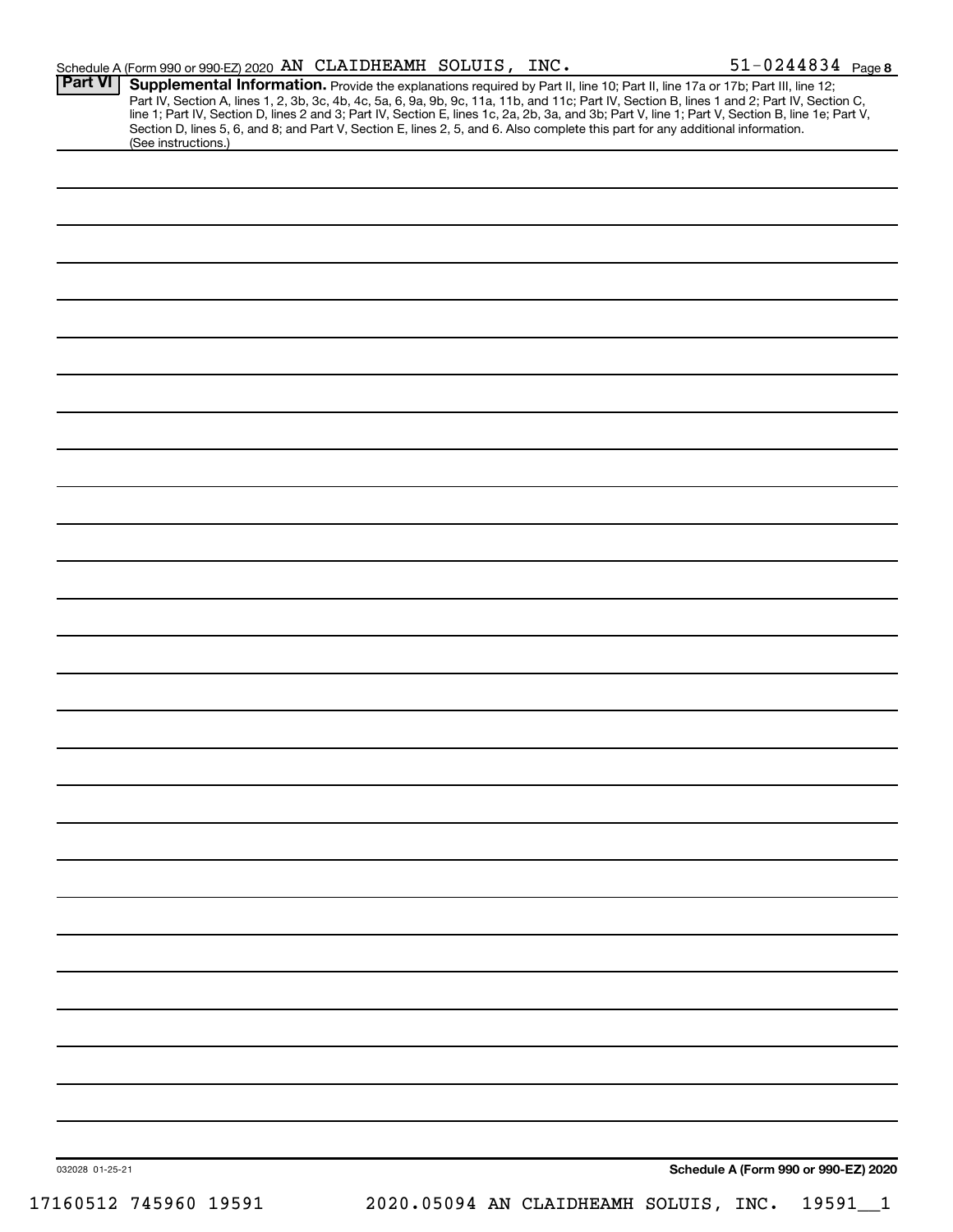**(Form 990, 990-EZ,**

Department of the Treasury Internal Revenue Service

Name of the organization

## **Schedule B Schedule of Contributors**

**or 990-PF) | Attach to Form 990, Form 990-EZ, or Form 990-PF. | Go to www.irs.gov/Form990 for the latest information.** OMB No. 1545-0047

**2020**

**Employer identification number**

| AN                                                                                                                                                                                                                                                                               | $51 - 0244834$                                                                                                                            |  |  |  |  |  |
|----------------------------------------------------------------------------------------------------------------------------------------------------------------------------------------------------------------------------------------------------------------------------------|-------------------------------------------------------------------------------------------------------------------------------------------|--|--|--|--|--|
|                                                                                                                                                                                                                                                                                  | Organization type (check one):                                                                                                            |  |  |  |  |  |
| Filers of:                                                                                                                                                                                                                                                                       | Section:                                                                                                                                  |  |  |  |  |  |
| Form 990 or 990-EZ                                                                                                                                                                                                                                                               | $ \mathbf{X} $ 501(c)( 3) (enter number) organization                                                                                     |  |  |  |  |  |
|                                                                                                                                                                                                                                                                                  | 4947(a)(1) nonexempt charitable trust not treated as a private foundation                                                                 |  |  |  |  |  |
|                                                                                                                                                                                                                                                                                  | 527 political organization                                                                                                                |  |  |  |  |  |
| Form 990-PF                                                                                                                                                                                                                                                                      | 501(c)(3) exempt private foundation                                                                                                       |  |  |  |  |  |
|                                                                                                                                                                                                                                                                                  | 4947(a)(1) nonexempt charitable trust treated as a private foundation                                                                     |  |  |  |  |  |
|                                                                                                                                                                                                                                                                                  | 501(c)(3) taxable private foundation                                                                                                      |  |  |  |  |  |
|                                                                                                                                                                                                                                                                                  |                                                                                                                                           |  |  |  |  |  |
|                                                                                                                                                                                                                                                                                  | Check if your organization is covered by the General Rule or a Special Rule.                                                              |  |  |  |  |  |
|                                                                                                                                                                                                                                                                                  | Note: Only a section 501(c)(7), (8), or (10) organization can check boxes for both the General Rule and a Special Rule. See instructions. |  |  |  |  |  |
| <b>General Rule</b>                                                                                                                                                                                                                                                              |                                                                                                                                           |  |  |  |  |  |
| For an organization filing Form 990, 990-EZ, or 990-PF that received, during the year, contributions totaling \$5,000 or more (in money or<br>property) from any one contributor. Complete Parts I and II. See instructions for determining a contributor's total contributions. |                                                                                                                                           |  |  |  |  |  |
| <b>Special Rules</b>                                                                                                                                                                                                                                                             |                                                                                                                                           |  |  |  |  |  |

| $\boxed{\text{X}}$ For an organization described in section 501(c)(3) filing Form 990 or 990-EZ that met the 33 1/3% support test of the regulations under |
|------------------------------------------------------------------------------------------------------------------------------------------------------------|
| sections 509(a)(1) and 170(b)(1)(A)(vi), that checked Schedule A (Form 990 or 990-EZ), Part II, line 13, 16a, or 16b, and that received from               |
| any one contributor, during the year, total contributions of the greater of (1) \$5,000; or (2) 2% of the amount on (i) Form 990, Part VIII, line 1h;      |
| or (ii) Form 990-EZ, line 1. Complete Parts I and II.                                                                                                      |

For an organization described in section 501(c)(7), (8), or (10) filing Form 990 or 990-EZ that received from any one contributor, during the year, total contributions of more than \$1,000 exclusively for religious, charitable, scientific, literary, or educational purposes, or for the prevention of cruelty to children or animals. Complete Parts I (entering "N/A" in column (b) instead of the contributor name and address), II, and III.  $\Box$ 

purpose. Don't complete any of the parts unless the General Rule applies to this organization because it received nonexclusively year, contributions exclusively for religious, charitable, etc., purposes, but no such contributions totaled more than \$1,000. If this box is checked, enter here the total contributions that were received during the year for an exclusively religious, charitable, etc., For an organization described in section 501(c)(7), (8), or (10) filing Form 990 or 990-EZ that received from any one contributor, during the religious, charitable, etc., contributions totaling \$5,000 or more during the year  $~\ldots$  $~$   $\ldots$   $\ldots$   $\ldots$   $\ldots$   $\ldots$ 

**Caution:**  An organization that isn't covered by the General Rule and/or the Special Rules doesn't file Schedule B (Form 990, 990-EZ, or 990-PF),  **must** but it answer "No" on Part IV, line 2, of its Form 990; or check the box on line H of its Form 990-EZ or on its Form 990-PF, Part I, line 2, to certify that it doesn't meet the filing requirements of Schedule B (Form 990, 990-EZ, or 990-PF).

**For Paperwork Reduction Act Notice, see the instructions for Form 990, 990-EZ, or 990-PF. Schedule B (Form 990, 990-EZ, or 990-PF) (2020)** LHA

 $\Box$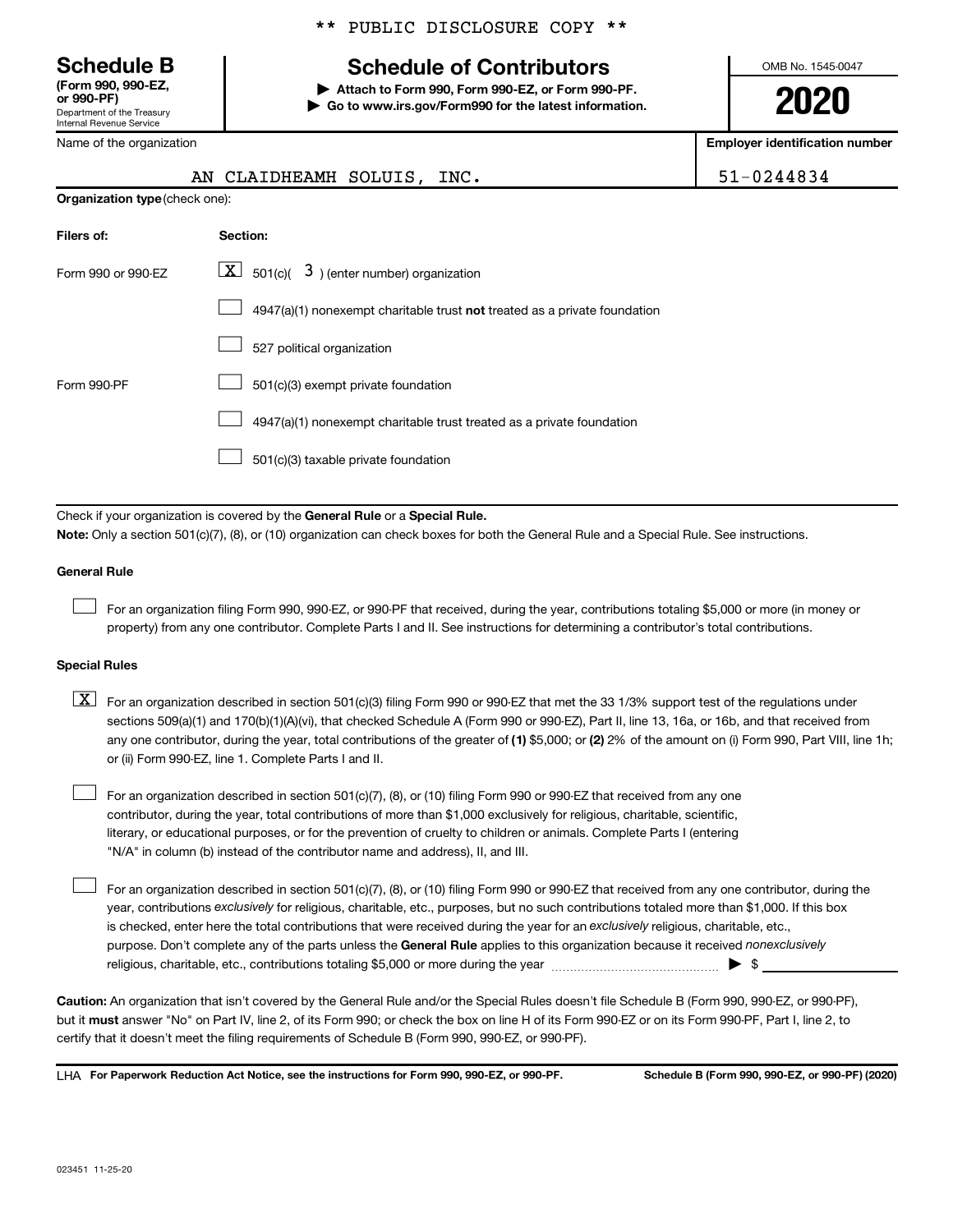Name of organization

**Employer identification number**

### AN CLAIDHEAMH SOLUIS, INC. 51-0244834

| Part I     | <b>Contributors</b> (see instructions). Use duplicate copies of Part I if additional space is needed. |                                   |                                                                                                                    |  |  |  |
|------------|-------------------------------------------------------------------------------------------------------|-----------------------------------|--------------------------------------------------------------------------------------------------------------------|--|--|--|
| (a)<br>No. | (b)<br>Name, address, and ZIP + 4                                                                     | (c)<br><b>Total contributions</b> | (d)<br>Type of contribution                                                                                        |  |  |  |
| 1          |                                                                                                       | 299,500.<br>\$                    | $\overline{\text{X}}$<br>Person<br>Payroll<br><b>Noncash</b><br>(Complete Part II for<br>noncash contributions.)   |  |  |  |
| (a)<br>No. | (b)<br>Name, address, and ZIP + 4                                                                     | (c)<br><b>Total contributions</b> | (d)<br>Type of contribution                                                                                        |  |  |  |
| 2          |                                                                                                       | 500,000.<br>\$                    | $\overline{\text{X}}$<br>Person<br>Payroll<br><b>Noncash</b><br>(Complete Part II for<br>noncash contributions.)   |  |  |  |
| (a)<br>No. | (b)<br>Name, address, and ZIP + 4                                                                     | (c)<br><b>Total contributions</b> | (d)<br>Type of contribution                                                                                        |  |  |  |
| 3          |                                                                                                       | 7,454,054.<br>\$                  | $\overline{\text{X}}$<br>Person<br>Payroll<br><b>Noncash</b><br>(Complete Part II for<br>noncash contributions.)   |  |  |  |
| (a)<br>No. | (b)<br>Name, address, and ZIP + 4                                                                     | (c)<br><b>Total contributions</b> | (d)<br>Type of contribution                                                                                        |  |  |  |
| 4          |                                                                                                       | 726,000.<br>\$                    | $\overline{\text{X}}$<br>Person<br>Payroll<br>Noncash<br>(Complete Part II for<br>noncash contributions.)          |  |  |  |
| (a)<br>No. | (b)<br>Name, address, and ZIP + 4                                                                     | (c)<br><b>Total contributions</b> | (d)<br>Type of contribution                                                                                        |  |  |  |
| 5          |                                                                                                       | 272,000.<br>\$                    | $\overline{\textbf{X}}$<br>Person<br>Payroll<br><b>Noncash</b><br>(Complete Part II for<br>noncash contributions.) |  |  |  |
| (a)<br>No. | (b)<br>Name, address, and ZIP + 4                                                                     | (c)<br><b>Total contributions</b> | (d)<br>Type of contribution                                                                                        |  |  |  |
| 6          |                                                                                                       | 267,642.<br>\$                    | $\overline{\text{X}}$<br>Person<br>Payroll<br>Noncash<br>(Complete Part II for<br>noncash contributions.)          |  |  |  |

023452 11-25-20 **Schedule B (Form 990, 990-EZ, or 990-PF) (2020)**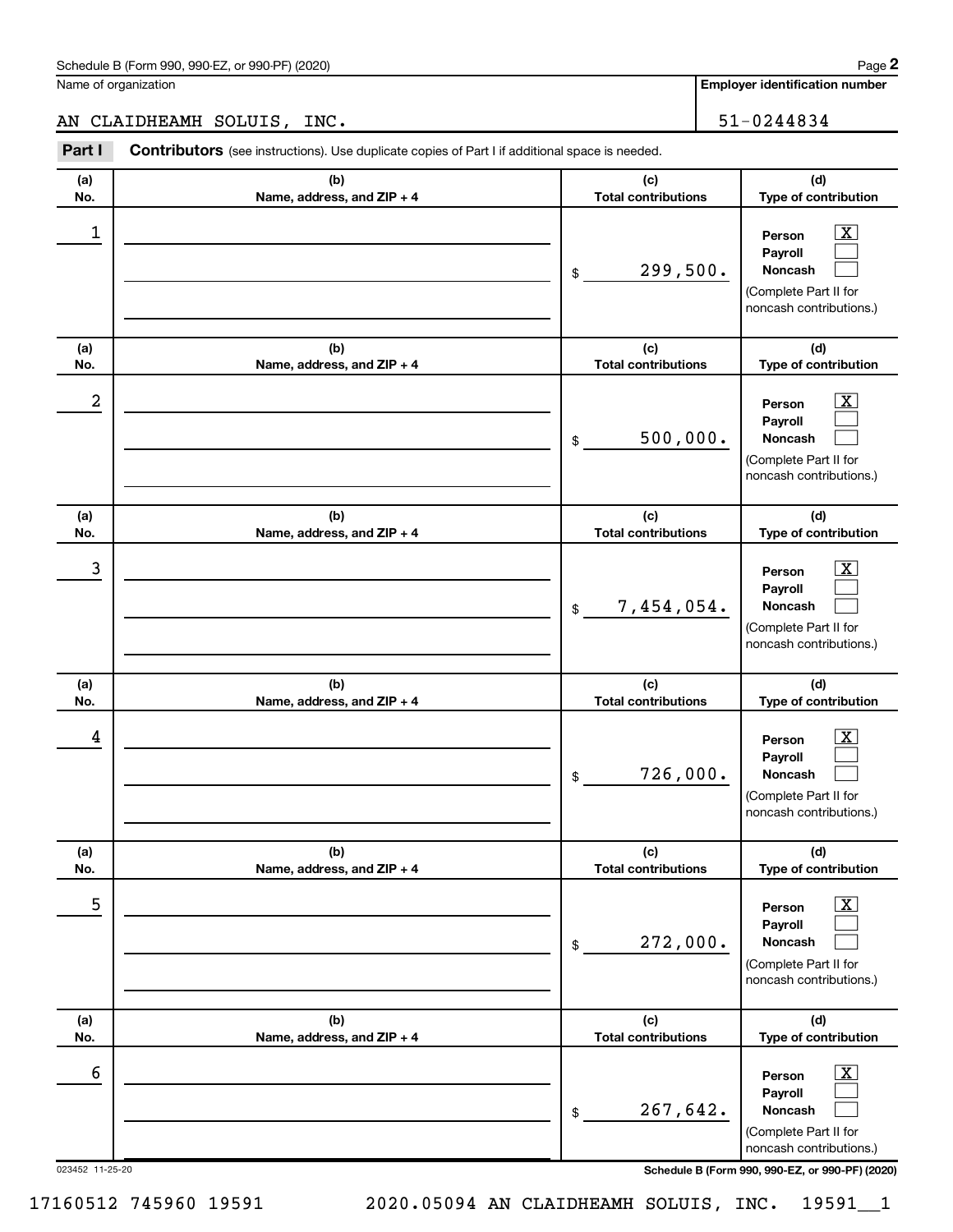Name of organization

**Employer identification number**

AN CLAIDHEAMH SOLUIS, INC. 51-0244834

Part II Noncash Property (see instructions). Use duplicate copies of Part II if additional space is needed.

| (a)                          |                                              | (c)                                             |                                                 |
|------------------------------|----------------------------------------------|-------------------------------------------------|-------------------------------------------------|
| No.<br>from<br>Part I        | (b)<br>Description of noncash property given | FMV (or estimate)<br>(See instructions.)        | (d)<br>Date received                            |
|                              |                                              |                                                 |                                                 |
|                              |                                              |                                                 |                                                 |
|                              |                                              | \$                                              |                                                 |
| (a)<br>No.<br>from<br>Part I | (b)<br>Description of noncash property given | (c)<br>FMV (or estimate)<br>(See instructions.) | (d)<br>Date received                            |
|                              |                                              |                                                 |                                                 |
|                              |                                              |                                                 |                                                 |
|                              |                                              | $\frac{1}{2}$                                   |                                                 |
| (a)<br>No.<br>from<br>Part I | (b)<br>Description of noncash property given | (c)<br>FMV (or estimate)<br>(See instructions.) | (d)<br>Date received                            |
|                              |                                              |                                                 |                                                 |
|                              |                                              |                                                 |                                                 |
|                              |                                              | $\sim$                                          |                                                 |
| (a)<br>No.<br>from<br>Part I | (b)<br>Description of noncash property given | (c)<br>FMV (or estimate)<br>(See instructions.) | (d)<br>Date received                            |
|                              |                                              |                                                 |                                                 |
|                              |                                              |                                                 |                                                 |
|                              |                                              | $$\mathbb{S}$$                                  |                                                 |
| (a)<br>No.<br>from<br>Part I | (b)<br>Description of noncash property given | (c)<br>FMV (or estimate)<br>(See instructions.) | (d)<br>Date received                            |
|                              |                                              |                                                 |                                                 |
|                              |                                              |                                                 |                                                 |
|                              |                                              | \$                                              |                                                 |
| (a)<br>No.<br>from<br>Part I | (b)<br>Description of noncash property given | (c)<br>FMV (or estimate)<br>(See instructions.) | (d)<br>Date received                            |
|                              |                                              |                                                 |                                                 |
|                              |                                              |                                                 |                                                 |
|                              |                                              | \$                                              |                                                 |
| 023453 11-25-20              |                                              |                                                 | Schedule B (Form 990, 990-EZ, or 990-PF) (2020) |

17160512 745960 19591 2020.05094 AN CLAIDHEAMH SOLUIS, INC. 19591\_\_1

**3**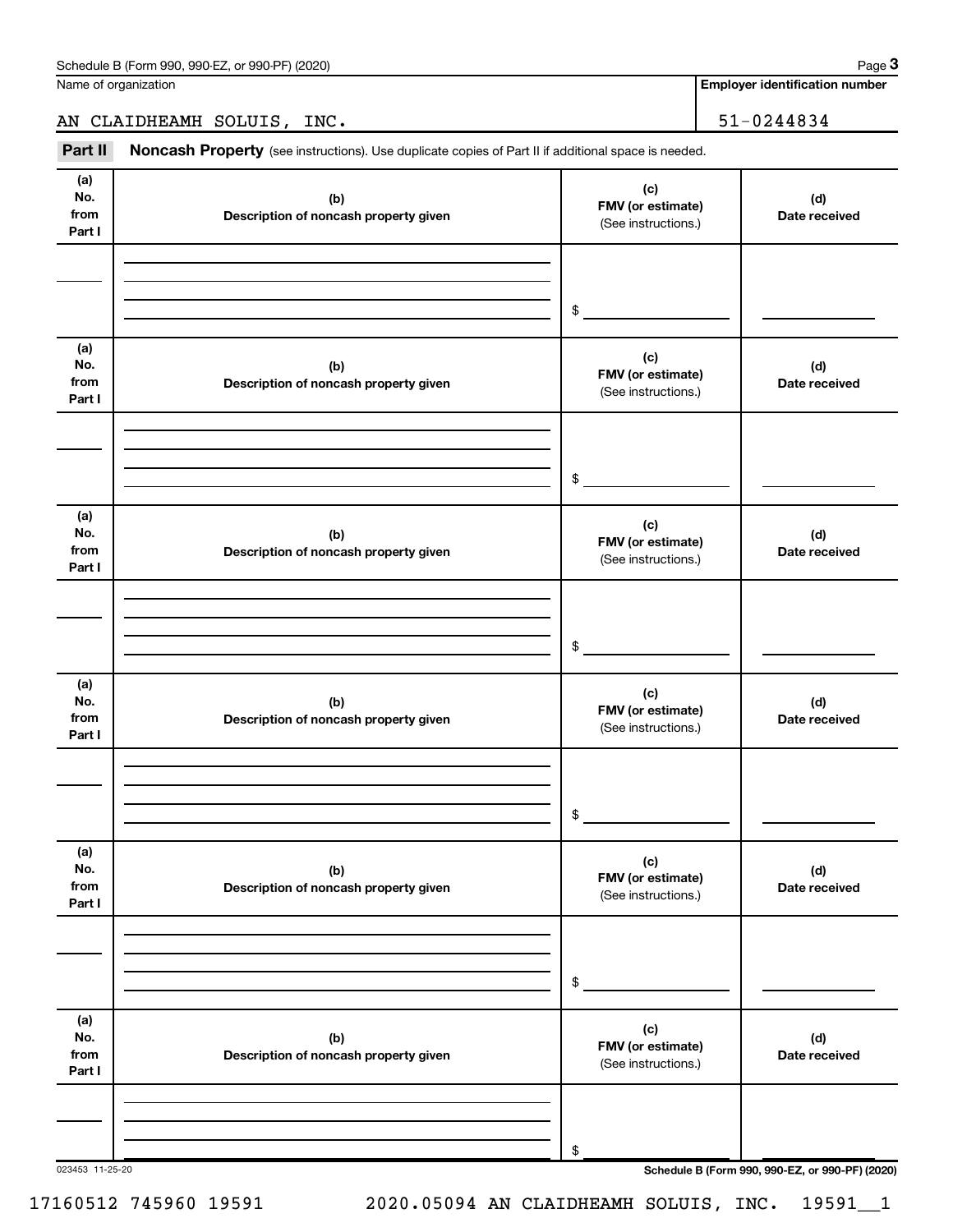| Name of organization      |                                                                                                                                                                                                                                                                                                                                                                    |                      | <b>Employer identification number</b>                                                                                                                          |  |  |
|---------------------------|--------------------------------------------------------------------------------------------------------------------------------------------------------------------------------------------------------------------------------------------------------------------------------------------------------------------------------------------------------------------|----------------------|----------------------------------------------------------------------------------------------------------------------------------------------------------------|--|--|
|                           | AN CLAIDHEAMH SOLUIS, INC.                                                                                                                                                                                                                                                                                                                                         |                      | 51-0244834                                                                                                                                                     |  |  |
| Part III                  | from any one contributor. Complete columns (a) through (e) and the following line entry. For organizations<br>completing Part III, enter the total of exclusively religious, charitable, etc., contributions of \$1,000 or less for the year. (Enter this info. once.) $\blacktriangleright$ \$<br>Use duplicate copies of Part III if additional space is needed. |                      | Exclusively religious, charitable, etc., contributions to organizations described in section 501(c)(7), (8), or (10) that total more than \$1,000 for the year |  |  |
| (a) No.<br>from<br>Part I | (b) Purpose of gift                                                                                                                                                                                                                                                                                                                                                | (c) Use of gift      | (d) Description of how gift is held                                                                                                                            |  |  |
|                           |                                                                                                                                                                                                                                                                                                                                                                    | (e) Transfer of gift |                                                                                                                                                                |  |  |
|                           | Transferee's name, address, and $ZIP + 4$                                                                                                                                                                                                                                                                                                                          |                      | Relationship of transferor to transferee                                                                                                                       |  |  |
| (a) No.<br>from<br>Part I | (b) Purpose of gift                                                                                                                                                                                                                                                                                                                                                | (c) Use of gift      | (d) Description of how gift is held                                                                                                                            |  |  |
|                           |                                                                                                                                                                                                                                                                                                                                                                    | (e) Transfer of gift |                                                                                                                                                                |  |  |
|                           | Transferee's name, address, and ZIP + 4                                                                                                                                                                                                                                                                                                                            |                      | Relationship of transferor to transferee                                                                                                                       |  |  |
| (a) No.<br>from<br>Part I | (b) Purpose of gift                                                                                                                                                                                                                                                                                                                                                | (c) Use of gift      | (d) Description of how gift is held                                                                                                                            |  |  |
|                           |                                                                                                                                                                                                                                                                                                                                                                    |                      |                                                                                                                                                                |  |  |
|                           | Transferee's name, address, and ZIP + 4                                                                                                                                                                                                                                                                                                                            | (e) Transfer of gift | Relationship of transferor to transferee                                                                                                                       |  |  |
|                           |                                                                                                                                                                                                                                                                                                                                                                    |                      |                                                                                                                                                                |  |  |
| (a) No.<br>from<br>Part I | (b) Purpose of gift                                                                                                                                                                                                                                                                                                                                                | (c) Use of gift      | (d) Description of how gift is held                                                                                                                            |  |  |
|                           |                                                                                                                                                                                                                                                                                                                                                                    |                      |                                                                                                                                                                |  |  |
|                           | Transferee's name, address, and ZIP + 4                                                                                                                                                                                                                                                                                                                            | (e) Transfer of gift | Relationship of transferor to transferee                                                                                                                       |  |  |
|                           |                                                                                                                                                                                                                                                                                                                                                                    |                      |                                                                                                                                                                |  |  |

023454 11-25-20

**Schedule B (Form 990, 990-EZ, or 990-PF) (2020)**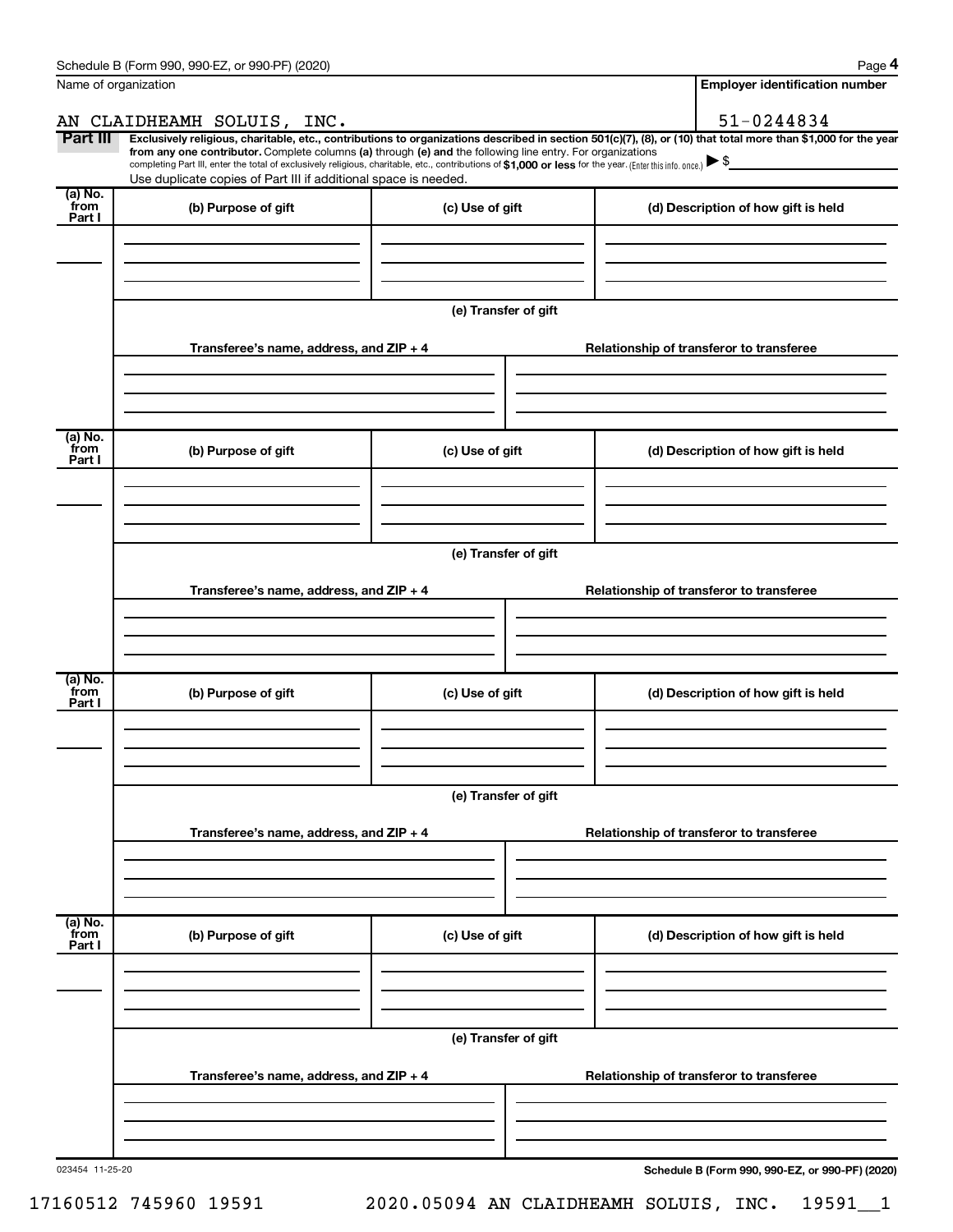| <b>SCHEDULE C</b>                                      |                                                                                                                                                                         | <b>Political Campaign and Lobbying Activities</b>                                                                                                                                                                                 |         |                                               |                          | OMB No. 1545-0047                                     |  |
|--------------------------------------------------------|-------------------------------------------------------------------------------------------------------------------------------------------------------------------------|-----------------------------------------------------------------------------------------------------------------------------------------------------------------------------------------------------------------------------------|---------|-----------------------------------------------|--------------------------|-------------------------------------------------------|--|
| (Form 990 or 990-EZ)                                   |                                                                                                                                                                         |                                                                                                                                                                                                                                   |         |                                               |                          |                                                       |  |
|                                                        | For Organizations Exempt From Income Tax Under section 501(c) and section 527<br>Complete if the organization is described below.<br>Attach to Form 990 or Form 990-EZ. |                                                                                                                                                                                                                                   |         |                                               |                          |                                                       |  |
| Department of the Treasury<br>Internal Revenue Service |                                                                                                                                                                         | Go to www.irs.gov/Form990 for instructions and the latest information.                                                                                                                                                            |         |                                               |                          | <b>Open to Public</b><br>Inspection                   |  |
|                                                        |                                                                                                                                                                         |                                                                                                                                                                                                                                   |         |                                               |                          |                                                       |  |
|                                                        |                                                                                                                                                                         | If the organization answered "Yes," on Form 990, Part IV, line 3, or Form 990-EZ, Part V, line 46 (Political Campaign Activities), then<br>• Section 501(c)(3) organizations: Complete Parts I-A and B. Do not complete Part I-C. |         |                                               |                          |                                                       |  |
|                                                        |                                                                                                                                                                         | • Section 501(c) (other than section 501(c)(3)) organizations: Complete Parts I-A and C below. Do not complete Part I-B.                                                                                                          |         |                                               |                          |                                                       |  |
| • Section 527 organizations: Complete Part I-A only.   |                                                                                                                                                                         |                                                                                                                                                                                                                                   |         |                                               |                          |                                                       |  |
|                                                        |                                                                                                                                                                         | If the organization answered "Yes," on Form 990, Part IV, line 4, or Form 990-EZ, Part VI, line 47 (Lobbying Activities), then                                                                                                    |         |                                               |                          |                                                       |  |
|                                                        |                                                                                                                                                                         | ● Section 501(c)(3) organizations that have filed Form 5768 (election under section 501(h)): Complete Part II-A. Do not complete Part II-B.                                                                                       |         |                                               |                          |                                                       |  |
|                                                        |                                                                                                                                                                         | • Section 501(c)(3) organizations that have NOT filed Form 5768 (election under section 501(h)): Complete Part II-B. Do not complete Part II-A.                                                                                   |         |                                               |                          |                                                       |  |
|                                                        |                                                                                                                                                                         | If the organization answered "Yes," on Form 990, Part IV, line 5 (Proxy Tax) (See separate instructions) or Form 990-EZ, Part V, line 35c (Proxy                                                                                  |         |                                               |                          |                                                       |  |
| Tax) (See separate instructions), then                 |                                                                                                                                                                         |                                                                                                                                                                                                                                   |         |                                               |                          |                                                       |  |
|                                                        |                                                                                                                                                                         | • Section 501(c)(4), (5), or (6) organizations: Complete Part III.                                                                                                                                                                |         |                                               |                          |                                                       |  |
| Name of organization                                   |                                                                                                                                                                         |                                                                                                                                                                                                                                   |         |                                               |                          | <b>Employer identification number</b>                 |  |
| Part I-A                                               |                                                                                                                                                                         | AN CLAIDHEAMH SOLUIS, INC.<br>Complete if the organization is exempt under section 501(c) or is a section 527 organization.                                                                                                       |         |                                               |                          | 51-0244834                                            |  |
|                                                        |                                                                                                                                                                         |                                                                                                                                                                                                                                   |         |                                               |                          |                                                       |  |
|                                                        |                                                                                                                                                                         | 1 Provide a description of the organization's direct and indirect political campaign activities in Part IV.                                                                                                                       |         |                                               |                          |                                                       |  |
| 2                                                      |                                                                                                                                                                         |                                                                                                                                                                                                                                   |         |                                               | $\triangleright$ \$      |                                                       |  |
| 3                                                      |                                                                                                                                                                         | Volunteer hours for political campaign activities [11] with the content of the content of the content of the content of the content of the content of the content of the content of the content of the content of the content     |         |                                               |                          |                                                       |  |
|                                                        |                                                                                                                                                                         |                                                                                                                                                                                                                                   |         |                                               |                          |                                                       |  |
| Part I-B                                               |                                                                                                                                                                         | Complete if the organization is exempt under section 501(c)(3).                                                                                                                                                                   |         |                                               |                          |                                                       |  |
|                                                        |                                                                                                                                                                         |                                                                                                                                                                                                                                   |         |                                               | $\blacktriangleright$ \$ |                                                       |  |
| 2                                                      |                                                                                                                                                                         |                                                                                                                                                                                                                                   |         |                                               |                          |                                                       |  |
| 3                                                      |                                                                                                                                                                         |                                                                                                                                                                                                                                   |         |                                               |                          | Yes<br>No                                             |  |
|                                                        |                                                                                                                                                                         |                                                                                                                                                                                                                                   |         |                                               |                          | Yes<br><b>No</b>                                      |  |
| <b>b</b> If "Yes," describe in Part IV.                |                                                                                                                                                                         | Part I-C Complete if the organization is exempt under section 501(c), except section 501(c)(3).                                                                                                                                   |         |                                               |                          |                                                       |  |
|                                                        |                                                                                                                                                                         | 1 Enter the amount directly expended by the filing organization for section 527 exempt function activities                                                                                                                        |         |                                               | $\blacktriangleright$ \$ |                                                       |  |
|                                                        |                                                                                                                                                                         | 2 Enter the amount of the filing organization's funds contributed to other organizations for section 527                                                                                                                          |         |                                               |                          |                                                       |  |
|                                                        |                                                                                                                                                                         |                                                                                                                                                                                                                                   |         |                                               | $\blacktriangleright$ \$ |                                                       |  |
|                                                        |                                                                                                                                                                         | 3 Total exempt function expenditures. Add lines 1 and 2. Enter here and on Form 1120-POL,                                                                                                                                         |         |                                               |                          |                                                       |  |
|                                                        |                                                                                                                                                                         |                                                                                                                                                                                                                                   |         |                                               | $\triangleright$ \$      |                                                       |  |
|                                                        |                                                                                                                                                                         |                                                                                                                                                                                                                                   |         |                                               |                          | Yes<br><b>No</b>                                      |  |
| 5                                                      |                                                                                                                                                                         | Enter the names, addresses and employer identification number (EIN) of all section 527 political organizations to which the filing organization                                                                                   |         |                                               |                          |                                                       |  |
|                                                        |                                                                                                                                                                         | made payments. For each organization listed, enter the amount paid from the filing organization's funds. Also enter the amount of political                                                                                       |         |                                               |                          |                                                       |  |
|                                                        |                                                                                                                                                                         | contributions received that were promptly and directly delivered to a separate political organization, such as a separate segregated fund or a                                                                                    |         |                                               |                          |                                                       |  |
|                                                        |                                                                                                                                                                         | political action committee (PAC). If additional space is needed, provide information in Part IV.                                                                                                                                  |         |                                               |                          |                                                       |  |
| (a) Name                                               |                                                                                                                                                                         | (b) Address                                                                                                                                                                                                                       | (c) EIN | (d) Amount paid from<br>filing organization's |                          | (e) Amount of political<br>contributions received and |  |
|                                                        |                                                                                                                                                                         |                                                                                                                                                                                                                                   |         | funds. If none, enter -0-.                    |                          | promptly and directly                                 |  |
|                                                        |                                                                                                                                                                         |                                                                                                                                                                                                                                   |         |                                               |                          | delivered to a separate<br>political organization.    |  |
|                                                        |                                                                                                                                                                         |                                                                                                                                                                                                                                   |         |                                               |                          | If none, enter -0-.                                   |  |
|                                                        |                                                                                                                                                                         |                                                                                                                                                                                                                                   |         |                                               |                          |                                                       |  |
|                                                        |                                                                                                                                                                         |                                                                                                                                                                                                                                   |         |                                               |                          |                                                       |  |
|                                                        |                                                                                                                                                                         |                                                                                                                                                                                                                                   |         |                                               |                          |                                                       |  |
|                                                        |                                                                                                                                                                         |                                                                                                                                                                                                                                   |         |                                               |                          |                                                       |  |
|                                                        |                                                                                                                                                                         |                                                                                                                                                                                                                                   |         |                                               |                          |                                                       |  |
|                                                        |                                                                                                                                                                         |                                                                                                                                                                                                                                   |         |                                               |                          |                                                       |  |
|                                                        |                                                                                                                                                                         |                                                                                                                                                                                                                                   |         |                                               |                          |                                                       |  |
|                                                        |                                                                                                                                                                         |                                                                                                                                                                                                                                   |         |                                               |                          |                                                       |  |
|                                                        |                                                                                                                                                                         |                                                                                                                                                                                                                                   |         |                                               |                          |                                                       |  |
|                                                        |                                                                                                                                                                         |                                                                                                                                                                                                                                   |         |                                               |                          |                                                       |  |
|                                                        |                                                                                                                                                                         |                                                                                                                                                                                                                                   |         |                                               |                          |                                                       |  |
|                                                        |                                                                                                                                                                         |                                                                                                                                                                                                                                   |         |                                               |                          |                                                       |  |

**For Paperwork Reduction Act Notice, see the Instructions for Form 990 or 990-EZ. Schedule C (Form 990 or 990-EZ) 2020** LHA

032041 12-02-20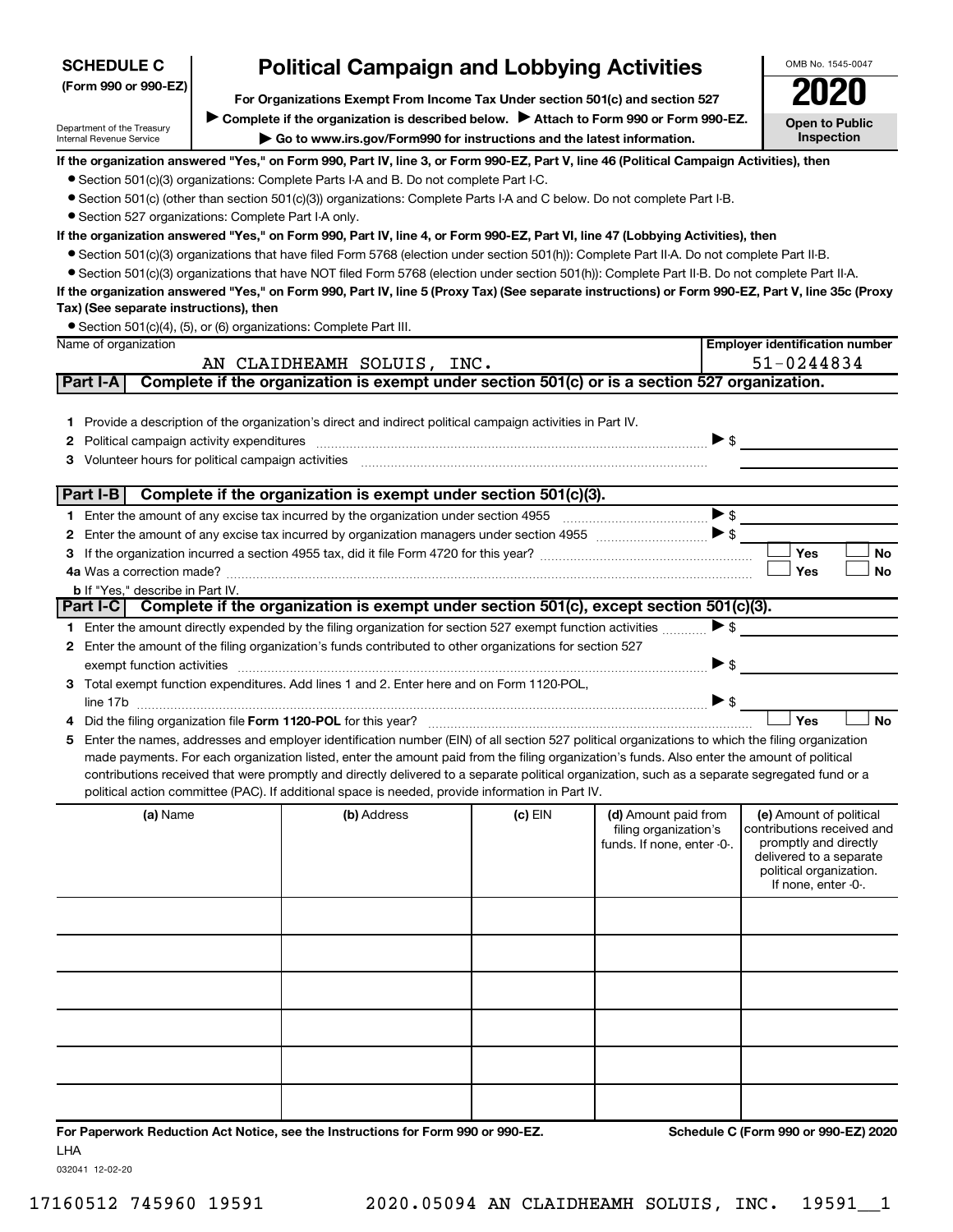| Schedule C (Form 990 or 990-EZ) 2020 AN CLAIDHEAMH SOLUIS, INC.                                                                                                    |                                        |                                                                                                         |            |                                        | $51 - 0244834$ Page 2          |
|--------------------------------------------------------------------------------------------------------------------------------------------------------------------|----------------------------------------|---------------------------------------------------------------------------------------------------------|------------|----------------------------------------|--------------------------------|
| Complete if the organization is exempt under section 501(c)(3) and filed Form 5768 (election under<br>Part II-A                                                    |                                        |                                                                                                         |            |                                        |                                |
| section 501(h)).                                                                                                                                                   |                                        |                                                                                                         |            |                                        |                                |
| A Check $\blacktriangleright$<br>if the filing organization belongs to an affiliated group (and list in Part IV each affiliated group member's name, address, EIN, |                                        |                                                                                                         |            |                                        |                                |
| expenses, and share of excess lobbying expenditures).                                                                                                              |                                        |                                                                                                         |            |                                        |                                |
| <b>B</b> Check $\blacktriangleright$<br>if the filing organization checked box A and "limited control" provisions apply.                                           |                                        |                                                                                                         |            |                                        |                                |
| (The term "expenditures" means amounts paid or incurred.)                                                                                                          | <b>Limits on Lobbying Expenditures</b> |                                                                                                         |            | (a) Filing<br>organization's<br>totals | (b) Affiliated group<br>totals |
| 1a Total lobbying expenditures to influence public opinion (grassroots lobbying)                                                                                   |                                        |                                                                                                         |            |                                        |                                |
| <b>b</b> Total lobbying expenditures to influence a legislative body (direct lobbying) <i>manumumumum</i>                                                          |                                        |                                                                                                         |            |                                        |                                |
| с                                                                                                                                                                  |                                        |                                                                                                         |            |                                        |                                |
| <b>d</b> Other exempt purpose expenditures                                                                                                                         |                                        |                                                                                                         |            |                                        |                                |
|                                                                                                                                                                    |                                        |                                                                                                         |            |                                        |                                |
| f Lobbying nontaxable amount. Enter the amount from the following table in both columns.                                                                           |                                        |                                                                                                         |            |                                        |                                |
| If the amount on line 1e, column $(a)$ or $(b)$ is:                                                                                                                |                                        | The lobbying nontaxable amount is:                                                                      |            |                                        |                                |
| Not over \$500,000                                                                                                                                                 |                                        | 20% of the amount on line 1e.                                                                           |            |                                        |                                |
| Over \$500,000 but not over \$1,000,000                                                                                                                            |                                        | \$100,000 plus 15% of the excess over \$500,000.                                                        |            |                                        |                                |
| Over \$1,000,000 but not over \$1,500,000                                                                                                                          |                                        | \$175,000 plus 10% of the excess over \$1,000,000                                                       |            |                                        |                                |
| Over \$1,500,000 but not over \$17,000,000                                                                                                                         |                                        | \$225,000 plus 5% of the excess over \$1,500,000.                                                       |            |                                        |                                |
| Over \$17,000,000                                                                                                                                                  | \$1,000,000.                           |                                                                                                         |            |                                        |                                |
|                                                                                                                                                                    |                                        |                                                                                                         |            |                                        |                                |
| g Grassroots nontaxable amount (enter 25% of line 1f)                                                                                                              |                                        |                                                                                                         |            |                                        |                                |
| h Subtract line 1g from line 1a. If zero or less, enter -0-                                                                                                        |                                        |                                                                                                         |            |                                        |                                |
|                                                                                                                                                                    |                                        |                                                                                                         |            |                                        |                                |
| If there is an amount other than zero on either line 1h or line 1i, did the organization file Form 4720<br>Ť                                                       |                                        |                                                                                                         |            |                                        |                                |
| reporting section 4911 tax for this year?                                                                                                                          |                                        |                                                                                                         |            |                                        | Yes<br>No                      |
| (Some organizations that made a section 501(h) election do not have to complete all of the five columns below.                                                     |                                        | 4-Year Averaging Period Under Section 501(h)<br>See the separate instructions for lines 2a through 2f.) |            |                                        |                                |
|                                                                                                                                                                    |                                        | Lobbying Expenditures During 4-Year Averaging Period                                                    |            |                                        |                                |
| Calendar year<br>(or fiscal year beginning in)                                                                                                                     | (a) $2017$                             | $(b)$ 2018                                                                                              | $(c)$ 2019 | $(d)$ 2020                             | (e) Total                      |
| 2a Lobbying nontaxable amount                                                                                                                                      |                                        |                                                                                                         |            |                                        |                                |
| <b>b</b> Lobbying ceiling amount<br>(150% of line 2a, column(e))                                                                                                   |                                        |                                                                                                         |            |                                        |                                |
| c Total lobbying expenditures                                                                                                                                      |                                        |                                                                                                         |            |                                        |                                |
| d Grassroots nontaxable amount                                                                                                                                     |                                        |                                                                                                         |            |                                        |                                |
| e Grassroots ceiling amount<br>(150% of line 2d, column (e))                                                                                                       |                                        |                                                                                                         |            |                                        |                                |
| f Grassroots lobbying expenditures                                                                                                                                 |                                        |                                                                                                         |            |                                        |                                |

**Schedule C (Form 990 or 990-EZ) 2020**

032042 12-02-20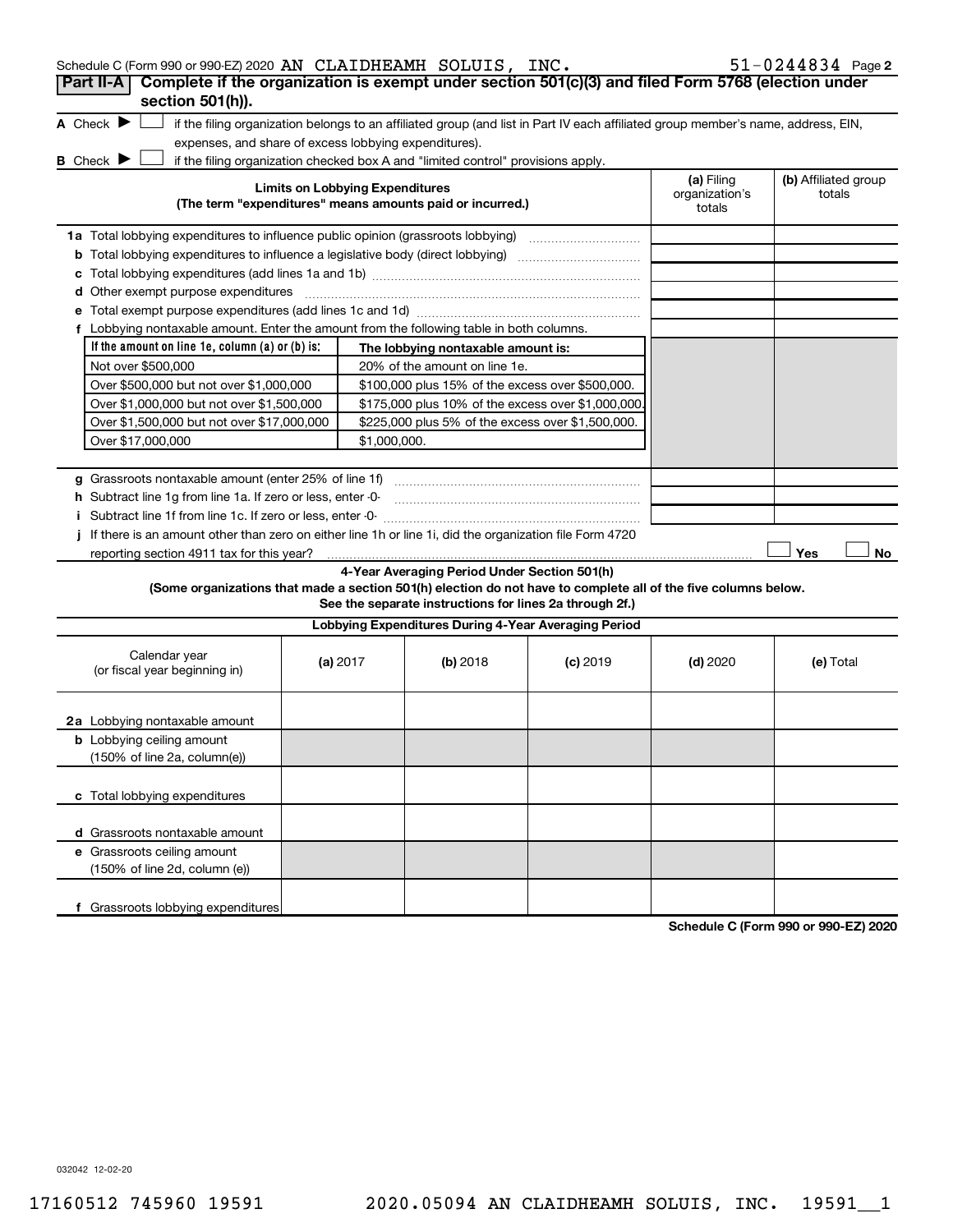#### Schedule C (Form 990 or 990-EZ) 2020 Page AN CLAIDHEAMH SOLUIS, INC. 51-0244834

#### **Part II-B** Complete if the organization is exempt under section 501(c)(3) and has NOT filed Form 5768 **(election under section 501(h)).**

|    | For each "Yes" response on lines 1a through 1i below, provide in Part IV a detailed description                                                                                                                                          |     | (a)                   |     | (b)                                  |
|----|------------------------------------------------------------------------------------------------------------------------------------------------------------------------------------------------------------------------------------------|-----|-----------------------|-----|--------------------------------------|
|    | of the lobbying activity.                                                                                                                                                                                                                | Yes | <b>No</b>             |     | Amount                               |
| 1. | During the year, did the filing organization attempt to influence foreign, national, state, or<br>local legislation, including any attempt to influence public opinion on a legislative matter<br>or referendum, through the use of:     |     |                       |     |                                      |
|    |                                                                                                                                                                                                                                          |     | х                     |     |                                      |
|    | <b>b</b> Paid staff or management (include compensation in expenses reported on lines 1c through 1i)?                                                                                                                                    | х   |                       |     |                                      |
|    |                                                                                                                                                                                                                                          |     | х                     |     |                                      |
|    |                                                                                                                                                                                                                                          |     | X                     |     |                                      |
|    |                                                                                                                                                                                                                                          |     | $\overline{\text{x}}$ |     |                                      |
|    |                                                                                                                                                                                                                                          |     | X                     |     |                                      |
|    | g Direct contact with legislators, their staffs, government officials, or a legislative body?                                                                                                                                            | X   |                       |     | 2,474.                               |
|    | h Rallies, demonstrations, seminars, conventions, speeches, lectures, or any similar means?                                                                                                                                              |     | X                     |     |                                      |
|    | <i>i</i> Other activities?                                                                                                                                                                                                               |     | X                     |     |                                      |
|    |                                                                                                                                                                                                                                          |     |                       |     | 2,474.                               |
|    | 2a Did the activities in line 1 cause the organization to be not described in section 501(c)(3)?                                                                                                                                         |     | X                     |     |                                      |
|    |                                                                                                                                                                                                                                          |     |                       |     |                                      |
|    | c If "Yes," enter the amount of any tax incurred by organization managers under section 4912                                                                                                                                             |     |                       |     |                                      |
|    | d If the filing organization incurred a section 4912 tax, did it file Form 4720 for this year?                                                                                                                                           |     |                       |     |                                      |
|    | Part III-A Complete if the organization is exempt under section 501(c)(4), section 501(c)(5), or section<br>$501(c)(6)$ .                                                                                                                |     |                       |     |                                      |
|    |                                                                                                                                                                                                                                          |     |                       | Yes | No                                   |
| 1. |                                                                                                                                                                                                                                          |     | $\mathbf{1}$          |     |                                      |
| 2  |                                                                                                                                                                                                                                          |     | $\overline{2}$        |     |                                      |
| 3  | Did the organization agree to carry over lobbying and political campaign activity expenditures from the prior year?                                                                                                                      |     | 3                     |     |                                      |
|    | Part III-B Complete if the organization is exempt under section 501(c)(4), section 501(c)(5), or section                                                                                                                                 |     |                       |     |                                      |
|    | 501(c)(6) and if either (a) BOTH Part III-A, lines 1 and 2, are answered "No" OR (b) Part III-A, line 3, is                                                                                                                              |     |                       |     |                                      |
|    | answered "Yes."                                                                                                                                                                                                                          |     |                       |     |                                      |
| 1  | Dues, assessments and similar amounts from members [111] [12] The manuscription assessments and similar amounts from members [11] [12] The manuscription and similar amounts from members [11] $\alpha$ [12] $\alpha$ [12] $\alpha$ [12] |     | $\mathbf{1}$          |     |                                      |
| 2  | Section 162(e) nondeductible lobbying and political expenditures (do not include amounts of political                                                                                                                                    |     |                       |     |                                      |
|    | expenses for which the section 527(f) tax was paid).                                                                                                                                                                                     |     |                       |     |                                      |
|    |                                                                                                                                                                                                                                          |     | 2a                    |     |                                      |
|    | b Carryover from last year manufactured and continuum control of the control of the control of the control of the control of the control of the control of the control of the control of the control of the control of the con           |     | 2 <sub>b</sub>        |     |                                      |
|    |                                                                                                                                                                                                                                          |     | 2 <sub>c</sub>        |     |                                      |
|    |                                                                                                                                                                                                                                          |     | 3                     |     |                                      |
| 4  | If notices were sent and the amount on line 2c exceeds the amount on line 3, what portion of the excess                                                                                                                                  |     |                       |     |                                      |
|    | does the organization agree to carryover to the reasonable estimate of nondeductible lobbying and political<br>expenditure next year?                                                                                                    |     | 4                     |     |                                      |
|    |                                                                                                                                                                                                                                          |     | 5                     |     |                                      |
|    | <b>Part IV</b><br><b>Supplemental Information</b>                                                                                                                                                                                        |     |                       |     |                                      |
|    | Provide the descriptions required for Part I-A, line 1; Part I-B, line 4; Part I-C, line 5; Part II-A (affiliated group list); Part II-A, lines 1 and 2 (See                                                                             |     |                       |     |                                      |
|    | instructions); and Part II-B, line 1. Also, complete this part for any additional information.                                                                                                                                           |     |                       |     |                                      |
|    | PART II-B, LINE 1, LOBBYING ACTIVITIES:                                                                                                                                                                                                  |     |                       |     |                                      |
|    |                                                                                                                                                                                                                                          |     |                       |     |                                      |
|    | LOBBYING ACTIVITIES INCLUDED CONVERSATIONS WITH EMPLOYEES AT NEW YORK                                                                                                                                                                    |     |                       |     |                                      |
|    |                                                                                                                                                                                                                                          |     |                       |     |                                      |
|    | CITY AGENCIES REGARDING CONSTRUCTION OF A NEW IRISH ARTS CENTER AND                                                                                                                                                                      |     |                       |     |                                      |
|    | CONVERSATIONS WITH NEW YORK CITY COUNCIL MEMBERS, MEMBERS OF THE NEW                                                                                                                                                                     |     |                       |     |                                      |
|    | YORK STATE SENATE AND NEW YORK STATE ASSEMBLY, AND THEIR RESPECTIVE                                                                                                                                                                      |     |                       |     |                                      |
|    | STAFF REGARDING CAPITAL FUNDING FOR CONSTRUCTION OF A NEW IRISH ARTS                                                                                                                                                                     |     |                       |     |                                      |
|    |                                                                                                                                                                                                                                          |     |                       |     | Schedule C (Form 990 or 990-EZ) 2020 |
|    | 032043 12-02-20                                                                                                                                                                                                                          |     |                       |     |                                      |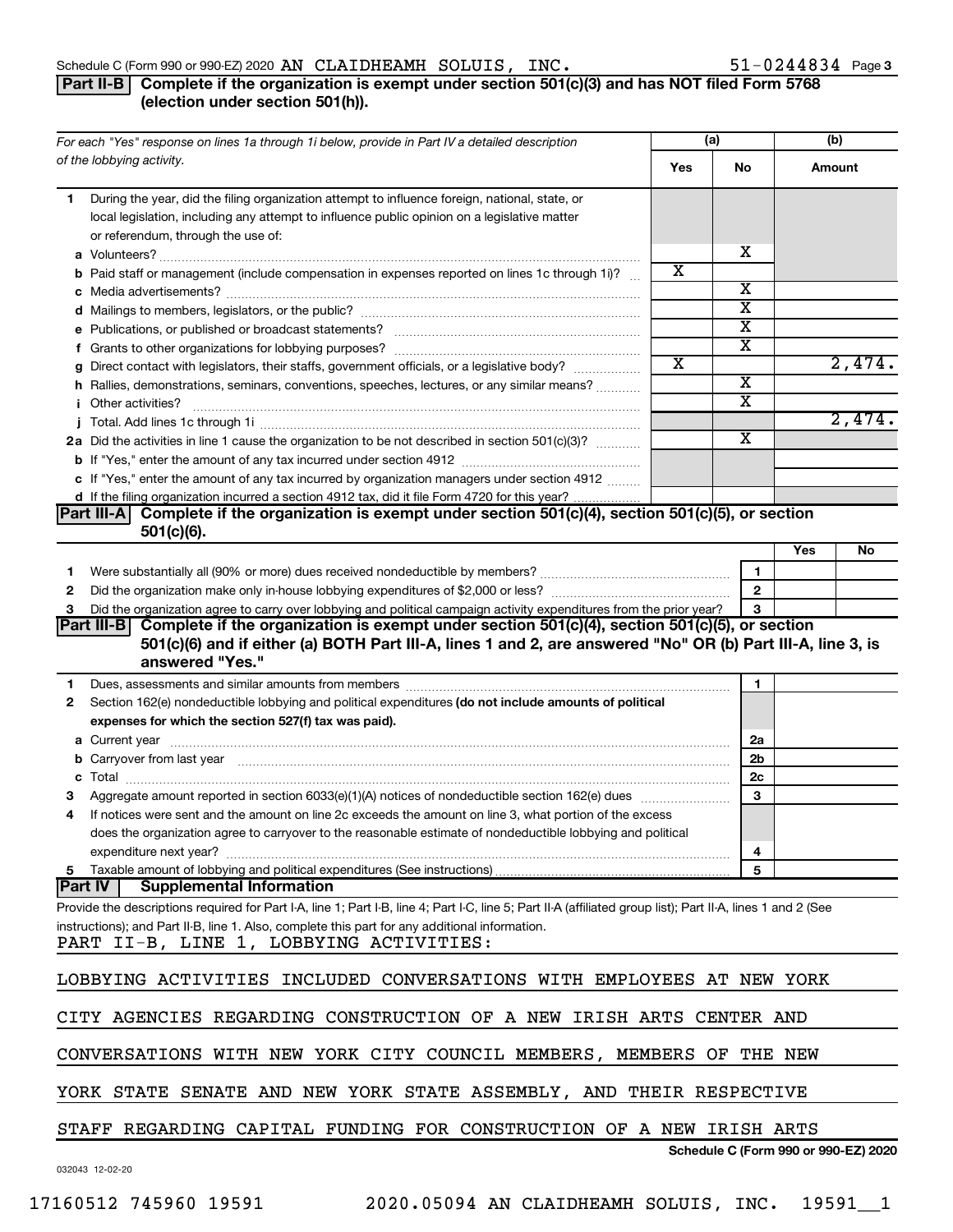|  | Schedule C (Form 990 or 990-EZ) 2020 AN CLAIDHEAMH SOLUIS, INC. |  | $51 - 0244834$ Page 4 |  |
|--|-----------------------------------------------------------------|--|-----------------------|--|
|  | <b>Part IV   Supplemental Information (continued)</b>           |  |                       |  |

CENTER.

**Schedule C (Form 990 or 990-EZ) 2020**

032044 12-02-20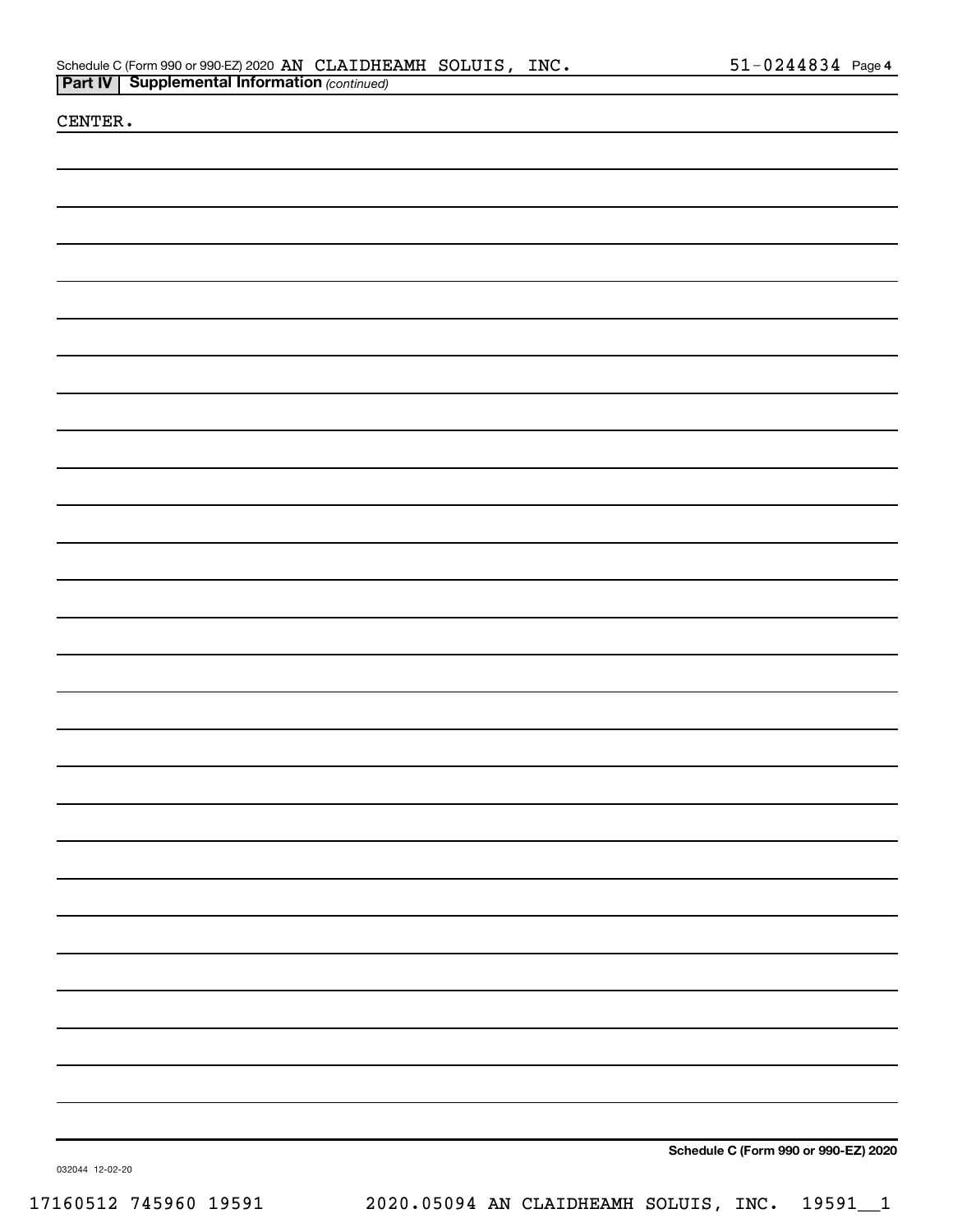|                          | <b>SCHEDULE D</b><br>(Form 990)                        |                                                                                                        | <b>Supplemental Financial Statements</b><br>Complete if the organization answered "Yes" on Form 990,<br>Part IV, line 6, 7, 8, 9, 10, 11a, 11b, 11c, 11d, 11e, 11f, 12a, or 12b.<br>Attach to Form 990. | OMB No. 1545-0047<br><b>Open to Public</b>         |
|--------------------------|--------------------------------------------------------|--------------------------------------------------------------------------------------------------------|---------------------------------------------------------------------------------------------------------------------------------------------------------------------------------------------------------|----------------------------------------------------|
|                          | Department of the Treasury<br>Internal Revenue Service |                                                                                                        | Go to www.irs.gov/Form990 for instructions and the latest information.                                                                                                                                  | Inspection                                         |
| Name of the organization | <b>Employer identification number</b><br>51-0244834    |                                                                                                        |                                                                                                                                                                                                         |                                                    |
| Part I                   |                                                        | AN CLAIDHEAMH SOLUIS, INC.                                                                             | Organizations Maintaining Donor Advised Funds or Other Similar Funds or Accounts. Complete if the                                                                                                       |                                                    |
|                          |                                                        | organization answered "Yes" on Form 990, Part IV, line 6.                                              |                                                                                                                                                                                                         |                                                    |
|                          |                                                        |                                                                                                        | (a) Donor advised funds                                                                                                                                                                                 | (b) Funds and other accounts                       |
| 1                        |                                                        |                                                                                                        |                                                                                                                                                                                                         |                                                    |
| 2                        |                                                        | Aggregate value of contributions to (during year)                                                      |                                                                                                                                                                                                         |                                                    |
| З                        |                                                        | Aggregate value of grants from (during year)                                                           |                                                                                                                                                                                                         |                                                    |
| 4                        |                                                        |                                                                                                        |                                                                                                                                                                                                         |                                                    |
| 5                        |                                                        |                                                                                                        | Did the organization inform all donors and donor advisors in writing that the assets held in donor advised funds                                                                                        |                                                    |
|                          |                                                        |                                                                                                        |                                                                                                                                                                                                         | Yes<br>No                                          |
| 6                        |                                                        |                                                                                                        | Did the organization inform all grantees, donors, and donor advisors in writing that grant funds can be used only                                                                                       |                                                    |
|                          |                                                        |                                                                                                        | for charitable purposes and not for the benefit of the donor or donor advisor, or for any other purpose conferring                                                                                      |                                                    |
| Part II                  | impermissible private benefit?                         |                                                                                                        | Conservation Easements. Complete if the organization answered "Yes" on Form 990, Part IV, line 7.                                                                                                       | No<br>Yes                                          |
| 1.                       |                                                        | Purpose(s) of conservation easements held by the organization (check all that apply).                  |                                                                                                                                                                                                         |                                                    |
|                          |                                                        | Preservation of land for public use (for example, recreation or education)                             |                                                                                                                                                                                                         | Preservation of a historically important land area |
|                          |                                                        | Protection of natural habitat                                                                          |                                                                                                                                                                                                         | Preservation of a certified historic structure     |
|                          |                                                        | Preservation of open space                                                                             |                                                                                                                                                                                                         |                                                    |
| 2                        |                                                        |                                                                                                        | Complete lines 2a through 2d if the organization held a qualified conservation contribution in the form of a conservation easement on the last                                                          |                                                    |
|                          | day of the tax year.                                   |                                                                                                        |                                                                                                                                                                                                         | Held at the End of the Tax Year                    |
|                          |                                                        |                                                                                                        |                                                                                                                                                                                                         | 2a                                                 |
|                          |                                                        |                                                                                                        |                                                                                                                                                                                                         | 2b                                                 |
| с                        |                                                        |                                                                                                        |                                                                                                                                                                                                         | 2c                                                 |
| d                        |                                                        |                                                                                                        | Number of conservation easements included in (c) acquired after 7/25/06, and not on a historic structure                                                                                                | 2d                                                 |
| З.                       |                                                        |                                                                                                        | Number of conservation easements modified, transferred, released, extinguished, or terminated by the organization during the tax                                                                        |                                                    |
|                          | vear                                                   |                                                                                                        |                                                                                                                                                                                                         |                                                    |
| 4                        |                                                        | Number of states where property subject to conservation easement is located >                          |                                                                                                                                                                                                         |                                                    |
| 5                        |                                                        | Does the organization have a written policy regarding the periodic monitoring, inspection, handling of |                                                                                                                                                                                                         | Yes<br><b>No</b>                                   |
|                          |                                                        |                                                                                                        | Staff and volunteer hours devoted to monitoring, inspecting, handling of violations, and enforcing conservation easements during the year                                                               |                                                    |
|                          |                                                        |                                                                                                        |                                                                                                                                                                                                         |                                                    |
| 7                        |                                                        |                                                                                                        | Amount of expenses incurred in monitoring, inspecting, handling of violations, and enforcing conservation easements during the year                                                                     |                                                    |
| 8                        | $\blacktriangleright$ \$                               |                                                                                                        | Does each conservation easement reported on line 2(d) above satisfy the requirements of section 170(h)(4)(B)(i)                                                                                         |                                                    |
|                          |                                                        |                                                                                                        |                                                                                                                                                                                                         | Yes<br>No                                          |
| 9                        |                                                        |                                                                                                        | In Part XIII, describe how the organization reports conservation easements in its revenue and expense statement and                                                                                     |                                                    |
|                          |                                                        |                                                                                                        | balance sheet, and include, if applicable, the text of the footnote to the organization's financial statements that describes the                                                                       |                                                    |
|                          |                                                        | organization's accounting for conservation easements.                                                  |                                                                                                                                                                                                         |                                                    |
|                          | Part III                                               |                                                                                                        | Organizations Maintaining Collections of Art, Historical Treasures, or Other Similar Assets.                                                                                                            |                                                    |
|                          |                                                        | Complete if the organization answered "Yes" on Form 990, Part IV, line 8.                              |                                                                                                                                                                                                         |                                                    |
|                          |                                                        |                                                                                                        | 1a If the organization elected, as permitted under FASB ASC 958, not to report in its revenue statement and balance sheet works                                                                         |                                                    |
|                          |                                                        |                                                                                                        | of art, historical treasures, or other similar assets held for public exhibition, education, or research in furtherance of public                                                                       |                                                    |
|                          |                                                        |                                                                                                        | service, provide in Part XIII the text of the footnote to its financial statements that describes these items.                                                                                          |                                                    |
| b                        |                                                        |                                                                                                        | If the organization elected, as permitted under FASB ASC 958, to report in its revenue statement and balance sheet works of                                                                             |                                                    |
|                          |                                                        |                                                                                                        | art, historical treasures, or other similar assets held for public exhibition, education, or research in furtherance of public service,                                                                 |                                                    |
|                          |                                                        | provide the following amounts relating to these items:                                                 |                                                                                                                                                                                                         |                                                    |
|                          |                                                        |                                                                                                        |                                                                                                                                                                                                         | \$                                                 |
| 2                        |                                                        | (ii) Assets included in Form 990, Part X                                                               | If the organization received or held works of art, historical treasures, or other similar assets for financial gain, provide                                                                            | \$                                                 |
|                          |                                                        | the following amounts required to be reported under FASB ASC 958 relating to these items:              |                                                                                                                                                                                                         |                                                    |

|  | LHA For Paperwork Reduction Act Notice, see the Instructions for Form 990. |  | Schedule D (Form 990) 2020 |
|--|----------------------------------------------------------------------------|--|----------------------------|
|  | <b>b</b> Assets included in Form 990. Part X                               |  |                            |
|  | a Revenue included on Form 990. Part VIII. line 1                          |  |                            |

032051 12-01-20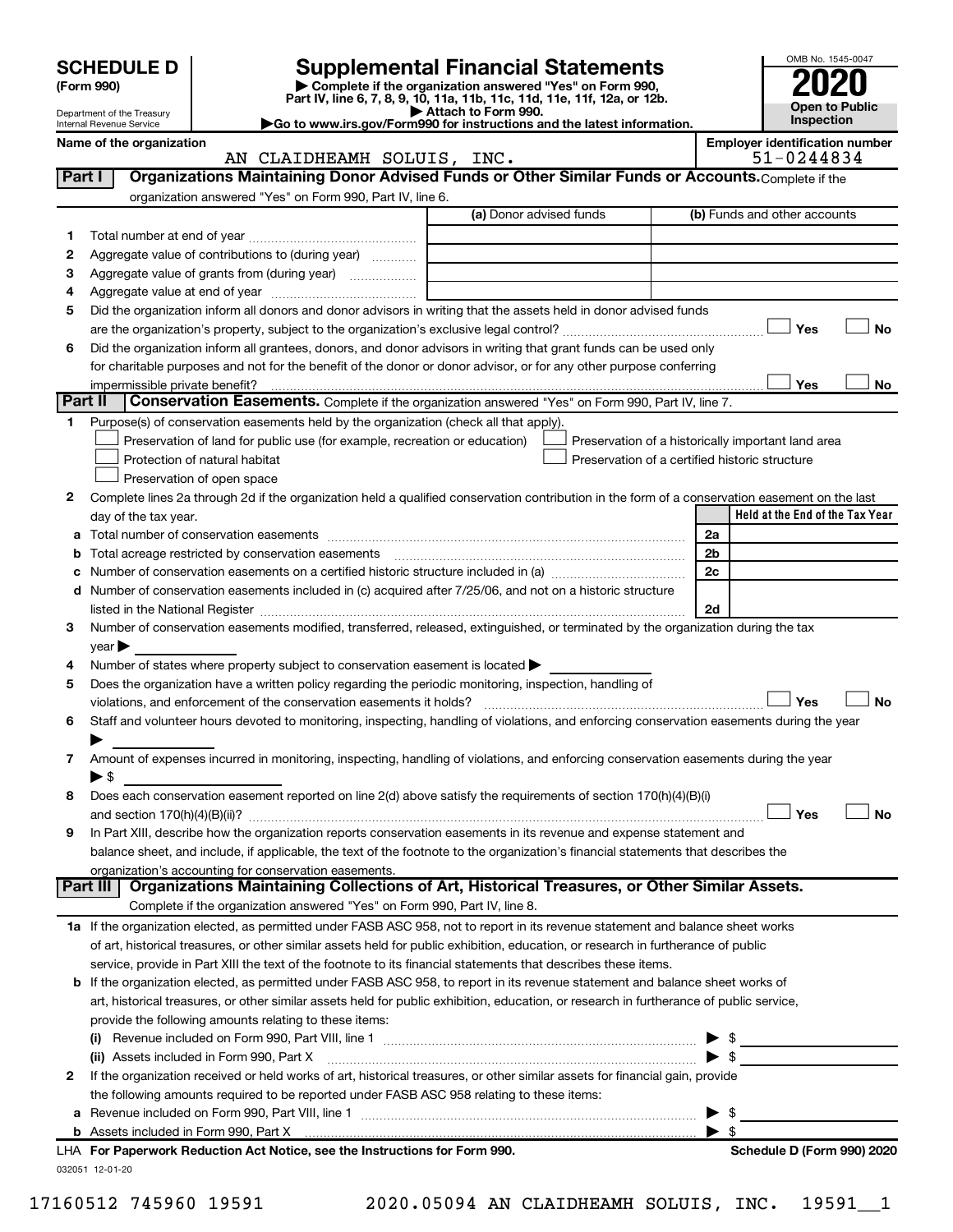| Part III<br>Organizations Maintaining Collections of Art, Historical Treasures, or Other Similar Assets (continued)<br>Using the organization's acquisition, accession, and other records, check any of the following that make significant use of its<br>3<br>collection items (check all that apply):<br>Public exhibition<br>Loan or exchange program<br>a<br>Other<br>Scholarly research<br>b<br>Preservation for future generations<br>c<br>Provide a description of the organization's collections and explain how they further the organization's exempt purpose in Part XIII.<br>4<br>During the year, did the organization solicit or receive donations of art, historical treasures, or other similar assets<br>5<br>Yes<br>No<br>Part IV<br><b>Escrow and Custodial Arrangements.</b> Complete if the organization answered "Yes" on Form 990, Part IV, line 9, or<br>reported an amount on Form 990, Part X, line 21.<br>1a Is the organization an agent, trustee, custodian or other intermediary for contributions or other assets not included<br>Yes<br>No<br>b If "Yes," explain the arrangement in Part XIII and complete the following table:<br>Amount<br>c Beginning balance measurements and the contract of the contract of the contract of the contract of the contract of the contract of the contract of the contract of the contract of the contract of the contract of the contr<br>1c<br>1d<br>e Distributions during the year manufactured and continuum control of the control of the control of the state of the control of the control of the control of the control of the control of the control of the control of the<br>1e<br>1f<br>Ť.,<br>2a Did the organization include an amount on Form 990, Part X, line 21, for escrow or custodial account liability?<br>Yes<br>No<br><b>b</b> If "Yes," explain the arrangement in Part XIII. Check here if the explanation has been provided on Part XIII<br><b>Part V</b><br><b>Endowment Funds.</b> Complete if the organization answered "Yes" on Form 990, Part IV, line 10.<br>(c) Two years back $\vert$ (d) Three years back $\vert$ (e) Four years back<br>(a) Current year<br>(b) Prior year<br>1a Beginning of year balance<br>b<br>Net investment earnings, gains, and losses<br>e Other expenditures for facilities<br>and programs<br>g<br>Provide the estimated percentage of the current year end balance (line 1g, column (a)) held as:<br>2<br>Board designated or quasi-endowment $\blacktriangleright$<br>%<br>а<br>Permanent endowment<br>%<br>b<br>$\frac{0}{0}$<br>Term endowment $\blacktriangleright$<br>с<br>The percentages on lines 2a, 2b, and 2c should equal 100%.<br>3a Are there endowment funds not in the possession of the organization that are held and administered for the organization<br>Yes<br>No<br>by:<br>(i)<br>3a(i)<br> 3a(ii)<br>3b<br>Describe in Part XIII the intended uses of the organization's endowment funds.<br>4<br>Land, Buildings, and Equipment.<br>Part VI<br>Complete if the organization answered "Yes" on Form 990, Part IV, line 11a. See Form 990, Part X, line 10.<br>(a) Cost or other<br>Description of property<br>(b) Cost or other<br>(c) Accumulated<br>(d) Book value<br>basis (investment)<br>depreciation<br>basis (other)<br>13,500,000.<br>13,500,000.<br>40,966.<br>18,509.<br>22,457.<br>55,280.<br>13, 163.<br>42, 117.<br>49,283,605.<br>49,283,605.<br>62,819,225.<br>Total. Add lines 1a through 1e. (Column (d) must equal Form 990, Part X, column (B), line 10c.) | Schedule D (Form 990) 2020 | AN CLAIDHEAMH SOLUIS, INC. |  |  |  |  |  | $51 - 0244834$ Page 2 |  |  |
|------------------------------------------------------------------------------------------------------------------------------------------------------------------------------------------------------------------------------------------------------------------------------------------------------------------------------------------------------------------------------------------------------------------------------------------------------------------------------------------------------------------------------------------------------------------------------------------------------------------------------------------------------------------------------------------------------------------------------------------------------------------------------------------------------------------------------------------------------------------------------------------------------------------------------------------------------------------------------------------------------------------------------------------------------------------------------------------------------------------------------------------------------------------------------------------------------------------------------------------------------------------------------------------------------------------------------------------------------------------------------------------------------------------------------------------------------------------------------------------------------------------------------------------------------------------------------------------------------------------------------------------------------------------------------------------------------------------------------------------------------------------------------------------------------------------------------------------------------------------------------------------------------------------------------------------------------------------------------------------------------------------------------------------------------------------------------------------------------------------------------------------------------------------------------------------------------------------------------------------------------------------------------------------------------------------------------------------------------------------------------------------------------------------------------------------------------------------------------------------------------------------------------------------------------------------------------------------------------------------------------------------------------------------------------------------------------------------------------------------------------------------------------------------------------------------------------------------------------------------------------------------------------------------------------------------------------------------------------------------------------------------------------------------------------------------------------------------------------------------------------------------------------------------------------------------------------------------------------------------------------------------------------------------------------------------------------------------------------------------------------------------------------------------------------------------------------------------------------------------------------------------------------------------|----------------------------|----------------------------|--|--|--|--|--|-----------------------|--|--|
|                                                                                                                                                                                                                                                                                                                                                                                                                                                                                                                                                                                                                                                                                                                                                                                                                                                                                                                                                                                                                                                                                                                                                                                                                                                                                                                                                                                                                                                                                                                                                                                                                                                                                                                                                                                                                                                                                                                                                                                                                                                                                                                                                                                                                                                                                                                                                                                                                                                                                                                                                                                                                                                                                                                                                                                                                                                                                                                                                                                                                                                                                                                                                                                                                                                                                                                                                                                                                                                                                                                                          |                            |                            |  |  |  |  |  |                       |  |  |
|                                                                                                                                                                                                                                                                                                                                                                                                                                                                                                                                                                                                                                                                                                                                                                                                                                                                                                                                                                                                                                                                                                                                                                                                                                                                                                                                                                                                                                                                                                                                                                                                                                                                                                                                                                                                                                                                                                                                                                                                                                                                                                                                                                                                                                                                                                                                                                                                                                                                                                                                                                                                                                                                                                                                                                                                                                                                                                                                                                                                                                                                                                                                                                                                                                                                                                                                                                                                                                                                                                                                          |                            |                            |  |  |  |  |  |                       |  |  |
|                                                                                                                                                                                                                                                                                                                                                                                                                                                                                                                                                                                                                                                                                                                                                                                                                                                                                                                                                                                                                                                                                                                                                                                                                                                                                                                                                                                                                                                                                                                                                                                                                                                                                                                                                                                                                                                                                                                                                                                                                                                                                                                                                                                                                                                                                                                                                                                                                                                                                                                                                                                                                                                                                                                                                                                                                                                                                                                                                                                                                                                                                                                                                                                                                                                                                                                                                                                                                                                                                                                                          |                            |                            |  |  |  |  |  |                       |  |  |
|                                                                                                                                                                                                                                                                                                                                                                                                                                                                                                                                                                                                                                                                                                                                                                                                                                                                                                                                                                                                                                                                                                                                                                                                                                                                                                                                                                                                                                                                                                                                                                                                                                                                                                                                                                                                                                                                                                                                                                                                                                                                                                                                                                                                                                                                                                                                                                                                                                                                                                                                                                                                                                                                                                                                                                                                                                                                                                                                                                                                                                                                                                                                                                                                                                                                                                                                                                                                                                                                                                                                          |                            |                            |  |  |  |  |  |                       |  |  |
|                                                                                                                                                                                                                                                                                                                                                                                                                                                                                                                                                                                                                                                                                                                                                                                                                                                                                                                                                                                                                                                                                                                                                                                                                                                                                                                                                                                                                                                                                                                                                                                                                                                                                                                                                                                                                                                                                                                                                                                                                                                                                                                                                                                                                                                                                                                                                                                                                                                                                                                                                                                                                                                                                                                                                                                                                                                                                                                                                                                                                                                                                                                                                                                                                                                                                                                                                                                                                                                                                                                                          |                            |                            |  |  |  |  |  |                       |  |  |
|                                                                                                                                                                                                                                                                                                                                                                                                                                                                                                                                                                                                                                                                                                                                                                                                                                                                                                                                                                                                                                                                                                                                                                                                                                                                                                                                                                                                                                                                                                                                                                                                                                                                                                                                                                                                                                                                                                                                                                                                                                                                                                                                                                                                                                                                                                                                                                                                                                                                                                                                                                                                                                                                                                                                                                                                                                                                                                                                                                                                                                                                                                                                                                                                                                                                                                                                                                                                                                                                                                                                          |                            |                            |  |  |  |  |  |                       |  |  |
|                                                                                                                                                                                                                                                                                                                                                                                                                                                                                                                                                                                                                                                                                                                                                                                                                                                                                                                                                                                                                                                                                                                                                                                                                                                                                                                                                                                                                                                                                                                                                                                                                                                                                                                                                                                                                                                                                                                                                                                                                                                                                                                                                                                                                                                                                                                                                                                                                                                                                                                                                                                                                                                                                                                                                                                                                                                                                                                                                                                                                                                                                                                                                                                                                                                                                                                                                                                                                                                                                                                                          |                            |                            |  |  |  |  |  |                       |  |  |
|                                                                                                                                                                                                                                                                                                                                                                                                                                                                                                                                                                                                                                                                                                                                                                                                                                                                                                                                                                                                                                                                                                                                                                                                                                                                                                                                                                                                                                                                                                                                                                                                                                                                                                                                                                                                                                                                                                                                                                                                                                                                                                                                                                                                                                                                                                                                                                                                                                                                                                                                                                                                                                                                                                                                                                                                                                                                                                                                                                                                                                                                                                                                                                                                                                                                                                                                                                                                                                                                                                                                          |                            |                            |  |  |  |  |  |                       |  |  |
|                                                                                                                                                                                                                                                                                                                                                                                                                                                                                                                                                                                                                                                                                                                                                                                                                                                                                                                                                                                                                                                                                                                                                                                                                                                                                                                                                                                                                                                                                                                                                                                                                                                                                                                                                                                                                                                                                                                                                                                                                                                                                                                                                                                                                                                                                                                                                                                                                                                                                                                                                                                                                                                                                                                                                                                                                                                                                                                                                                                                                                                                                                                                                                                                                                                                                                                                                                                                                                                                                                                                          |                            |                            |  |  |  |  |  |                       |  |  |
|                                                                                                                                                                                                                                                                                                                                                                                                                                                                                                                                                                                                                                                                                                                                                                                                                                                                                                                                                                                                                                                                                                                                                                                                                                                                                                                                                                                                                                                                                                                                                                                                                                                                                                                                                                                                                                                                                                                                                                                                                                                                                                                                                                                                                                                                                                                                                                                                                                                                                                                                                                                                                                                                                                                                                                                                                                                                                                                                                                                                                                                                                                                                                                                                                                                                                                                                                                                                                                                                                                                                          |                            |                            |  |  |  |  |  |                       |  |  |
|                                                                                                                                                                                                                                                                                                                                                                                                                                                                                                                                                                                                                                                                                                                                                                                                                                                                                                                                                                                                                                                                                                                                                                                                                                                                                                                                                                                                                                                                                                                                                                                                                                                                                                                                                                                                                                                                                                                                                                                                                                                                                                                                                                                                                                                                                                                                                                                                                                                                                                                                                                                                                                                                                                                                                                                                                                                                                                                                                                                                                                                                                                                                                                                                                                                                                                                                                                                                                                                                                                                                          |                            |                            |  |  |  |  |  |                       |  |  |
|                                                                                                                                                                                                                                                                                                                                                                                                                                                                                                                                                                                                                                                                                                                                                                                                                                                                                                                                                                                                                                                                                                                                                                                                                                                                                                                                                                                                                                                                                                                                                                                                                                                                                                                                                                                                                                                                                                                                                                                                                                                                                                                                                                                                                                                                                                                                                                                                                                                                                                                                                                                                                                                                                                                                                                                                                                                                                                                                                                                                                                                                                                                                                                                                                                                                                                                                                                                                                                                                                                                                          |                            |                            |  |  |  |  |  |                       |  |  |
|                                                                                                                                                                                                                                                                                                                                                                                                                                                                                                                                                                                                                                                                                                                                                                                                                                                                                                                                                                                                                                                                                                                                                                                                                                                                                                                                                                                                                                                                                                                                                                                                                                                                                                                                                                                                                                                                                                                                                                                                                                                                                                                                                                                                                                                                                                                                                                                                                                                                                                                                                                                                                                                                                                                                                                                                                                                                                                                                                                                                                                                                                                                                                                                                                                                                                                                                                                                                                                                                                                                                          |                            |                            |  |  |  |  |  |                       |  |  |
|                                                                                                                                                                                                                                                                                                                                                                                                                                                                                                                                                                                                                                                                                                                                                                                                                                                                                                                                                                                                                                                                                                                                                                                                                                                                                                                                                                                                                                                                                                                                                                                                                                                                                                                                                                                                                                                                                                                                                                                                                                                                                                                                                                                                                                                                                                                                                                                                                                                                                                                                                                                                                                                                                                                                                                                                                                                                                                                                                                                                                                                                                                                                                                                                                                                                                                                                                                                                                                                                                                                                          |                            |                            |  |  |  |  |  |                       |  |  |
|                                                                                                                                                                                                                                                                                                                                                                                                                                                                                                                                                                                                                                                                                                                                                                                                                                                                                                                                                                                                                                                                                                                                                                                                                                                                                                                                                                                                                                                                                                                                                                                                                                                                                                                                                                                                                                                                                                                                                                                                                                                                                                                                                                                                                                                                                                                                                                                                                                                                                                                                                                                                                                                                                                                                                                                                                                                                                                                                                                                                                                                                                                                                                                                                                                                                                                                                                                                                                                                                                                                                          |                            |                            |  |  |  |  |  |                       |  |  |
|                                                                                                                                                                                                                                                                                                                                                                                                                                                                                                                                                                                                                                                                                                                                                                                                                                                                                                                                                                                                                                                                                                                                                                                                                                                                                                                                                                                                                                                                                                                                                                                                                                                                                                                                                                                                                                                                                                                                                                                                                                                                                                                                                                                                                                                                                                                                                                                                                                                                                                                                                                                                                                                                                                                                                                                                                                                                                                                                                                                                                                                                                                                                                                                                                                                                                                                                                                                                                                                                                                                                          |                            |                            |  |  |  |  |  |                       |  |  |
|                                                                                                                                                                                                                                                                                                                                                                                                                                                                                                                                                                                                                                                                                                                                                                                                                                                                                                                                                                                                                                                                                                                                                                                                                                                                                                                                                                                                                                                                                                                                                                                                                                                                                                                                                                                                                                                                                                                                                                                                                                                                                                                                                                                                                                                                                                                                                                                                                                                                                                                                                                                                                                                                                                                                                                                                                                                                                                                                                                                                                                                                                                                                                                                                                                                                                                                                                                                                                                                                                                                                          |                            |                            |  |  |  |  |  |                       |  |  |
|                                                                                                                                                                                                                                                                                                                                                                                                                                                                                                                                                                                                                                                                                                                                                                                                                                                                                                                                                                                                                                                                                                                                                                                                                                                                                                                                                                                                                                                                                                                                                                                                                                                                                                                                                                                                                                                                                                                                                                                                                                                                                                                                                                                                                                                                                                                                                                                                                                                                                                                                                                                                                                                                                                                                                                                                                                                                                                                                                                                                                                                                                                                                                                                                                                                                                                                                                                                                                                                                                                                                          |                            |                            |  |  |  |  |  |                       |  |  |
|                                                                                                                                                                                                                                                                                                                                                                                                                                                                                                                                                                                                                                                                                                                                                                                                                                                                                                                                                                                                                                                                                                                                                                                                                                                                                                                                                                                                                                                                                                                                                                                                                                                                                                                                                                                                                                                                                                                                                                                                                                                                                                                                                                                                                                                                                                                                                                                                                                                                                                                                                                                                                                                                                                                                                                                                                                                                                                                                                                                                                                                                                                                                                                                                                                                                                                                                                                                                                                                                                                                                          |                            |                            |  |  |  |  |  |                       |  |  |
|                                                                                                                                                                                                                                                                                                                                                                                                                                                                                                                                                                                                                                                                                                                                                                                                                                                                                                                                                                                                                                                                                                                                                                                                                                                                                                                                                                                                                                                                                                                                                                                                                                                                                                                                                                                                                                                                                                                                                                                                                                                                                                                                                                                                                                                                                                                                                                                                                                                                                                                                                                                                                                                                                                                                                                                                                                                                                                                                                                                                                                                                                                                                                                                                                                                                                                                                                                                                                                                                                                                                          |                            |                            |  |  |  |  |  |                       |  |  |
|                                                                                                                                                                                                                                                                                                                                                                                                                                                                                                                                                                                                                                                                                                                                                                                                                                                                                                                                                                                                                                                                                                                                                                                                                                                                                                                                                                                                                                                                                                                                                                                                                                                                                                                                                                                                                                                                                                                                                                                                                                                                                                                                                                                                                                                                                                                                                                                                                                                                                                                                                                                                                                                                                                                                                                                                                                                                                                                                                                                                                                                                                                                                                                                                                                                                                                                                                                                                                                                                                                                                          |                            |                            |  |  |  |  |  |                       |  |  |
|                                                                                                                                                                                                                                                                                                                                                                                                                                                                                                                                                                                                                                                                                                                                                                                                                                                                                                                                                                                                                                                                                                                                                                                                                                                                                                                                                                                                                                                                                                                                                                                                                                                                                                                                                                                                                                                                                                                                                                                                                                                                                                                                                                                                                                                                                                                                                                                                                                                                                                                                                                                                                                                                                                                                                                                                                                                                                                                                                                                                                                                                                                                                                                                                                                                                                                                                                                                                                                                                                                                                          |                            |                            |  |  |  |  |  |                       |  |  |
|                                                                                                                                                                                                                                                                                                                                                                                                                                                                                                                                                                                                                                                                                                                                                                                                                                                                                                                                                                                                                                                                                                                                                                                                                                                                                                                                                                                                                                                                                                                                                                                                                                                                                                                                                                                                                                                                                                                                                                                                                                                                                                                                                                                                                                                                                                                                                                                                                                                                                                                                                                                                                                                                                                                                                                                                                                                                                                                                                                                                                                                                                                                                                                                                                                                                                                                                                                                                                                                                                                                                          |                            |                            |  |  |  |  |  |                       |  |  |
|                                                                                                                                                                                                                                                                                                                                                                                                                                                                                                                                                                                                                                                                                                                                                                                                                                                                                                                                                                                                                                                                                                                                                                                                                                                                                                                                                                                                                                                                                                                                                                                                                                                                                                                                                                                                                                                                                                                                                                                                                                                                                                                                                                                                                                                                                                                                                                                                                                                                                                                                                                                                                                                                                                                                                                                                                                                                                                                                                                                                                                                                                                                                                                                                                                                                                                                                                                                                                                                                                                                                          |                            |                            |  |  |  |  |  |                       |  |  |
|                                                                                                                                                                                                                                                                                                                                                                                                                                                                                                                                                                                                                                                                                                                                                                                                                                                                                                                                                                                                                                                                                                                                                                                                                                                                                                                                                                                                                                                                                                                                                                                                                                                                                                                                                                                                                                                                                                                                                                                                                                                                                                                                                                                                                                                                                                                                                                                                                                                                                                                                                                                                                                                                                                                                                                                                                                                                                                                                                                                                                                                                                                                                                                                                                                                                                                                                                                                                                                                                                                                                          |                            |                            |  |  |  |  |  |                       |  |  |
|                                                                                                                                                                                                                                                                                                                                                                                                                                                                                                                                                                                                                                                                                                                                                                                                                                                                                                                                                                                                                                                                                                                                                                                                                                                                                                                                                                                                                                                                                                                                                                                                                                                                                                                                                                                                                                                                                                                                                                                                                                                                                                                                                                                                                                                                                                                                                                                                                                                                                                                                                                                                                                                                                                                                                                                                                                                                                                                                                                                                                                                                                                                                                                                                                                                                                                                                                                                                                                                                                                                                          |                            |                            |  |  |  |  |  |                       |  |  |
|                                                                                                                                                                                                                                                                                                                                                                                                                                                                                                                                                                                                                                                                                                                                                                                                                                                                                                                                                                                                                                                                                                                                                                                                                                                                                                                                                                                                                                                                                                                                                                                                                                                                                                                                                                                                                                                                                                                                                                                                                                                                                                                                                                                                                                                                                                                                                                                                                                                                                                                                                                                                                                                                                                                                                                                                                                                                                                                                                                                                                                                                                                                                                                                                                                                                                                                                                                                                                                                                                                                                          |                            |                            |  |  |  |  |  |                       |  |  |
|                                                                                                                                                                                                                                                                                                                                                                                                                                                                                                                                                                                                                                                                                                                                                                                                                                                                                                                                                                                                                                                                                                                                                                                                                                                                                                                                                                                                                                                                                                                                                                                                                                                                                                                                                                                                                                                                                                                                                                                                                                                                                                                                                                                                                                                                                                                                                                                                                                                                                                                                                                                                                                                                                                                                                                                                                                                                                                                                                                                                                                                                                                                                                                                                                                                                                                                                                                                                                                                                                                                                          |                            |                            |  |  |  |  |  |                       |  |  |
|                                                                                                                                                                                                                                                                                                                                                                                                                                                                                                                                                                                                                                                                                                                                                                                                                                                                                                                                                                                                                                                                                                                                                                                                                                                                                                                                                                                                                                                                                                                                                                                                                                                                                                                                                                                                                                                                                                                                                                                                                                                                                                                                                                                                                                                                                                                                                                                                                                                                                                                                                                                                                                                                                                                                                                                                                                                                                                                                                                                                                                                                                                                                                                                                                                                                                                                                                                                                                                                                                                                                          |                            |                            |  |  |  |  |  |                       |  |  |
|                                                                                                                                                                                                                                                                                                                                                                                                                                                                                                                                                                                                                                                                                                                                                                                                                                                                                                                                                                                                                                                                                                                                                                                                                                                                                                                                                                                                                                                                                                                                                                                                                                                                                                                                                                                                                                                                                                                                                                                                                                                                                                                                                                                                                                                                                                                                                                                                                                                                                                                                                                                                                                                                                                                                                                                                                                                                                                                                                                                                                                                                                                                                                                                                                                                                                                                                                                                                                                                                                                                                          |                            |                            |  |  |  |  |  |                       |  |  |
|                                                                                                                                                                                                                                                                                                                                                                                                                                                                                                                                                                                                                                                                                                                                                                                                                                                                                                                                                                                                                                                                                                                                                                                                                                                                                                                                                                                                                                                                                                                                                                                                                                                                                                                                                                                                                                                                                                                                                                                                                                                                                                                                                                                                                                                                                                                                                                                                                                                                                                                                                                                                                                                                                                                                                                                                                                                                                                                                                                                                                                                                                                                                                                                                                                                                                                                                                                                                                                                                                                                                          |                            |                            |  |  |  |  |  |                       |  |  |
|                                                                                                                                                                                                                                                                                                                                                                                                                                                                                                                                                                                                                                                                                                                                                                                                                                                                                                                                                                                                                                                                                                                                                                                                                                                                                                                                                                                                                                                                                                                                                                                                                                                                                                                                                                                                                                                                                                                                                                                                                                                                                                                                                                                                                                                                                                                                                                                                                                                                                                                                                                                                                                                                                                                                                                                                                                                                                                                                                                                                                                                                                                                                                                                                                                                                                                                                                                                                                                                                                                                                          |                            |                            |  |  |  |  |  |                       |  |  |
|                                                                                                                                                                                                                                                                                                                                                                                                                                                                                                                                                                                                                                                                                                                                                                                                                                                                                                                                                                                                                                                                                                                                                                                                                                                                                                                                                                                                                                                                                                                                                                                                                                                                                                                                                                                                                                                                                                                                                                                                                                                                                                                                                                                                                                                                                                                                                                                                                                                                                                                                                                                                                                                                                                                                                                                                                                                                                                                                                                                                                                                                                                                                                                                                                                                                                                                                                                                                                                                                                                                                          |                            |                            |  |  |  |  |  |                       |  |  |
|                                                                                                                                                                                                                                                                                                                                                                                                                                                                                                                                                                                                                                                                                                                                                                                                                                                                                                                                                                                                                                                                                                                                                                                                                                                                                                                                                                                                                                                                                                                                                                                                                                                                                                                                                                                                                                                                                                                                                                                                                                                                                                                                                                                                                                                                                                                                                                                                                                                                                                                                                                                                                                                                                                                                                                                                                                                                                                                                                                                                                                                                                                                                                                                                                                                                                                                                                                                                                                                                                                                                          |                            |                            |  |  |  |  |  |                       |  |  |
|                                                                                                                                                                                                                                                                                                                                                                                                                                                                                                                                                                                                                                                                                                                                                                                                                                                                                                                                                                                                                                                                                                                                                                                                                                                                                                                                                                                                                                                                                                                                                                                                                                                                                                                                                                                                                                                                                                                                                                                                                                                                                                                                                                                                                                                                                                                                                                                                                                                                                                                                                                                                                                                                                                                                                                                                                                                                                                                                                                                                                                                                                                                                                                                                                                                                                                                                                                                                                                                                                                                                          |                            |                            |  |  |  |  |  |                       |  |  |
|                                                                                                                                                                                                                                                                                                                                                                                                                                                                                                                                                                                                                                                                                                                                                                                                                                                                                                                                                                                                                                                                                                                                                                                                                                                                                                                                                                                                                                                                                                                                                                                                                                                                                                                                                                                                                                                                                                                                                                                                                                                                                                                                                                                                                                                                                                                                                                                                                                                                                                                                                                                                                                                                                                                                                                                                                                                                                                                                                                                                                                                                                                                                                                                                                                                                                                                                                                                                                                                                                                                                          |                            |                            |  |  |  |  |  |                       |  |  |
|                                                                                                                                                                                                                                                                                                                                                                                                                                                                                                                                                                                                                                                                                                                                                                                                                                                                                                                                                                                                                                                                                                                                                                                                                                                                                                                                                                                                                                                                                                                                                                                                                                                                                                                                                                                                                                                                                                                                                                                                                                                                                                                                                                                                                                                                                                                                                                                                                                                                                                                                                                                                                                                                                                                                                                                                                                                                                                                                                                                                                                                                                                                                                                                                                                                                                                                                                                                                                                                                                                                                          |                            |                            |  |  |  |  |  |                       |  |  |
|                                                                                                                                                                                                                                                                                                                                                                                                                                                                                                                                                                                                                                                                                                                                                                                                                                                                                                                                                                                                                                                                                                                                                                                                                                                                                                                                                                                                                                                                                                                                                                                                                                                                                                                                                                                                                                                                                                                                                                                                                                                                                                                                                                                                                                                                                                                                                                                                                                                                                                                                                                                                                                                                                                                                                                                                                                                                                                                                                                                                                                                                                                                                                                                                                                                                                                                                                                                                                                                                                                                                          |                            |                            |  |  |  |  |  |                       |  |  |
|                                                                                                                                                                                                                                                                                                                                                                                                                                                                                                                                                                                                                                                                                                                                                                                                                                                                                                                                                                                                                                                                                                                                                                                                                                                                                                                                                                                                                                                                                                                                                                                                                                                                                                                                                                                                                                                                                                                                                                                                                                                                                                                                                                                                                                                                                                                                                                                                                                                                                                                                                                                                                                                                                                                                                                                                                                                                                                                                                                                                                                                                                                                                                                                                                                                                                                                                                                                                                                                                                                                                          |                            |                            |  |  |  |  |  |                       |  |  |
|                                                                                                                                                                                                                                                                                                                                                                                                                                                                                                                                                                                                                                                                                                                                                                                                                                                                                                                                                                                                                                                                                                                                                                                                                                                                                                                                                                                                                                                                                                                                                                                                                                                                                                                                                                                                                                                                                                                                                                                                                                                                                                                                                                                                                                                                                                                                                                                                                                                                                                                                                                                                                                                                                                                                                                                                                                                                                                                                                                                                                                                                                                                                                                                                                                                                                                                                                                                                                                                                                                                                          |                            |                            |  |  |  |  |  |                       |  |  |
|                                                                                                                                                                                                                                                                                                                                                                                                                                                                                                                                                                                                                                                                                                                                                                                                                                                                                                                                                                                                                                                                                                                                                                                                                                                                                                                                                                                                                                                                                                                                                                                                                                                                                                                                                                                                                                                                                                                                                                                                                                                                                                                                                                                                                                                                                                                                                                                                                                                                                                                                                                                                                                                                                                                                                                                                                                                                                                                                                                                                                                                                                                                                                                                                                                                                                                                                                                                                                                                                                                                                          |                            |                            |  |  |  |  |  |                       |  |  |
|                                                                                                                                                                                                                                                                                                                                                                                                                                                                                                                                                                                                                                                                                                                                                                                                                                                                                                                                                                                                                                                                                                                                                                                                                                                                                                                                                                                                                                                                                                                                                                                                                                                                                                                                                                                                                                                                                                                                                                                                                                                                                                                                                                                                                                                                                                                                                                                                                                                                                                                                                                                                                                                                                                                                                                                                                                                                                                                                                                                                                                                                                                                                                                                                                                                                                                                                                                                                                                                                                                                                          |                            |                            |  |  |  |  |  |                       |  |  |
|                                                                                                                                                                                                                                                                                                                                                                                                                                                                                                                                                                                                                                                                                                                                                                                                                                                                                                                                                                                                                                                                                                                                                                                                                                                                                                                                                                                                                                                                                                                                                                                                                                                                                                                                                                                                                                                                                                                                                                                                                                                                                                                                                                                                                                                                                                                                                                                                                                                                                                                                                                                                                                                                                                                                                                                                                                                                                                                                                                                                                                                                                                                                                                                                                                                                                                                                                                                                                                                                                                                                          |                            |                            |  |  |  |  |  |                       |  |  |
|                                                                                                                                                                                                                                                                                                                                                                                                                                                                                                                                                                                                                                                                                                                                                                                                                                                                                                                                                                                                                                                                                                                                                                                                                                                                                                                                                                                                                                                                                                                                                                                                                                                                                                                                                                                                                                                                                                                                                                                                                                                                                                                                                                                                                                                                                                                                                                                                                                                                                                                                                                                                                                                                                                                                                                                                                                                                                                                                                                                                                                                                                                                                                                                                                                                                                                                                                                                                                                                                                                                                          |                            |                            |  |  |  |  |  |                       |  |  |
|                                                                                                                                                                                                                                                                                                                                                                                                                                                                                                                                                                                                                                                                                                                                                                                                                                                                                                                                                                                                                                                                                                                                                                                                                                                                                                                                                                                                                                                                                                                                                                                                                                                                                                                                                                                                                                                                                                                                                                                                                                                                                                                                                                                                                                                                                                                                                                                                                                                                                                                                                                                                                                                                                                                                                                                                                                                                                                                                                                                                                                                                                                                                                                                                                                                                                                                                                                                                                                                                                                                                          |                            |                            |  |  |  |  |  |                       |  |  |
|                                                                                                                                                                                                                                                                                                                                                                                                                                                                                                                                                                                                                                                                                                                                                                                                                                                                                                                                                                                                                                                                                                                                                                                                                                                                                                                                                                                                                                                                                                                                                                                                                                                                                                                                                                                                                                                                                                                                                                                                                                                                                                                                                                                                                                                                                                                                                                                                                                                                                                                                                                                                                                                                                                                                                                                                                                                                                                                                                                                                                                                                                                                                                                                                                                                                                                                                                                                                                                                                                                                                          |                            |                            |  |  |  |  |  |                       |  |  |
|                                                                                                                                                                                                                                                                                                                                                                                                                                                                                                                                                                                                                                                                                                                                                                                                                                                                                                                                                                                                                                                                                                                                                                                                                                                                                                                                                                                                                                                                                                                                                                                                                                                                                                                                                                                                                                                                                                                                                                                                                                                                                                                                                                                                                                                                                                                                                                                                                                                                                                                                                                                                                                                                                                                                                                                                                                                                                                                                                                                                                                                                                                                                                                                                                                                                                                                                                                                                                                                                                                                                          |                            |                            |  |  |  |  |  |                       |  |  |
|                                                                                                                                                                                                                                                                                                                                                                                                                                                                                                                                                                                                                                                                                                                                                                                                                                                                                                                                                                                                                                                                                                                                                                                                                                                                                                                                                                                                                                                                                                                                                                                                                                                                                                                                                                                                                                                                                                                                                                                                                                                                                                                                                                                                                                                                                                                                                                                                                                                                                                                                                                                                                                                                                                                                                                                                                                                                                                                                                                                                                                                                                                                                                                                                                                                                                                                                                                                                                                                                                                                                          |                            |                            |  |  |  |  |  |                       |  |  |
|                                                                                                                                                                                                                                                                                                                                                                                                                                                                                                                                                                                                                                                                                                                                                                                                                                                                                                                                                                                                                                                                                                                                                                                                                                                                                                                                                                                                                                                                                                                                                                                                                                                                                                                                                                                                                                                                                                                                                                                                                                                                                                                                                                                                                                                                                                                                                                                                                                                                                                                                                                                                                                                                                                                                                                                                                                                                                                                                                                                                                                                                                                                                                                                                                                                                                                                                                                                                                                                                                                                                          |                            |                            |  |  |  |  |  |                       |  |  |

**Schedule D (Form 990) 2020**

032052 12-01-20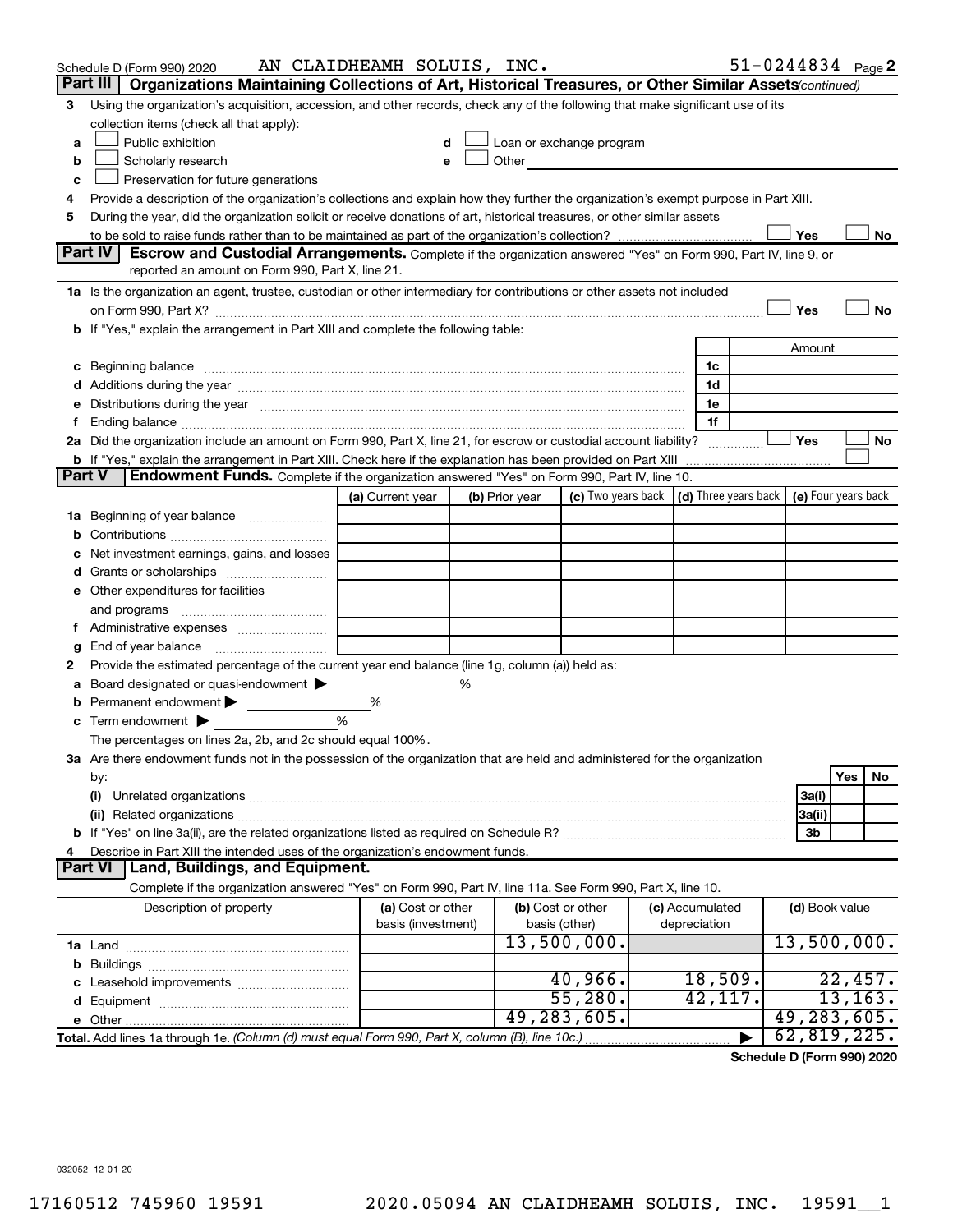| Complete if the organization answered "Yes" on Form 990, Part IV, line 11b. See Form 990, Part X, line 12.<br>(a) Description of security or category (including name of security) | (b) Book value  | (c) Method of valuation: Cost or end-of-year market value |                      |
|------------------------------------------------------------------------------------------------------------------------------------------------------------------------------------|-----------------|-----------------------------------------------------------|----------------------|
|                                                                                                                                                                                    |                 |                                                           |                      |
| (1) Financial derivatives                                                                                                                                                          |                 |                                                           |                      |
|                                                                                                                                                                                    |                 |                                                           |                      |
| $(3)$ Other                                                                                                                                                                        |                 |                                                           |                      |
| (A)                                                                                                                                                                                |                 |                                                           |                      |
| (B)                                                                                                                                                                                |                 |                                                           |                      |
| (C)                                                                                                                                                                                |                 |                                                           |                      |
| (D)                                                                                                                                                                                |                 |                                                           |                      |
| (E)                                                                                                                                                                                |                 |                                                           |                      |
| (F)                                                                                                                                                                                |                 |                                                           |                      |
| (G)                                                                                                                                                                                |                 |                                                           |                      |
| (H)                                                                                                                                                                                |                 |                                                           |                      |
| <b>Total.</b> (Col. (b) must equal Form 990, Part X, col. (B) line 12.)                                                                                                            |                 |                                                           |                      |
| Part VIII Investments - Program Related.                                                                                                                                           |                 |                                                           |                      |
| Complete if the organization answered "Yes" on Form 990, Part IV, line 11c. See Form 990, Part X, line 13.                                                                         |                 |                                                           |                      |
| (a) Description of investment                                                                                                                                                      | (b) Book value  | (c) Method of valuation: Cost or end-of-year market value |                      |
| (1)                                                                                                                                                                                |                 |                                                           |                      |
| (2)                                                                                                                                                                                |                 |                                                           |                      |
| (3)                                                                                                                                                                                |                 |                                                           |                      |
| (4)                                                                                                                                                                                |                 |                                                           |                      |
| (5)                                                                                                                                                                                |                 |                                                           |                      |
|                                                                                                                                                                                    |                 |                                                           |                      |
| (6)                                                                                                                                                                                |                 |                                                           |                      |
| (7)                                                                                                                                                                                |                 |                                                           |                      |
| (8)                                                                                                                                                                                |                 |                                                           |                      |
| (9)                                                                                                                                                                                |                 |                                                           |                      |
| <b>Total.</b> (Col. (b) must equal Form 990, Part X, col. (B) line 13.)                                                                                                            |                 |                                                           |                      |
|                                                                                                                                                                                    |                 |                                                           |                      |
| Part IX<br><b>Other Assets.</b>                                                                                                                                                    |                 |                                                           |                      |
| Complete if the organization answered "Yes" on Form 990, Part IV, line 11d. See Form 990, Part X, line 15.                                                                         |                 |                                                           |                      |
|                                                                                                                                                                                    | (a) Description |                                                           | (b) Book value       |
| (1)                                                                                                                                                                                |                 |                                                           |                      |
| (2)                                                                                                                                                                                |                 |                                                           |                      |
| (3)                                                                                                                                                                                |                 |                                                           |                      |
| (4)                                                                                                                                                                                |                 |                                                           |                      |
| (5)                                                                                                                                                                                |                 |                                                           |                      |
| (6)                                                                                                                                                                                |                 |                                                           |                      |
|                                                                                                                                                                                    |                 |                                                           |                      |
| (7)                                                                                                                                                                                |                 |                                                           |                      |
| (8)                                                                                                                                                                                |                 |                                                           |                      |
| (9)                                                                                                                                                                                |                 |                                                           |                      |
|                                                                                                                                                                                    |                 |                                                           |                      |
| Total. (Column (b) must equal Form 990, Part X, col. (B) line 15.)<br><b>Other Liabilities.</b><br>Part X                                                                          |                 |                                                           |                      |
| Complete if the organization answered "Yes" on Form 990, Part IV, line 11e or 11f. See Form 990, Part X, line 25.                                                                  |                 |                                                           |                      |
| (a) Description of liability                                                                                                                                                       |                 |                                                           | (b) Book value       |
| Federal income taxes<br>(1)                                                                                                                                                        |                 |                                                           |                      |
| RIGHT OF USE LIABILITY<br>(2)                                                                                                                                                      |                 |                                                           |                      |
| (3)                                                                                                                                                                                |                 |                                                           |                      |
| (4)                                                                                                                                                                                |                 |                                                           |                      |
| (5)                                                                                                                                                                                |                 |                                                           |                      |
| (6)                                                                                                                                                                                |                 |                                                           |                      |
| (7)                                                                                                                                                                                |                 |                                                           |                      |
| (8)                                                                                                                                                                                |                 |                                                           |                      |
| (9)                                                                                                                                                                                |                 |                                                           |                      |
| 1.                                                                                                                                                                                 |                 |                                                           | 625,000.<br>625,000. |

organization's liability for uncertain tax positions under FASB ASC 740. Check here if the text of the footnote has been provided in Part XIII ...  $\fbox{\bf X}$ 

**Schedule D (Form 990) 2020**

032053 12-01-20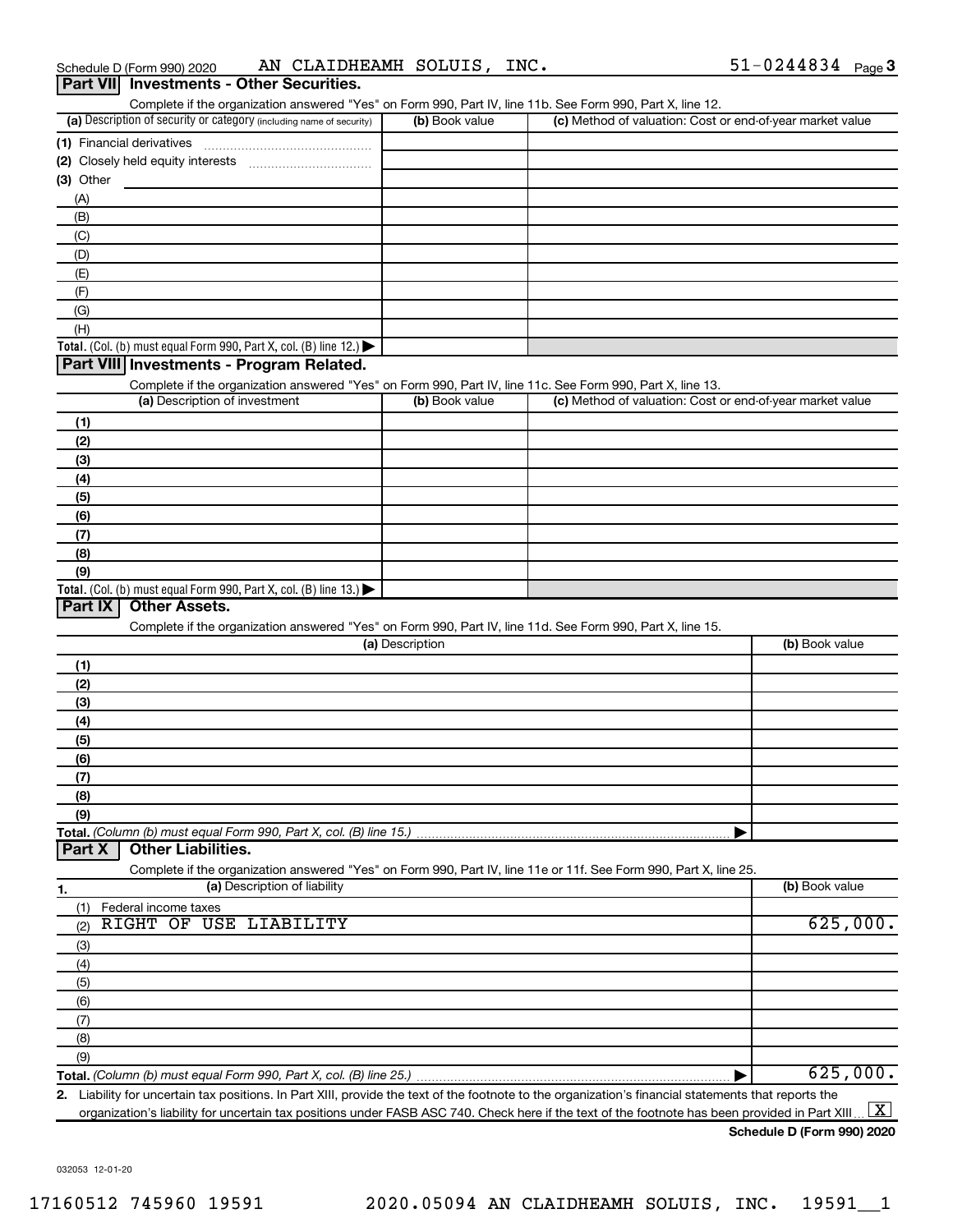|    | AN CLAIDHEAMH SOLUIS, INC.<br>Schedule D (Form 990) 2020                                                                                                     |                      |           |                | $51 - 0244834$ Page 4 |
|----|--------------------------------------------------------------------------------------------------------------------------------------------------------------|----------------------|-----------|----------------|-----------------------|
|    | Part XI   Reconciliation of Revenue per Audited Financial Statements With Revenue per Return.                                                                |                      |           |                |                       |
|    | Complete if the organization answered "Yes" on Form 990, Part IV, line 12a.                                                                                  |                      |           |                |                       |
| 1. | Total revenue, gains, and other support per audited financial statements [111] [11] Total revenue, gains, and other support per audited financial statements |                      |           | $\mathbf{1}$   | 13,370,914.           |
| 2  | Amounts included on line 1 but not on Form 990, Part VIII, line 12:                                                                                          |                      |           |                |                       |
| a  |                                                                                                                                                              | 2a                   | $-27$ .   |                |                       |
| b  |                                                                                                                                                              | 2 <sub>b</sub>       | 8,215.    |                |                       |
| c  |                                                                                                                                                              | 2 <sub>c</sub>       |           |                |                       |
| d  |                                                                                                                                                              | 2d                   | 208, 861. |                |                       |
| e  | Add lines 2a through 2d <b>continuum continuum contracts</b> and an analysis of the continuum contracts and an analysis                                      |                      |           | 2e             | 217,049.              |
| 3  | Subtract line 2e from line 1 <b>manufacture in the contract of the contract line</b> 2e from line 1                                                          |                      |           | $\mathbf{a}$   | 13, 153, 865.         |
|    | Amounts included on Form 990, Part VIII, line 12, but not on line 1:                                                                                         |                      |           |                |                       |
| a  |                                                                                                                                                              | 4a                   |           |                |                       |
|    |                                                                                                                                                              | 4 <sub>b</sub>       |           |                |                       |
|    | Add lines 4a and 4b                                                                                                                                          |                      |           | 4c             | 0.                    |
| 5  |                                                                                                                                                              |                      |           | 5              | 13, 153, 865.         |
|    |                                                                                                                                                              |                      |           |                |                       |
|    | Part XII   Reconciliation of Expenses per Audited Financial Statements With Expenses per Return.                                                             |                      |           |                |                       |
|    | Complete if the organization answered "Yes" on Form 990, Part IV, line 12a.                                                                                  |                      |           |                |                       |
| 1  |                                                                                                                                                              |                      |           | $\blacksquare$ | 3,702,568.            |
| 2  | Amounts included on line 1 but not on Form 990, Part IX, line 25:                                                                                            |                      |           |                |                       |
| a  |                                                                                                                                                              | 2a                   | 8,215.    |                |                       |
|    |                                                                                                                                                              | 2 <sub>b</sub>       |           |                |                       |
| c  |                                                                                                                                                              | 2 <sub>c</sub>       |           |                |                       |
| d  |                                                                                                                                                              | 2d                   | 208, 861. |                |                       |
|    |                                                                                                                                                              |                      |           | 2e             | 217,076.              |
| 3  |                                                                                                                                                              |                      |           |                | 3,485,492.            |
| 4  | Amounts included on Form 990, Part IX, line 25, but not on line 1:                                                                                           |                      |           |                |                       |
| a  |                                                                                                                                                              | 4a<br>4 <sub>h</sub> |           |                |                       |
|    |                                                                                                                                                              |                      |           |                |                       |
|    | c Add lines 4a and 4b                                                                                                                                        |                      |           | 4c<br>5        |                       |
|    | Part XIII Supplemental Information.                                                                                                                          |                      |           |                | 3,485,492.            |

Provide the descriptions required for Part II, lines 3, 5, and 9; Part III, lines 1a and 4; Part IV, lines 1b and 2b; Part V, line 4; Part X, line 2; Part XI, lines 2d and 4b; and Part XII, lines 2d and 4b. Also complete this part to provide any additional information.

PART X, LINE 2:

| FOR THE YEARS ENDED JUNE 30, 2021 AND 2020, THE ORGANIZATIONS HAVE     |
|------------------------------------------------------------------------|
| DOCUMENTED THEIR CONSIDERATION OF FASB ASC 740-10, INCOME TAXES, THAT  |
| PROVIDES GUIDANCE FOR REPORTING UNCERTAINTY IN INCOME TAXES AND HAVE   |
| DETERMINED THAT NO MATERIAL UNCERTAIN TAX POSITIONS QUALIFY FOR EITHER |
| RECOGNITION OR DISCLOSURE IN THE CONSOLIDATED FINANCIAL STATEMENTS.    |
|                                                                        |
| PART XI, LINE 2D - OTHER ADJUSTMENTS:                                  |
| SPECIAL EVENT EXPENSES INCLUDED AS EXPENSE ON FINANCIAL<br>207,602.    |
| STATEMENTS AND NETTED AGAINST REVENUE ON FORM 990, PART VIII,          |
| LINE 8B.                                                               |
| LOSS ON DISPOSAL OF ASSETS INCLUDED AS EXPENSE ON FINANCIAL<br>1,259.  |

032054 12-01-20

**Schedule D (Form 990) 2020**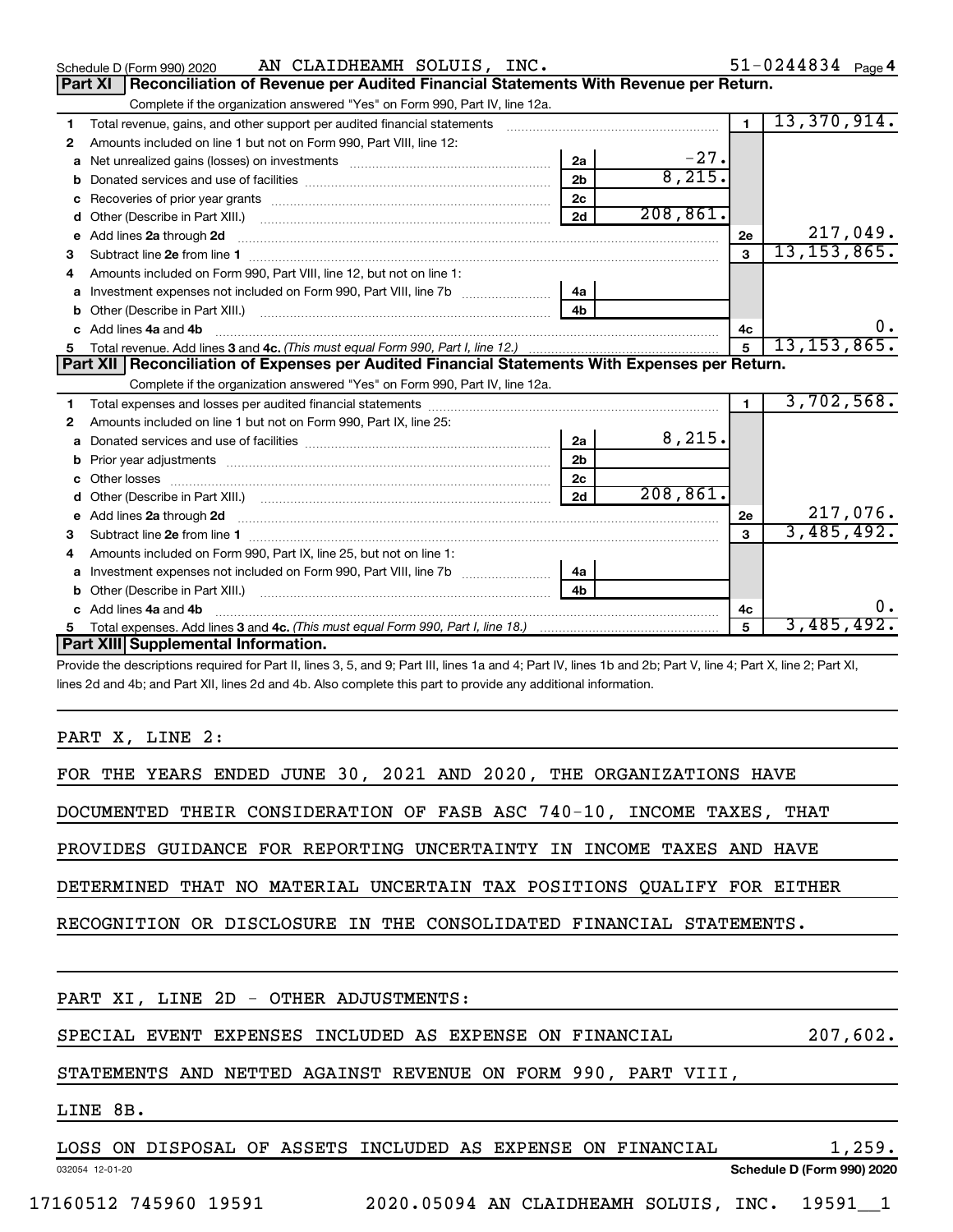*(continued)* **Part XIII Supplemental Information**  Schedule D (Form 990) 2020  $\quad$  AN <code>CLAIDHEAMH SOLUIS</code> , <code>INC</code> .  $\quad$  51-0244834 <code>Page</code>

STATEMENTS AND NETTED AGAINST REVENUE ON FORM 990, PART VIII,

LINE 7B.

TOTAL TO SCHEDULE D, PART XI, LINE 2D 208,861.

PART XII, LINE 2D - OTHER ADJUSTMENTS:

SPECIAL EVENT EXPENSES INCLUDED AS EXPENSE ON FINANCIAL 207,602.

STATEMENTS AND NETTED AGAINST REVENUE ON FORM 990, PART VIII,

LINE 8B.

LOSS ON DISPOSAL OF ASSETS INCLUDED AS EXPENSE ON FINANCIAL  $1,259$ .

STATEMENTS AND NETTED AGAINST REVENUE ON FORM 990, PART VIII,

LINE 7B.

TOTAL TO SCHEDULE D, PART XII, LINE 2D 208,861.

**Schedule D (Form 990) 2020**

032055 12-01-20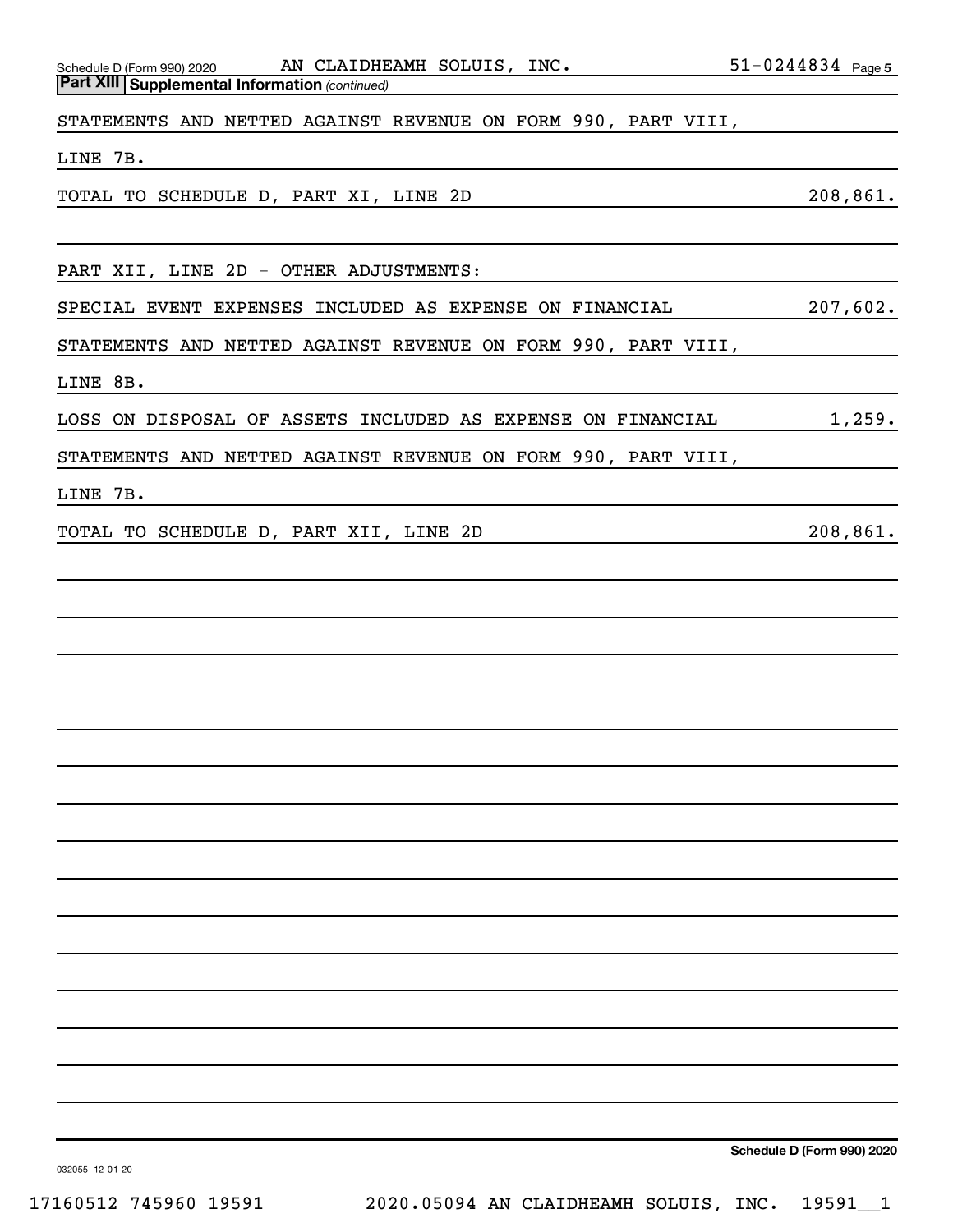| <b>SCHEDULE G</b>                                            |                                  | <b>Supplemental Information Regarding Fundraising or Gaming Activities</b>                                                                                                                                                                |                            |                               |                                       |                                   | OMB No. 1545-0047                                   |
|--------------------------------------------------------------|----------------------------------|-------------------------------------------------------------------------------------------------------------------------------------------------------------------------------------------------------------------------------------------|----------------------------|-------------------------------|---------------------------------------|-----------------------------------|-----------------------------------------------------|
| (Form 990 or 990-EZ)                                         |                                  | Complete if the organization answered "Yes" on Form 990, Part IV, line 17, 18, or 19, or if the<br>organization entered more than \$15,000 on Form 990-EZ, line 6a.                                                                       |                            |                               |                                       |                                   |                                                     |
| Department of the Treasury                                   |                                  | Attach to Form 990 or Form 990-EZ.                                                                                                                                                                                                        |                            |                               |                                       |                                   | <b>Open to Public</b>                               |
| Internal Revenue Service<br>Name of the organization         |                                  | Go to www.irs.gov/Form990 for instructions and the latest information.                                                                                                                                                                    |                            |                               |                                       |                                   | Inspection<br><b>Employer identification number</b> |
|                                                              |                                  | AN CLAIDHEAMH SOLUIS, INC.                                                                                                                                                                                                                |                            |                               |                                       | 51-0244834                        |                                                     |
| Part I                                                       |                                  | Fundraising Activities. Complete if the organization answered "Yes" on Form 990, Part IV, line 17. Form 990-EZ filers are not                                                                                                             |                            |                               |                                       |                                   |                                                     |
|                                                              | required to complete this part.  |                                                                                                                                                                                                                                           |                            |                               |                                       |                                   |                                                     |
| Mail solicitations                                           |                                  | 1 Indicate whether the organization raised funds through any of the following activities. Check all that apply.                                                                                                                           |                            |                               | Solicitation of non-government grants |                                   |                                                     |
| a<br>b                                                       | Internet and email solicitations | e<br>f                                                                                                                                                                                                                                    |                            |                               | Solicitation of government grants     |                                   |                                                     |
| Phone solicitations<br>c                                     |                                  | g                                                                                                                                                                                                                                         | Special fundraising events |                               |                                       |                                   |                                                     |
| In-person solicitations<br>d                                 |                                  |                                                                                                                                                                                                                                           |                            |                               |                                       |                                   |                                                     |
|                                                              |                                  | 2 a Did the organization have a written or oral agreement with any individual (including officers, directors, trustees, or<br>key employees listed in Form 990, Part VII) or entity in connection with professional fundraising services? |                            |                               |                                       | Yes                               | <b>No</b>                                           |
|                                                              |                                  | b If "Yes," list the 10 highest paid individuals or entities (fundraisers) pursuant to agreements under which the fundraiser is to be                                                                                                     |                            |                               |                                       |                                   |                                                     |
| compensated at least \$5,000 by the organization.            |                                  |                                                                                                                                                                                                                                           |                            |                               |                                       |                                   |                                                     |
|                                                              |                                  |                                                                                                                                                                                                                                           |                            | (iii) Did<br>fundraiser       |                                       | (v) Amount paid                   | (vi) Amount paid                                    |
| (i) Name and address of individual<br>or entity (fundraiser) |                                  | (ii) Activity                                                                                                                                                                                                                             |                            | have custody<br>or control of | (iv) Gross receipts<br>from activity  | to (or retained by)<br>fundraiser | to (or retained by)                                 |
|                                                              |                                  |                                                                                                                                                                                                                                           |                            | contributions?                |                                       | listed in col. (i)                | organization                                        |
|                                                              |                                  |                                                                                                                                                                                                                                           | Yes                        | No                            |                                       |                                   |                                                     |
|                                                              |                                  |                                                                                                                                                                                                                                           |                            |                               |                                       |                                   |                                                     |
|                                                              |                                  |                                                                                                                                                                                                                                           |                            |                               |                                       |                                   |                                                     |
|                                                              |                                  |                                                                                                                                                                                                                                           |                            |                               |                                       |                                   |                                                     |
|                                                              |                                  |                                                                                                                                                                                                                                           |                            |                               |                                       |                                   |                                                     |
|                                                              |                                  |                                                                                                                                                                                                                                           |                            |                               |                                       |                                   |                                                     |
|                                                              |                                  |                                                                                                                                                                                                                                           |                            |                               |                                       |                                   |                                                     |
|                                                              |                                  |                                                                                                                                                                                                                                           |                            |                               |                                       |                                   |                                                     |
|                                                              |                                  |                                                                                                                                                                                                                                           |                            |                               |                                       |                                   |                                                     |
|                                                              |                                  |                                                                                                                                                                                                                                           |                            |                               |                                       |                                   |                                                     |
|                                                              |                                  |                                                                                                                                                                                                                                           |                            |                               |                                       |                                   |                                                     |
|                                                              |                                  |                                                                                                                                                                                                                                           |                            |                               |                                       |                                   |                                                     |
|                                                              |                                  |                                                                                                                                                                                                                                           |                            |                               |                                       |                                   |                                                     |
|                                                              |                                  |                                                                                                                                                                                                                                           |                            |                               |                                       |                                   |                                                     |
|                                                              |                                  |                                                                                                                                                                                                                                           |                            |                               |                                       |                                   |                                                     |
|                                                              |                                  |                                                                                                                                                                                                                                           |                            |                               |                                       |                                   |                                                     |
| Total                                                        |                                  |                                                                                                                                                                                                                                           |                            |                               |                                       |                                   |                                                     |
| or licensing.                                                |                                  | 3 List all states in which the organization is registered or licensed to solicit contributions or has been notified it is exempt from registration                                                                                        |                            |                               |                                       |                                   |                                                     |
|                                                              |                                  |                                                                                                                                                                                                                                           |                            |                               |                                       |                                   |                                                     |
|                                                              |                                  |                                                                                                                                                                                                                                           |                            |                               |                                       |                                   |                                                     |
|                                                              |                                  |                                                                                                                                                                                                                                           |                            |                               |                                       |                                   |                                                     |
|                                                              |                                  |                                                                                                                                                                                                                                           |                            |                               |                                       |                                   |                                                     |
|                                                              |                                  |                                                                                                                                                                                                                                           |                            |                               |                                       |                                   |                                                     |

**For Paperwork Reduction Act Notice, see the Instructions for Form 990 or 990-EZ. Schedule G (Form 990 or 990-EZ) 2020** LHA

032081 11-25-20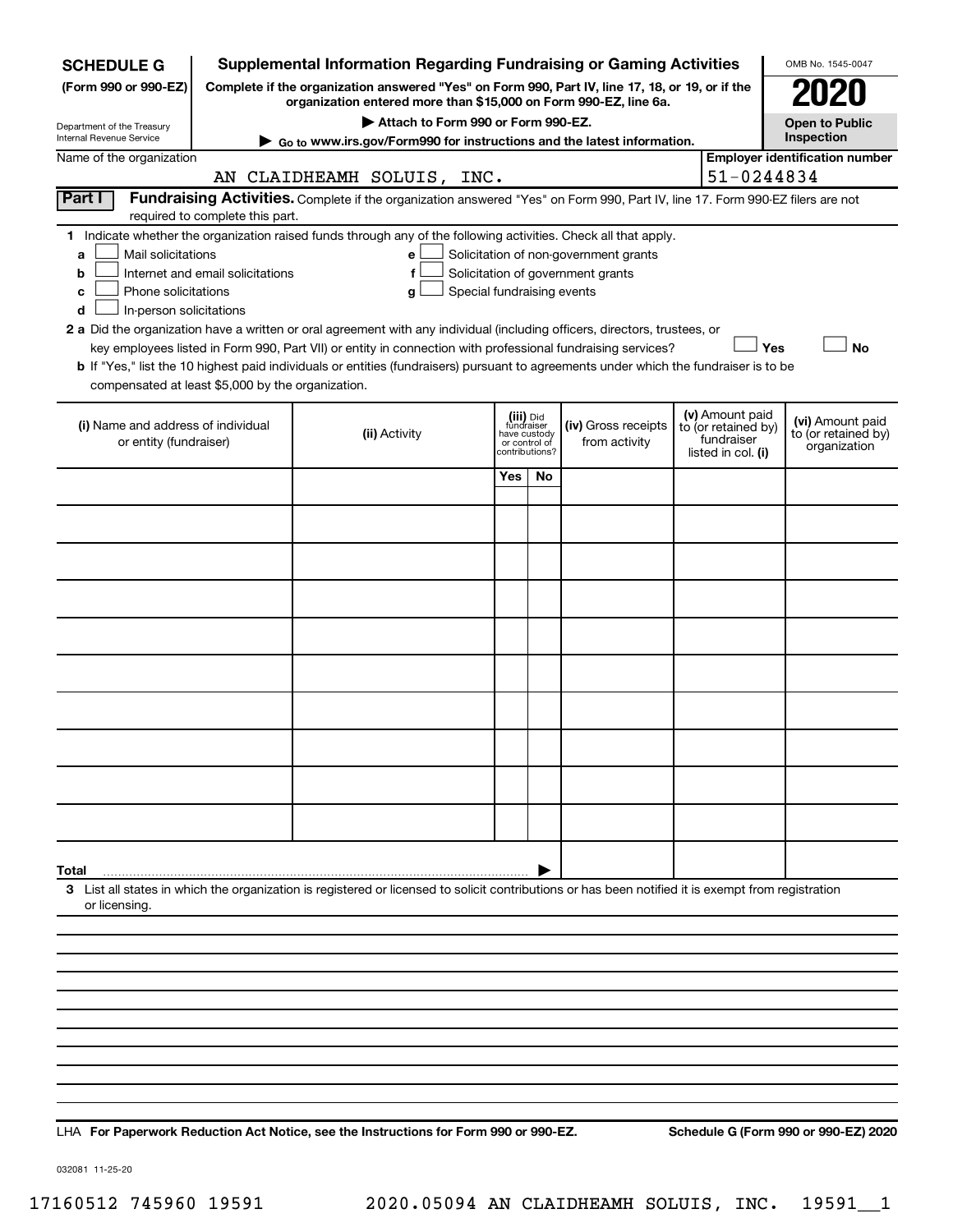Part II | Fundraising Events. Complete if the organization answered "Yes" on Form 990, Part IV, line 18, or reported more than \$15,000

|                 |                | of fundraising event contributions and gross income on Form 990-EZ, lines 1 and 6b. List events with gross receipts greater than \$5,000. | $(a)$ Event #1 | (b) Event #2            | (c) Other events |                                      |  |  |  |  |
|-----------------|----------------|-------------------------------------------------------------------------------------------------------------------------------------------|----------------|-------------------------|------------------|--------------------------------------|--|--|--|--|
|                 |                |                                                                                                                                           |                |                         | <b>NONE</b>      | (d) Total events                     |  |  |  |  |
|                 |                |                                                                                                                                           | GALA           |                         |                  | (add col. (a) through<br>col. (c)    |  |  |  |  |
|                 |                |                                                                                                                                           | (event type)   | (event type)            | (total number)   |                                      |  |  |  |  |
| Revenue         | 1.             |                                                                                                                                           | 1,979,890.     |                         |                  | 1,979,890.                           |  |  |  |  |
|                 |                |                                                                                                                                           | 1,925,090.     |                         |                  | 1,925,090.                           |  |  |  |  |
|                 | 3              | Gross income (line 1 minus line 2)                                                                                                        | 54,800.        |                         |                  | 54,800.                              |  |  |  |  |
|                 | 4              |                                                                                                                                           |                |                         |                  |                                      |  |  |  |  |
|                 | 5              |                                                                                                                                           | 64,448.        |                         |                  | 64, 448.                             |  |  |  |  |
|                 | 6              |                                                                                                                                           | 2,175.         |                         |                  | 2,175.                               |  |  |  |  |
| Direct Expenses | 7              |                                                                                                                                           | 1,622.         |                         |                  | 1,622.                               |  |  |  |  |
|                 | 8              |                                                                                                                                           | 5,640.         |                         |                  | 5,640.                               |  |  |  |  |
|                 | 9              |                                                                                                                                           | 133, 717.      |                         |                  | 133, 717.                            |  |  |  |  |
|                 | 10             | Direct expense summary. Add lines 4 through 9 in column (d)                                                                               |                |                         |                  | 207,602.<br>$-152,802.$              |  |  |  |  |
|                 | 11<br>Part III | Gaming. Complete if the organization answered "Yes" on Form 990, Part IV, line 19, or reported more than                                  |                |                         |                  |                                      |  |  |  |  |
|                 |                | \$15,000 on Form 990-EZ, line 6a.                                                                                                         |                |                         |                  |                                      |  |  |  |  |
|                 |                |                                                                                                                                           | (a) Bingo      | (b) Pull tabs/instant   | (c) Other gaming | (d) Total gaming (add                |  |  |  |  |
| Revenue         |                |                                                                                                                                           |                | bingo/progressive bingo |                  | col. (a) through col. (c))           |  |  |  |  |
|                 |                |                                                                                                                                           |                |                         |                  |                                      |  |  |  |  |
|                 |                |                                                                                                                                           |                |                         |                  |                                      |  |  |  |  |
|                 |                |                                                                                                                                           |                |                         |                  |                                      |  |  |  |  |
|                 | 3              |                                                                                                                                           |                |                         |                  |                                      |  |  |  |  |
| Direct Expenses | 4              |                                                                                                                                           |                |                         |                  |                                      |  |  |  |  |
|                 |                |                                                                                                                                           |                |                         |                  |                                      |  |  |  |  |
|                 |                |                                                                                                                                           | %<br>Yes       | Yes<br>%                | Yes<br>%         |                                      |  |  |  |  |
|                 | 6.             | Volunteer labor                                                                                                                           | No             | No                      | No               |                                      |  |  |  |  |
|                 | 7              | Direct expense summary. Add lines 2 through 5 in column (d)                                                                               |                |                         |                  |                                      |  |  |  |  |
|                 | 8              |                                                                                                                                           |                |                         |                  |                                      |  |  |  |  |
|                 |                |                                                                                                                                           |                |                         |                  |                                      |  |  |  |  |
| 9               |                | Enter the state(s) in which the organization conducts gaming activities:                                                                  |                |                         |                  | Yes<br><b>No</b>                     |  |  |  |  |
|                 |                |                                                                                                                                           |                |                         |                  |                                      |  |  |  |  |
|                 |                |                                                                                                                                           |                |                         |                  |                                      |  |  |  |  |
|                 |                |                                                                                                                                           |                |                         |                  |                                      |  |  |  |  |
|                 | Yes<br>No      |                                                                                                                                           |                |                         |                  |                                      |  |  |  |  |
|                 |                |                                                                                                                                           |                |                         |                  |                                      |  |  |  |  |
|                 |                |                                                                                                                                           |                |                         |                  |                                      |  |  |  |  |
|                 |                |                                                                                                                                           |                |                         |                  | Schedule G (Form 990 or 990-EZ) 2020 |  |  |  |  |
|                 |                | 032082 11-25-20                                                                                                                           |                |                         |                  |                                      |  |  |  |  |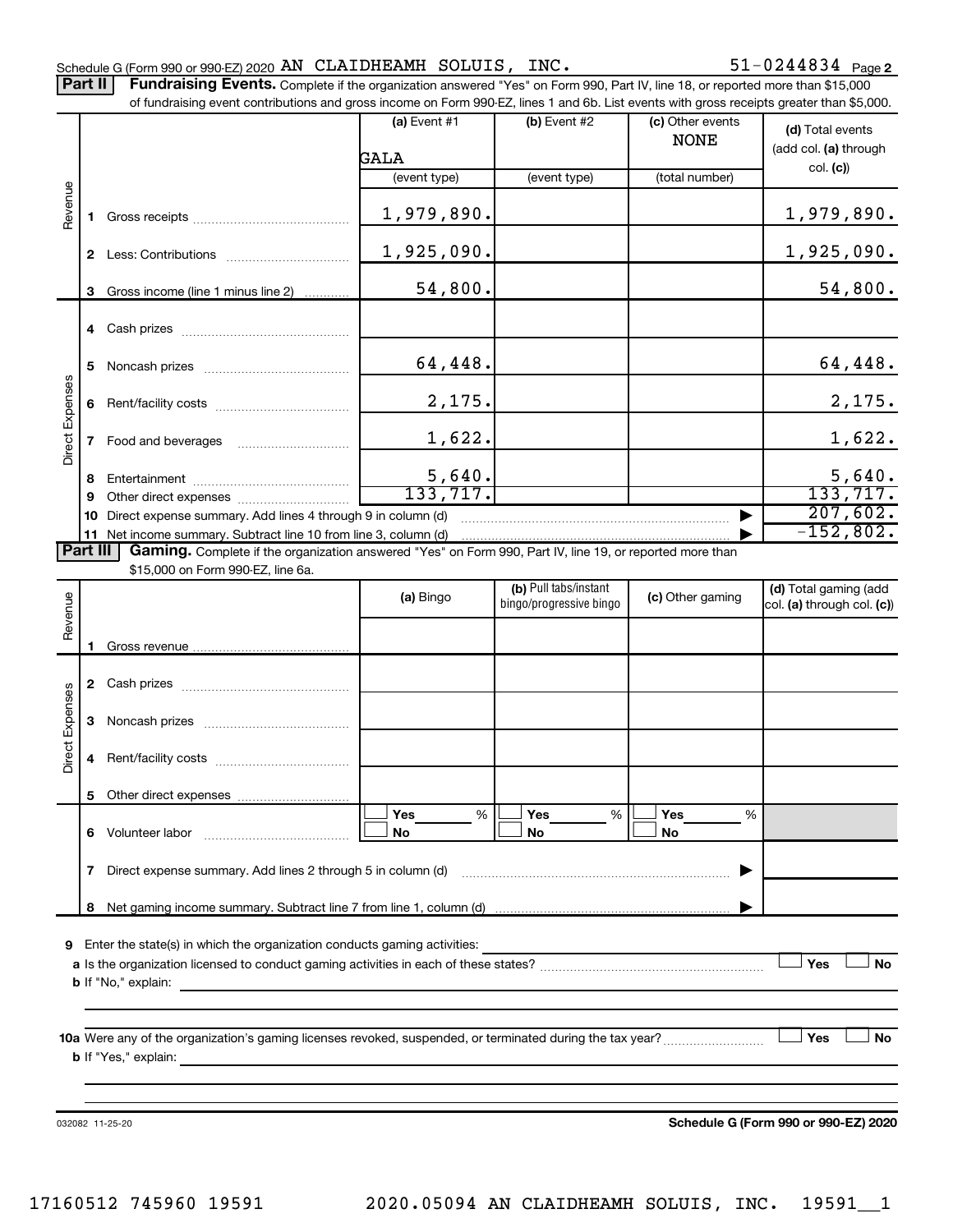|    | Schedule G (Form 990 or 990-EZ) 2020 AN CLAIDHEAMH SOLUIS, INC.                                                                                                                                                                | $51 - 0244834$ Page 3 |                      |
|----|--------------------------------------------------------------------------------------------------------------------------------------------------------------------------------------------------------------------------------|-----------------------|----------------------|
|    |                                                                                                                                                                                                                                | Yes                   | <b>No</b>            |
|    | 12 Is the organization a grantor, beneficiary or trustee of a trust, or a member of a partnership or other entity formed                                                                                                       |                       |                      |
|    |                                                                                                                                                                                                                                | ⊥ Yes                 | No                   |
|    | 13 Indicate the percentage of gaming activity conducted in:                                                                                                                                                                    |                       |                      |
|    |                                                                                                                                                                                                                                | 1За                   | %                    |
|    | <b>b</b> An outside facility <i>www.communicality www.communicality.communicality www.communicality www.communicality.communicality www.communicality.com</i>                                                                  | 13 <sub>b</sub>       | %                    |
|    | 14 Enter the name and address of the person who prepares the organization's gaming/special events books and records:                                                                                                           |                       |                      |
|    |                                                                                                                                                                                                                                |                       |                      |
|    | Name $\blacktriangleright$<br><u>and the contract of the contract of the contract of the contract of the contract of the contract of the contract of</u>                                                                       |                       |                      |
|    |                                                                                                                                                                                                                                |                       |                      |
|    |                                                                                                                                                                                                                                |                       |                      |
|    | Address $\blacktriangleright$<br><u>and the contract of the contract of the contract of the contract of the contract of the contract of the contract of</u>                                                                    |                       |                      |
|    |                                                                                                                                                                                                                                |                       | ∣ No                 |
|    |                                                                                                                                                                                                                                |                       |                      |
|    |                                                                                                                                                                                                                                |                       |                      |
|    |                                                                                                                                                                                                                                |                       |                      |
|    | of gaming revenue retained by the third party $\triangleright$ \$                                                                                                                                                              |                       |                      |
|    | c If "Yes," enter name and address of the third party:                                                                                                                                                                         |                       |                      |
|    |                                                                                                                                                                                                                                |                       |                      |
|    | <u>and the contract of the contract of the contract of the contract of the contract of the contract of</u><br>Name $\blacktriangleright$                                                                                       |                       |                      |
|    |                                                                                                                                                                                                                                |                       |                      |
|    | Address ><br><u>and the contract of the contract of the contract of the contract of the contract of the contract of the contract of</u>                                                                                        |                       |                      |
|    |                                                                                                                                                                                                                                |                       |                      |
| 16 | Gaming manager information:                                                                                                                                                                                                    |                       |                      |
|    |                                                                                                                                                                                                                                |                       |                      |
|    | <u> 1989 - Johann Stein, marwolaethau a bhann an t-</u><br>Name $\blacktriangleright$                                                                                                                                          |                       |                      |
|    |                                                                                                                                                                                                                                |                       |                      |
|    | Gaming manager compensation > \$                                                                                                                                                                                               |                       |                      |
|    |                                                                                                                                                                                                                                |                       |                      |
|    | Description of services provided states and the control of the control of the control of services provided states and the control of the control of the control of the control of the control of the control of the control of |                       |                      |
|    |                                                                                                                                                                                                                                |                       |                      |
|    |                                                                                                                                                                                                                                |                       |                      |
|    |                                                                                                                                                                                                                                |                       |                      |
|    | Director/officer<br>Employee<br>Independent contractor                                                                                                                                                                         |                       |                      |
|    |                                                                                                                                                                                                                                |                       |                      |
| 17 | Mandatory distributions:                                                                                                                                                                                                       |                       |                      |
|    |                                                                                                                                                                                                                                |                       |                      |
|    | a Is the organization required under state law to make charitable distributions from the gaming proceeds to                                                                                                                    |                       | $\Box$ Yes $\Box$ No |
|    | retain the state gaming license?                                                                                                                                                                                               |                       |                      |
|    | b Enter the amount of distributions required under state law to be distributed to other exempt organizations or spent in the                                                                                                   |                       |                      |
|    | organization's own exempt activities during the tax year $\triangleright$ \$<br> Part IV                                                                                                                                       |                       |                      |
|    | Supplemental Information. Provide the explanations required by Part I, line 2b, columns (iii) and (v); and Part III, lines 9, 9b, 10b,                                                                                         |                       |                      |
|    | 15b, 15c, 16, and 17b, as applicable. Also provide any additional information. See instructions.                                                                                                                               |                       |                      |
|    |                                                                                                                                                                                                                                |                       |                      |
|    |                                                                                                                                                                                                                                |                       |                      |
|    |                                                                                                                                                                                                                                |                       |                      |
|    |                                                                                                                                                                                                                                |                       |                      |
|    |                                                                                                                                                                                                                                |                       |                      |
|    |                                                                                                                                                                                                                                |                       |                      |
|    |                                                                                                                                                                                                                                |                       |                      |
|    |                                                                                                                                                                                                                                |                       |                      |
|    |                                                                                                                                                                                                                                |                       |                      |
|    |                                                                                                                                                                                                                                |                       |                      |
|    |                                                                                                                                                                                                                                |                       |                      |
|    |                                                                                                                                                                                                                                |                       |                      |
|    |                                                                                                                                                                                                                                |                       |                      |
|    |                                                                                                                                                                                                                                |                       |                      |
|    |                                                                                                                                                                                                                                |                       |                      |
|    |                                                                                                                                                                                                                                |                       |                      |
|    |                                                                                                                                                                                                                                |                       |                      |
|    | Schedule G (Form 990 or 990-EZ) 2020<br>032083 11-25-20                                                                                                                                                                        |                       |                      |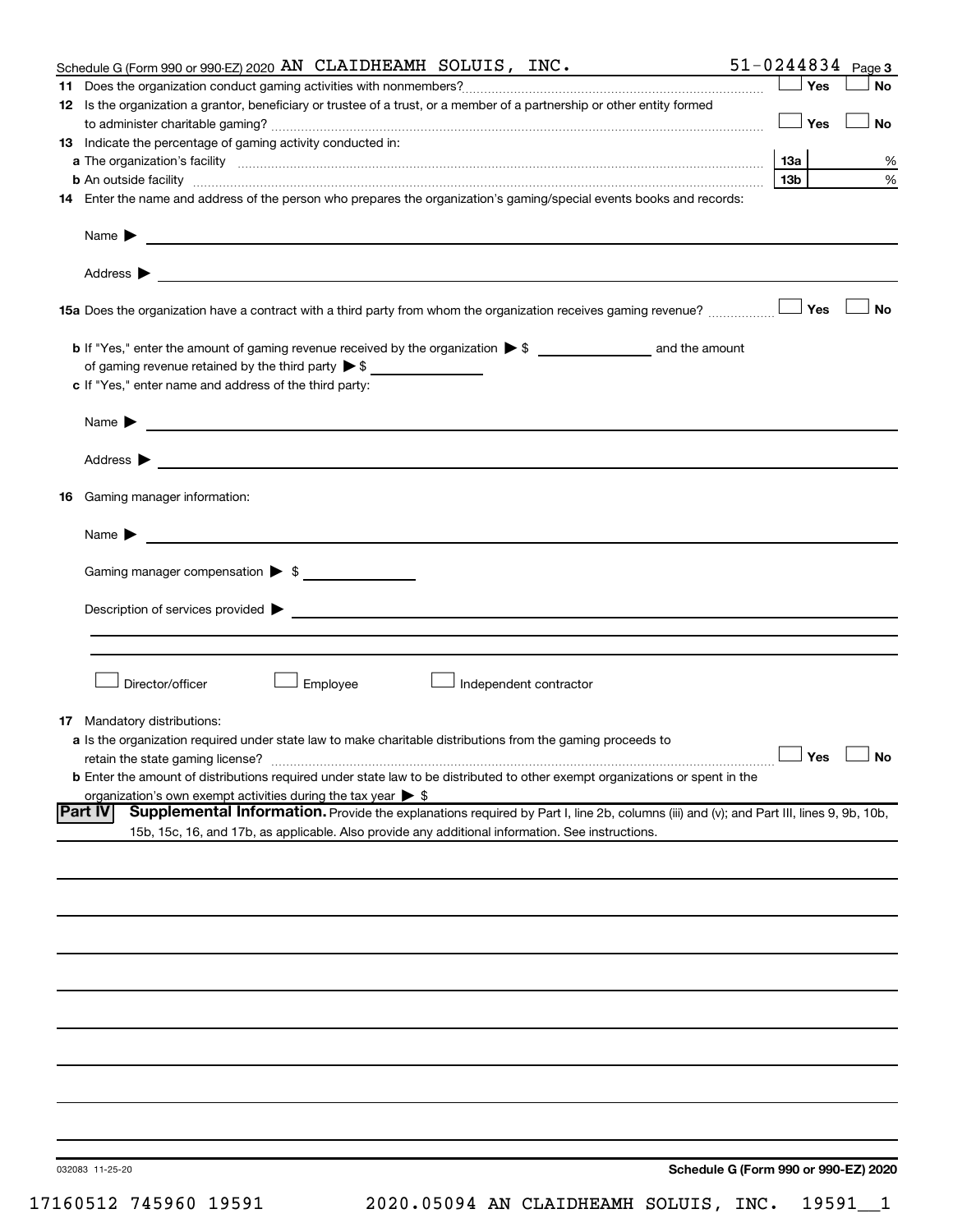| Schedule G (Form 990 or 990-EZ)                       | AN CLAIDHEAMH SOLUIS, | INC. | $51 - 0244834$ Page 4 |  |
|-------------------------------------------------------|-----------------------|------|-----------------------|--|
| <b>Part IV   Supplemental Information (continued)</b> |                       |      |                       |  |

| . |                                 |
|---|---------------------------------|
|   |                                 |
|   |                                 |
|   |                                 |
|   |                                 |
|   |                                 |
|   |                                 |
|   |                                 |
|   |                                 |
|   |                                 |
|   |                                 |
|   |                                 |
|   |                                 |
|   |                                 |
|   |                                 |
|   |                                 |
|   |                                 |
|   |                                 |
|   |                                 |
|   |                                 |
|   |                                 |
|   |                                 |
|   |                                 |
|   |                                 |
|   |                                 |
|   |                                 |
|   |                                 |
|   |                                 |
|   |                                 |
|   |                                 |
|   | Schedule G (Form 990 or 990-EZ) |

032084 04-01-20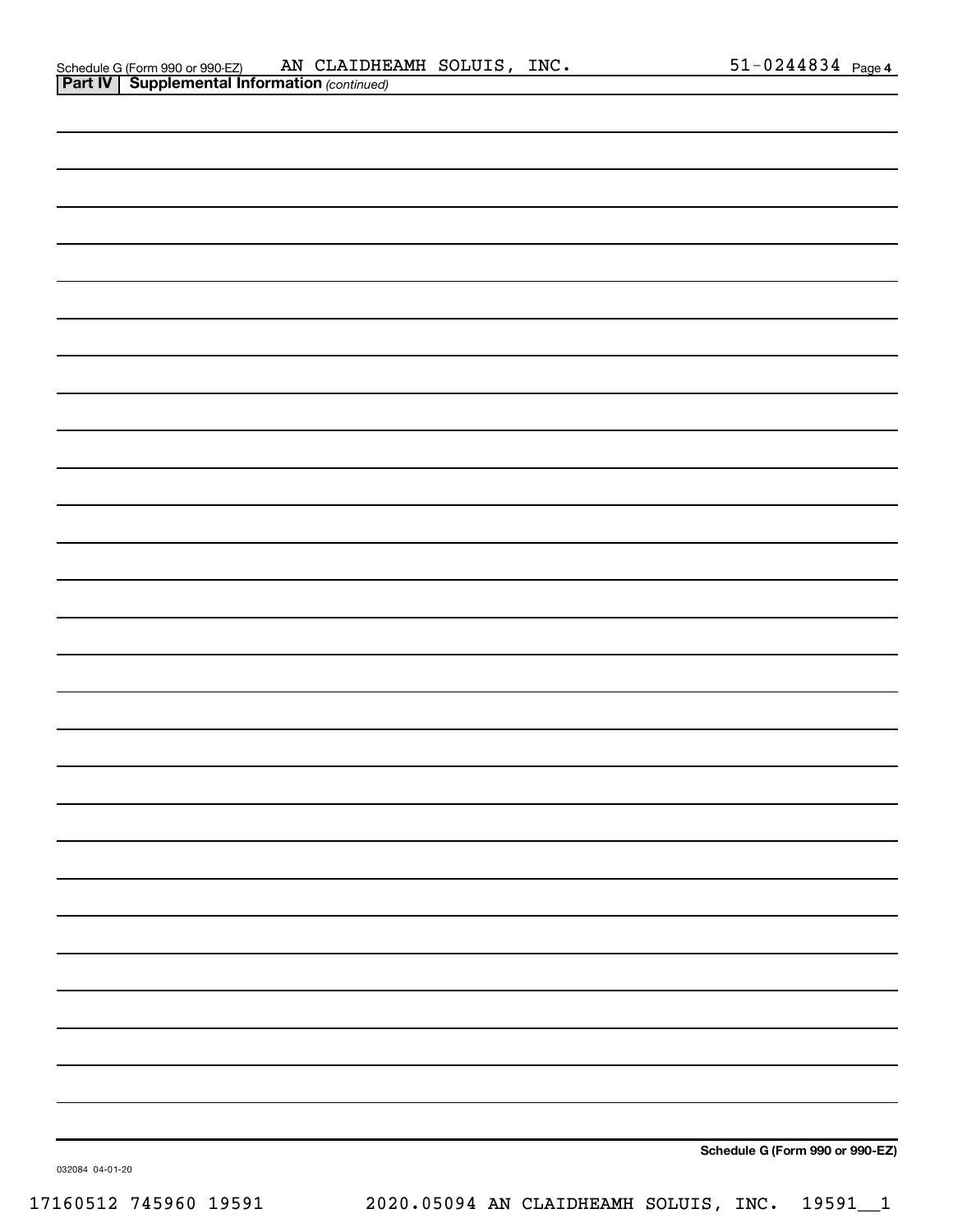|                                                                                                             | <b>SCHEDULE J</b>                                                                                                  | <b>Compensation Information</b>                                                                                        |                                       | OMB No. 1545-0047          |     |                         |  |  |
|-------------------------------------------------------------------------------------------------------------|--------------------------------------------------------------------------------------------------------------------|------------------------------------------------------------------------------------------------------------------------|---------------------------------------|----------------------------|-----|-------------------------|--|--|
| (Form 990)                                                                                                  |                                                                                                                    | For certain Officers, Directors, Trustees, Key Employees, and Highest                                                  |                                       | 2020                       |     |                         |  |  |
|                                                                                                             |                                                                                                                    | <b>Compensated Employees</b>                                                                                           |                                       |                            |     |                         |  |  |
|                                                                                                             | Department of the Treasury                                                                                         | Complete if the organization answered "Yes" on Form 990, Part IV, line 23.<br>Attach to Form 990.                      |                                       | <b>Open to Public</b>      |     |                         |  |  |
|                                                                                                             | Internal Revenue Service                                                                                           | Go to www.irs.gov/Form990 for instructions and the latest information.                                                 |                                       | Inspection                 |     |                         |  |  |
|                                                                                                             | Name of the organization                                                                                           |                                                                                                                        | <b>Employer identification number</b> |                            |     |                         |  |  |
|                                                                                                             |                                                                                                                    | AN CLAIDHEAMH SOLUIS, INC.                                                                                             | 51-0244834                            |                            |     |                         |  |  |
|                                                                                                             | Part I                                                                                                             | <b>Questions Regarding Compensation</b>                                                                                |                                       |                            |     |                         |  |  |
|                                                                                                             |                                                                                                                    |                                                                                                                        |                                       |                            | Yes | No                      |  |  |
|                                                                                                             |                                                                                                                    | Check the appropriate box(es) if the organization provided any of the following to or for a person listed on Form 990, |                                       |                            |     |                         |  |  |
|                                                                                                             | Part VII, Section A, line 1a. Complete Part III to provide any relevant information regarding these items.         |                                                                                                                        |                                       |                            |     |                         |  |  |
|                                                                                                             | First-class or charter travel                                                                                      | Housing allowance or residence for personal use                                                                        |                                       |                            |     |                         |  |  |
|                                                                                                             | Travel for companions                                                                                              | Payments for business use of personal residence                                                                        |                                       |                            |     |                         |  |  |
|                                                                                                             |                                                                                                                    | Health or social club dues or initiation fees<br>Tax indemnification and gross-up payments                             |                                       |                            |     |                         |  |  |
|                                                                                                             |                                                                                                                    | Discretionary spending account<br>Personal services (such as maid, chauffeur, chef)                                    |                                       |                            |     |                         |  |  |
|                                                                                                             |                                                                                                                    |                                                                                                                        |                                       |                            |     |                         |  |  |
|                                                                                                             |                                                                                                                    | <b>b</b> If any of the boxes on line 1a are checked, did the organization follow a written policy regarding payment or |                                       |                            |     |                         |  |  |
|                                                                                                             |                                                                                                                    |                                                                                                                        |                                       | 1b                         |     |                         |  |  |
| 2                                                                                                           |                                                                                                                    | Did the organization require substantiation prior to reimbursing or allowing expenses incurred by all directors,       |                                       |                            |     |                         |  |  |
|                                                                                                             |                                                                                                                    |                                                                                                                        |                                       | $\mathbf{2}$               |     |                         |  |  |
|                                                                                                             |                                                                                                                    |                                                                                                                        |                                       |                            |     |                         |  |  |
| з                                                                                                           |                                                                                                                    | Indicate which, if any, of the following the organization used to establish the compensation of the organization's     |                                       |                            |     |                         |  |  |
|                                                                                                             |                                                                                                                    | CEO/Executive Director. Check all that apply. Do not check any boxes for methods used by a related organization to     |                                       |                            |     |                         |  |  |
|                                                                                                             |                                                                                                                    | establish compensation of the CEO/Executive Director, but explain in Part III.                                         |                                       |                            |     |                         |  |  |
|                                                                                                             | Compensation committee                                                                                             | Written employment contract                                                                                            |                                       |                            |     |                         |  |  |
|                                                                                                             |                                                                                                                    | $ \underline{\mathbf{X}} $ Independent compensation consultant<br>$ \mathbf{X} $ Compensation survey or study          |                                       |                            |     |                         |  |  |
|                                                                                                             | $ \mathbf{X} $ Form 990 of other organizations                                                                     | $ \mathbf{X} $ Approval by the board or compensation committee                                                         |                                       |                            |     |                         |  |  |
|                                                                                                             |                                                                                                                    |                                                                                                                        |                                       |                            |     |                         |  |  |
| 4                                                                                                           |                                                                                                                    | During the year, did any person listed on Form 990, Part VII, Section A, line 1a, with respect to the filing           |                                       |                            |     |                         |  |  |
|                                                                                                             | organization or a related organization:                                                                            |                                                                                                                        |                                       |                            |     | х                       |  |  |
| а                                                                                                           |                                                                                                                    | Receive a severance payment or change-of-control payment?                                                              |                                       | 4a                         |     | $\overline{\textbf{x}}$ |  |  |
| b                                                                                                           |                                                                                                                    |                                                                                                                        |                                       | 4b<br>4c                   |     | $\mathbf x$             |  |  |
|                                                                                                             |                                                                                                                    |                                                                                                                        |                                       |                            |     |                         |  |  |
|                                                                                                             |                                                                                                                    | If "Yes" to any of lines 4a-c, list the persons and provide the applicable amounts for each item in Part III.          |                                       |                            |     |                         |  |  |
|                                                                                                             |                                                                                                                    | Only section 501(c)(3), 501(c)(4), and 501(c)(29) organizations must complete lines 5-9.                               |                                       |                            |     |                         |  |  |
|                                                                                                             |                                                                                                                    | For persons listed on Form 990, Part VII, Section A, line 1a, did the organization pay or accrue any compensation      |                                       |                            |     |                         |  |  |
|                                                                                                             | contingent on the revenues of:                                                                                     |                                                                                                                        |                                       |                            |     |                         |  |  |
| a                                                                                                           |                                                                                                                    |                                                                                                                        |                                       | 5а                         |     | x                       |  |  |
|                                                                                                             |                                                                                                                    |                                                                                                                        |                                       | 5b                         |     | X                       |  |  |
|                                                                                                             |                                                                                                                    | If "Yes" on line 5a or 5b, describe in Part III.                                                                       |                                       |                            |     |                         |  |  |
| 6.                                                                                                          |                                                                                                                    | For persons listed on Form 990, Part VII, Section A, line 1a, did the organization pay or accrue any compensation      |                                       |                            |     |                         |  |  |
|                                                                                                             |                                                                                                                    |                                                                                                                        |                                       |                            |     |                         |  |  |
| a                                                                                                           | contingent on the net earnings of:                                                                                 |                                                                                                                        |                                       |                            |     | х                       |  |  |
|                                                                                                             |                                                                                                                    |                                                                                                                        |                                       |                            |     | $\overline{\mathbf{X}}$ |  |  |
|                                                                                                             | If "Yes" on line 6a or 6b, describe in Part III.                                                                   |                                                                                                                        |                                       |                            |     |                         |  |  |
|                                                                                                             | 7 For persons listed on Form 990, Part VII, Section A, line 1a, did the organization provide any nonfixed payments |                                                                                                                        |                                       |                            |     |                         |  |  |
|                                                                                                             |                                                                                                                    |                                                                                                                        |                                       |                            |     |                         |  |  |
| 8                                                                                                           |                                                                                                                    | Were any amounts reported on Form 990, Part VII, paid or accrued pursuant to a contract that was subject to the        |                                       | 7                          | X   |                         |  |  |
|                                                                                                             |                                                                                                                    |                                                                                                                        |                                       | 8                          |     | x                       |  |  |
| If "Yes" on line 8, did the organization also follow the rebuttable presumption procedure described in<br>9 |                                                                                                                    |                                                                                                                        |                                       |                            |     |                         |  |  |
|                                                                                                             |                                                                                                                    |                                                                                                                        |                                       | 9                          |     |                         |  |  |
|                                                                                                             |                                                                                                                    | LHA For Paperwork Reduction Act Notice, see the Instructions for Form 990.                                             |                                       | Schedule J (Form 990) 2020 |     |                         |  |  |

032111 12-07-20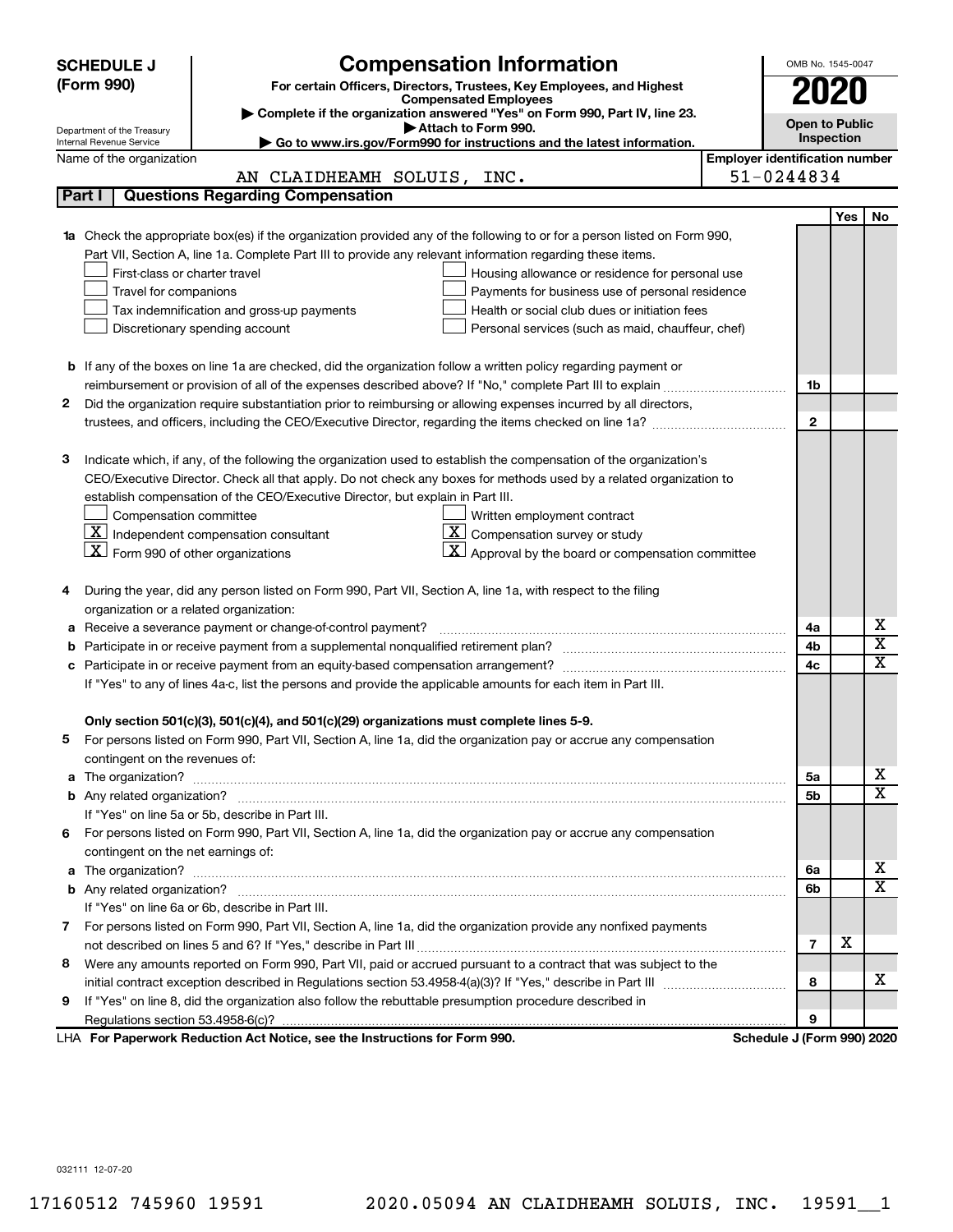#### Part II | Officers, Directors, Trustees, Key Employees, and Highest Compensated Employees. Use duplicate copies if additional space is needed.

For each individual whose compensation must be reported on Schedule J, report compensation from the organization on row (i) and from related organizations, described in the instructions, on row (ii). Do not list any individuals that aren't listed on Form 990, Part VII.

Note: The sum of columns (B)(i)-(iii) for each listed individual must equal the total amount of Form 990, Part VII, Section A, line 1a, applicable column (D) and (E) amounts for that individual.

|                                    |            | (B) Breakdown of W-2 and/or 1099-MISC compensation |                                           | (C) Retirement and                        | (D) Nontaxable                 | (E) Total of columns | (F) Compensation            |                                                            |
|------------------------------------|------------|----------------------------------------------------|-------------------------------------------|-------------------------------------------|--------------------------------|----------------------|-----------------------------|------------------------------------------------------------|
| (A) Name and Title                 |            | (i) Base<br>compensation                           | (ii) Bonus &<br>incentive<br>compensation | (iii) Other<br>reportable<br>compensation | other deferred<br>compensation | benefits             | $(B)(i)-(D)$                | in column (B)<br>reported as deferred<br>on prior Form 990 |
| AIDAN CONNOLLY<br>(1)              | (i)        | 232,391.                                           | 140,000.                                  | $\overline{0}$ .                          | $\overline{0}$ .               | 14,344.              | 386, 735.                   | $\overline{0}$ .                                           |
| EXECUTIVE DIRECTOR                 | (ii)       | $\overline{0}$ .                                   | $\overline{0}$ .                          | $\overline{0}$ .                          | σ.                             | $\overline{0}$ .     | $\overline{\mathfrak{o}}$ . | $\overline{0}$ .                                           |
| PAULINE TURLEY (SEE SCH. O)<br>(2) | (i)        | 150, 208.                                          | $\overline{0}$ .                          | $\overline{0}$ .                          | σ.                             | 14,344.              | 164,552.                    | $\overline{0}$ .                                           |
| VICE CHAIR STAFF                   | (ii)       | $\overline{0}$ .                                   | $\overline{0}$ .                          | $\overline{0}$ .                          | σ.                             | $\overline{0}$ .     | $\overline{\mathfrak{o}}$ . | $\overline{0}$ .                                           |
|                                    | $(\sf{i})$ |                                                    |                                           |                                           |                                |                      |                             |                                                            |
|                                    | (ii)       |                                                    |                                           |                                           |                                |                      |                             |                                                            |
|                                    | $(\sf{i})$ |                                                    |                                           |                                           |                                |                      |                             |                                                            |
|                                    | (ii)       |                                                    |                                           |                                           |                                |                      |                             |                                                            |
|                                    | (i)        |                                                    |                                           |                                           |                                |                      |                             |                                                            |
|                                    | (ii)       |                                                    |                                           |                                           |                                |                      |                             |                                                            |
|                                    | (i)        |                                                    |                                           |                                           |                                |                      |                             |                                                            |
|                                    | (ii)       |                                                    |                                           |                                           |                                |                      |                             |                                                            |
|                                    | (i)        |                                                    |                                           |                                           |                                |                      |                             |                                                            |
|                                    | (ii)       |                                                    |                                           |                                           |                                |                      |                             |                                                            |
|                                    | (i)        |                                                    |                                           |                                           |                                |                      |                             |                                                            |
|                                    | (ii)       |                                                    |                                           |                                           |                                |                      |                             |                                                            |
|                                    | (i)        |                                                    |                                           |                                           |                                |                      |                             |                                                            |
|                                    | (ii)       |                                                    |                                           |                                           |                                |                      |                             |                                                            |
|                                    | (i)        |                                                    |                                           |                                           |                                |                      |                             |                                                            |
|                                    | (ii)       |                                                    |                                           |                                           |                                |                      |                             |                                                            |
|                                    | (i)        |                                                    |                                           |                                           |                                |                      |                             |                                                            |
|                                    | (ii)       |                                                    |                                           |                                           |                                |                      |                             |                                                            |
|                                    | (i)        |                                                    |                                           |                                           |                                |                      |                             |                                                            |
|                                    | (ii)       |                                                    |                                           |                                           |                                |                      |                             |                                                            |
|                                    | (i)        |                                                    |                                           |                                           |                                |                      |                             |                                                            |
|                                    | (ii)       |                                                    |                                           |                                           |                                |                      |                             |                                                            |
|                                    | (i)        |                                                    |                                           |                                           |                                |                      |                             |                                                            |
|                                    | (ii)       |                                                    |                                           |                                           |                                |                      |                             |                                                            |
|                                    | (i)        |                                                    |                                           |                                           |                                |                      |                             |                                                            |
|                                    | (ii)       |                                                    |                                           |                                           |                                |                      |                             |                                                            |
|                                    | (i)        |                                                    |                                           |                                           |                                |                      |                             |                                                            |
|                                    | (ii)       |                                                    |                                           |                                           |                                |                      |                             |                                                            |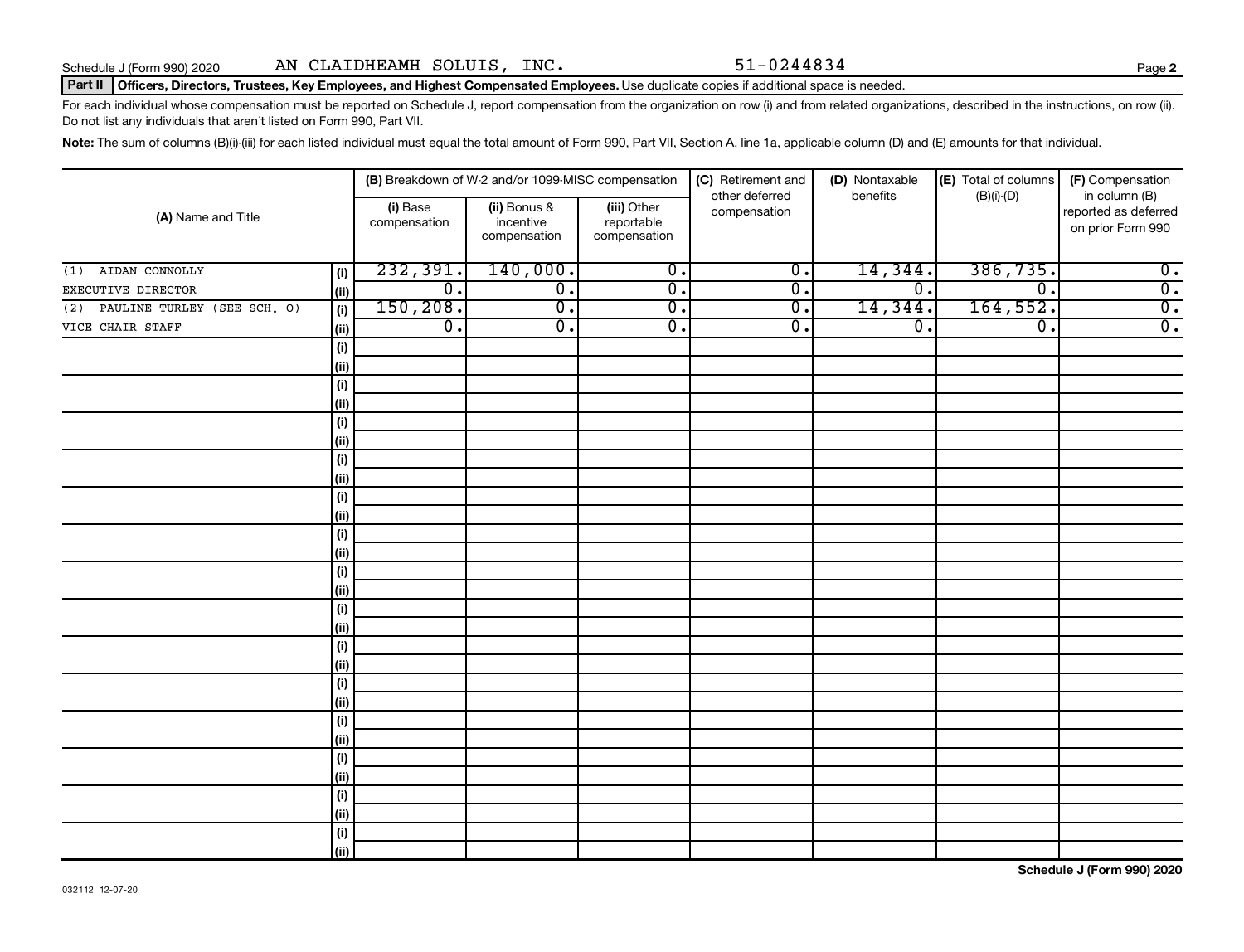#### **Part III Supplemental Information**

Provide the information, explanation, or descriptions required for Part I, lines 1a, 1b, 3, 4a, 4b, 4c, 5a, 5b, 6a, 6b, 7, and 8, and for Part II. Also complete this part for any additional information.

#### PART I, LINE 7:

IN 2020, FOLLOWING EXECUTIVE COMMITTEE REVIEW AND CONSULTATION AND REVIEW

FROM A NON-PROFIT COMPENSATION ADVISORY FIRM, THE ORGANIZATION PAID AIDAN

CONNOLLY \$140,000 IN BONUS COMPENSATION (FOR 2019). IN DETERMINING THE

COMPENSATION, COMPARABLES WERE RESEARCHED FOR THE MANY UNIQUE FUNCTIONS

PERFORMED BY THE EXECUTIVE DIRECTOR IN HIS ROLE OVERSEEING THE EXISTING

COMPANY AND THE \$65MM CAPITAL DEVELOPMENT PROJECT, INCLUDING BUT NOT

LIMITED TO EXECUTIVE AND ARTISTIC LEADERSHIP, STRATEGIC AND FINANCIAL

PLANNING AND MANAGEMENT, PROJECT MANAGEMENT, AND GOVERNMENT AFFAIRS.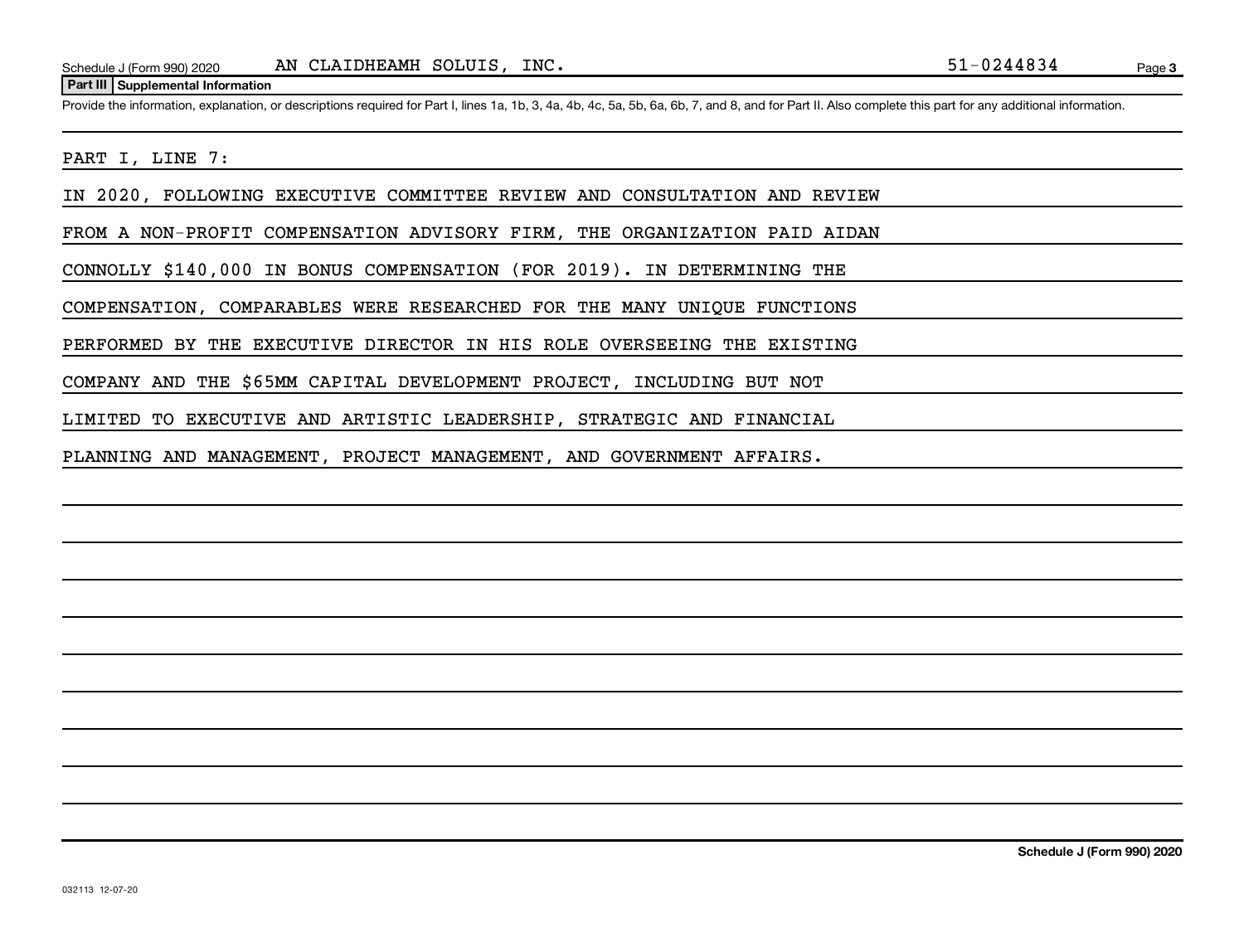#### **SCHEDULE M (Form 990)**

## **Noncash Contributions**

OMB No. 1545-0047

**Employer identification number**

| Department of the Treasury |
|----------------------------|
| Internal Revenue Service   |

◆ Complete if the organizations answered "Yes" on Form 990, Part IV, lines 29 or 30.<br>● Complete if the organizations answered "Yes" on Form 990, Part IV, lines 29 or 30. **Attach to Form 990.**  $\blacktriangleright$ 

**Open to Public Inspection**

 **Go to www.irs.gov/Form990 for instructions and the latest information.** J

|  | Name of the organization |
|--|--------------------------|
|--|--------------------------|

| 51-0244834<br>AN CLAIDHEAMH SOLUIS, INC. |                                                                                                                                |                         |                  |                                                                         |  |  |                              |     |    |
|------------------------------------------|--------------------------------------------------------------------------------------------------------------------------------|-------------------------|------------------|-------------------------------------------------------------------------|--|--|------------------------------|-----|----|
| Part I                                   | <b>Types of Property</b>                                                                                                       |                         |                  |                                                                         |  |  |                              |     |    |
|                                          |                                                                                                                                | (a)<br>Check if         | (b)<br>Number of | (c)<br>Noncash contribution                                             |  |  | (d)<br>Method of determining |     |    |
|                                          |                                                                                                                                | applicable              | contributions or | amounts reported on<br> items contributed  Form 990, Part VIII, line 1g |  |  | noncash contribution amounts |     |    |
| 1.                                       |                                                                                                                                | X                       | 5                | 11,030. VALUE BY THE ARTIST                                             |  |  |                              |     |    |
| 2                                        |                                                                                                                                |                         |                  |                                                                         |  |  |                              |     |    |
| 3                                        | Art - Fractional interests                                                                                                     |                         |                  |                                                                         |  |  |                              |     |    |
| 4                                        | Books and publications                                                                                                         |                         |                  |                                                                         |  |  |                              |     |    |
| 5                                        | Clothing and household goods                                                                                                   |                         |                  |                                                                         |  |  |                              |     |    |
| 6                                        | Cars and other vehicles                                                                                                        |                         |                  |                                                                         |  |  |                              |     |    |
| 7                                        |                                                                                                                                |                         |                  |                                                                         |  |  |                              |     |    |
| 8                                        |                                                                                                                                |                         |                  |                                                                         |  |  |                              |     |    |
| 9                                        | Securities - Publicly traded                                                                                                   | $\overline{\text{x}}$   | 51               | 59,359.FMV                                                              |  |  |                              |     |    |
| 10                                       | Securities - Closely held stock                                                                                                |                         |                  |                                                                         |  |  |                              |     |    |
| 11                                       | Securities - Partnership, LLC, or                                                                                              |                         |                  |                                                                         |  |  |                              |     |    |
|                                          | trust interests                                                                                                                |                         |                  |                                                                         |  |  |                              |     |    |
| 12                                       |                                                                                                                                |                         |                  |                                                                         |  |  |                              |     |    |
| 13                                       | Qualified conservation contribution -                                                                                          |                         |                  |                                                                         |  |  |                              |     |    |
|                                          |                                                                                                                                |                         |                  |                                                                         |  |  |                              |     |    |
| 14                                       | Qualified conservation contribution - Other                                                                                    |                         |                  |                                                                         |  |  |                              |     |    |
| 15                                       | Real estate - Residential                                                                                                      |                         |                  |                                                                         |  |  |                              |     |    |
| 16                                       | Real estate - Commercial                                                                                                       |                         |                  |                                                                         |  |  |                              |     |    |
| 17                                       |                                                                                                                                |                         |                  |                                                                         |  |  |                              |     |    |
| 18                                       |                                                                                                                                | $\overline{\text{x}}$   | 5                | 7,003.FMV                                                               |  |  |                              |     |    |
| 19                                       |                                                                                                                                | $\overline{\texttt{x}}$ | 2                | $3,842.$ FMV                                                            |  |  |                              |     |    |
| 20                                       | Drugs and medical supplies                                                                                                     |                         |                  |                                                                         |  |  |                              |     |    |
| 21                                       |                                                                                                                                |                         |                  |                                                                         |  |  |                              |     |    |
| 22                                       |                                                                                                                                |                         |                  |                                                                         |  |  |                              |     |    |
| 23                                       |                                                                                                                                |                         |                  |                                                                         |  |  |                              |     |    |
| 24                                       |                                                                                                                                |                         |                  |                                                                         |  |  |                              |     |    |
| 25                                       | (GIFTCARDS<br>Other $\blacktriangleright$                                                                                      | $\overline{\textbf{x}}$ |                  | 4,551.FMV                                                               |  |  |                              |     |    |
| 26                                       | Other $\blacktriangleright$<br><u> 1990 - Johann Barbara, martin a</u>                                                         |                         |                  |                                                                         |  |  |                              |     |    |
| 27                                       | Other $\blacktriangleright$                                                                                                    |                         |                  |                                                                         |  |  |                              |     |    |
| 28                                       | Other                                                                                                                          |                         |                  |                                                                         |  |  |                              |     |    |
| 29                                       | Number of Forms 8283 received by the organization during the tax year for contributions                                        |                         |                  |                                                                         |  |  |                              |     |    |
|                                          | for which the organization completed Form 8283, Part V, Donee Acknowledgement                                                  |                         |                  | 29                                                                      |  |  |                              | 0   |    |
|                                          |                                                                                                                                |                         |                  |                                                                         |  |  |                              | Yes | No |
|                                          | 30a During the year, did the organization receive by contribution any property reported in Part I, lines 1 through 28, that it |                         |                  |                                                                         |  |  |                              |     |    |
|                                          | must hold for at least three years from the date of the initial contribution, and which isn't required to be used for          |                         |                  |                                                                         |  |  |                              |     |    |
|                                          |                                                                                                                                |                         |                  |                                                                         |  |  | 30a                          |     | х  |
|                                          | <b>b</b> If "Yes," describe the arrangement in Part II.                                                                        |                         |                  |                                                                         |  |  |                              |     |    |
| 31                                       | Does the organization have a gift acceptance policy that requires the review of any nonstandard contributions?<br>31           |                         |                  |                                                                         |  |  |                              |     |    |
|                                          | 32a Does the organization hire or use third parties or related organizations to solicit, process, or sell noncash              |                         |                  |                                                                         |  |  |                              |     |    |
|                                          | contributions?                                                                                                                 |                         |                  |                                                                         |  |  | 32a                          |     | х  |
|                                          | <b>b</b> If "Yes," describe in Part II.                                                                                        |                         |                  |                                                                         |  |  |                              |     |    |
| 33                                       | If the organization didn't report an amount in column (c) for a type of property for which column (a) is checked,              |                         |                  |                                                                         |  |  |                              |     |    |
|                                          | describe in Part II.                                                                                                           |                         |                  |                                                                         |  |  |                              |     |    |
| LHA                                      | For Paperwork Reduction Act Notice, see the Instructions for Form 990.                                                         |                         |                  |                                                                         |  |  | Schedule M (Form 990) 2020   |     |    |

032141 11-23-20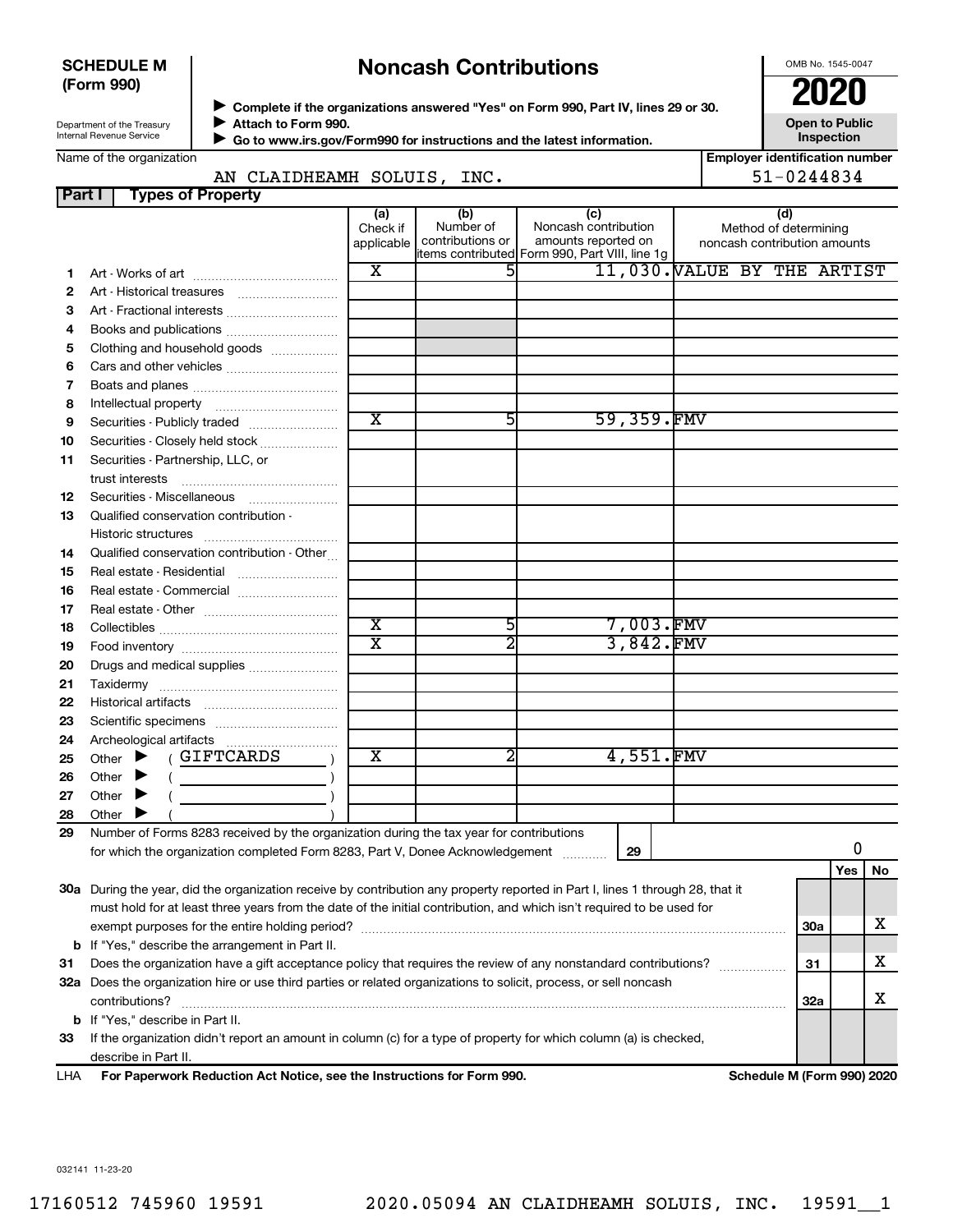|  |  |  | Schedule M (Form 990) 2020 $\;$ AN CLAIDHEAMH SOLUIS, $\;$ |  | INC. | 51-0244834 | Page |  |
|--|--|--|------------------------------------------------------------|--|------|------------|------|--|
|--|--|--|------------------------------------------------------------|--|------|------------|------|--|

Part II | Supplemental Information. Provide the information required by Part I, lines 30b, 32b, and 33, and whether the organization is reporting in Part I, column (b), the number of contributions, the number of items received, or a combination of both. Also complete this part for any additional information.

SCHEDULE M, PART I, COLUMN (B):

#### THE AMOUNT LISTED IN COLUMN (B) REPRESENTS THE NUMBER OF CONTRIBUTIONS

RECEIVED.

**Schedule M (Form 990) 2020**

032142 11-23-20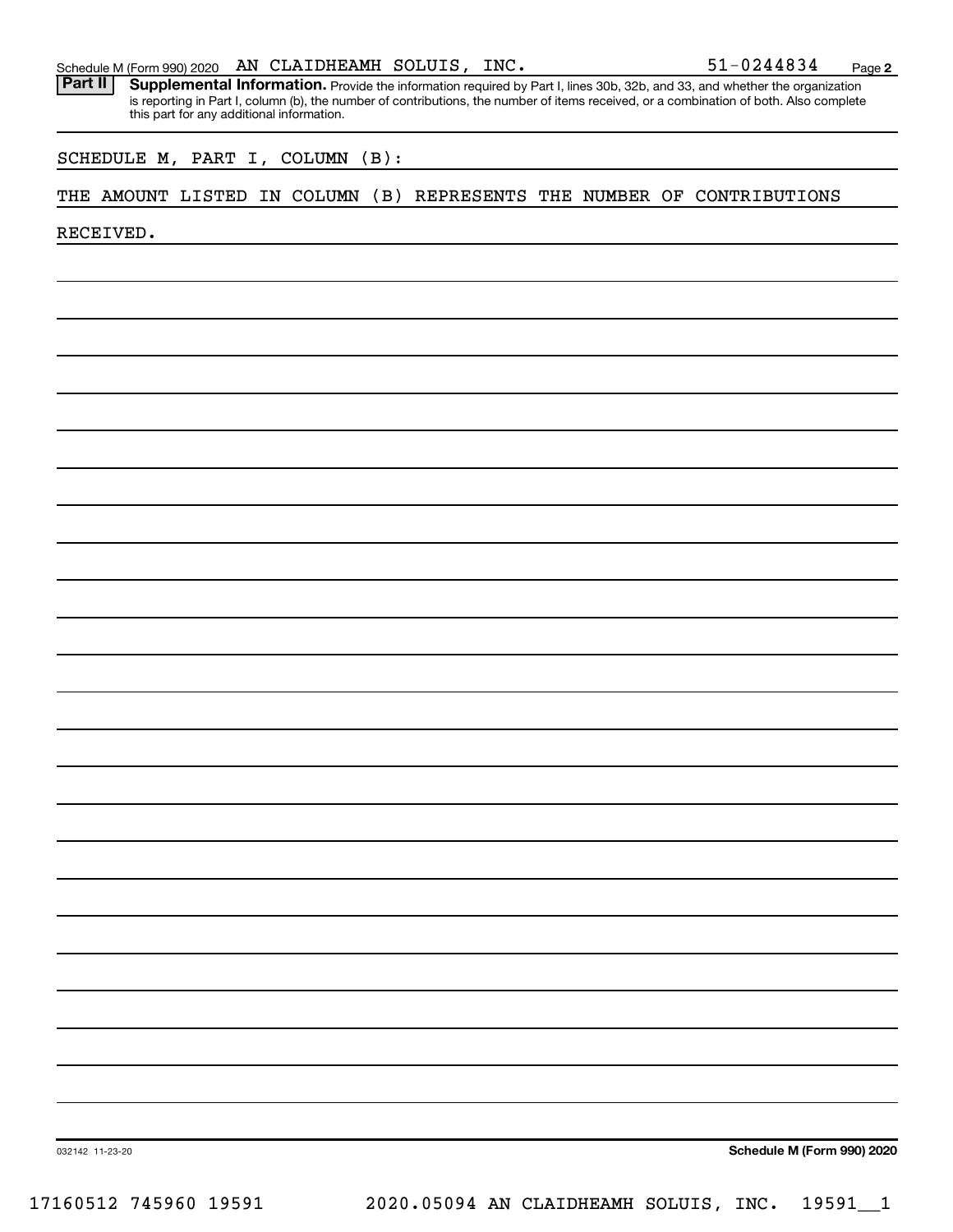**(Form 990 or 990-EZ)**

Department of the Treasury Internal Revenue Service Name of the organization

**Complete to provide information for responses to specific questions on Form 990 or 990-EZ or to provide any additional information. | Attach to Form 990 or 990-EZ. | Go to www.irs.gov/Form990 for the latest information. SCHEDULE O Supplemental Information to Form 990 or 990-EZ 2020**<br>(Form 990 or 990-EZ) **2020** 



AN CLAIDHEAMH SOLUIS, INC.  $151-0244834$ 

FORM 990, PART III, LINE 1, DESCRIPTION OF ORGANIZATION MISSION:

FORGING AND STRENGTHENING CROSS-CULTURAL PARTNERSHIPS, AND PRESERVING

THE EVOLVING STORIES AND TRADITIONS OF IRISH CULTURE FOR GENERATIONS TO

COME.

OUR MULTI-DISCIPLINARY PROGRAMMING IS CENTERED AROUND THREE CORE AREAS:

PERFORMANCE - INCLUDING LIVE MUSIC, DANCE, THEATRE, FILM, LITERATURE,

AND THE HUMANITIES; EXHIBITION - INCLUDING VISUAL ARTS PRESENTATIONS

AND CULTURAL EXHIBITIONS THAT TELL THE EVOLVING IRISH STORY; AND

EDUCATION - WITH DOZENS OF CLASSES PER WEEK IN IRISH LANGUAGE, HISTORY,

MUSIC, AND DANCE.

LOCATED IN NEW YORK CITY, A GLOBAL CAPITAL OF ARTS AND CULTURE, IRISH

ARTS CENTER SERVES AS A DYNAMIC PLATFORM FOR TOP EMERGING AND

ESTABLISHED ARTISTS AND CULTURAL CREATORS TO REACH A NEW YORK,

NATIONAL, AND GLOBAL AUDIENCE, AND AS A GATEWAY FOR OTHER INSTITUTIONS

TO ACCESS FIRST-RATE IRISH AND IRISH AMERICAN CULTURE.

FORM 990, PART VI, SECTION B, LINE 11B:

THE FORM 990 WAS PREPARED BY THE OUTSIDE ACCOUNTANTS. ALL MEMBERS OF THE

BOARD WERE PROVIDED THE RETURN PRIOR TO FILING WITH THE IRS.

FORM 990, PART VI, SECTION B, LINE 12C:

IAC REQUIRES ALL OFFICERS, DIRECTORS, COMMITTEE MEMBERS, AND FULL-TIME

EMPLOYEES TO COMPLETE AND SUBMIT AN ANNUAL DISCLOSURE DETAILING ANY FACTS

OR CIRCUMSTANCES OF WHICH HE OR SHE IS AWARE THAT MIGHT CONSTITUTE A

032211 11-20-20 **For Paperwork Reduction Act Notice, see the Instructions for Form 990 or 990-EZ. Schedule O (Form 990 or 990-EZ) 2020** LHA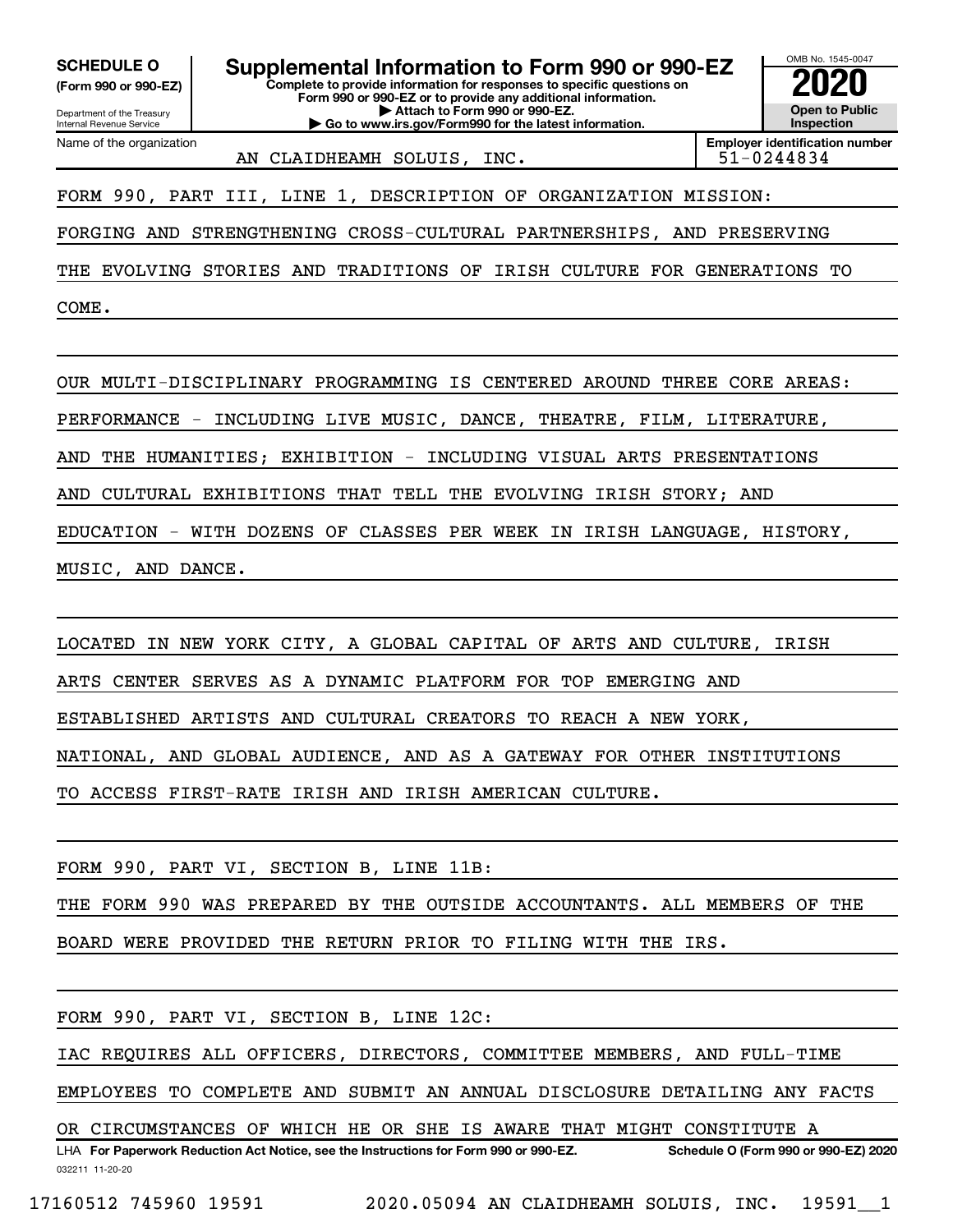| Schedule O (Form 990 or 990-EZ) 2020                                        | Page 2                                              |
|-----------------------------------------------------------------------------|-----------------------------------------------------|
| Name of the organization<br>AN CLAIDHEAMH SOLUIS, INC.                      | <b>Employer identification number</b><br>51-0244834 |
| CONFLICT OF INTEREST. THE IAC BOARD OF DIRECTORS REVIEWS EACH DISCLOSURE    |                                                     |
| STATEMENT FOR ANY SET OF FACTS OR CIRCUMSTANCES THAT MAY REFLECT AN ACTUAL, |                                                     |
| POTENTIAL, OR APPARENT CONFLICT OF INTEREST. IF THE BOARD IDENTIFIES AN     |                                                     |
| ACTUAL, POTENTIAL, OR APPARENT CONFLICT OF INTEREST, IT DETERMINES AN       |                                                     |
| APPROPRIATE REMEDY TO RESOLVE SUCH CONFLICT, WHICH MAY INVOLVE ONE OF THE   |                                                     |
| FOLLOWING ACTIONS:                                                          |                                                     |
| - WAIVE THE CONFLICT OF INTEREST AS UNLIKELY TO AFFECT THE COVERED PERSON'S |                                                     |
| ABILITY TO ACT IN THE BEST INTERESTS OF THE ORGANIZATION;                   |                                                     |
| - DETERMINE THAT THE INDIVIDUAL BE RECUSED FROM ALL DELIBERATION AND        |                                                     |
| DECISION-MAKING RELATED TO THE PARTICULAR TRANSACTION OR RELATIONSHIP THAT  |                                                     |
| GIVES RISE TO THE CONFLICT OF INTEREST; OR                                  |                                                     |
| - DETERMINE THAT THE INDIVIDUAL RESIGN FROM HIS OR HER SERVICE TO IAC       |                                                     |
| (SUBJECT TO THE TERMS OF ANY PERTINENT EMPLOYMENT AGREEMENT).               |                                                     |
|                                                                             |                                                     |
| FORM 990, PART VI, SECTION B, LINE 15A:                                     |                                                     |
| THE LAST SALARY REVIEW FOR THE EXECUTIVE DIRECTOR WAS COMPLETED ON APRIL    |                                                     |
| 2021. IT WAS OVERSEEN AND APPROVED BY THE EXECUTIVE COMMITTEE OF THE BOARD  |                                                     |
| ACCORDING TO THE COMMITTEE CHARTER. AN INDEPENDENT COMPENSATION STUDY WAS   |                                                     |
| CONDUCTED AND REVIEWED BY A SEPARATE INDEPENDENT COMPENSATION CONSULTANT,   |                                                     |
| WHO MADE A FINAL RECOMMENDATION TO THE EXECUTIVE COMMITTEE.                 | THE                                                 |
| COMPENSATION WAS DOCUMENTED IN AN EMPLOYMENT AGREEMENT. IN DETERMINING THE  |                                                     |
| COMPENSATION, COMPARABLES WERE RESEARCHED FOR THE MANY UNIQUE FUNCTIONS     |                                                     |
| PERFORMED BY THE EXECUTIVE DIRECTOR IN HIS ROLE OVERSEEING THE EXISTING     |                                                     |
| COMPANY AND THE CAPITAL DEVELOPMENT PROJECT, INCLUDING BUT NOT LIMITED TO   |                                                     |
| ARTISTIC AND EXECUTIVE LEADERSHIP, STRATEGIC AND FINANCIAL PLANNING AND     |                                                     |
| MANAGEMENT, PROJECT MANAGEMENT, AND GOVERNMENT AFFAIRS ACTIVITIES.          |                                                     |
|                                                                             |                                                     |

FORM 990, PART VI, SECTION C, LINE 19:

032212 11-20-20

**Schedule O (Form 990 or 990-EZ) 2020**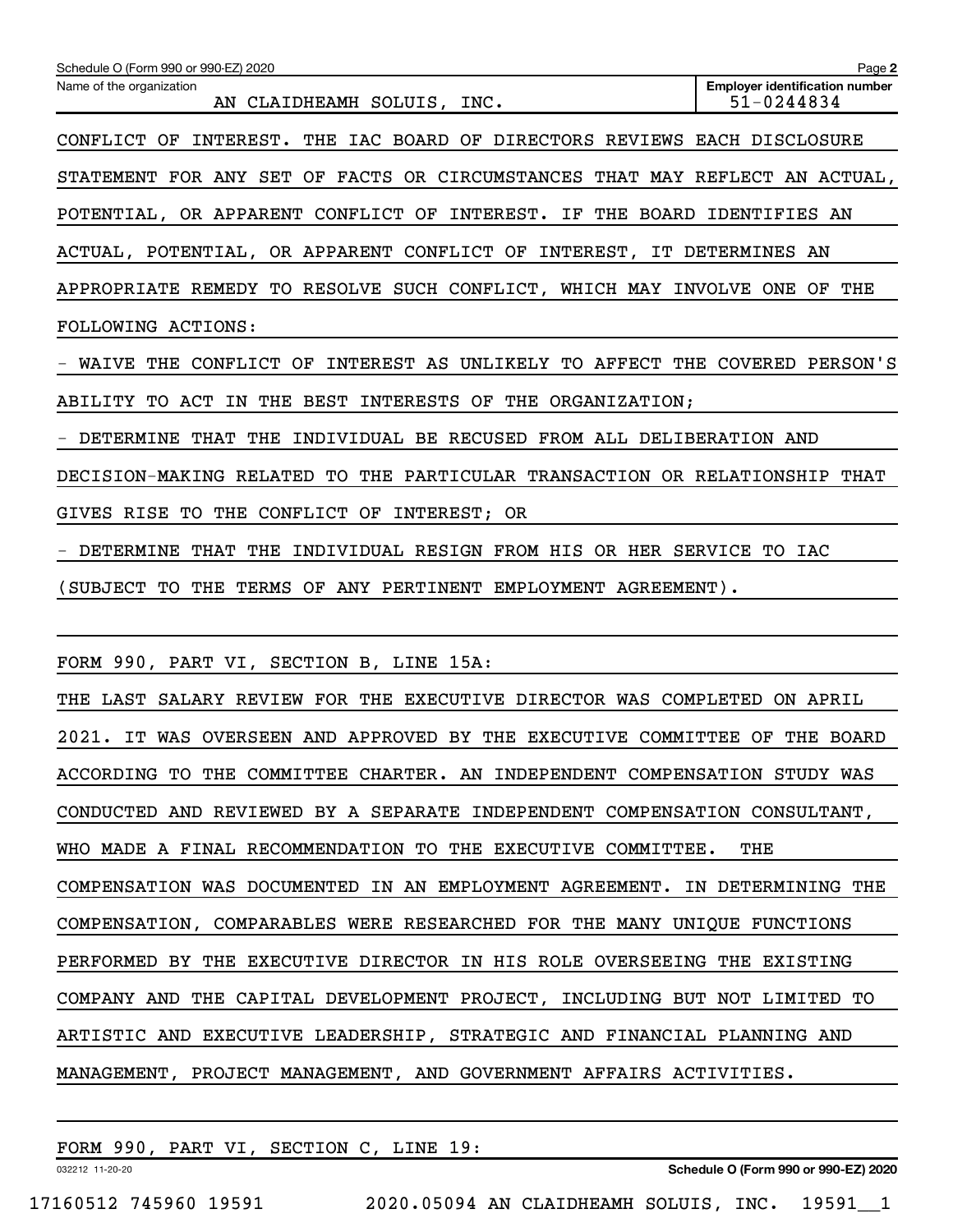| THE ORGANIZATION MAKES ITS GOVERNING DOCUMENTS, CONFLICT OF INTEREST       |
|----------------------------------------------------------------------------|
| POLICY, AVAILABLE TO THE PUBLIC UPON WRITTEN REQUEST. FINANCIAL STATEMENTS |
| ARE AVAILABLE ON THE COMPANY WEBSITE.                                      |
|                                                                            |
| FORM 990, PART VII, SECTION A:                                             |
| THE COMPENSATION PROVIDED TO PAULINE TURLEY IS SOLELY RELATED TO HER       |
| POSITION AS AN EMPLOYEE OF THE ORGANIZATION AND IS UNRELATED TO HER        |
| DUTIES ON THE BOARD.                                                       |
|                                                                            |
| FORM 990, PART IX, LINE 11G, OTHER FEES:                                   |
| PHOTOGRAPHER/VIDEO:                                                        |
| 37,148.<br>PROGRAM SERVICE EXPENSES                                        |
| 0.<br>MANAGEMENT AND GENERAL EXPENSES                                      |
| 22,103.<br><b>FUNDRAISING EXPENSES</b>                                     |
| 59,251.<br>TOTAL EXPENSES                                                  |
|                                                                            |
| <b>TEACHERS/INSTRUCTORS:</b>                                               |
| 12,672.<br>PROGRAM SERVICE EXPENSES                                        |
| 0.<br>MANAGEMENT AND GENERAL EXPENSES                                      |
| $0$ .<br>FUNDRAISING EXPENSES                                              |
| 12,672.<br>TOTAL EXPENSES                                                  |
|                                                                            |
| ARTISTS/PERFORMERS:                                                        |
| 82,958.<br>PROGRAM SERVICE EXPENSES                                        |
| 0.<br>MANAGEMENT AND GENERAL EXPENSES                                      |
| 8,440.<br>FUNDRAISING EXPENSES                                             |
| 91,398.<br>TOTAL EXPENSES                                                  |
|                                                                            |

032212 11-20-20

**Schedule O (Form 990 or 990-EZ) 2020**

**2**

**Employer identification number**

Schedule O (Form 990 or 990-EZ) 2020

AN CLAIDHEAMH SOLUIS, INC.

Name of the organization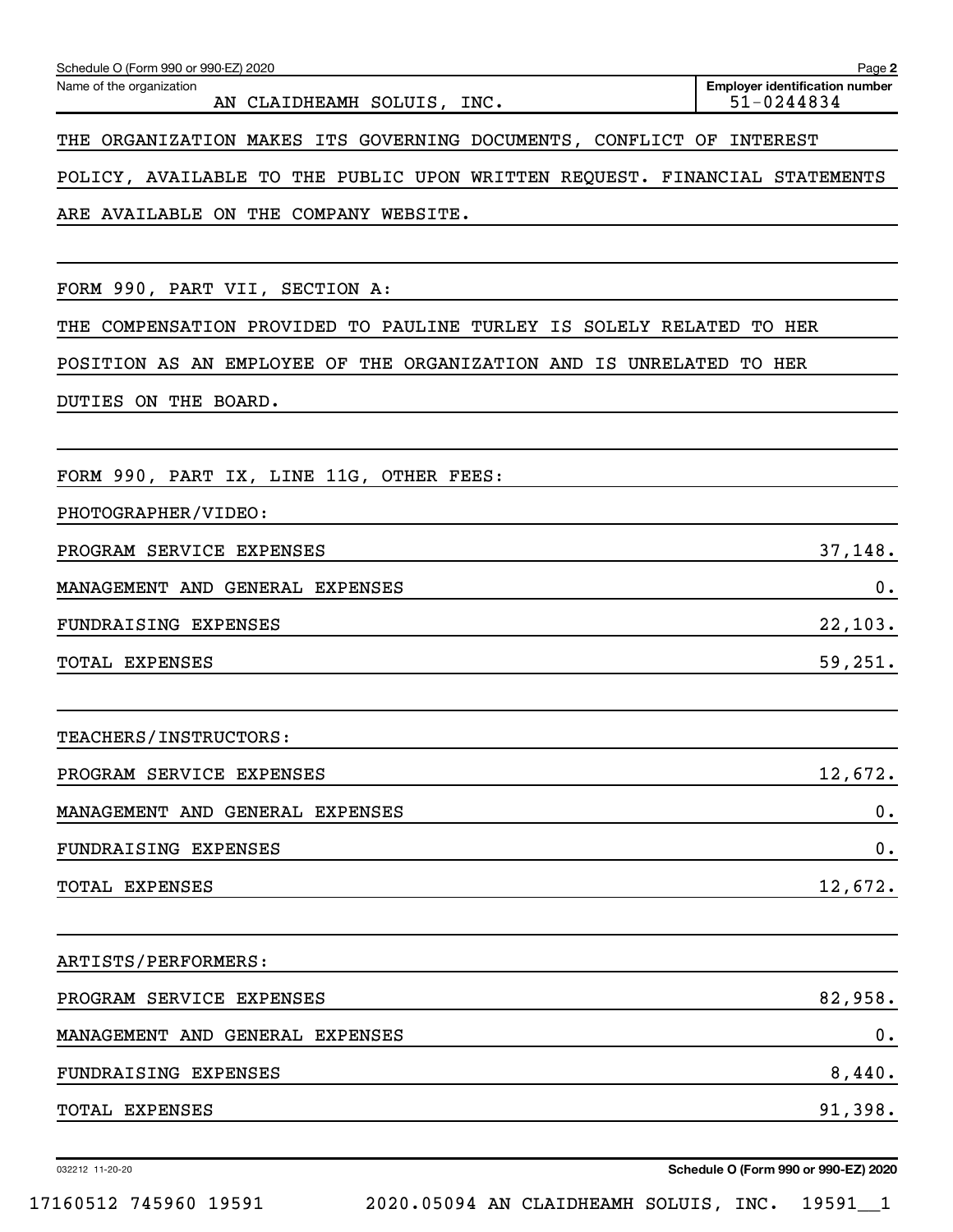| Schedule O (Form 990 or 990-EZ) 2020                   | Page 2                                              |
|--------------------------------------------------------|-----------------------------------------------------|
| Name of the organization<br>AN CLAIDHEAMH SOLUIS, INC. | <b>Employer identification number</b><br>51-0244834 |
| GRAPHIC DESIGN:                                        |                                                     |
| PROGRAM SERVICE EXPENSES                               | 43,176.                                             |
| MANAGEMENT AND GENERAL EXPENSES                        | 0.                                                  |
| <b>FUNDRAISING EXPENSES</b>                            | 2,602.                                              |
| TOTAL EXPENSES                                         | 45,778.                                             |
| <b>TECHNICAL:</b>                                      |                                                     |
| PROGRAM SERVICE EXPENSES                               | 15,495.                                             |
| MANAGEMENT AND GENERAL EXPENSES                        | 0.                                                  |
| FUNDRAISING EXPENSES                                   | 10,036.                                             |
| TOTAL EXPENSES                                         | 25,531.                                             |
| CALL CENTER:                                           |                                                     |
| PROGRAM SERVICE EXPENSES                               | 1,460.                                              |
| MANAGEMENT AND GENERAL EXPENSES                        | 0.                                                  |
| FUNDRAISING EXPENSES                                   | 0.                                                  |
| <b>TOTAL EXPENSES</b>                                  | 1,460.                                              |
| OTHER CONTRACTED SERVICES:                             |                                                     |
| PROGRAM SERVICE EXPENSES                               | 177,467.                                            |
| MANAGEMENT AND GENERAL EXPENSES                        | 35,107.                                             |
| FUNDRAISING EXPENSES                                   | 53,211.                                             |
| TOTAL EXPENSES                                         | 265,785.                                            |
| OTHER PROFESSIONAL FEES:                               |                                                     |
| PROGRAM SERVICE EXPENSES                               | 0.                                                  |
| MANAGEMENT AND GENERAL EXPENSES                        | 0.                                                  |
| FUNDRAISING EXPENSES                                   | 45, 240.                                            |
| 032212 11-20-20                                        | Schedule O (Form 990 or 990-EZ) 2020                |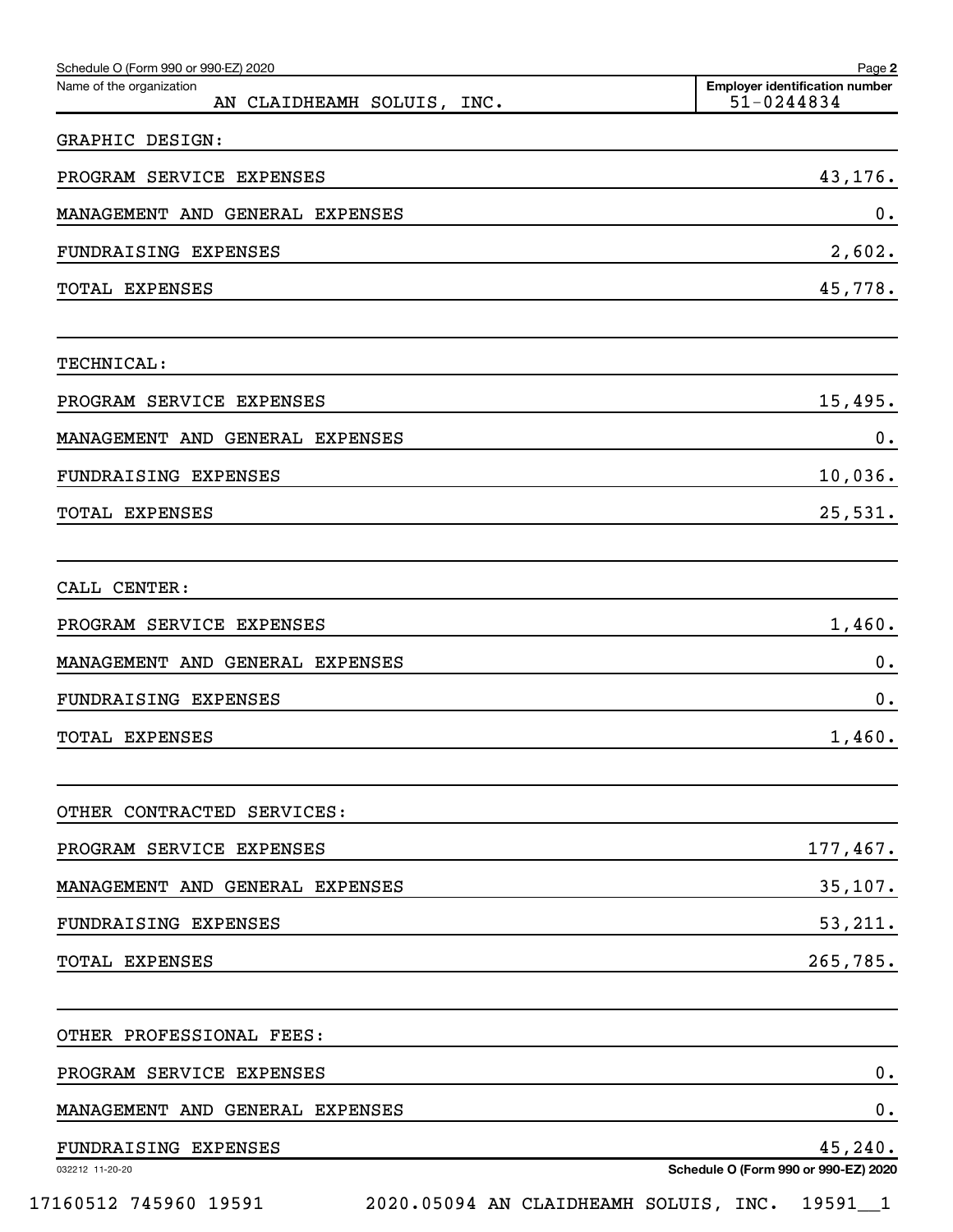| Schedule O (Form 990 or 990-EZ) 2020                   |                                                         |  |  |  |  |  |  |  |
|--------------------------------------------------------|---------------------------------------------------------|--|--|--|--|--|--|--|
| Name of the organization<br>AN CLAIDHEAMH SOLUIS, INC. | <b>Employer identification number</b><br>$51 - 0244834$ |  |  |  |  |  |  |  |
| TOTAL EXPENSES                                         | 45,240.                                                 |  |  |  |  |  |  |  |
| TOTAL OTHER FEES ON FORM 990, PART IX, LINE 11G, COL A | 547, 115.                                               |  |  |  |  |  |  |  |

FORM 990, PART X, LINE 24:

ON MAY 24, 2020, IRISH ARTS CENTER WAS GRANTED A LOAN OF \$267,642 FROM M&T BANK PURSUANT TO THE PAYCHECK PROTECTION PROGRAM (PPP) ADMINISTERED BY THE SMALL BUSINESS ADMINISTRATION (SBA) UNDER THE CARES ACT. THE PPP LOAN WAS FORGIVEN ON JANUARY 13, 2021 AND RECOGNIZED AS CONTRIBUTION REVENUE DURING THE YEAR ENDED JUNE 30, 2021.

ON JANUARY 28, 2021, IRISH ARTS CENTER RECEIVED A SECOND LOAN OF \$265,805 FROM M&T BANK PURSUANT TO PPP. THE PROMISSORY NOTE BEARS AN INTEREST RATE OF 1% PER ANNUM WHICH ACCRUES ON THE UNPAID PRINCIPAL BALANCE. NO PAYMENTS OF PRINCIPAL OR INTEREST ARE DUE DURING THE SIX-MONTH PERIOD BEGINNING ON THE DATE OF THE PPP LOAN (THE "DEFERRAL PERIOD"). THE PPP LOAN (AND ACCRUED INTEREST) MAY BE FORGIVABLE AFTER EIGHT WEEKS AS LONG AS THE ORGANIZATION USES THE LOAN PROCEEDS FOR ELIGIBLE PURPOSES, INCLUDING PAYROLL, BENEFITS, RENT AND UTILITIES, AND MAINTAINS ITS PAYROLL LEVELS. IRISH ARTS CENTER HAS USED THE ENTIRE LOAN AMOUNT FOR QUALIFYING EXPENSES, AND ON SEPTEMBER 28, 2021 IT RECEIVED FORMAL NOTIFICATION OF FORGIVENESS. ACCORDINGLY, THE FULL VALUE OF THE LOAN HAS BEEN CLASSIFIED AS A CURRENT LIABILITY IN THE ACCOMPANYING CONSOLIDATED STATEMENT OF FINANCIAL POSITION. THE FULL PPP LOAN AMOUNT WILL BE RECOGNIZED AS CONTRIBUTION REVENUE FOR THE YEAR ENDED JUNE 30, 2022.

032212 11-20-20

**Schedule O (Form 990 or 990-EZ) 2020**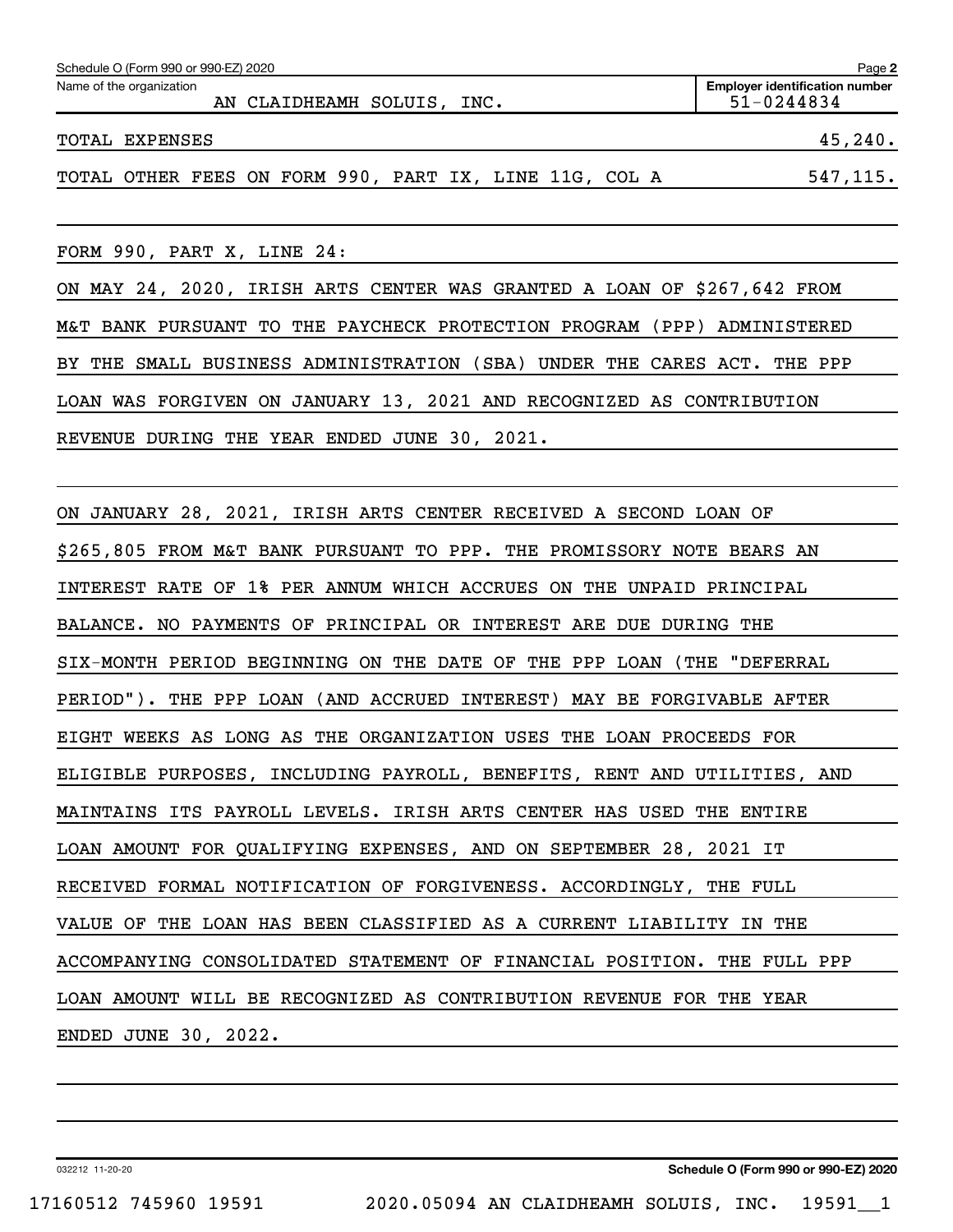| <b>SCHEDULE R</b> |  |
|-------------------|--|
|                   |  |

Department of the Treasury

### **Related Organizations and Unrelated Partnerships**

**(Form 990) Complete if the organization answered "Yes" on Form 990, Part IV, line 33, 34, 35b, 36, or 37.** |

■ Attach to Form 990. **Dependent of Attach to Form 990.** Open to Public

OMB No. 1545-0047

**2020**<br>Open to Public

**Employer identification number**

Internal Revenue Service

**| Go to www.irs.gov/Form990 for instructions and the latest information. Inspection**

Name of the organization

AN CLAIDHEAMH SOLUIS, INC.

Part I ldentification of Disregarded Entities. Complete if the organization answered "Yes" on Form 990, Part IV, line 33.

| (a)                                    | (b)                   | (c)                      | (d)          | (e)                | (f)                    |
|----------------------------------------|-----------------------|--------------------------|--------------|--------------------|------------------------|
| Name, address, and EIN (if applicable) | Primary activity      | Legal domicile (state or | Total income | End-of-year assets | Direct controlling     |
| of disregarded entity                  |                       | foreign country)         |              |                    | entity                 |
|                                        |                       |                          |              |                    |                        |
| IAC-NYC, LLC - 47-2369929              |                       |                          |              |                    | AN CLAIDHEAMH SOLUIS,  |
| 553 W 51ST ST                          | HOLDING TITLE TO REAL |                          |              |                    | INC. (D/B/A IRISH ARTS |
| NEW YORK, NY 10019                     | PROPERTY              | NEW YORK                 | 1,281.       | 49,199,950.CENTER) |                        |
|                                        |                       |                          |              |                    |                        |
|                                        |                       |                          |              |                    |                        |
|                                        |                       |                          |              |                    |                        |
|                                        |                       |                          |              |                    |                        |
|                                        |                       |                          |              |                    |                        |
|                                        |                       |                          |              |                    |                        |
|                                        |                       |                          |              |                    |                        |
|                                        |                       |                          |              |                    |                        |
|                                        |                       |                          |              |                    |                        |

**Part II** Identification of Related Tax-Exempt Organizations. Complete if the organization answered "Yes" on Form 990, Part IV, line 34, because it had one or more related tax-exempt<br>Part II acconizations during the tax ye organizations during the tax year.

| (a)<br>Name, address, and EIN<br>of related organization | (b)<br>Primary activity | (c)<br>Legal domicile (state or<br>foreign country) | (d)<br><b>Exempt Code</b><br>section | (e)<br>Public charity<br>status (if section | (f)<br>Direct controlling<br>entity |     | $(g)$<br>Section 512(b)(13)<br>controlled<br>entity? |
|----------------------------------------------------------|-------------------------|-----------------------------------------------------|--------------------------------------|---------------------------------------------|-------------------------------------|-----|------------------------------------------------------|
|                                                          |                         |                                                     |                                      | 501(c)(3))                                  |                                     | Yes | No                                                   |
|                                                          |                         |                                                     |                                      |                                             |                                     |     |                                                      |
|                                                          |                         |                                                     |                                      |                                             |                                     |     |                                                      |
|                                                          |                         |                                                     |                                      |                                             |                                     |     |                                                      |
|                                                          |                         |                                                     |                                      |                                             |                                     |     |                                                      |
|                                                          |                         |                                                     |                                      |                                             |                                     |     |                                                      |
|                                                          |                         |                                                     |                                      |                                             |                                     |     |                                                      |
|                                                          |                         |                                                     |                                      |                                             |                                     |     |                                                      |
|                                                          |                         |                                                     |                                      |                                             |                                     |     |                                                      |
|                                                          |                         |                                                     |                                      |                                             |                                     |     |                                                      |
|                                                          |                         |                                                     |                                      |                                             |                                     |     |                                                      |
|                                                          |                         |                                                     |                                      |                                             |                                     |     |                                                      |

**For Paperwork Reduction Act Notice, see the Instructions for Form 990. Schedule R (Form 990) 2020**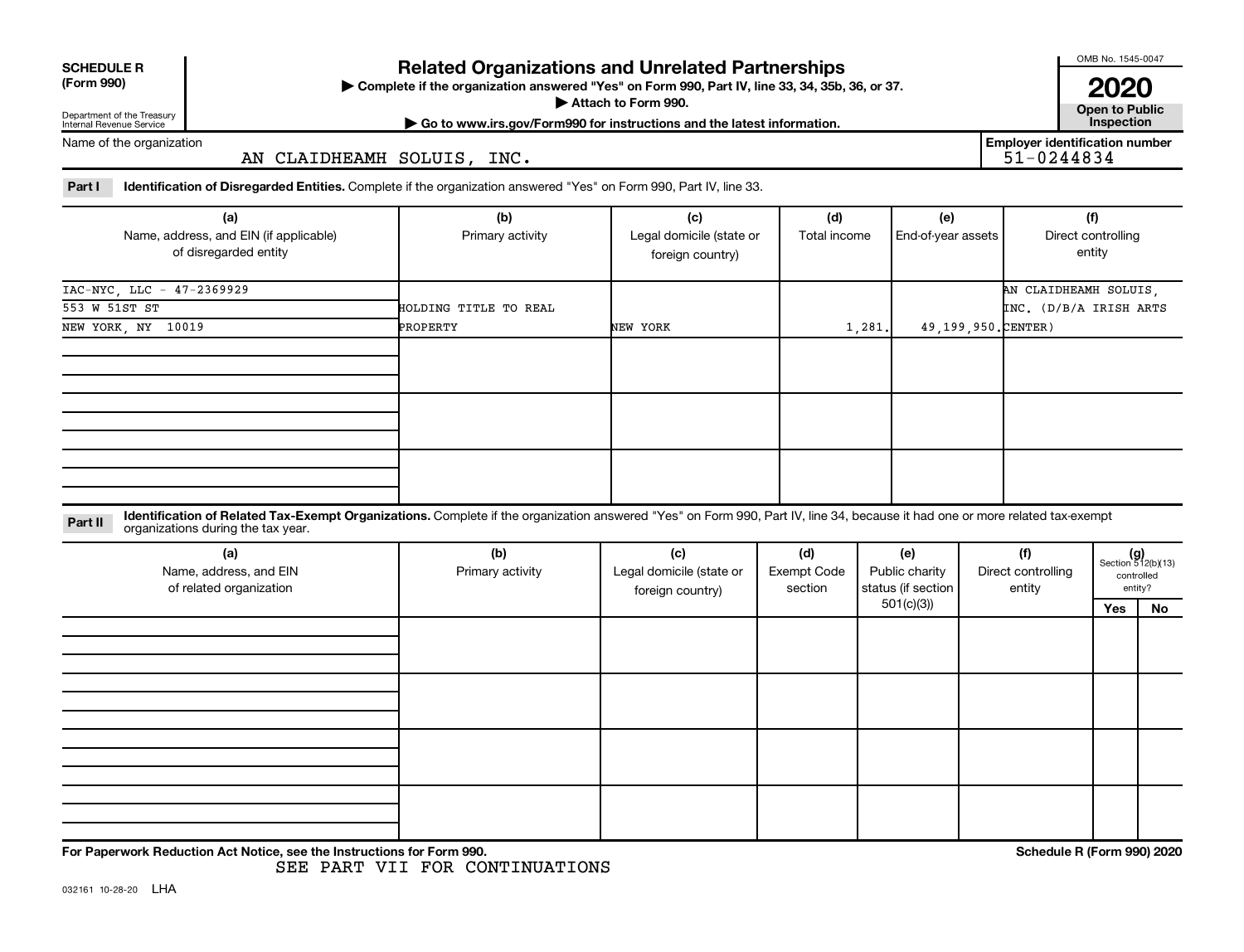#### Schedule R (Form 990) 2020 AN CLAIDHEAMH SOLUIS, INC.  $51-0244834$   $_{\text{Page}}$

Part III Identification of Related Organizations Taxable as a Partnership. Complete if the organization answered "Yes" on Form 990, Part IV, line 34, because it had one or more related<br>Read to the organizations tracted as organizations treated as a partnership during the tax year.

| organizations treated as a partnership during the tax year.                                                                                                                                                                                                                 |                  |                      |                    |          |                                                                                            |     |                                                 |     |                       |     |              |                                 |  |            |                                                                                                               |    |  |  |                       |  |
|-----------------------------------------------------------------------------------------------------------------------------------------------------------------------------------------------------------------------------------------------------------------------------|------------------|----------------------|--------------------|----------|--------------------------------------------------------------------------------------------|-----|-------------------------------------------------|-----|-----------------------|-----|--------------|---------------------------------|--|------------|---------------------------------------------------------------------------------------------------------------|----|--|--|-----------------------|--|
| (a)                                                                                                                                                                                                                                                                         | (b)              | (c)                  | (d)                | (e)      |                                                                                            | (f) |                                                 | (g) |                       | (h) |              | (i)                             |  | (j)        | (k)                                                                                                           |    |  |  |                       |  |
| Name, address, and EIN                                                                                                                                                                                                                                                      | Primary activity | Legal<br>domicile    | Direct controlling |          |                                                                                            |     | Share of total                                  |     |                       |     | Share of     |                                 |  |            | Code V-UBI<br>Disproportionate                                                                                |    |  |  | General or Percentage |  |
| of related organization                                                                                                                                                                                                                                                     |                  | (state or<br>foreign | entity             |          | Predominant income<br>(related, unrelated,<br>excluded from tax under<br>sections 512-514) |     | income                                          |     | end-of-year<br>assets |     | allocations? | amount in box<br>20 of Schedule |  |            | managing<br>partner? ownership                                                                                |    |  |  |                       |  |
|                                                                                                                                                                                                                                                                             |                  | country)             |                    |          |                                                                                            |     |                                                 |     |                       | Yes | <b>No</b>    | K-1 (Form 1065) Yes No          |  |            |                                                                                                               |    |  |  |                       |  |
|                                                                                                                                                                                                                                                                             |                  |                      |                    |          |                                                                                            |     |                                                 |     |                       |     |              |                                 |  |            |                                                                                                               |    |  |  |                       |  |
|                                                                                                                                                                                                                                                                             |                  |                      |                    |          |                                                                                            |     |                                                 |     |                       |     |              |                                 |  |            |                                                                                                               |    |  |  |                       |  |
|                                                                                                                                                                                                                                                                             |                  |                      |                    |          |                                                                                            |     |                                                 |     |                       |     |              |                                 |  |            |                                                                                                               |    |  |  |                       |  |
|                                                                                                                                                                                                                                                                             |                  |                      |                    |          |                                                                                            |     |                                                 |     |                       |     |              |                                 |  |            |                                                                                                               |    |  |  |                       |  |
|                                                                                                                                                                                                                                                                             |                  |                      |                    |          |                                                                                            |     |                                                 |     |                       |     |              |                                 |  |            |                                                                                                               |    |  |  |                       |  |
|                                                                                                                                                                                                                                                                             |                  |                      |                    |          |                                                                                            |     |                                                 |     |                       |     |              |                                 |  |            |                                                                                                               |    |  |  |                       |  |
|                                                                                                                                                                                                                                                                             |                  |                      |                    |          |                                                                                            |     |                                                 |     |                       |     |              |                                 |  |            |                                                                                                               |    |  |  |                       |  |
|                                                                                                                                                                                                                                                                             |                  |                      |                    |          |                                                                                            |     |                                                 |     |                       |     |              |                                 |  |            |                                                                                                               |    |  |  |                       |  |
|                                                                                                                                                                                                                                                                             |                  |                      |                    |          |                                                                                            |     |                                                 |     |                       |     |              |                                 |  |            |                                                                                                               |    |  |  |                       |  |
|                                                                                                                                                                                                                                                                             |                  |                      |                    |          |                                                                                            |     |                                                 |     |                       |     |              |                                 |  |            |                                                                                                               |    |  |  |                       |  |
|                                                                                                                                                                                                                                                                             |                  |                      |                    |          |                                                                                            |     |                                                 |     |                       |     |              |                                 |  |            |                                                                                                               |    |  |  |                       |  |
|                                                                                                                                                                                                                                                                             |                  |                      |                    |          |                                                                                            |     |                                                 |     |                       |     |              |                                 |  |            |                                                                                                               |    |  |  |                       |  |
|                                                                                                                                                                                                                                                                             |                  |                      |                    |          |                                                                                            |     |                                                 |     |                       |     |              |                                 |  |            |                                                                                                               |    |  |  |                       |  |
|                                                                                                                                                                                                                                                                             |                  |                      |                    |          |                                                                                            |     |                                                 |     |                       |     |              |                                 |  |            |                                                                                                               |    |  |  |                       |  |
|                                                                                                                                                                                                                                                                             |                  |                      |                    |          |                                                                                            |     |                                                 |     |                       |     |              |                                 |  |            |                                                                                                               |    |  |  |                       |  |
| Identification of Related Organizations Taxable as a Corporation or Trust. Complete if the organization answered "Yes" on Form 990, Part IV, line 34, because it had one or more related<br>Part IV<br>organizations treated as a corporation or trust during the tax year. |                  |                      |                    |          |                                                                                            |     |                                                 |     |                       |     |              |                                 |  |            |                                                                                                               |    |  |  |                       |  |
| (a)                                                                                                                                                                                                                                                                         |                  |                      | (b)                | (c)      | (d)                                                                                        |     | (e)                                             |     | (f)                   |     |              | (g)                             |  | (h)        |                                                                                                               |    |  |  |                       |  |
| Name, address, and EIN                                                                                                                                                                                                                                                      |                  |                      | Primary activity   |          | Direct controlling<br>Legal domicile<br>(state or<br>entity                                |     |                                                 |     | Share of total        |     |              | Share of                        |  | Percentage | $\begin{array}{c} \textbf{(i)}\\ \text{Section}\\ 512 \text{(b)} \text{(13)}\\ \text{controlled} \end{array}$ |    |  |  |                       |  |
| of related organization                                                                                                                                                                                                                                                     |                  |                      |                    | foreign  |                                                                                            |     | Type of entity<br>(C corp, S corp,<br>or trust) |     | income                |     |              | end-of-year<br>assets           |  | ownership  | entity?                                                                                                       |    |  |  |                       |  |
|                                                                                                                                                                                                                                                                             |                  |                      |                    | country) |                                                                                            |     |                                                 |     |                       |     |              |                                 |  |            | Yes                                                                                                           | No |  |  |                       |  |
|                                                                                                                                                                                                                                                                             |                  |                      |                    |          |                                                                                            |     |                                                 |     |                       |     |              |                                 |  |            |                                                                                                               |    |  |  |                       |  |
|                                                                                                                                                                                                                                                                             |                  |                      |                    |          |                                                                                            |     |                                                 |     |                       |     |              |                                 |  |            |                                                                                                               |    |  |  |                       |  |
|                                                                                                                                                                                                                                                                             |                  |                      |                    |          |                                                                                            |     |                                                 |     |                       |     |              |                                 |  |            |                                                                                                               |    |  |  |                       |  |
|                                                                                                                                                                                                                                                                             |                  |                      |                    |          |                                                                                            |     |                                                 |     |                       |     |              |                                 |  |            |                                                                                                               |    |  |  |                       |  |
|                                                                                                                                                                                                                                                                             |                  |                      |                    |          |                                                                                            |     |                                                 |     |                       |     |              |                                 |  |            |                                                                                                               |    |  |  |                       |  |
|                                                                                                                                                                                                                                                                             |                  |                      |                    |          |                                                                                            |     |                                                 |     |                       |     |              |                                 |  |            |                                                                                                               |    |  |  |                       |  |
|                                                                                                                                                                                                                                                                             |                  |                      |                    |          |                                                                                            |     |                                                 |     |                       |     |              |                                 |  |            |                                                                                                               |    |  |  |                       |  |
|                                                                                                                                                                                                                                                                             |                  |                      |                    |          |                                                                                            |     |                                                 |     |                       |     |              |                                 |  |            |                                                                                                               |    |  |  |                       |  |
|                                                                                                                                                                                                                                                                             |                  |                      |                    |          |                                                                                            |     |                                                 |     |                       |     |              |                                 |  |            |                                                                                                               |    |  |  |                       |  |
|                                                                                                                                                                                                                                                                             |                  |                      |                    |          |                                                                                            |     |                                                 |     |                       |     |              |                                 |  |            |                                                                                                               |    |  |  |                       |  |
|                                                                                                                                                                                                                                                                             |                  |                      |                    |          |                                                                                            |     |                                                 |     |                       |     |              |                                 |  |            |                                                                                                               |    |  |  |                       |  |
|                                                                                                                                                                                                                                                                             |                  |                      |                    |          |                                                                                            |     |                                                 |     |                       |     |              |                                 |  |            |                                                                                                               |    |  |  |                       |  |
|                                                                                                                                                                                                                                                                             |                  |                      |                    |          |                                                                                            |     |                                                 |     |                       |     |              |                                 |  |            |                                                                                                               |    |  |  |                       |  |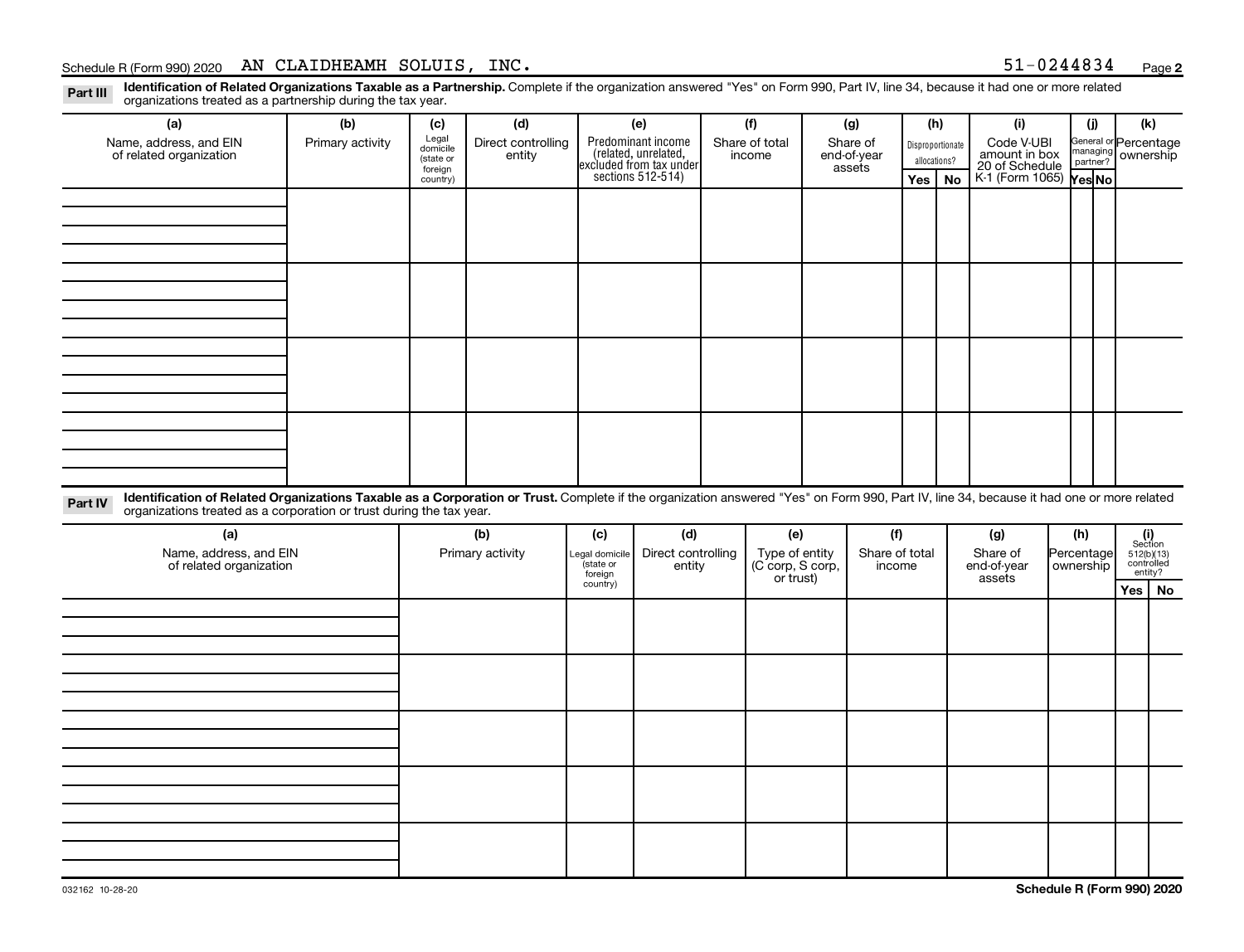#### Schedule R (Form 990) 2020 AN CLAIDHEAMH SOLUIS, INC.  $51-0244834$   $_{\text{Page}}$

| Part V Transactions With Related Organizations. Complete if the organization answered "Yes" on Form 990, Part IV, line 34, 35b, or 36. |  |  |
|----------------------------------------------------------------------------------------------------------------------------------------|--|--|
|                                                                                                                                        |  |  |

|    | Note: Complete line 1 if any entity is listed in Parts II, III, or IV of this schedule.                                                                                                                                             |                 | Yes   No |  |  |  |  |  |  |  |
|----|-------------------------------------------------------------------------------------------------------------------------------------------------------------------------------------------------------------------------------------|-----------------|----------|--|--|--|--|--|--|--|
| 1. | During the tax year, did the organization engage in any of the following transactions with one or more related organizations listed in Parts II-IV?                                                                                 |                 |          |  |  |  |  |  |  |  |
|    | 1a                                                                                                                                                                                                                                  |                 |          |  |  |  |  |  |  |  |
|    |                                                                                                                                                                                                                                     | 1 <sub>b</sub>  |          |  |  |  |  |  |  |  |
|    | c Gift, grant, or capital contribution from related organization(s) manufaction contains and content of the contribution from related organization(s) manufaction content and contribution from related organization(s) manufa      | 1c              |          |  |  |  |  |  |  |  |
|    | d Loans or loan guarantees to or for related organization(s) www.communities.com/www.communities.com/www.communities.com/www.communities.com/www.communities.com/www.communities.com/www.communities.com/www.communities.com/w      | 1 <sub>d</sub>  |          |  |  |  |  |  |  |  |
|    |                                                                                                                                                                                                                                     | 1e              |          |  |  |  |  |  |  |  |
|    |                                                                                                                                                                                                                                     |                 |          |  |  |  |  |  |  |  |
|    | Dividends from related organization(s) manufacture and contract the contract of the contract of the contract of the contract of the contract of the contract of the contract of the contract of the contract of the contract o      | 1f              |          |  |  |  |  |  |  |  |
| a  | Sale of assets to related organization(s) www.assettion.com/www.assettion.com/www.assettion.com/www.assettion.com/www.assettion.com/www.assettion.com/www.assettion.com/www.assettion.com/www.assettion.com/www.assettion.com/      | 1g              |          |  |  |  |  |  |  |  |
|    | h Purchase of assets from related organization(s) manufactured content to content the content of assets from related organization(s) manufactured content to content the content of the content of the content of the content       | 1 <sub>h</sub>  |          |  |  |  |  |  |  |  |
|    | Exchange of assets with related organization(s) www.assettion.com/www.assettion.com/www.assettion.com/www.assettion.com/www.assettion.com/www.assettion.com/www.assettion.com/www.assettion.com/www.assettion.com/www.assettio      | 11              |          |  |  |  |  |  |  |  |
|    | 1j<br>Lease of facilities, equipment, or other assets to related organization(s) manufaction content to content the manufacture of facilities, equipment, or other assets to related organization(s) manufaction content to content |                 |          |  |  |  |  |  |  |  |
|    |                                                                                                                                                                                                                                     |                 |          |  |  |  |  |  |  |  |
|    |                                                                                                                                                                                                                                     | 1k              |          |  |  |  |  |  |  |  |
|    |                                                                                                                                                                                                                                     | 11              |          |  |  |  |  |  |  |  |
|    |                                                                                                                                                                                                                                     | 1 <sub>m</sub>  |          |  |  |  |  |  |  |  |
|    |                                                                                                                                                                                                                                     | 1n              |          |  |  |  |  |  |  |  |
|    | o Sharing of paid employees with related organization(s) manufactured content to the state of paid employees with related organization(s) manufactured content to the state of the state of the state of the state of the stat      | 10 <sub>o</sub> |          |  |  |  |  |  |  |  |
|    |                                                                                                                                                                                                                                     |                 |          |  |  |  |  |  |  |  |
|    |                                                                                                                                                                                                                                     | 1p              |          |  |  |  |  |  |  |  |
|    |                                                                                                                                                                                                                                     | 1q              |          |  |  |  |  |  |  |  |
|    |                                                                                                                                                                                                                                     |                 |          |  |  |  |  |  |  |  |
| r  | Other transfer of cash or property to related organization(s) CONFIDENTIAL CONFIDENTIAL CONFIDENTIAL CONFIDENTI<br>1r                                                                                                               |                 |          |  |  |  |  |  |  |  |
|    | 1s                                                                                                                                                                                                                                  |                 |          |  |  |  |  |  |  |  |
|    | If the answer to any of the above is "Yes," see the instructions for information on who must complete this line, including covered relationships and transaction thresholds.                                                        |                 |          |  |  |  |  |  |  |  |
|    | (b)<br>(c)<br>(d)<br>(a) (a<br>the contract of the contract of the contract of the contract of the contract of the contract of the contract of                                                                                      |                 |          |  |  |  |  |  |  |  |

|     | Name of related organization | (W)<br>Transaction<br>type (a-s) | Amount involved | Method of determining amount involved |
|-----|------------------------------|----------------------------------|-----------------|---------------------------------------|
| (1) |                              |                                  |                 |                                       |
| (2) |                              |                                  |                 |                                       |
| (3) |                              |                                  |                 |                                       |
| (4) |                              |                                  |                 |                                       |
| (5) |                              |                                  |                 |                                       |
| (6) |                              |                                  |                 |                                       |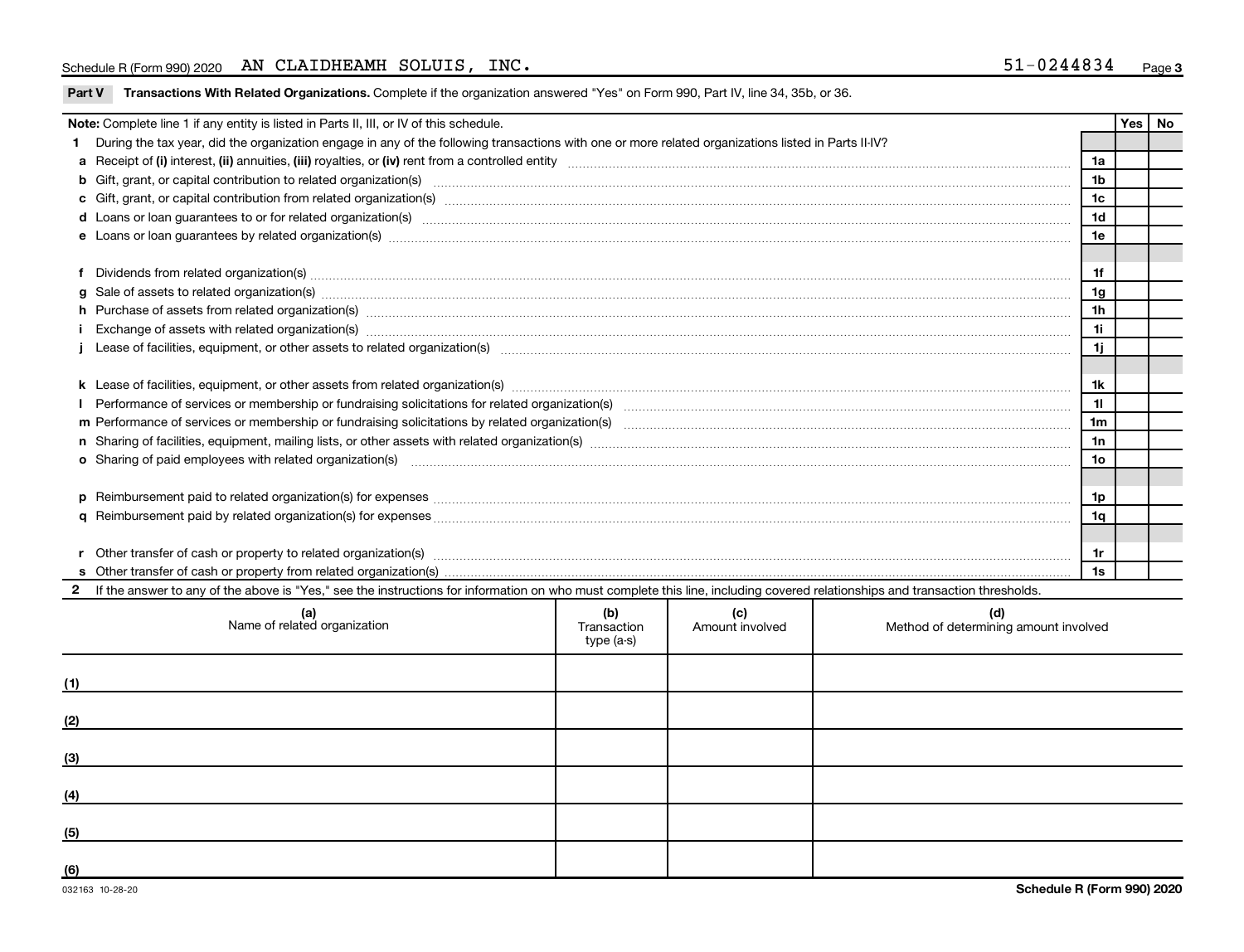#### Schedule R (Form 990) 2020 AN CLAIDHEAMH SOLUIS, INC.  $51-0244834$   $_{\text{Page}}$

Part VI Unrelated Organizations Taxable as a Partnership. Complete if the organization answered "Yes" on Form 990, Part IV, line 37.

Provide the following information for each entity taxed as a partnership through which the organization conducted more than five percent of its activities (measured by total assets or gross revenue) that was not a related organization. See instructions regarding exclusion for certain investment partnerships.

|                        | $\cdots$ y $\cdots$ |                   | . <b>. .</b> .<br>                                                                          |                                                          |          |             |        |                       |                                                                                                  |        |     |
|------------------------|---------------------|-------------------|---------------------------------------------------------------------------------------------|----------------------------------------------------------|----------|-------------|--------|-----------------------|--------------------------------------------------------------------------------------------------|--------|-----|
| (a)                    | (b)                 | (c)               | (d)                                                                                         | (e)<br>Are all<br>partners sec.<br>$501(c)(3)$<br>orgs.? | (f)      | (g)         | (h)    |                       | (i)                                                                                              | (i)    | (k) |
| Name, address, and EIN | Primary activity    | Legal domicile    |                                                                                             |                                                          | Share of | Share of    |        | Dispropor-<br>tionate |                                                                                                  |        |     |
| of entity              |                     | (state or foreign | Predominant income<br>(related, unrelated,<br>excluded from tax under,<br>sections 512-514) |                                                          | total    | end-of-year |        | allocations?          | Code V-UBI<br>amount in box 20 managing<br>of Schedule K-1<br>(Form 1065)<br>$\overline{Yes}$ No |        |     |
|                        |                     | country)          |                                                                                             | Yes No                                                   | income   | assets      | Yes No |                       |                                                                                                  | Yes NO |     |
|                        |                     |                   |                                                                                             |                                                          |          |             |        |                       |                                                                                                  |        |     |
|                        |                     |                   |                                                                                             |                                                          |          |             |        |                       |                                                                                                  |        |     |
|                        |                     |                   |                                                                                             |                                                          |          |             |        |                       |                                                                                                  |        |     |
|                        |                     |                   |                                                                                             |                                                          |          |             |        |                       |                                                                                                  |        |     |
|                        |                     |                   |                                                                                             |                                                          |          |             |        |                       |                                                                                                  |        |     |
|                        |                     |                   |                                                                                             |                                                          |          |             |        |                       |                                                                                                  |        |     |
|                        |                     |                   |                                                                                             |                                                          |          |             |        |                       |                                                                                                  |        |     |
|                        |                     |                   |                                                                                             |                                                          |          |             |        |                       |                                                                                                  |        |     |
|                        |                     |                   |                                                                                             |                                                          |          |             |        |                       |                                                                                                  |        |     |
|                        |                     |                   |                                                                                             |                                                          |          |             |        |                       |                                                                                                  |        |     |
|                        |                     |                   |                                                                                             |                                                          |          |             |        |                       |                                                                                                  |        |     |
|                        |                     |                   |                                                                                             |                                                          |          |             |        |                       |                                                                                                  |        |     |
|                        |                     |                   |                                                                                             |                                                          |          |             |        |                       |                                                                                                  |        |     |
|                        |                     |                   |                                                                                             |                                                          |          |             |        |                       |                                                                                                  |        |     |
|                        |                     |                   |                                                                                             |                                                          |          |             |        |                       |                                                                                                  |        |     |
|                        |                     |                   |                                                                                             |                                                          |          |             |        |                       |                                                                                                  |        |     |
|                        |                     |                   |                                                                                             |                                                          |          |             |        |                       |                                                                                                  |        |     |
|                        |                     |                   |                                                                                             |                                                          |          |             |        |                       |                                                                                                  |        |     |
|                        |                     |                   |                                                                                             |                                                          |          |             |        |                       |                                                                                                  |        |     |
|                        |                     |                   |                                                                                             |                                                          |          |             |        |                       |                                                                                                  |        |     |
|                        |                     |                   |                                                                                             |                                                          |          |             |        |                       |                                                                                                  |        |     |
|                        |                     |                   |                                                                                             |                                                          |          |             |        |                       |                                                                                                  |        |     |
|                        |                     |                   |                                                                                             |                                                          |          |             |        |                       |                                                                                                  |        |     |
|                        |                     |                   |                                                                                             |                                                          |          |             |        |                       |                                                                                                  |        |     |
|                        |                     |                   |                                                                                             |                                                          |          |             |        |                       |                                                                                                  |        |     |
|                        |                     |                   |                                                                                             |                                                          |          |             |        |                       |                                                                                                  |        |     |
|                        |                     |                   |                                                                                             |                                                          |          |             |        |                       |                                                                                                  |        |     |
|                        |                     |                   |                                                                                             |                                                          |          |             |        |                       |                                                                                                  |        |     |
|                        |                     |                   |                                                                                             |                                                          |          |             |        |                       |                                                                                                  |        |     |
|                        |                     |                   |                                                                                             |                                                          |          |             |        |                       |                                                                                                  |        |     |
|                        |                     |                   |                                                                                             |                                                          |          |             |        |                       |                                                                                                  |        |     |
|                        |                     |                   |                                                                                             |                                                          |          |             |        |                       |                                                                                                  |        |     |
|                        |                     |                   |                                                                                             |                                                          |          |             |        |                       |                                                                                                  |        |     |
|                        |                     |                   |                                                                                             |                                                          |          |             |        |                       |                                                                                                  |        |     |
|                        |                     |                   |                                                                                             |                                                          |          |             |        |                       |                                                                                                  |        |     |
|                        |                     |                   |                                                                                             |                                                          |          |             |        |                       |                                                                                                  |        |     |
|                        |                     |                   |                                                                                             |                                                          |          |             |        |                       |                                                                                                  |        |     |
|                        |                     |                   |                                                                                             |                                                          |          |             |        |                       |                                                                                                  |        |     |

**Schedule R (Form 990) 2020**